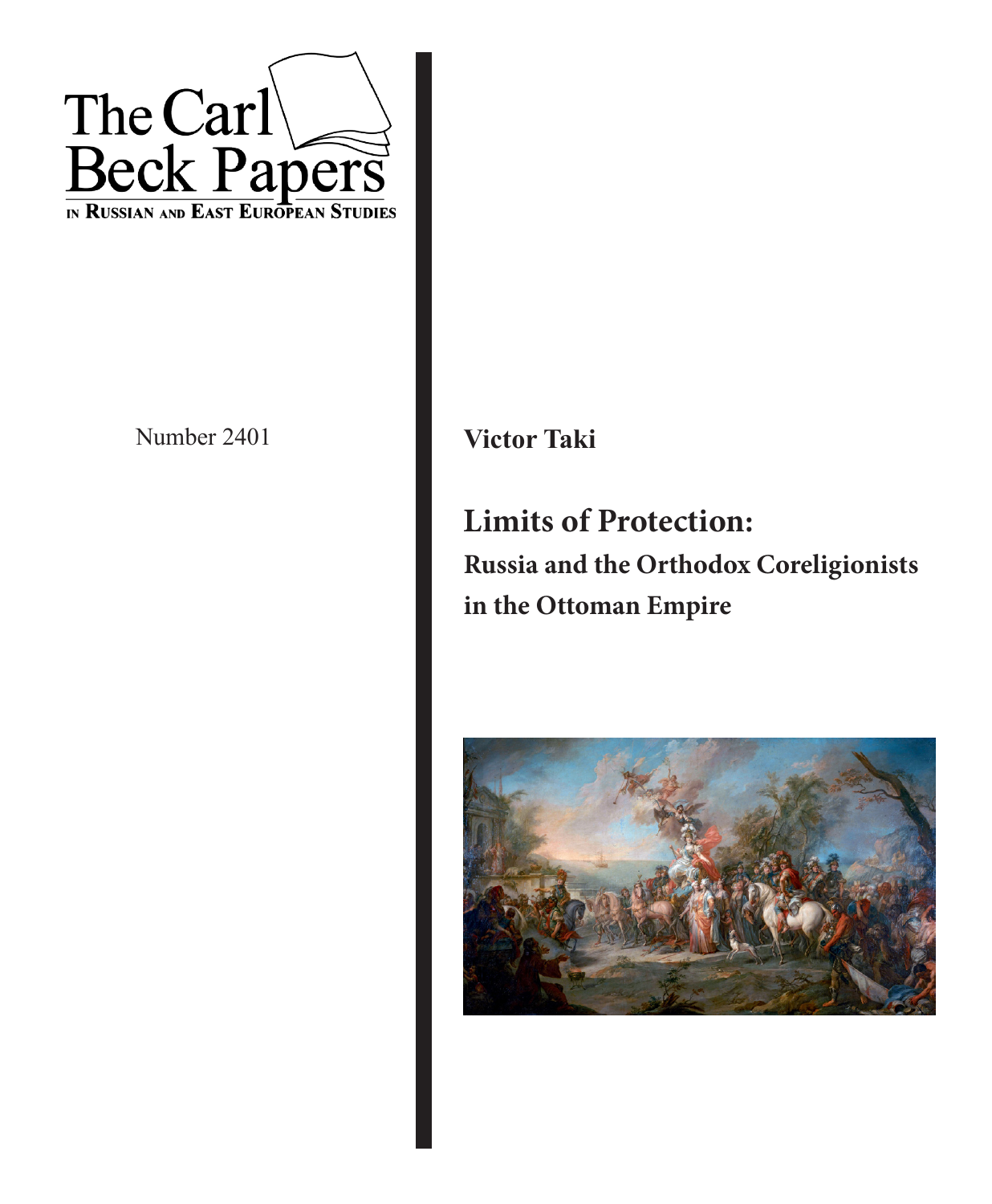

Number 2401

ISSN: 0889-275X (print)

**Victor Taki**

# **Limits of Protection:**

**Russia and the Orthodox Coreligionists in the Ottoman Empire**



This work is licensed under a Creative Commons Attribution-Noncommercial-No Derivative Works 3.0 United States License.



This site is published by the University Library System of the University of Pittsburgh as part of its D-Scribe Digital Publishing Program, and is cosponsored by the University of Pittsburgh Press.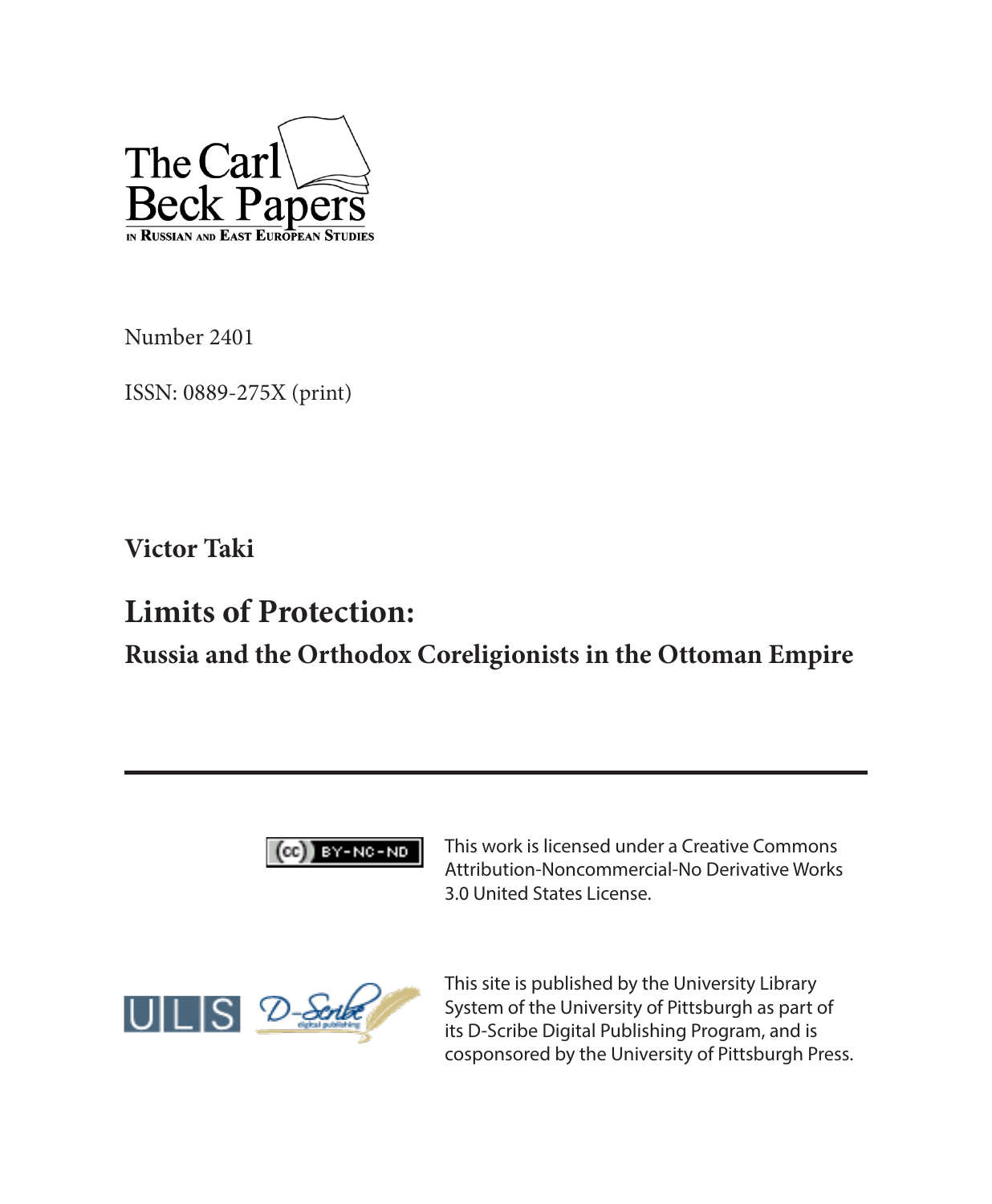**Victor Taki** holds MA and Ph.D. degrees from Central European University (Budapest, Hungary). His doctoral dissertation, "Russia on the Danube: Imperial Expansion and Political Reform in Moldavia and Wallachia, 1812-1834" examined discursive and institutional aspects of the relations between the Russian Empire and the elites of the two Romanian principalities at the dawn of the modern epoch. His most recent publications are "Orientalism at the Margins: The Ottoman Empire under Russian Eyes," *Kritika*, no. 2 (2011), 321-351, and a co-authored monograph "Bessarabia as Part of the Russian Empire, 1812-1917" (Moscow: Novoie Literaturnoie Obozrenie, 2012) (in Russian).

No. 2401, April 2015

2015 by The Center for Russian and East European Studies, a program of the University Center for International Studies, University of Pittsburgh

ISSN 0889-275X (print) ISSN 2163-839X (online)

*Image from cover:* 

Stefano Torelli, *Allegory of Catherine's Victory over the Turks* (1772) Public domain

#### **The Carl Beck Papers**

*Publisher:* University Library System, University of Pittsburgh *Editors:* William Chase, Bob Donnorummo, Andrew Konitzer, Robert Hayden *Managing Editor:* Matt Clews *Editor Emeritus:* Ronald H. Linden

Submissions to **The Carl Beck Papers** are welcome. Manuscripts must be in English, doublespaced throughout, and between 40 and 90 pages in length, including notes. Acceptance is based on anonymous review. Manuscripts can be submitted on The Carl Beck Papers website, **http://carlbeckpapers.pitt.edu**. Please direct all inquiries to Matthew Clews, Managing Editor, at **carlbeckpapers@mail.pitt.edu**.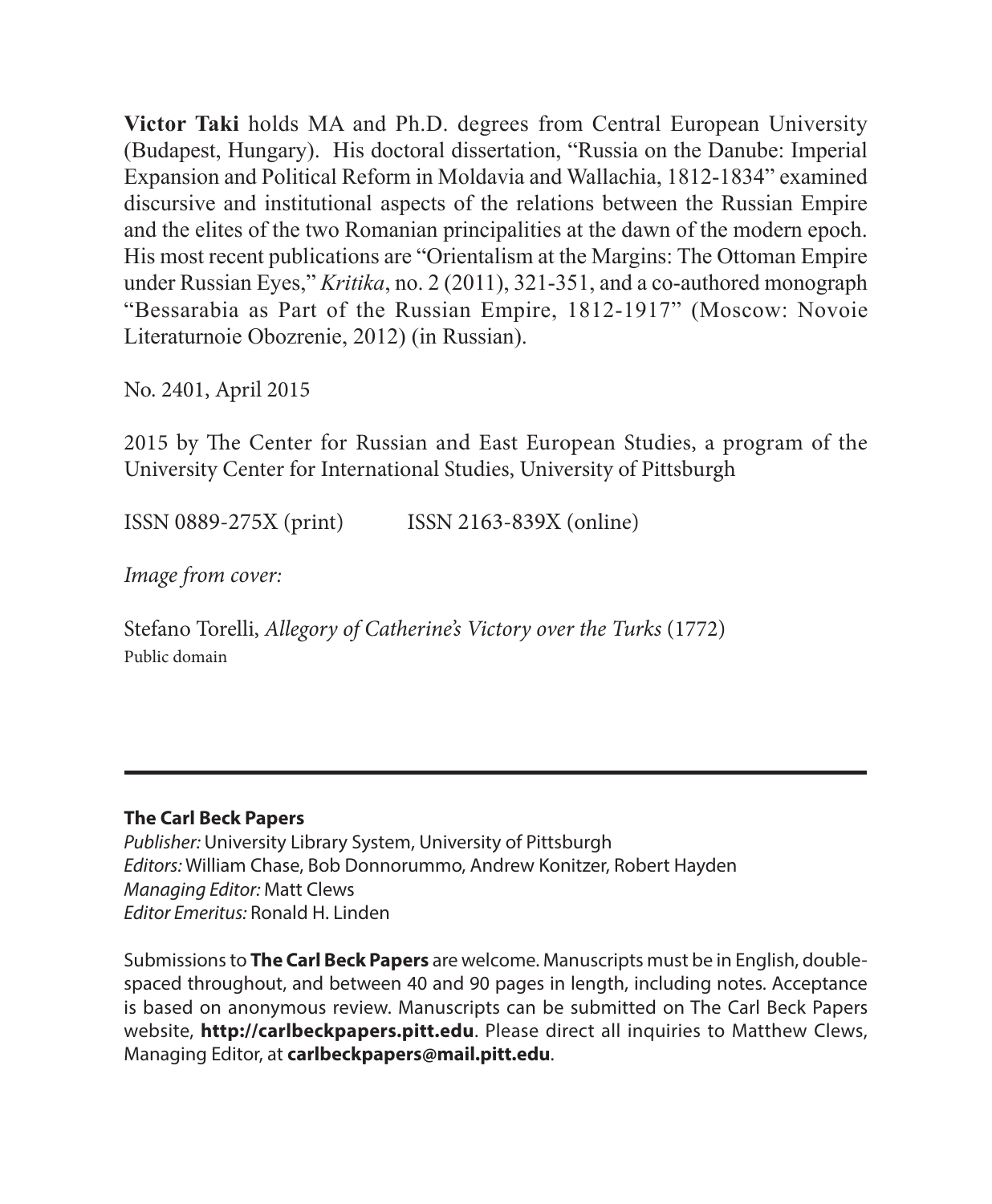#### **Abstract**

Influence over the Ottoman Christians was the single most important manifestation of Imperial Russia's "soft power." In the context of the Russian-Ottoman wars of the eighteenth and early nineteenth century, appeals of the Eastern Christian elites to Moscow and St. Petersburg for protection met with the attempts of the tsars and their commanders to rally the support of the co-religionists. However, Russia's relations with the Orthodox subjects of the sultan were fraught with great ambiguity. Temporary Russian occupations of particular territories of Turkey-in-Europe during the wars incited among the local Christians the hopes for independence that subsequent restoration of the Porte's authority would all but destroy. In order to maintain Russia's standing among the co-religionists, the peace treaty of Kuchuk-Kainarji of 1774 and subsequent Russian-Ottoman agreements included certain guarantees in favor of the Christian population of the returned territories. The present paper offers a comparative perspective on these arrangements, which served the basis for trilateral relations between Russia, the Porte and the elites of Moldavia, Wallachia, the Archipelago and Serbia in the late 1700s and early 1800s. The difference in attitudes and behaviour of the Romanian, Greek and Serbian leaders arguably explains varying degrees of autonomy that the territories in question enjoyed on the basis of the Russian-Ottoman treaty stipulations. More broadly, the paper seeks to problematize the notion of Russia's protectorate over the Orthodox co-religionists. It shows that the legal basis of this protectorate remained very uneven, and, that for a long time, the makers of Russia's Eastern policy dealt with particular Christian elites of Turkeyin-Europe rather than with the entire Orthodox community of the Ottoman Empire.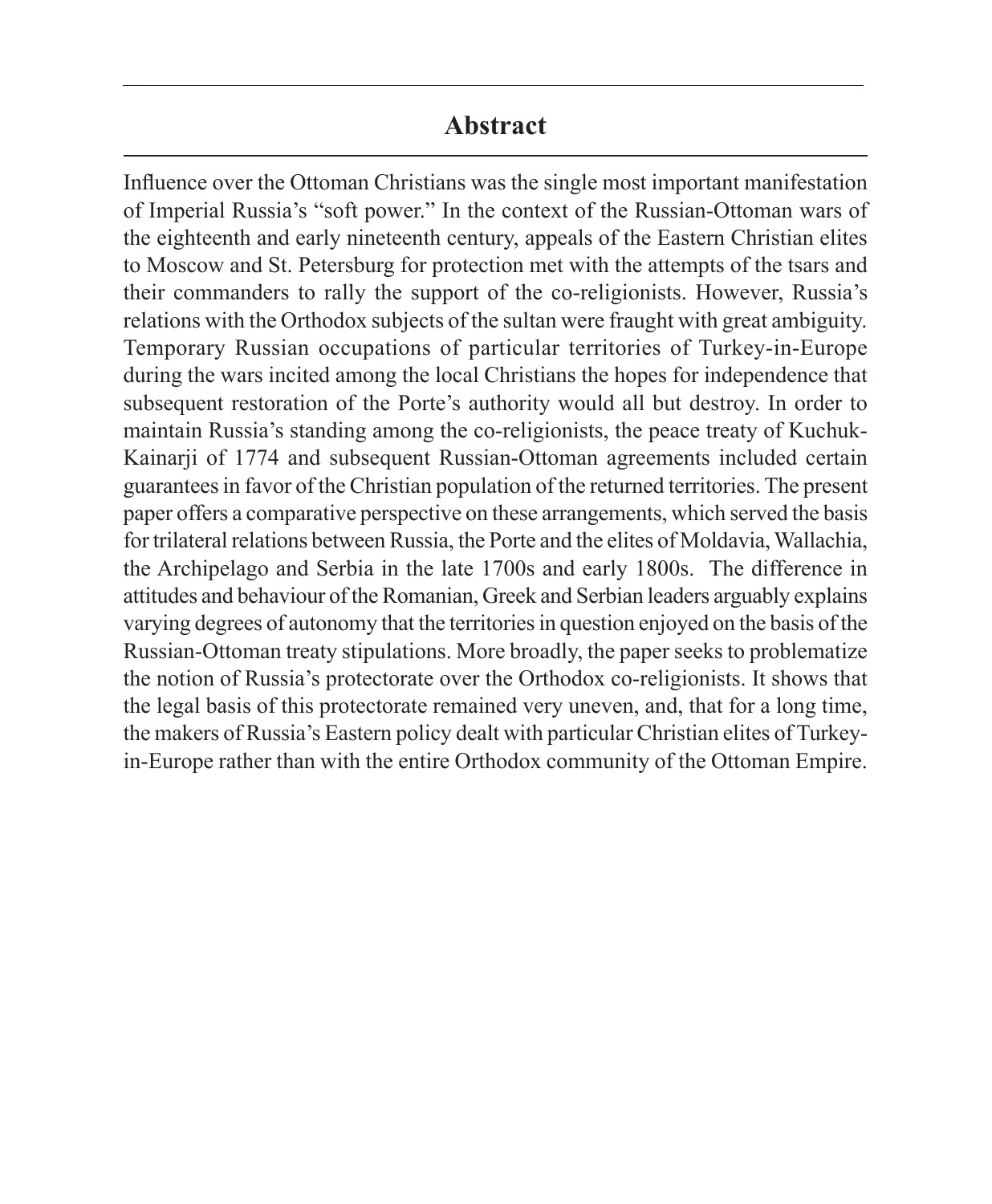## **Limits of Protection: Russia and the Orthodox Coreligionists in the Ottoman Empire**

On January 19, 1769, soon after the outbreak of the first "Turkish war" of her reign, Catherine II addressed a manifesto to "the Greek and Slavic peoples of the Orthodox religion" in the Ottoman Empire. In it, the Russian empress spoke of their "sorry state" under the "Ottoman yoke" and announced her intention "to aid their liberation and relief inasmuch as possible." The manifesto called Russia's coreligionists to "take advantage of the circumstances of this war in order to destroy the yoke and return to their erstwhile state of independence by taking arms wherever possible against the common enemy of the entire Christendom." In this way, assured the empress, the Ottoman Christians would "contribute to [the improvement of] their own lot, which will receive a sacred and inviolable guarantee in the future peace with the Ottoman Empire."<sup>1</sup>

In her manifesto to the Ottoman Christians, Catherine II built upon the legacy of Peter the Great, the first Russian ruler who seriously attempted to raise the Orthodox coreligionists for an anti–Ottoman struggle. The fateful Pruth Campaign of 1711 was the first Russian–Ottoman war in what was then known as Turkey–in–Europe, the outbreak of which owed much to the efforts of the Swedish king Charles XII, resident of the Ottoman fortress Bender since his defeat at Poltava in 1709.<sup>2</sup> After the Porte's declaration of war in November 1710, Peter the Great issued a manifesto to the population of the vassal Ottoman principalities of Moldavia and Wallachia "as well as Greeks, Serbs, Bulgarians, Slovenes, Albanians and other Christian peoples," which announced the struggle for the "liberation of the suffering Christians from the barbarian yoke."3 Although the expected mobilization of coreligionists largely failed to materialize and the tsar himself suffered defeat on the banks of the Pruth, Catherine II followed the example of her "grandfather Peter" in pledging to "maintain, keep and protect the Orthodox Eastern Christian Greek Church" and to defend "other peoples of the same Orthodox faith."4

Although Catherine's appeal to the coreligionists continued the precedent established by Peter the Great, the immediate cause of the Russian–Ottoman war of 1768–1774 was a deep religious conflict along Russia's western frontier. By 1768, the empress became involved in the struggle between the Orthodox and Uniate churches in the Polish–Lithuanian Commonwealth that had lasted since the Union of Brest in 1595. Following the establishment of Moscow's control over the left–bank Ukraine in 1667, influential Ruthenian clergymen in the Russian Orthodox Church

http://carlbeckpapers.pitt.edu | DOI 10.5195/cbp.2015.201 | Number 2401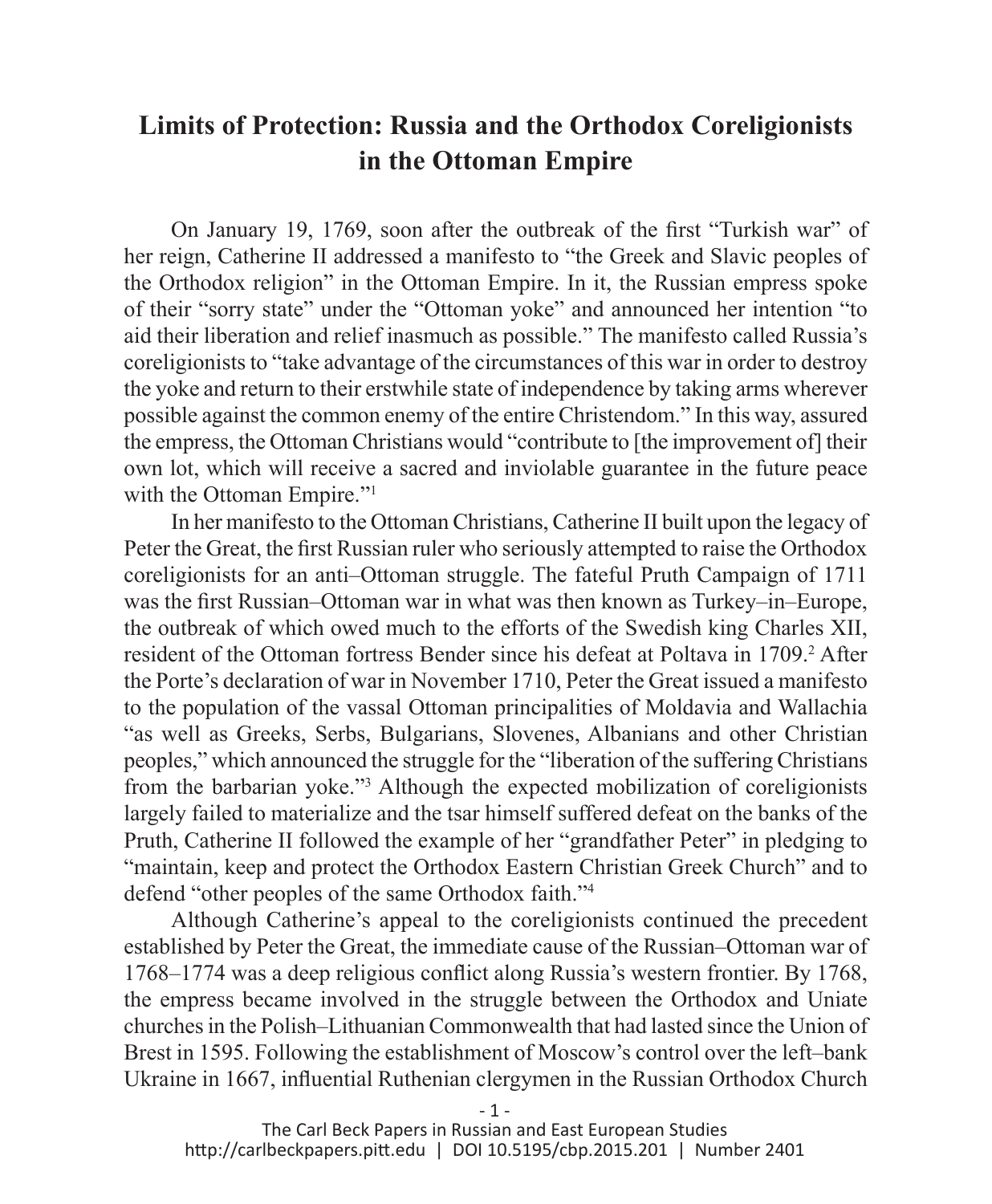hierarchy promoted the idea that the tsardom was the only legitimate object of political allegiance for Orthodox believers in Poland–Lithuania. At the same time, Warsaw's loss of the left–bank Ukraine shifted the balance of power between the two eastern rite confessions in the Commonwealth in favor of the Uniates. Over the next century, the Orthodox community there steadily lost ground despite the guarantee of its rights in the Russian–Polish treaty of Eternal Peace of 1686 and the energetic demarches of Peter the Great and his successors. The growing power imbalance between the ascendant Russia and the declining Commonwealth further aggravated the effect of the merging of political and confessional identities. By the late 1760s, mounting Polish intolerance of the politically suspect Orthodox dissidents clashed with Russia's increasingly aggressive promotion of their rights. Catherine's precarious legitimacy as a ruler added a further twist: protection of Orthodox coreligionists in Catholic Poland helped this German–born princess to prove her "Russianness," whereas her advocacy of religious minority rights strengthened her European image of an enlightened ruler.<sup>5</sup>

By 1768, the Russian troops dispatched to Poland to enforce the political rights of the Orthodox dissidents were in full war against the Catholic Confederation of Bar that had sprung up in defiance of the Russian–supported king Stanislaw August. In August of that year, the Russian Cossack units in pursuit of the Polish confederates crossed the Ottoman border and burned the town of Balta, whereupon the French ambassador in Constantinople Charles Gravier de Vergennes urged the Porte to declare war. Eagerly desired by a leading Catholic power jealous of Russia's dominance in Poland, the Russian–Ottoman war of 1768–1774 may appear a continuation of the Catholic–Orthodox rivalry by other means.<sup>6</sup> Catherine II herself strengthened this impression when, in her authorization to A. G. Orlov to raise the Porte's Christian subjects, she attributed the break in the Russian–Ottoman relations to "the malice and intrigues of the ill–wishers and enviers of the glory of Our Empire and the truly holy piety of the Greek–Russian Church," clearly implying the activities of the French diplomacy.<sup>7</sup> The empress declared that she had taken the decision to extend her protection to "the many Orthodox Greek and Slavic peoples that languish under the unbearable yoke of Muslim false belief (*nechestie*)" in the context of the war that she had been forced to wage "for the glory of the holy Greek–Russian church and its freedom in the lands of Polish–Lithuanian Commonwealth."8

Catherine's first war with the Ottoman Empire was thus a consequence of her militant defense of coreligionists' rights in Poland. At the same time, the empress instrumentalized the issue of Orthodoxy in the Commonwealth and the Ottoman Empire in significantly different ways. References to the defense of the Orthodox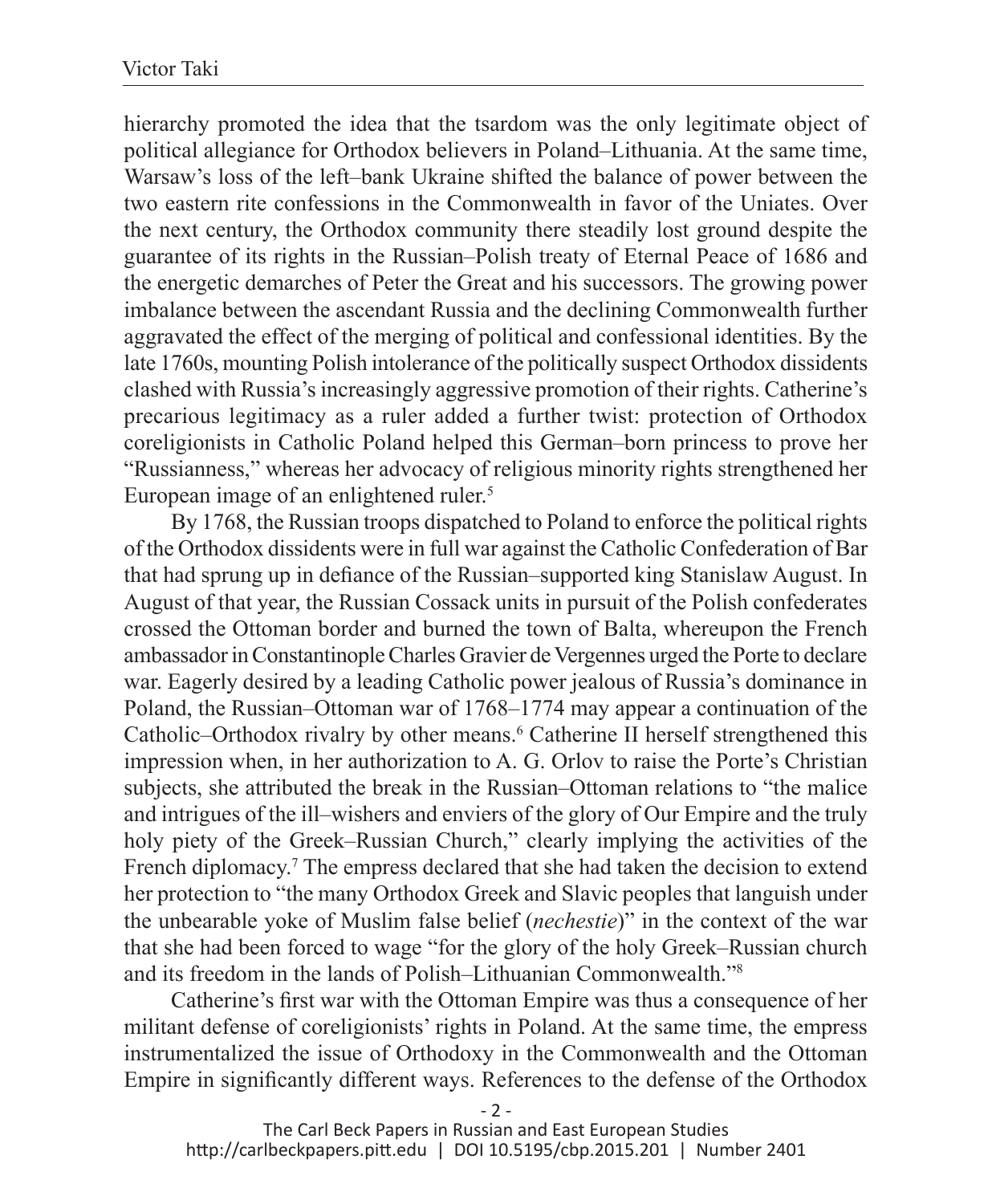Church in the realm of the sultan were remarkably absent from the war manifesto that Catherine addressed to her own subjects, even though much of the text focused on the travails of Orthodoxy in the Poland.<sup>9</sup> One could argue that in September 1768, the issue of Russia's coreligionists in the Ottoman Empire still could not have the significance that the war of 1768–1774 helped it to acquire. However, Catherine's second "Turkish war" manifesto of 1787 does not confirm this hypothesis. Similarly to the manifesto of 1768, it spoke of the Porte's violation of the laws of nations and previous Russian–Ottoman treaties.10 Some 40 years later, the war manifesto of Nicholas I added the Porte's interference with Russian Black Sea commerce to this list of essentially secular grievances.11 Indeed, none of these manifestos vindicated the rights of the Orthodox Church in the Ottoman Empire in order to legitimize the war *to the Russian population*. 12 During Catherine's reign and for three or four decades thereafter, protection of Orthodoxy in lands controlled by the sultan was thus by far more important for relations between the tsars and the Ottoman Christians than for the relations between the former and their own subjects.

Moreover, the character and extent of the Russian protectorate over coreligionists in the Ottoman Empire differed significantly from Catherine's prior defense of Orthodoxy in the Polish–Lithuanian Commonwealth. Formalized in the peace treaty of Kuchuk–Kainarji of 1774, this protectorate emerged out of the practical necessity to guarantee the rights and safety of the Christian population in those Ottoman territories that Russia had occupied during the war and subsequently returned to the Porte. As they introduced such guarantees into the 1774 treaty and subsequent Russian–Ottoman agreements, the tsarist diplomats were primarily concerned about possible Muslim reprisals against the local Christians and thought little about the current or future relations between Orthodoxy and other Christian confessions in the realm of the sultan. As a result, the Russian protectorate was defined in a confessionally unspecific terminology and initially applied to particular war–affected provinces with the Christian–majority population rather than to the Greek Orthodox Church of the Ottoman Empire. Activities of the local elites as well as geographic situation and historical circumstances of the Russian–Ottoman rivalry over the territories in question explain further variations in the character and scope of Russian protection, the overview of which is offered in what follows.

Although focused on peace negotiations, this essay seeks to go beyond conventional diplomatic history and reconstruct the political language of protection that in many ways structured the dialogue between Russia, the Ottoman Empire and the Orthodox elites of the latter. In doing so, it draws the theoretical inspiration from the works of the representatives of the Cambridge school of the history of political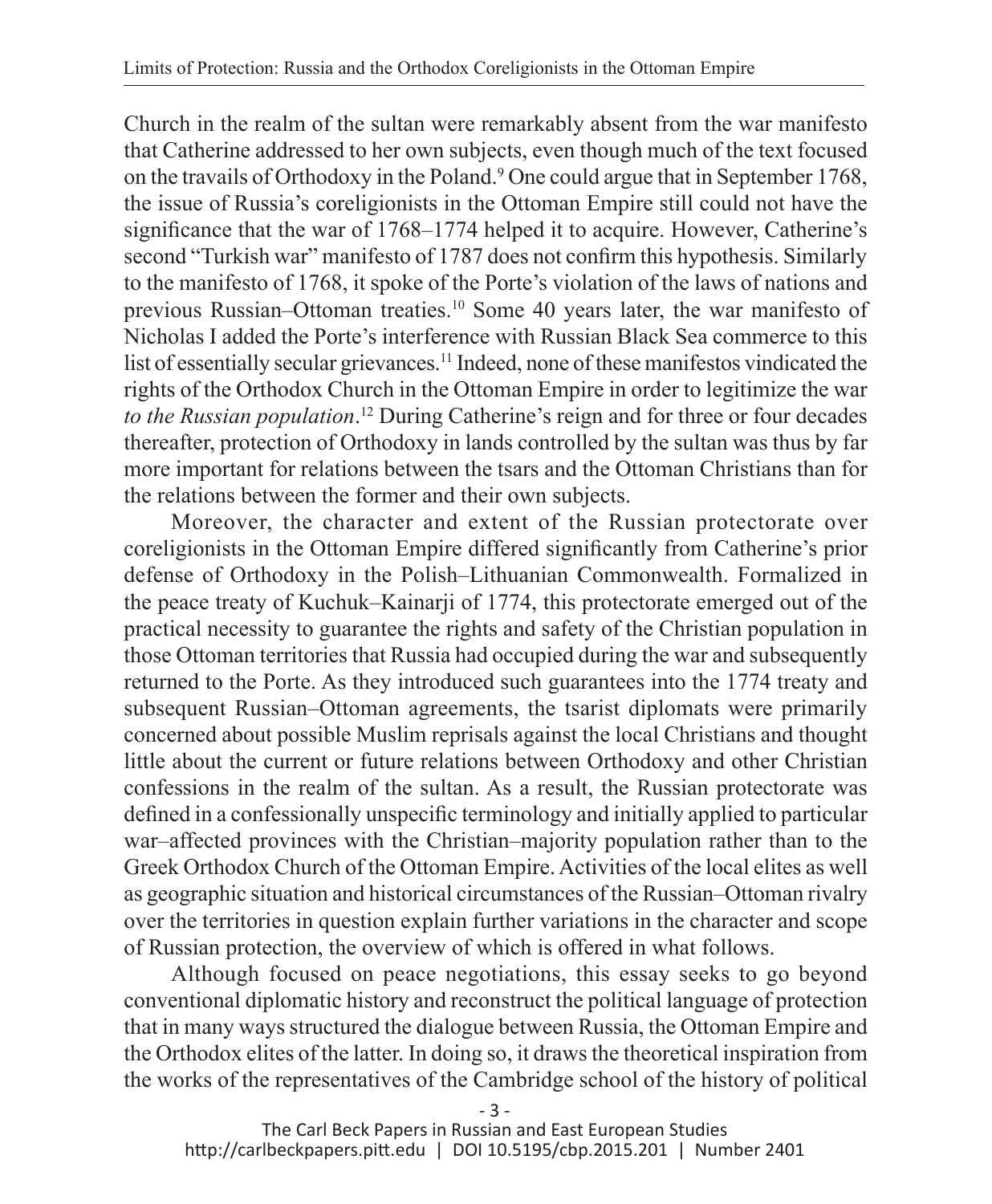thought.13 This school rejected traditional history of ideas focused on big thinkers and instead emphasized the importance of intellectual context. The Cambridge contextualists, as the group came to be known, sought to reconstruct the political languages, or sets of interrelated terms that acquired different shades of meaning in the writings and pronouncements of a wider range of authors engaged in political dialogue.14 Understood in this sense, a political language defined the limits of the thinkable within a particular historical epoch and, at the same time, gave expression to the tensions and struggles between a set of political actors. An aspect of the broader turn towards "new political history" in the last decades of the twentieth century, the works of the Cambridge contextualist school contributed to the understanding of political struggle as the struggle for the definition of particular terms and therefore a discursive struggle *par excellence*.

Informed by this methodology, the present study approaches the transactions between Russia, the Ottoman Empire and the latter's Orthodox subjects as a discursive process, in which actors employed partly overlapping sets of terms to achieve distinct and often conflicting goals. It will be demonstrated that the idiom of protection did not originate in Moscow or St. Petersburg but was suggested to the tsars by the Orthodox elites of the Ottoman Empire, and in particular the boyars of Wallachia and Moldavia, who thereby thought to acquire greater independence from the Porte. With time, the Russian rulers recognized the usefulness of the rhetoric of protection and employed it to mobilize local support at the time of the Russian– Ottoman wars as well as to contain the Ottoman reprisals against such supporters after the wars were over. Inasmuch as the objectives of Russia and its Orthodox coreligionists matched, they were realized at the expense of the Porte. Since the early 1770s, the Ottoman government repeatedly had to confront the Russian advocacy of the Christian rights in those provinces that served the Russian–Ottoman battleground. At the same time, the reaction of the Orthodox subjects of the sultan to the course of the Russian–Ottoman peace negotiations revealed significant tensions between the "protector" and the "protected." These tensions, likewise expressed in the idiom of protection, constitute an important yet underestimated aspect of the history of the "Eastern Question" that the present paper seeks to highlight.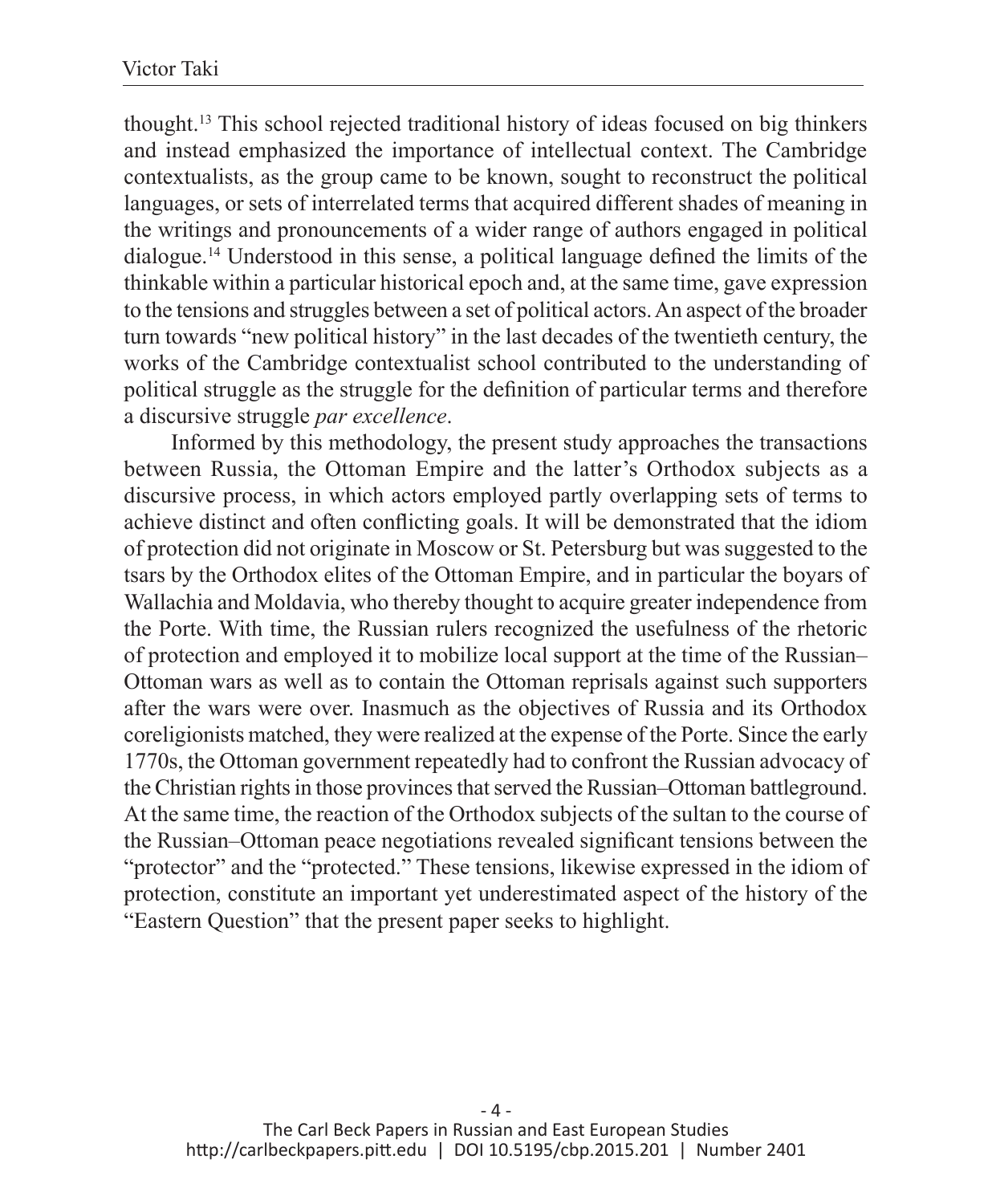# **Moldavia and Wallachia between the Tsar and the Sultan**

The notion of protection defined the relations between the sultans and the rulers of Moldavia and Wallachia ever since the establishment of the Ottoman dominance on the lower Danube in the late fourteenth and fifteenth century. As long as the Moldavian and Wallachian hospodars and their subjects delivered the assigned tribute and stayed loyal, the Ottomans would prohibit their troops and the Tatar vassals from devastating the principalities, which retained a considerable measure of self–government and remained Christian territories. Protection in return for tax or tribute payment formed the basis of the relations between the Muslim rulers and the conquered non–Muslim populations (*zimmi*) ever since the early days of Islam and constituted the legal cornerstone of the Ottoman rule in South–Eastern Europe.15 In contrast to the territories to the south of the Danube, whose Christian population was placed under the rule of the Ottoman military governors and paid individual poll–tax (*cizye*), the population of the principalities paid taxes to the hospodars, who used part of this revenue to pay the "communal tribute" (*haraç maktu*) to the Porte. In this respect, Moldavia and Wallachia belonged to the same category of the Ottoman Empire's Christian dependencies as the principality of Transylvania and the republic of Raguza.16 All these self–governing tributary polities existed on the border between the "house of Islam" (*dar al Islam*) and the "house of war" (*dar al harb*), into which the Ottoman law of war and peace divided the world.<sup>17</sup>

The position of Moldavia and Wallachia on the fault–line between Islam and Christendom did not remain unchanged, and these changes became reflected in the Ottoman terminology. Whereas in the fifteenth century the Ottoman sources would refer to Moldavia and Wallachia as parts of the "house of war," since the early 1500s they increasingly redescribed the principalities as part of the "well–protected domains" of the sultan that were "conquered by sword" and "included into the 'house of Islam'."18 The latter assertion was not fully consistent with the principles of Islamic law, since *Sharia* was never introduced in the principalities.19 Nevertheless, this tendency continued in the eighteenth and early nineteenth century, when the sultans called the principalities their "property" and "inheritance."<sup>20</sup>

Changes in the terminology reflected the consolidation of the Ottoman dominance over Moldavia and Wallachia, which affected the distribution of power within their elites. The tightening of the Porte's control over the appointment of the hospodars during the sixteenth century contributed to the empowerment of the boyar aristocracy. As a result, the notion of protection that had conditioned the relations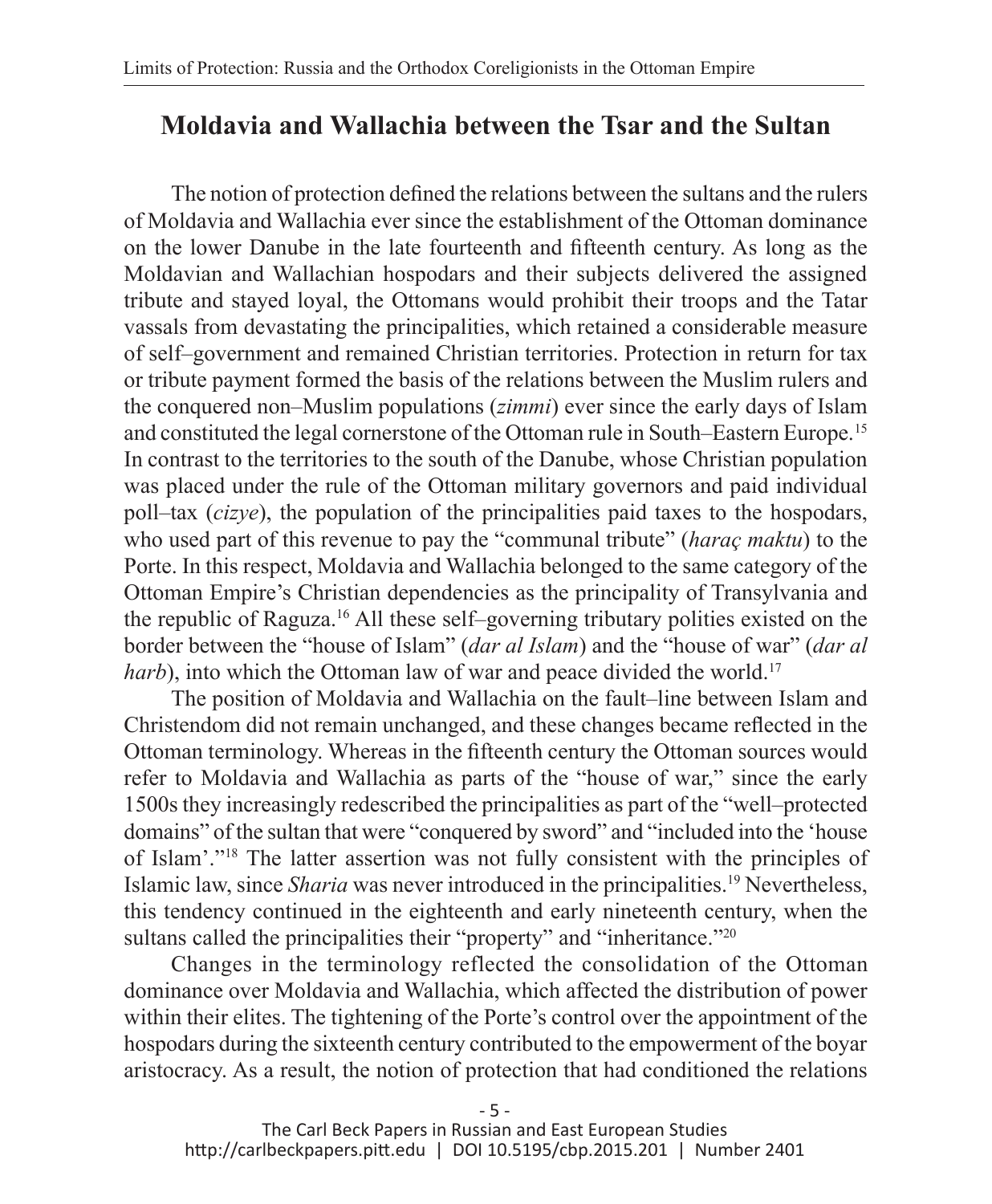between the Ottoman sultan and the principalities since the fifteenth century came to influence the local politics. Each hospodar appointed by the Porte was to protect his subjects and could expect destitution and punishment for the failure to do so as reported by the subjects themselves.21 This helped the Ottomans to change the hospodars with growing frequency and receive increasingly lavish gifts from each new incumbent in addition to the basic tribute. The side effect of this strategy was an intensification of political infighting, in the course of which segments of the Moldavian and Wallachian elites would turn to other powers in search of a less heavy–handed protector than the sultan.

This was the general political context for the appeals for protection and declarations of loyalty that the hospodars, boyars and high clergymen of Moldavia and Wallachia addressed to the Russian tsars in over a century that preceded the Russian–Ottoman war of 1768–1774. These pleas reveal that the elites of the principalities came to perceive the Muscovite tsars as their intercessors well before the latter were ready and willing to adopt such a posture themselves. In 1656, tsar Alexis Mikhailovich received the first such message from the Moldavian hospodar Gheorghe Stefan  $(1653-1658)^{22}$  yet ultimately decided not to dispatch the embassy to Iași that was supposed to administer the principality's oath of loyalty to the tsar.23 Five years later, tsar Alexis mentioned his "old friendship" with the sultan as the reason why he could not accept the Moldavian hospodar Constantin Șerban "under his high hand."24 The response of the tsar reflected the same unwillingness to antagonize the Ottomans that in 1642 made his father Mikhail Feodorovich return to the sultan the Azov fortress captured by the Don Cossacks several years previously.

The Ottoman–Russian "friendship" ended only in 1672 after Mehmed IV (1648–1687) invaded Podolia and threatened Moscow's control of the left–bank Ukraine. In the next three decades, nearly continuous hostilities with the Porte made Alexis Mikhailovich and his children more interested in Moldavian and Wallachian overtures. In 1688, the archimandrite of St. Paul's monastery on Mount Athos, Isaiah, brought messages to Moscow from the Wallachian prince Şerban Cantacuzino and the Moldavian prince Constantine Cantemir.25 The corulers Ivan V and Peter I as well as Tsarina Sofia responded favorably to Cantacuzino's desire to be "under the high hand of their tsarist majesties" and suggested coordinating the military activities. However, the failure of prince V. V. Golitsyn's the Crimean campaign of 1689 put an end to this rapprochement. 26 After he assumed the plenitude of power, Peter the Great continued to received requests for protectorate or alliance from the hospodars of the principalities and eventually concluded a treaty with Moldavian prince Dmitrie Cantemir on the eve of the ill–fortuned Pruth campaign of 1711.<sup>27</sup>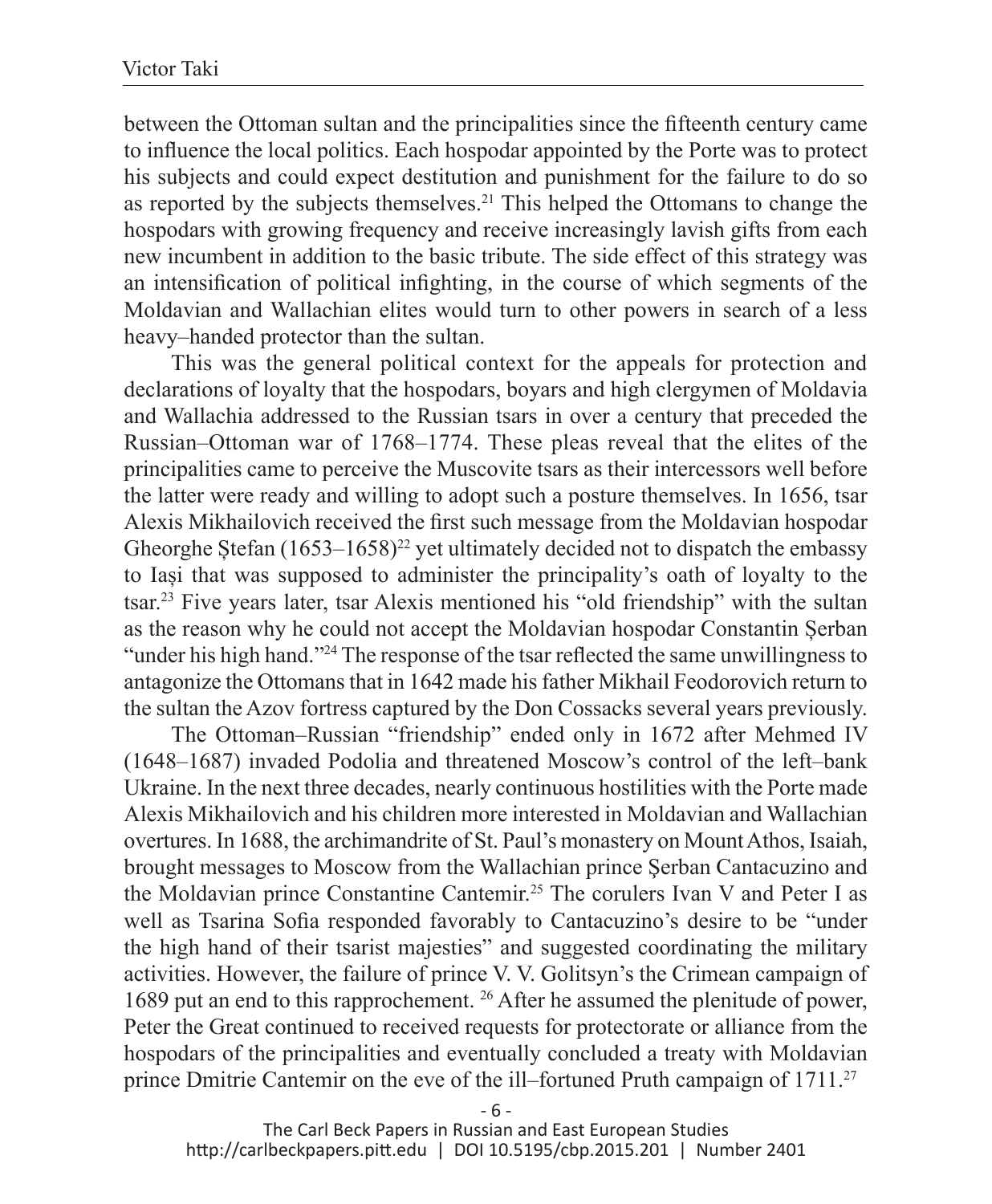A brief overview of the conditions of the Russian–Moldavian treaties negotiated up to that historical turning point demonstrates that from the beginning the princes and boyars were ready to place themselves under the "high sovereign hand" of the tsar on certain conditions. These usually included internal autonomy and the preservation of their traditional rights and the laws of the country. Thus, the treaty of 1656 between Gheorghe Ștefan and Alexis Mikhailovich stipulated that the Moldavian hospodar be always elected from among the natives of Moldavia, retain his traditional prerogatives and reestablish his authority over cities alienated into Ottoman–controlled *raiale* districts*.* 28 Similarly, the conditions upon which the Moldavian boyars were ready to swear loyalty to tsar Alexis in 1674 included respect of the "customs of the land" and the right to elect the hospodar as well as the secular and ecclesiastical officials. The boyars also asked to restore the territorial integrity of the principality which, under the influence of Polish political notions, they called a commonwealth (*Rechpospolita*).29 Finally, the diploma issued by Peter the Great to Cantemir secured the latter's hereditary rule over Moldavia and asserted the plenitude of the hospodars' authority over the boyars, the cities, and the Ottoman *raiale* "in accordance with the ancient Moldavian custom."<sup>30</sup>

For almost a century after the Pruth debacle, hardly a Moldavian or Wallachian prince willed or dared to conclude treaties of alliance with or become a subject of the Russian tsar.31 The Phanariot Greeks who, after 1711, monopolized the thrones of Moldavia and Wallachia were too closely controlled by the Ottomans and, as cultural foreigners, did not enjoy substantial support of the largely autochthonous boyar class.32 On the other hand, the Russian–Ottoman wars of 1735–1739 and 1768–1774 occasioned the formation of pro–Russian "native" boyar factions that perceived Russian rule or protectorate as a means to consolidate their position in the principalities.33 In 1736–1737, the Wallachian envoy to Tsarina Anna Ioannovna, Preda Drăgunescu, reported that the boyars of the principality "slavishly request not to leave [them] among other enslaved people, but to deliver [them] and make [them] subjects of Your Orthodox Majesty."<sup>34</sup> The boyars sought to avoid both the reconsolidation of Ottoman dominance and the imposition of the Habsburg rule.35 In anticipation of the Russian–Austrian–Ottoman negotiations at the Congress of Nemirov in July – October 1737, the Wallachians begged the Russian empress "not to leave them subjugated to other nations" in peace or war.<sup>36</sup> However, the Wallachian fears of remaining in "Turkish enslavement" materialized in September 1739, when the exit from the war of Russia's Habsburg ally forced Anna Ioannovna to conclude her own peace with the sultan that effectively reconfirmed the Ottoman dominance in the entire Black Sea region. This, however, did not happen before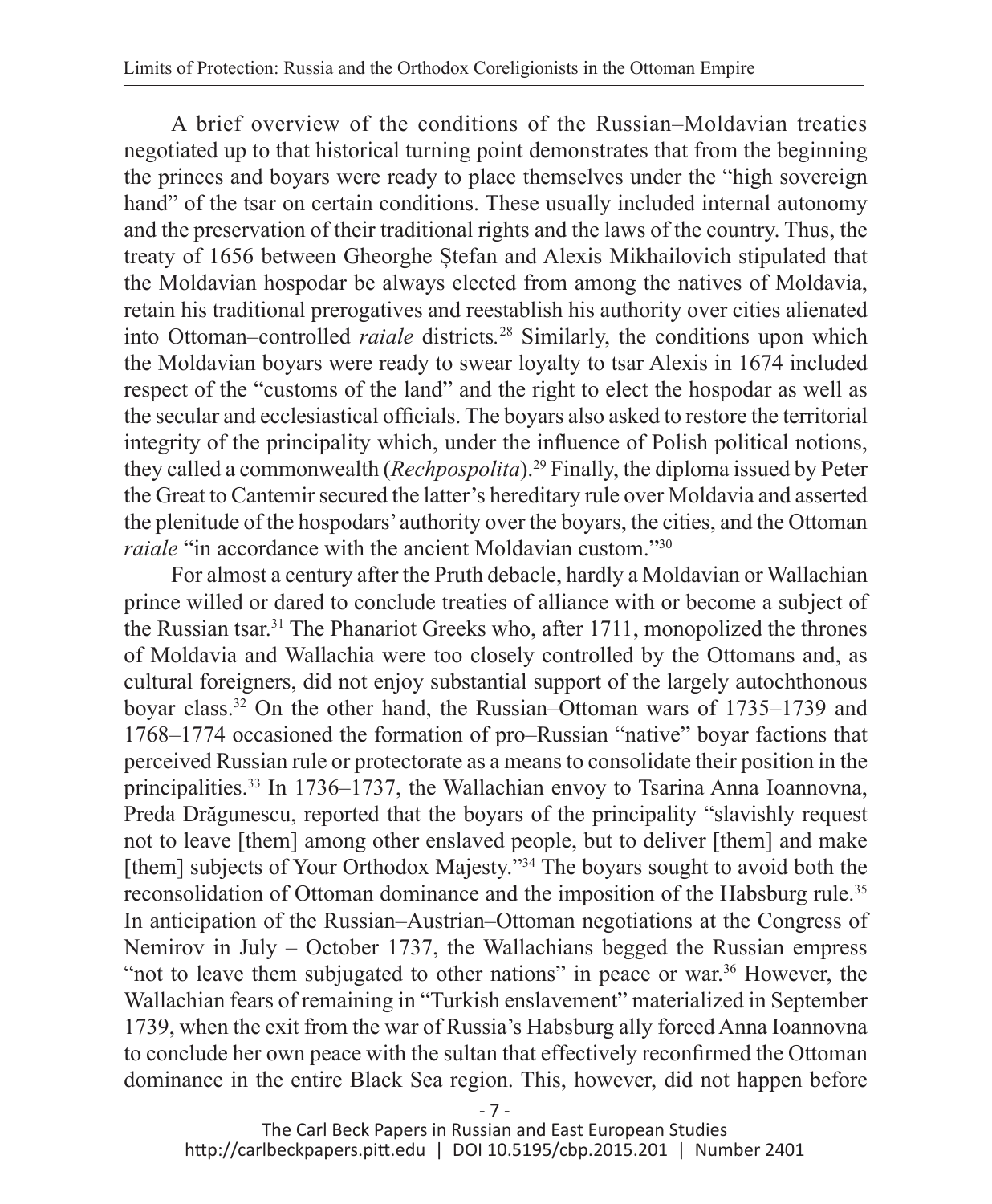a brief Russian occupation of Moldavia, in the course of which the principality "accepted with a great and ineffable tearful joy" the authority of the empress. The boyars and the Russian commander–in–chief Burkhart Christoph von Munnich signed a convention, according to which Moldavia relinquished its right to conduct an independent foreign policy and undertook to maintain a 20,000-strong Russian army in return for internal autonomy.37

Moldavian and Wallachian elites took considerable risks when they attempted to extricate the principalities from the Ottoman and Phanariot dominance with Russia's help. For various reasons, the treaties of alliance and suzerainty of 1656, 1711 and 1739 remained a dead letter as the tsars either did not want to put them into effect or were prevented from doing so by the force of circumstances. Those boyars and clergymen who collaborated with the Russians during the wars faced severe punishment from the Ottomans, unless they were ready to emigrate after the conclusion of peace, as many did.38 And yet, frustration with the rule of the Ottomans and their Phanariot agents explains why in summer and fall 1768 Catherine's emissary lieutenant–colonel N. A. Karazin<sup>39</sup> could secure support of the commander of the Wallachian military force (*spathar*) Pârvu Cantacuzino and several high clergymen.40 During the campaign of 1769, Cantacuzino supplied intelligence to the Russians and in November of that year collaborated with Karazin in chasing the small Ottoman garrison from Bucharest and capturing the hospodar Grigore Ghica.<sup>41</sup> Following the Russian occupation of the Wallachian capital, the boyars addressed a message to Catherine II in which they rejoiced at the first victories of the Russian arms, complained of the three hundred years of Ottoman "tyranny" and asked the empress to "accept them under immediate protection . . . by attaching [Wallachia] to the extent of the empire of Your Imperial Majesty."42

The memory of the negative experiences of 1711 and 1739 prevented the Moldavian elites from committing themselves before the entry of the Russian troops in the principality in late September 1769. Once this happened, the Moldavian clergymen and boyars eagerly kissed the cross and gospel in confirmation of their loyalty to Catherine II.43 However, subsequent withdrawal of the bulk of J. K. von Elmpt's corps to the winter quarters in Podolia dampened their enthusiasm as did the Ottoman manifesto that contained a threatening admonition to stay loyal to the sultan. In order to neutralize the effect of the Ottoman announcement, the Russian commander–in–chief P. A. Rumiantsev dispatched Ch. F. von Stoffeln's corps to reoccupy Moldavia and issued his own manifesto promising that the principality will never return to Ottoman rule.<sup>44</sup> Reassured, the Moldavian Metropolitan Gavriil and senior boyars sent a message to the Russian empress, in which the authors

- 8 -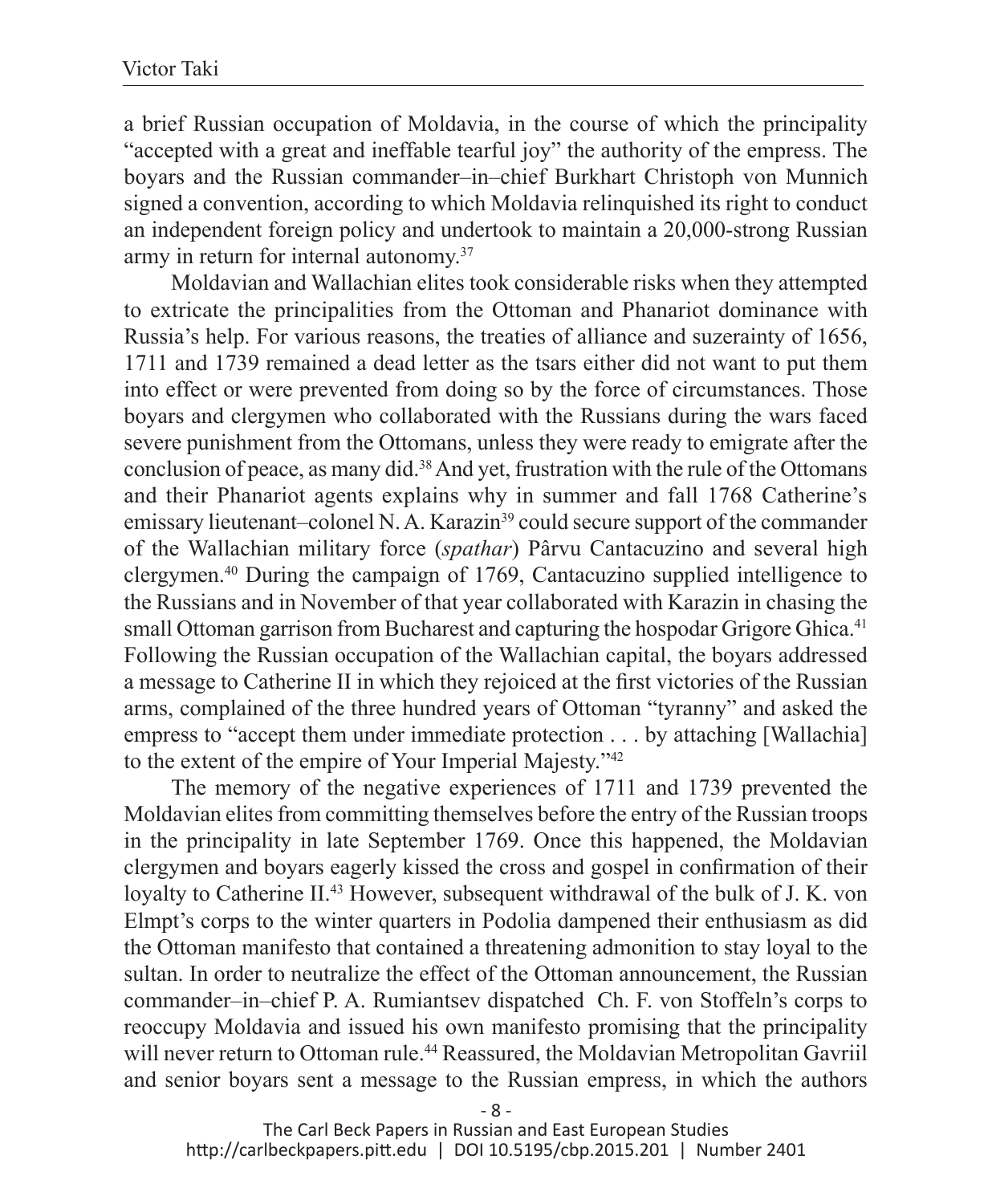likened their travails under Ottoman rule to the persecution of the early Christians. The Moldavians compared Catherine II to the first Christian ruler Constantine the Great and begged her not to leave them, "coreligionists and loyal subjects of Your Imperial Majesty… to the most cruel and ferocious outrage of the evil Christ–haters and aliens." They also asked the empress to let them "always live in quiet and peace under [her] high autocracy."45

The uncertainty of the Moldavians and Wallachians about their future did not escape the Russian commanders. Major–general A. A. Prozorovskii captured this mood well when he reported from Iași that the "local population . . . is afraid that they will be given back to the Ottomans at the end of the war."46 For their part, the deputies of the Wallachian boyars told Rumiantsev that their eager response to Catherine's call for an anti–Ottoman struggle "embittered the Turks against the country" and made it imperative for the Wallachians "not to be left under Ottoman rule in time of peace."47 During the audience with Catherine II, Wallachian deputation asked the empress not to forget their lands during the future peace negotiations with the Ottomans "so that the enemy could not deprive us of your protection . . . and throw us back into the abyss of tyranny."48

The empress accepted "the submission and the oath of loyalty" of the boyar deputies and assured the Moldavian and Wallachian inhabitants as her coreligionists of "all their Christian rights and privileges."49 However, the deputies soon learned from the vice–chancellor N. I. Panin that Catherine II would not insist on the annexation or independence of the principalities in order not to provoke the European powers, who were already worried by the Russian victories over the Ottomans. 50 At the same time, the empress and her ministers realized that an unconditional return of Moldavia and Wallachia to the Ottomans would severely undermine Russia's prestige among the Christian subjects of the sultan. To prevent such an outcome, they decided to instrumentalize the issue of Moldavian and Wallachian rights and privileges during the negotiations with the Ottomans. Catherine ordered Panin to require from the Moldavian and Wallachian deputies a description of the state of their lands as well as a statement of their "needs, wants and wishes."51 The Wallachian deputies promptly provided Panin with the statistical information and complained about frequent changes of the hospodars by the Porte in the last 50 or 60 years as well as exorbitant taxation that violated "the old customs of the land" and led to the depopulation of the principality.52

The Russian draft of the peace settlement in March 1771 took account of these remonstrations and presupposed the return of Moldavia and Wallachia to the Porte on condition that the principalities "forever retain the rights and privileges,

- 9 -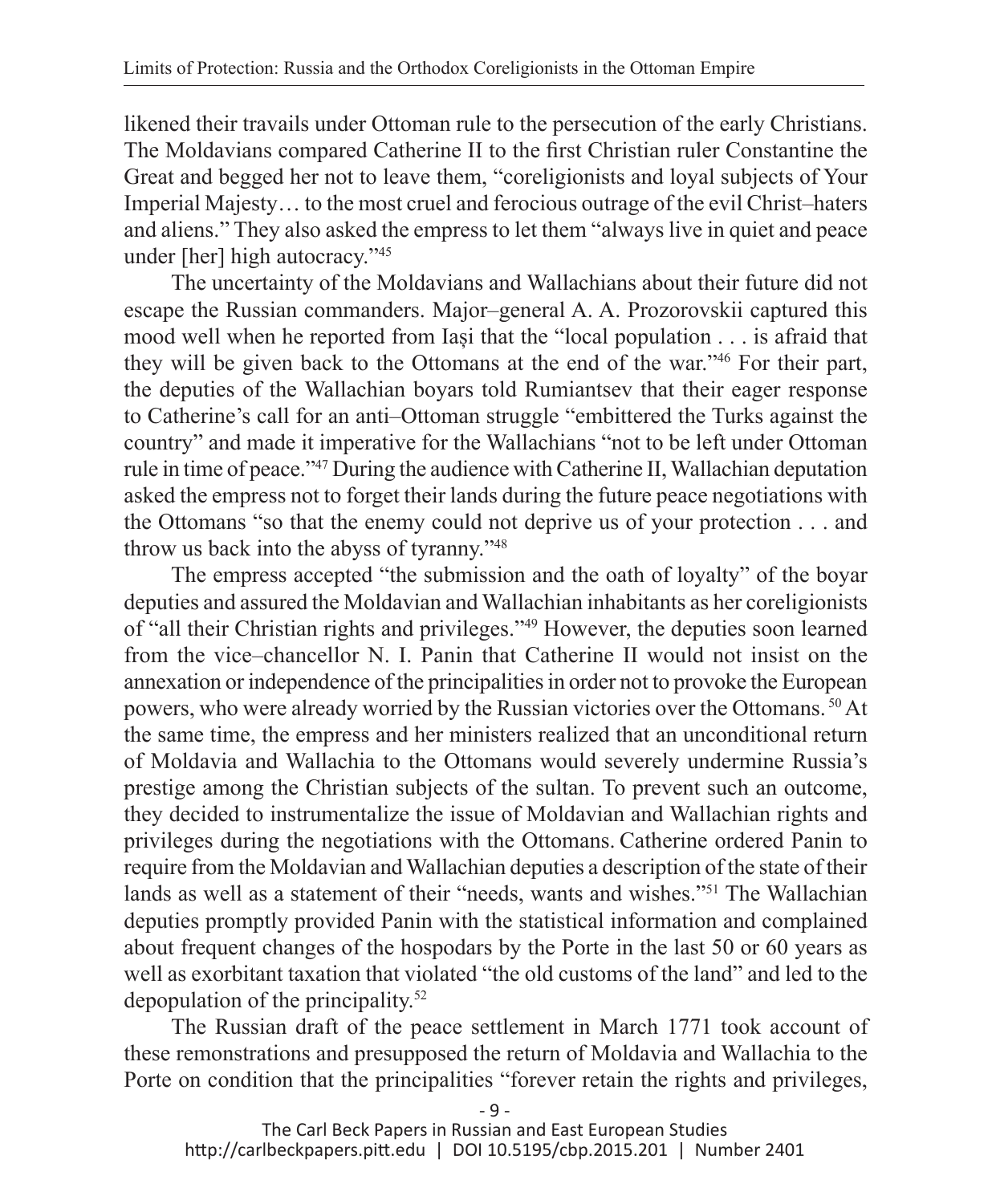with which they had entered the Turkish overlordship."<sup>53</sup> On Panin's suggestion, Catherine envisioned returning Moldavia and Wallachia after a period of peacetime Russian occupation, in the course of which their revenues had to go to the Russian treasury as an off–set to the war contribution that the empress sought to impose upon the Porte as the power "guilty" of the war. Alternatively, she was ready to drop the demand for monetary compensation in return for the Porte's recognition of the independence of the principalities. Placed under the guarantee of Russia, Prussia and Austria, the principalities would serve as a barrier between all the neighboring powers and would make them "unable to fight each other."<sup>54</sup>

By the time of the Focșani peace congress in July and August 1772, the Wallachian boyars must have been aware of this proposal. They also knew that Austria and Prussia, who offered their "good councils" during the Russian–Ottoman negotiations, opposed the independence of the principalities because of the power imbalance that it would supposedly create in Russia's favor. To overcome the Prussian and Austrian opposition, the boyars suggested to the Russian representatives at Focșani G. G. Orlov and A. M. Obreskov the idea of placing the principalities under a joint protectorate of Russia, Prussia and Austria and agreed to pay for this protection.55 Still willing to "taste the happiness of direct subjection to the all–powerful Empress of Russia," they were also ready to turn Moldavia and Wallachia into vassals of the Polish–Lithuanian Commonwealth in the manner of the Duchy of Courland. According to the boyars this arrangement would "calm things in Poland" after the first partition and secure the principalities their "privileges and exemptions."<sup>56</sup>

Anxious to reaffirm the rights and privileges of Wallachia, the leader of the Wallachian boyars Mihai Cantacuzino also composed an exposé of the original conditions, upon which the medieval princes Mircea the Old (1386–1418) and Laiotă Basarab (1473–1477) had supposedly accepted the Ottoman suzerainty.<sup>57</sup> A curious example of the invention of a legal tradition,<sup>58</sup> the exposé affirmed that, in return for a moderate tribute, the Turks agreed "not to meddle into the affairs of the country,"59 which remained free to declare war and conclude peace with its neighbors. According to the Cantacuzino, supreme jurisdiction of the elected native hospodars extended to cases that involved Christians and Turks. The latter were prohibited to construct mosques in the country or even enter it for reasons other than commerce.60 The Wallachian leader further argued that the privileges of the principality were decisively violated following the establishment of the Phanariot rule in 1716 that resulted in the destruction of the Wallachian army, acquisition of lands by Muslim proprietors, imposition of the Ottoman commercial monopoly and exorbitant taxation<sup>61</sup>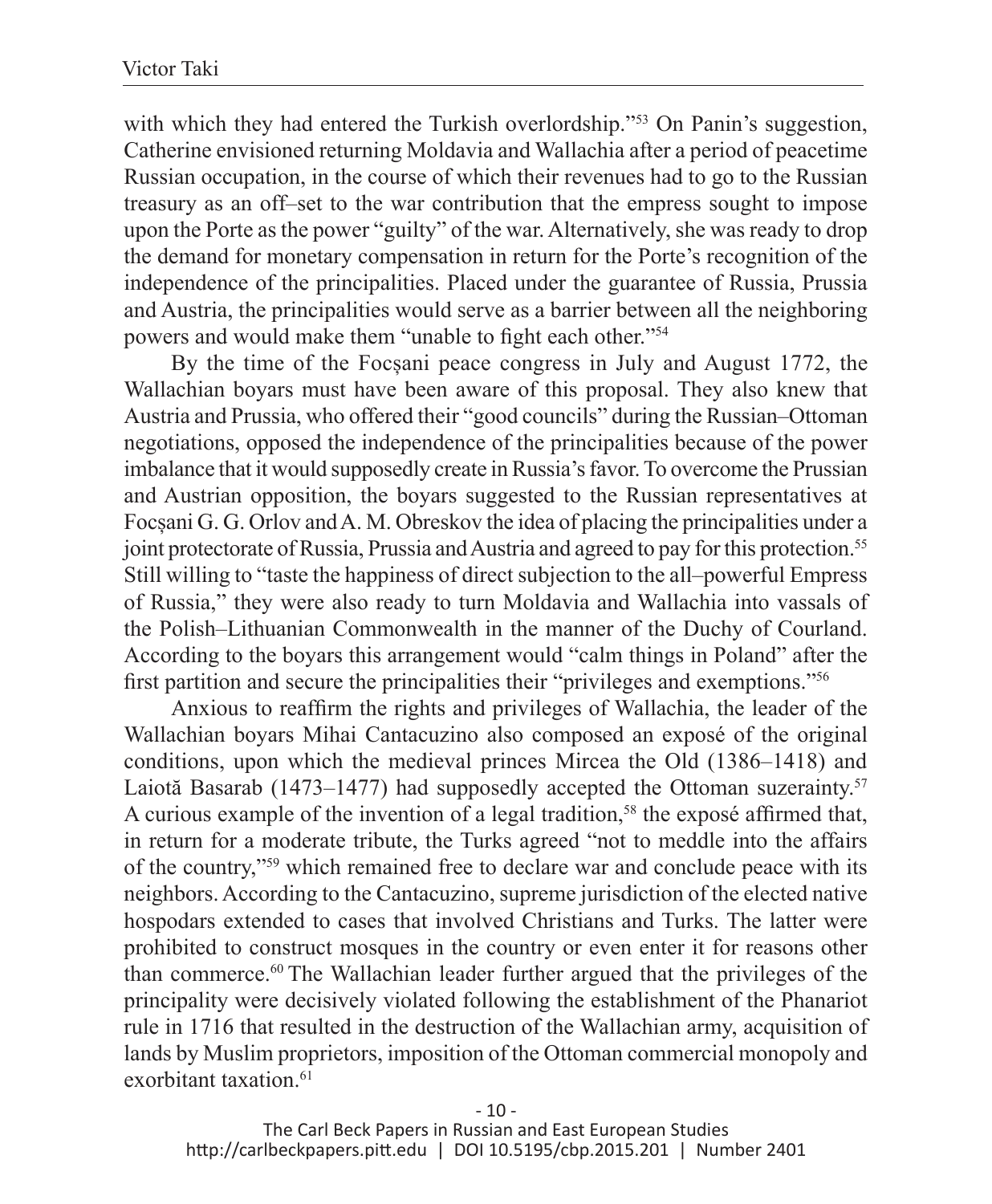In parallel, the Moldavian boyars formulated their own version of the original conditions, on which the Moldavian hospodar Bogdan III (1504–1517) "inclined the country to the Turks." According to these conditions, the sultan would have recognized Moldavia as a "free and unsubjected country," guaranteed the freedom of its "Christian religion," promised to protect the country from external enemies and left it "to be governed according to its own laws without the least interference of the Porte." The Muslims were not to buy land in the principality and construct mosques. Under the rule of native hospodars elected for life, Moldavia was free to maintain a 20,000-strong army and appoint its representatives in Constantinople. Submission to the Porte manifested itself only in the hospodar's obligation to report with his troops to the sultan's call in time of war and the payment of a biannual gift of  $40,000$  golden pieces.<sup>62</sup> The memoir further traced how, after sixteenth-century infringements upon Moldavia's privileges, Mehmed IV (1648–1687) restored the original conditions of the country's "submission" to the Porte. According to the anonymous author, these lasted until the burning of the original Ottoman *hatt-i sherif* during the Polish occupation of Iași in 1686, which ushered in a new series violations culminating in the establishment of Phanariot rule in the early 1700s.<sup>63</sup>

There is no evidence that Orlov ever raised the issue of the principalities during the Focșani congress, preoccupied as he was with the question of the independence of the Crimean Khanate. After the congress broke up at the end of August and was reconvened again in Bucharest in November 1772, Catherine's representative, A. M. Obreskov, preferred to postpone the discussion on the principalities. He did so out of fear that the news of Russia's return of Moldavia and Wallachia to the Ottomans, however conditional, might affect the attitude of the local population towards the Russian army. This negotiation strategy made the boyars nervous and occasioned yet another round of appeals. Afraid of being delivered "into the hands of our first tormentors," the Moldavian Metropolitan Gedeon implored the commander-in-chief P. A. Rumiantsev to secure for his flock the continued "benevolence and protection of Her Imperial Majesty."64 On their part, the Wallachians evoked the manifestos of Catherine II that "announced the liberation to all Christian peoples" as well as the "verbal and written assurances" the empress had given them in St. Petersburg to that effect. They called Obreskov's attention to the "innumerable families that have revealed their zeal for the mighty empire of Russia" and now were afraid of their "complete ruin" should the principality return under "cruel and inhuman slavery."65

Obreskov assured the worried Wallachians and Moldavians that, whatever might happen, he would take care of their security<sup>66</sup> and, towards the end of the Bucharest congress, finally disclosed to his Ottoman counterpart Abdur–Rezak "certain

- 11 -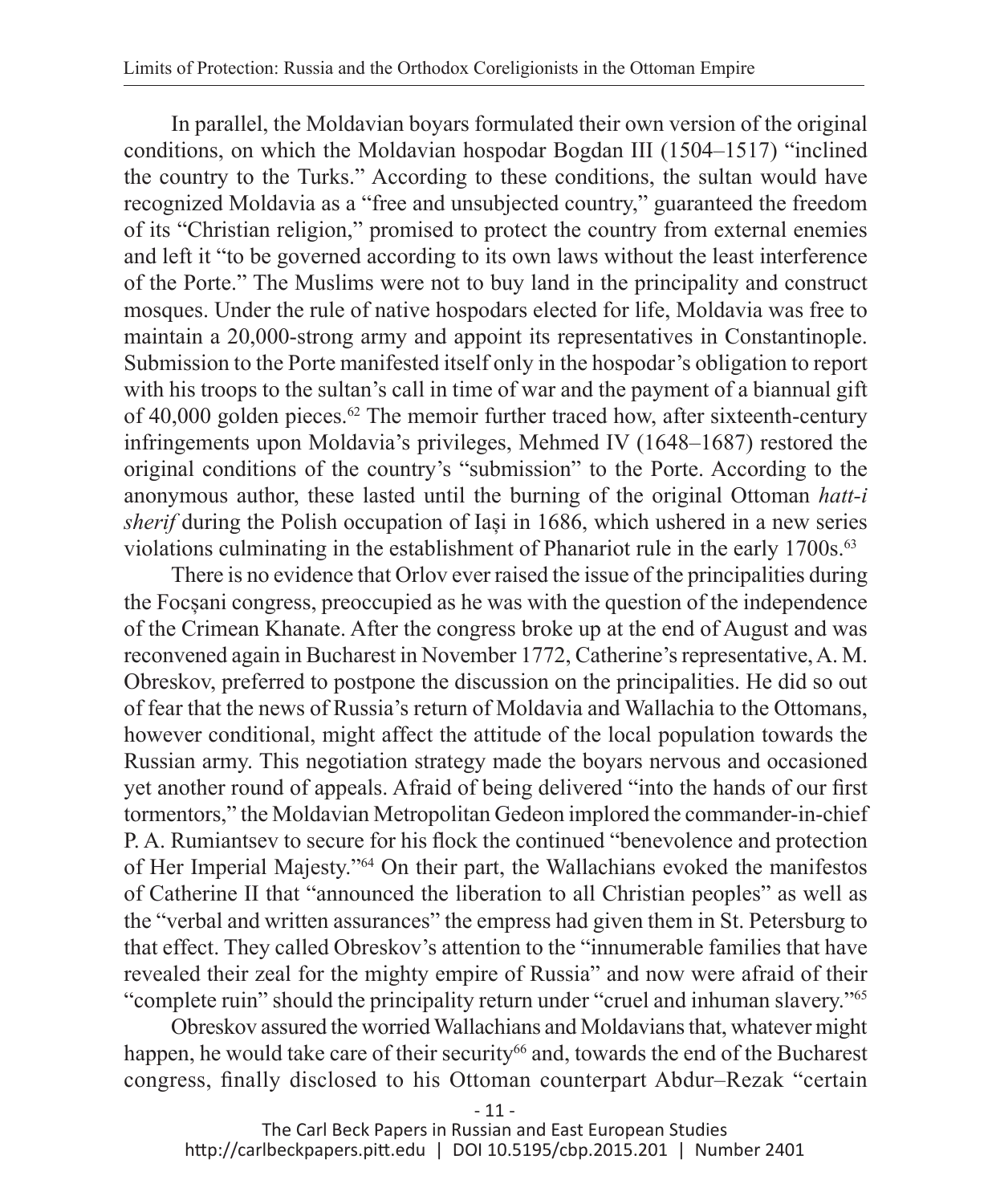conditions," upon which Russia was ready to return the principalities to the Ottoman Empire.<sup>67</sup> The Porte had to pledge "to recognize and respect the clergy with all the distinction due to its rank" as well as "not to impede the practice of the Christian religion" or the (re)construction of churches in the principalities.<sup>68</sup> The Ottoman government was also not supposed to demand any war contribution; instead it had to annul all past debts of the principalities and grant them an exemption from tribute for 2 years. Moldavian and Wallachian territories illegally alienated into *raiale* had to be reintegrated into the principalities, which were to "enjoy the same advantages that they had at the time of Mehmed IV." 69 Finally, the Russian envoys at the Porte would acquire the right to "speak in favor of the two principalities, while the Porte would have to promise "to take these representations into consideration as is done in the relations between friendly and respected powers." 70

Obreskov's proposed clause on the principalities did not meet the Wallachian expectations. A year after the breakup of the Bucharest negotiations, the boyars wrote to Catherine II that the peace terms, which her representative offered to the Ottomans, threw them "into the abyss of sorrow and despair." They referred once again to her manifestos and assurances about the liberation of the principalities and emphasized their contribution to the Russian victories during the war. Unless Russia defended the liberty of the principalities, they argued, the Ottomans "[would] change our mode of government, [transform the principality] into a *pashalyk* and [would] force the people to change religion."71 As the Russian and the Ottoman representatives were about to resume the final peace talks at Kuchuk–Kainarji in the summer of 1774, the Wallachian leaders obtained Rumiantsev's permission to dispatch Mihai Cantacuzino to St. Petersburg again in order to plead before Catherine II and her ministers for their "salvation and escape from the yoke of tyranny."72 In parallel, the Wallachian boyars also called on the Russian commander-in-chief to "consolidate the liberty of our people" in the forthcoming negotiations with the Ottomans. They also reiterated the project of placing the principalities in a vassal relation to Poland and under the collective protectorate of Russia, Austria and Prussia if it were impossible for them to remain under the "direct government of the Orthodox and all-powerful empress of Russia."

The actions of the Wallachian boyars in the last months prior to the conclusion of the peace treaty suggest that they reacted to the formulas of the Russian peace proposals. Thus, by June 1774 they were ready to accept for Wallachia the status of the vassal Ottoman republic of Ragusa, which paid its tribute to the Porte only once in 3 years and was represented in the Ottoman capital by a consul.<sup>73</sup> This formula for the first time figured in Obreskov's draft of the peace treaty at the end of the

- 12 -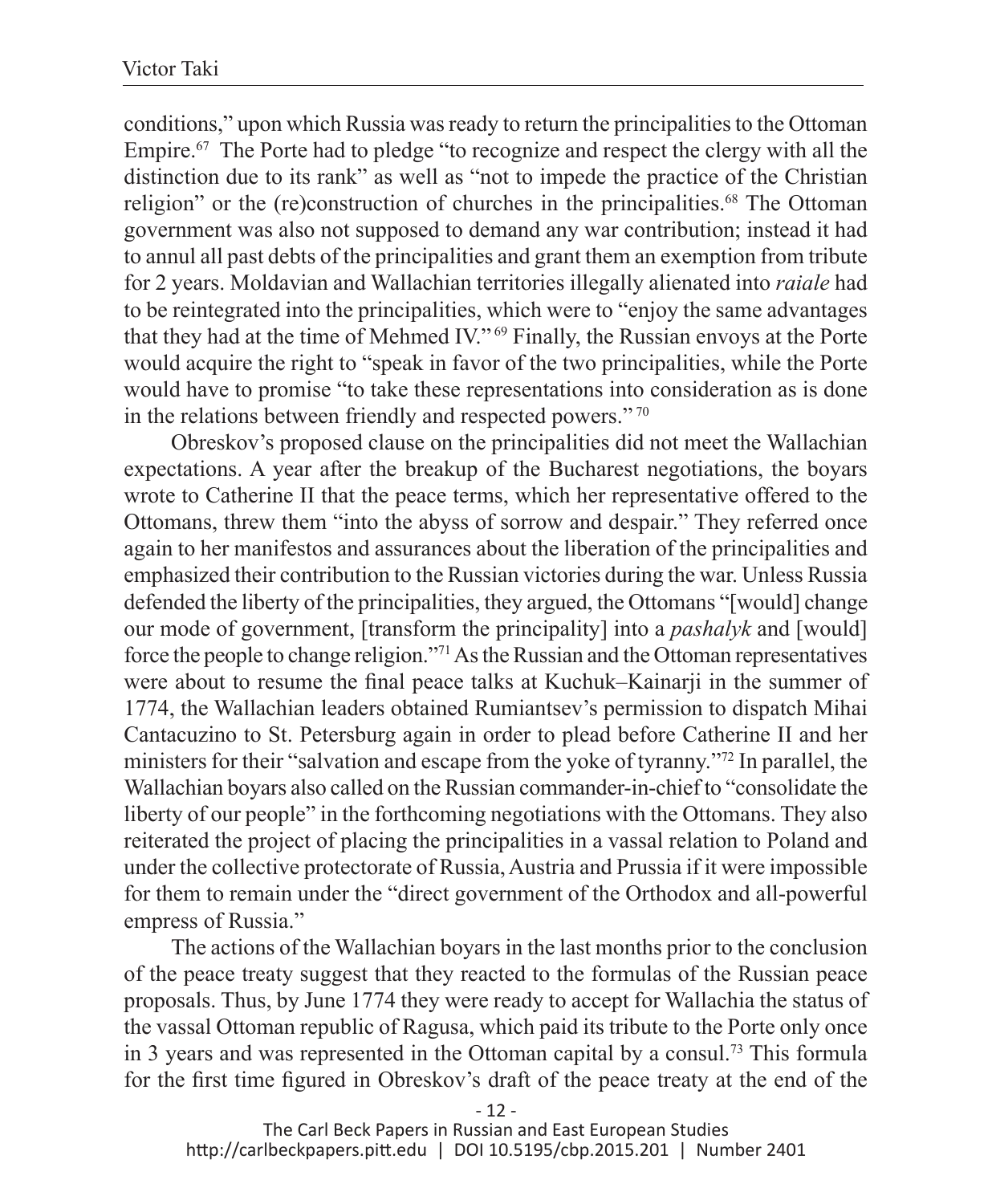Bucharest congress in March 1773.<sup>74</sup> When it became clear that their more ambitious schemes would not pass, the Wallachian boyars found in the Ragusan model the minimal provision against the "meddling of the oppressive tyranny into [their] country."75 After the boyars learned that the peace treaty signed on July 10, 1774 did not mention Ragusa and contained only a reference to "the advantages that the principalities had enjoyed during the reign of Mehmed IV," they hurried to provide Rumiantsev with a detailed description of these privileges. The latter included, among other things, the election of a native hospodar, his supreme jurisdiction in civil and criminal matters involving Christian and Muslim subjects, the prohibition to the Ottoman troops to enter the territory of the principality as well as the liberty of the inhabitants to leave the country for study."76 Apprised of the newly acquired Russian right to "speak in favor" of the principalities, they sought to reinterpret it as a prerogative for Catherine's envoys to "defend and support the rights of our country in accordance with the treaties."77

At the same time, one should not take this "reactive" behavior of the boyars in summer 1774 as evidence of their minimal role in the genesis of the Kuchuk-Kainarji treaty clause on the principalities. Whether Mihai Cantacuzino's exposé of Wallachian "capitulations" predated or antedated Obreskov's peace proposals and the final treaty,<sup>78</sup> both bore the undeniable influence of the boyar discourse on the "rights and privileges" of the principalities. The delegates of the Wallachian and Moldavian boyars must have suggested to Catherine II and vice-chancellor Panin the idea that Moldavia and Wallachia should "forever retain the rights and privileges with which they had entered the Turkish overlordship." The same applies to the stipulation that committed the Porte to respect "the advantages that the principalities enjoyed during the reign of Mehmed IV." One finds no mentioning of Mehmed IV in Cantacuzino's description of the Wallachian "capitulations," yet this sultan figures prominently in the exposé of Moldavia's original rights under the Ottoman suzerainty. Whatever the actual date of this document,<sup>79</sup> Obreskov could borrow the reference to Mahmud IV only from its author or someone with a similar interest and stake in the "old privileges" of the principality.

In the decades following the conclusion of the peace of Kuchuk-Kainarji, the Russian protectorate over Moldavia and Wallachia crystallized a set of legal documents and diplomatic practices. Article 16 of the 1774 treaty constituted the legal foundation of the protectorate, which was further clarified in the explanatory convention of Ainaly-Kavak of 1779 and confirmed by the peace treaties of Iași (1792) and Bucharest (1812).<sup>80</sup> In the wake of each subsequent Russian-Ottoman war, the newly appointed hospodars would receive the Porte's orders to implement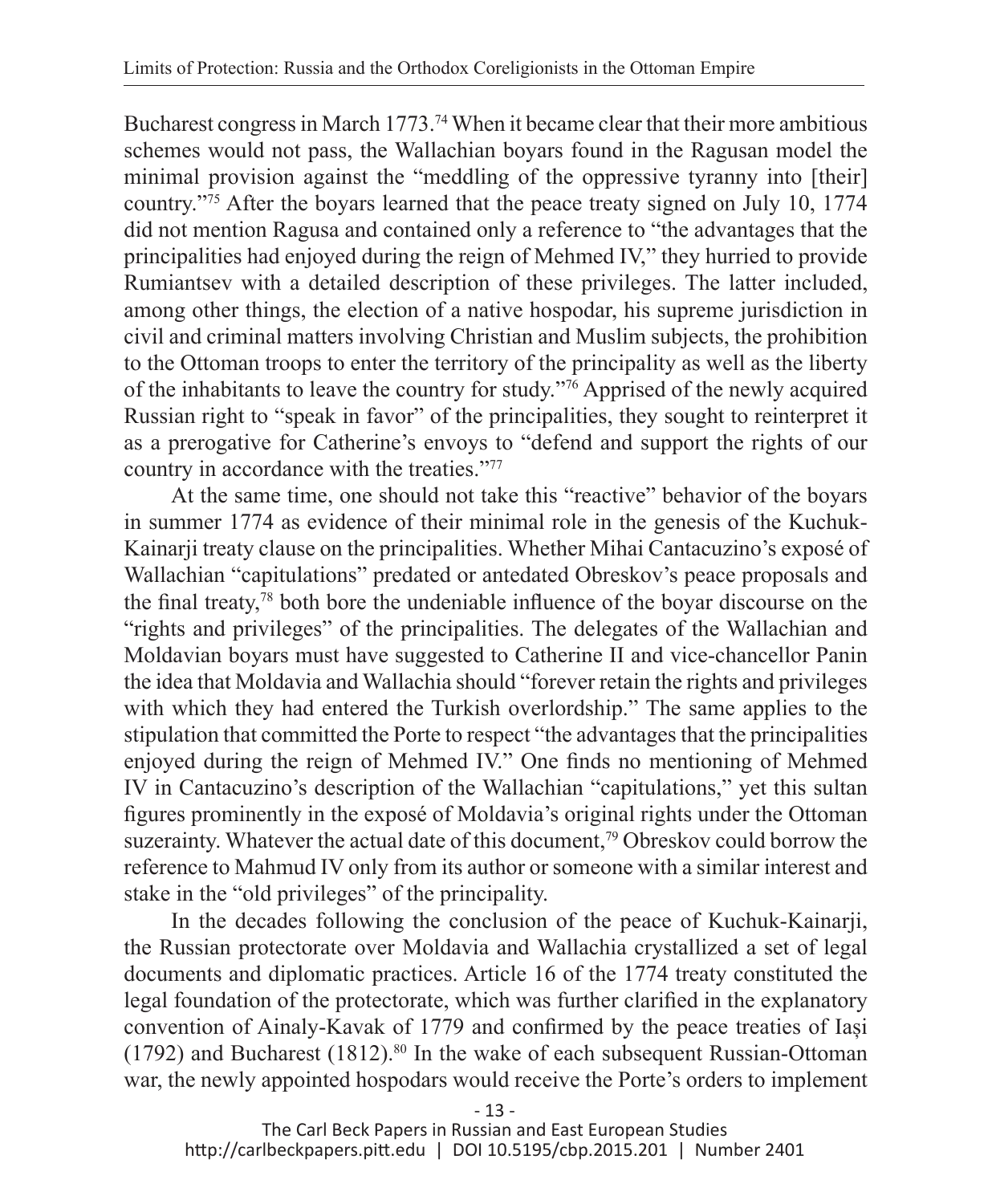the stipulations of the treaty in the form of decrees (*firman*) confirmed by the sultan's apostil (*hatt-i sherif*).81 The hospodars' disrespect of these stipulations (sometimes secretly encouraged by the Porte) would usually lead to the "representations" of the Russian envoys. An important role in this process belonged to the Russian consuls in Bucharest and Iași, to whose appointment the Porte reluctantly agreed in 1782.<sup>82</sup> Being the first foreign diplomatic agents accredited in the principalities, Catherine's representatives differed much from the commercially–minded Western European consuls in the Levant.83 Thus, in addition to the commercial affairs, the agenda of the first Russian consul–general in Bucharest S. L. Lashkarev included collecting intelligence on the Ottoman military preparations on the Danube and "observing the actions of both hospodars."84 His successor I. I. Severin promptly became a contact person for all local discontents and relayed their grievances to the Russian college of foreign affairs.85 Written complaints of the Moldavian and Wallachian boyars and high clergy about the policies of the hospodars provided the tsar's envoys in Constantinople with additional evidence necessary to prove the non–observance of these treaties by the Porte. 86

Russian demarches on behalf of the principalities for the most part had little to do with the Orthodox religion per se. The boyar complaints, consular reports and the "representations" of the envoys almost always referred to the policies of the Greek Phanariot princes who had failed to tax Moldavia and Wallachia "with all due humanity and magnanimity" prescribed by the peace of Kuchuk–Kainarji and ignored the tax exemptions granted to the principalities in the wake of each Russian–Ottoman war.87 Protested infringements on the rights of the Orthodox Church concerned the church properties rather than persons of the priests or matters of liturgy. In particular, the Moldavian and Wallachian elites complained of the failure of the Ottoman fortress governors to restore the monastery lands that they had unlawfully incorporated into the *raiale* districts.<sup>88</sup>

The actions of the Danubian pashas and the Porte's Muslim subjects in the principalities constituted another frequent pretext for Russian interference. The treaty of 1774 prohibited the Ottoman pashas and the governors "to oppress the principalities and demand any payment or tax, however called" beyond those that existed at the time of Mehmed IV.89 With the weakening of the Ottoman central authority during the early years of the nineteenth century, this clause became particularly difficult to enforce. In 1802, the Moldavian boyars complained to Alexander I about "the Turks from the fortresses, who take by force our possessions and kill our peasants" as well as those who "under the pretext of commerce settle by the dozens in our trading towns with the intention of destroying our faith and economy."90 In the same year,

- 14 -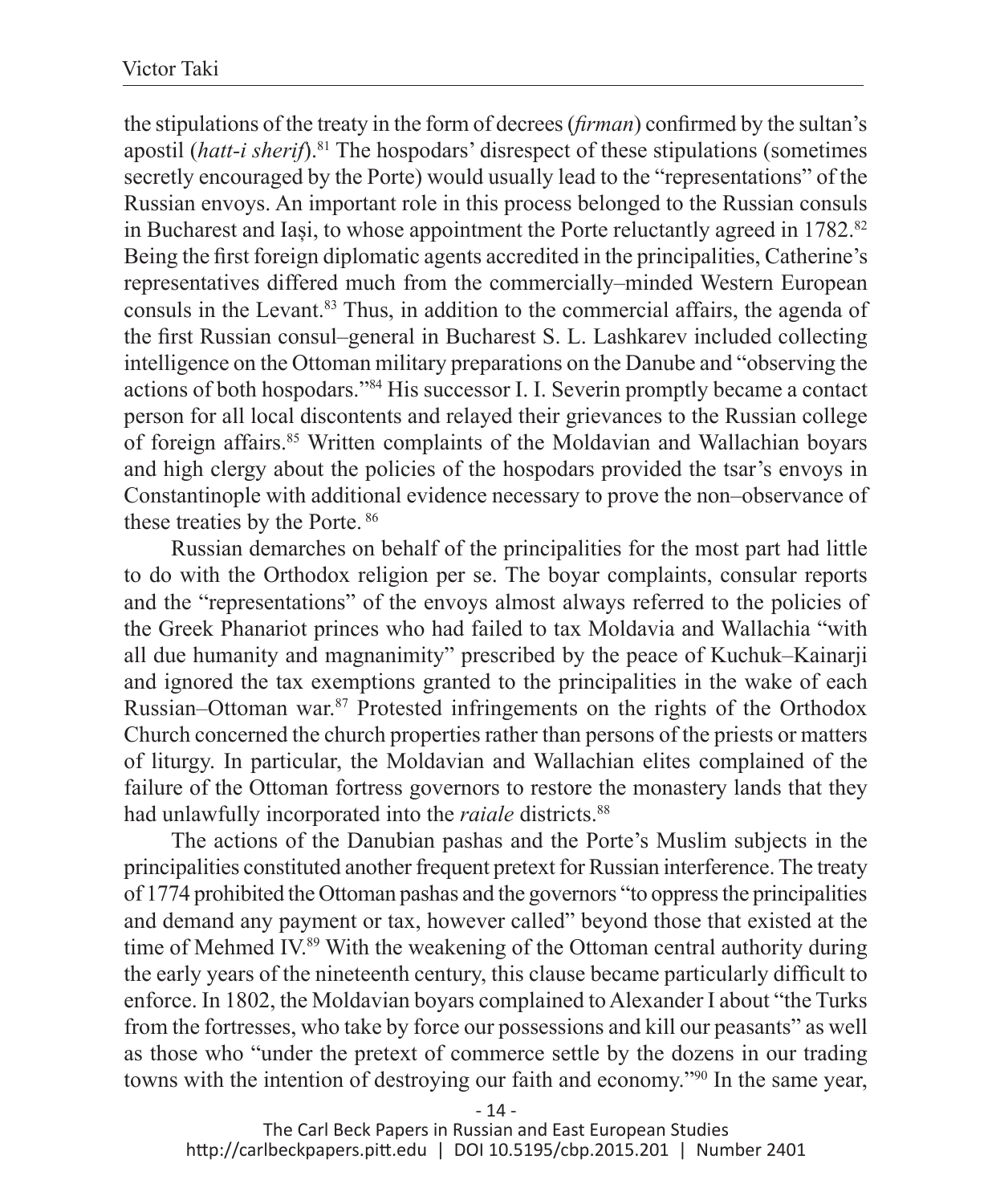a devastating raid of the rebellious pasha of Viddin Pavsand–Oglu into Wallachia served the Russian envoy in Constantinople V. S. Tomara as a pretext to demand a *hatt–i sherif* that restated Russia's right of protectorate over the principalities.<sup>91</sup>

Although their effect was limited, Russian "representations" about predatory taxation policies of the Phanariot hospodars and the raids of the Danubian pashas illustrate well the self–perpetuating character of St. Petersburg's interferences into the relations between the Ottoman government and its dependencies. With time, these "representations" broadened in scope to include the issue of reform of the Moldavian and Wallachian institutions. The tsar's diplomats gradually came to view political reform in the principalities as means of consolidating Russia's role of the arbiter in the relations between the boyars, the princes and the Porte. Already in 1802, Tomara secured seven–year tenure for the hospodars and made their deposition prior to that term conditional upon Russia's consent. After the Bucharest peace treaty (1812) reaffirmed this principle, the Russian envoys began insisting that the princes rule in cooperation with the boyar divan. Temporarily suspended by the outbreak of the Greek crisis in 1821, this tendency culminated in comprehensive political reorganization of Moldavia and Wallachia under the Russian provisional administration of P. D. Kiselev in 1829–1834.92

Russian transactions with the elites of Moldavia and Wallachia from mid– seventeenth to the early nineteenth century amply illustrate the functioning of the political language of protection within the broader framework of Russia's Eastern policy. The Romanian boyars would usually ask the Russian rulers to take them "under high hand" and restore and protect the "the old customs" or "privileges and exemptions" of the principalities that had been violated by the Ottomans or the Phanariots. For their part, the Russian rulers would ultimately be only too happy to accept "submission and the oath of loyalty" on the part of the boyars and would guarantee their "Christian rights and exemptions." Although these exchanges could look perfectly harmonious to the external observer, the two sides used the same terms to advance their own political interests that overlapped only partially. The boyars did not fail to mention their common religion with the Russians, yet they sought to secure the autonomy of the principalities rather than the interests of the Orthodoxy in general. The boyar vindications of their historical rights served Russians as a pretext for the permanent interference in the relations between the Porte and the principalities. These interventions were supposed to produce the impression that Russia did not abandon its coreligionists and supporters even though it repeatedly agreed to return the principalities to the Ottoman Empire in the wake of each new Russian–Ottoman war. Romanian boyars and Russian statesmen thus used the rhetoric of protection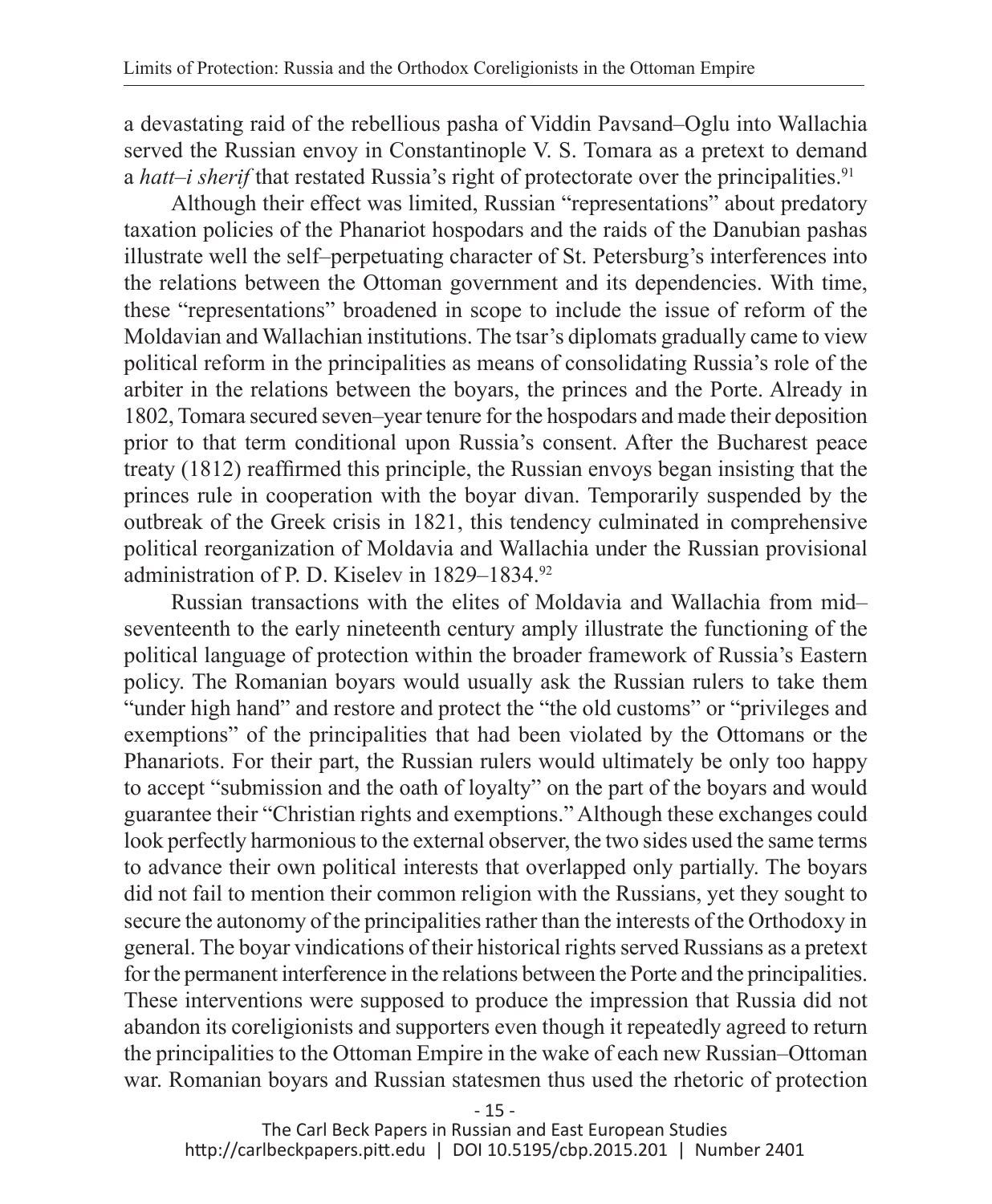in order to pursue two distinct political agendas that did not contradict each other for as long as they could be realized at the expense of progressive diminution of the Ottoman sovereignty over Moldavian and Wallachia. As soon as the peace treaty of Adrianople (1829) turned this sovereignty into pure formality, divergent interests of the Russian empire and the Romanian elites became manifest, and this revealed the new limits to the Russian protectorate over the principalities.

#### **Orthodox Coreligionists in War and Peace**

For eighty years following the conclusion of the Kuchuk–Kainarji treaty, Moldavia and Wallachia remained central to the relations between Russia, the Ottoman government and the Christian subjects of the latter. Through consular and ambassadorial "representations," the Russian Empire exercised a direct and increasingly formal protectorate over the principalities that the Ottomans found difficult to challenge. These Russian–Ottoman transactions not only conditioned the development of Moldavia and Wallachia in the first half of the nineteenth century, but also influenced Muslim–Christian relations in other provinces of the Ottoman Empire. This was especially true of other territories temporarily occupied by the Russian armies in the course of Russian–Ottoman wars and subsequently returned under the Porte's authority.

At the same time, the local conditions in these territories differed significantly from those of Moldavia and Wallachia. Nowhere else could the Russians rely on a fully articulate Christian political elite or make use of the (invented or real) local legal tradition. Unlike these two principalities, all the other parts of Turkey–in–Europe south of the Danube ever occupied by the Russian troops were *pashalyks,* ruled by the Muslim governors. Although the Russian–Ottoman treaties included provisions guaranteeing the status of Orthodoxy in the temporarily occupied territories of the Balkan peninsula, the legal grounds of Russia's subsequent interference on their behalf remained less clearly defined than was the case of the principalities. As a result, the protection that Catherine and her successors sought to extend to these provinces was more limited in both its scope and duration than the regime of the protectorate established in Moldavia and Wallachia.

Whereas the principalities were the main theatre of the war of 1768–1774, the Russian–Ottoman struggle also involved Morea and the Archipelago. Catherine's decision to call the local population to arms against the Porte fed on the reports of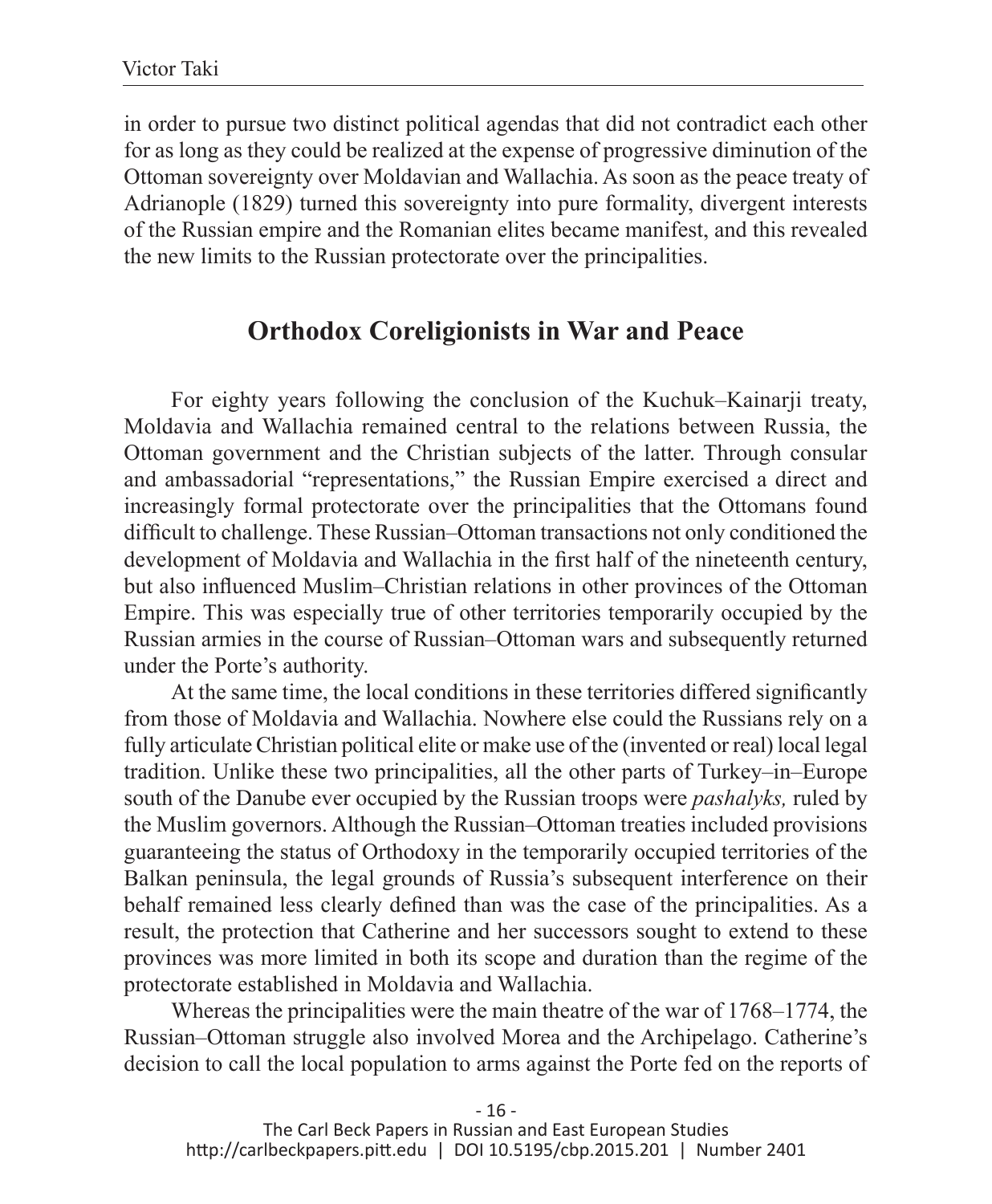her secret emissaries in the Ottoman domains that were dispatched in the early 1760s at the first signs of the Porte's hostility to Russian activities in Poland.93 Thus, the Greek merchant Manuil Saros, dispatched to Morea to sound out the attitudes of the local Christian population, reported in May 1765 that the leaders of Maina as well as the captains of Lacedaemonia, Xiromero and Himara professed their readiness to make a stand in the case of war between Russian and the Ottoman Empire.94 In parallel, Panin received reports on the Mainot defiance of the Porte's authority from the Russian *charg*é *d'affaires* in Constantinople P. A. Levashov and the future envoy to the Porte V. S. Tomara, who in the 1760s had studied in Italy and visited Greece.<sup>95</sup>

On the basis of these reports, Catherine's favorite G. G. Orlov suggested at the session of the State Council in November 1768 "to dispatch to Morea, Dalmatia, Georgia as well as all our coreligionists in Turkish realm" the news that Russia is forced to fight with the Turks "a war for religion."96 Attracted to Orlov's project of "liberation of the peoples of the Greek religion from the Ottoman yoke,"97 the empress dispatched a number of emissaries into the European domains of the sultan. Alongside the already mentioned N. A. Karazin who liaised with the Wallachians, M. Ia. Ezdemirovich and Efim Belich brought Catherine's message to the inhabitants of Montenegro, while I. I. Petushin carried a similarly worded letter of the Russian vice–chancellor N. I. Panin to the Albanian leader Bukoval and the Mainot leader **Mayromichalis** 

In her relations with the Ottoman Christians to the south of the Danube, Catherine II continued the precedent established by Peter the Great. Appraised through the Herzegovinian nobleman Sava Vladislavich–Raguzinsky of the Montenegrin defiance of the Porte's authority, the tsar–reformer called the local prince–bishop Danilo Petrović Njegoš to raise arms in a message that spoke of the suffering of the "Christian Church" and "Christian flock" under the rule of the Ottomans "barbarians."98 Although unsuccessful, the first attempt at Russian– Montenegrin military cooperation established a lasting relationship, sustained by the periodic visits of the Montenegrin leaders to Russia and no less frequent missions of the tsars' emissaries to Montenegro.99 However, these relations were not free of mutual frustrations partly because the successors of Peter the Great had little use of Montenegrin bellicosity or found the local warrior society too unruly.<sup>100</sup> The affair of the "pretender" Šćepan Mali, who claimed to be Catherine II's deposed husband Peter III, further complicated the situation on the eve of the war of 1768–1774.101 Although the empress still viewed Montenegro as a potential ally, $102$  one can also see why she turned an eager ear to the reports of anti–Ottoman attitudes in other parts of the Ottoman Empire. In January 1769, a number of Morean captains indeed

- 17 -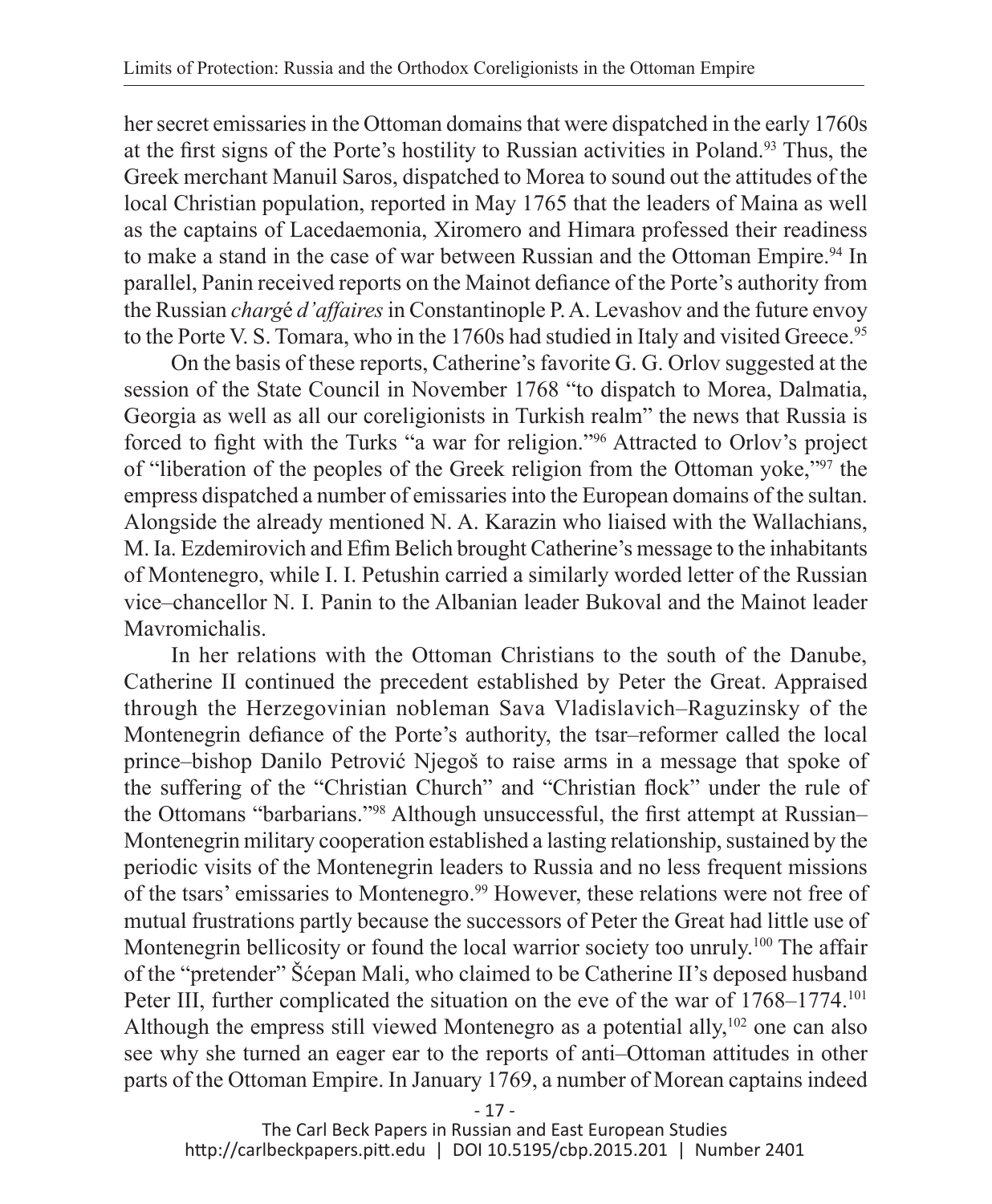confirmed their readiness to fight "the evil Dragon, who had destroyed our race" and "began to spill its poison… upon your imperial and sacred state."103

The actual plan of the Mediterranean expedition belonged to the already mentioned Manuil Saros, who suggested to G. G. Orlov to dispatch a squadron of 10 warships to the shores of Greece, which would rally the Greeks sailors and provide them with guns.104 Morea's comfortable harbors and numerous sailors, scarcity of Muslims and weakness of their defenses, would help the local inhabitants win their independence with but little Russian assistance. According to Orlov's Greek liaison, the capture of the isthmus of Corinth would bring Albania, Epirus, Zante and Cephalonia to the side of the insurgents, whereupon they and the Russian navy could blockade the Dardanelles.<sup>105</sup> After A. G. Orlov reported from Venice about the "numerous and courageous coreligionists willing to serve under our command" against the Ottomans,106 Catherine II endorsed what she called "a diversion on the side of Greece," and charged the brother of her favorite with its implementation.<sup>107</sup>

Catherine II's subsequent correspondence with A. G. Orlov reveals her usual attention to the public relations aspect of the operation.108 Although in her messages to the Ottoman Greeks and Slavs, the empress invoked common Orthodoxy, she was also eager to render the anti–Ottoman uprising the character of a universal Christian, rather than the specifically Orthodox, struggle. In this way, Catherine II sought to take advantage of the benevolent neutrality of the Protestant powers and, at the same time, neutralize the hostility of the Catholic states. Accordingly, the empress instructed Orlov to act with an eye on the European *Respublica Christiana.* In a characteristic passage, she urged the Russian commander to rally "different Greek peoples… into a new and united corps" so that this "new member of the Christian republic" would thereupon be able to appeal to "all sovereigns and provinces to recognize them in this capacity and render them, whenever possible, all matter of help and protection."<sup>109</sup>

However, by the time Catherine wrote these words, the Morean uprising was over. In early 1770, the Russian navy in the Mediterranean captured the port of Modon and landed a small Russian detachment on the peninsula. What came to be known as the "Orlov rebellion" proved to be a dismal failure due to the scarcity of the Russian troops, the unruliness of the insurgents as well as inadequate coordination between them.110 The Ottomans managed to quickly crush the uprising by enlisting the help of the Muslim Albanians, who descended upon the peninsula and severely reprised the Morean Christians for the earlier excesses of the rebels against the Muslims of Mistra.111 Although the destruction of the Ottoman fleet at Chesme in late June 1770 and the imposition of Russian control on the Archipelago seriously

- 18 -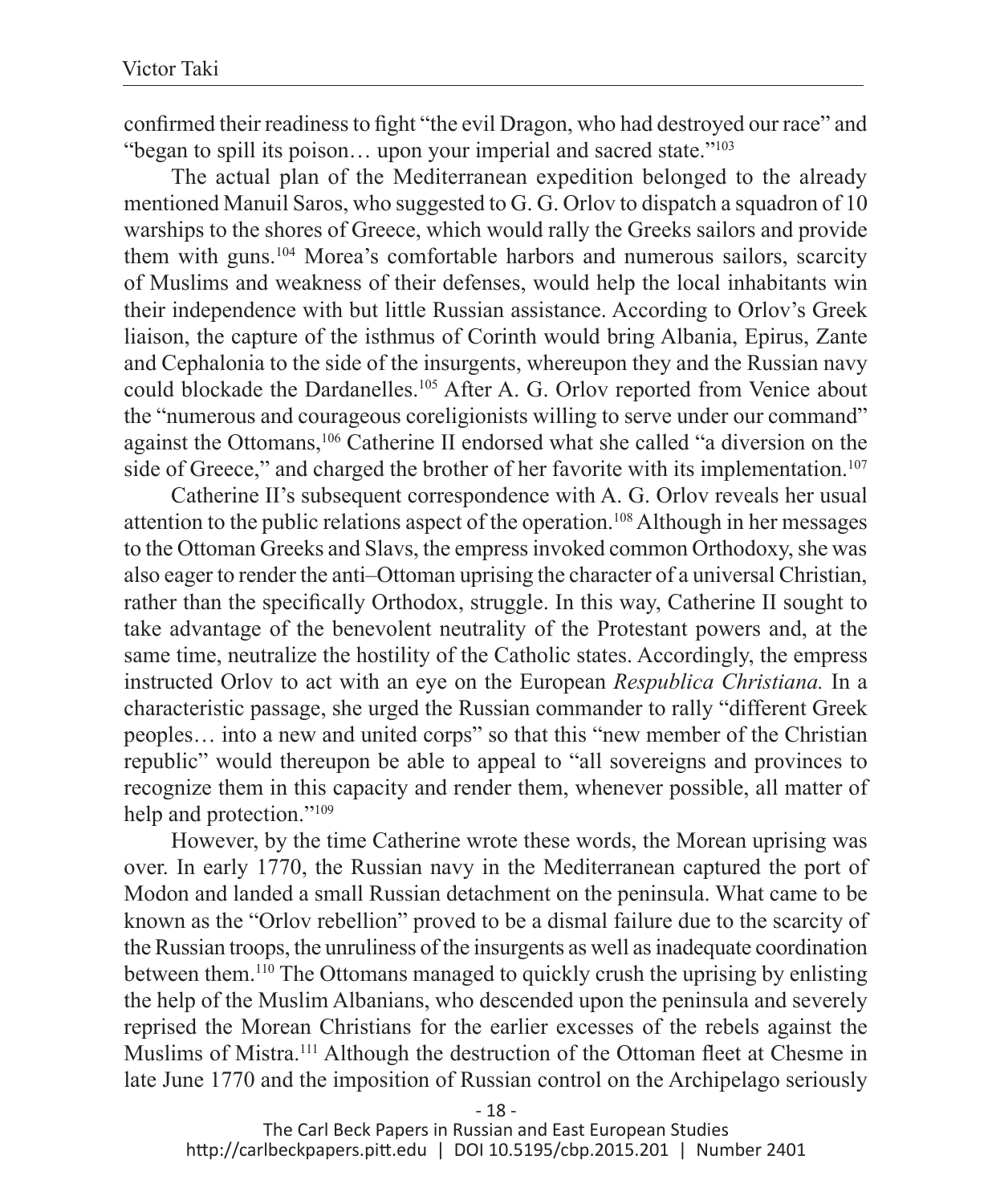undermined the sultan's ability to fight, Catherine II's fateful decision to spark an anti–Ottoman uprising and the Porte's reprisal measures disrupted Muslim–Christian relations in the region.

After the Morean rebellion failed, Catherine II approved Orlov's decision to withdraw the Russian detachments from Morea and seek instead the destruction of the Ottoman navy. She followed her commander in blaming the Greeks for "not being willing to extract themselves from the yoke of slavery that their own timidity, inconstancy and deceitfulness perpetuated."112 At the same time, the empress and her advisors recognized the necessity to keep her earlier promise to "include into the future peace treaty with the Porte the friends of Our empire… who join our cause in the war."113 Vice–chancellor Panin suggested that Russian peace proposals include the demand of "a general amnesty of those who raised arms for the sake of self–defense."114 Accordingly, the first Russian version of the prospective peace insisted that "Turkish justice give a more active protection against violent oppression of the Christian churches by the provincial governors, as is constantly provided in Russia to the subjects of Muslim faith."115 The demands for amnesty and religious protection were soon combined and given the character of reciprocity. When in March 1771, Catherine instructed A. G. Orlov to make peace overtures to the Ottomans, her peace conditions included a bilateral general amnesty to all Christian and Muslim peoples who took part in the war as well as of "greater security and freedom of the two religions in the lands both empires."116

These proposals should be placed in the context of reports of the massacres of the Christian population in Morea and Western Anatolia since the beginning of the Archipelago expedition. Thus, British captain S. G. Goodall, who served as a liaison between the British and the Russian navy, wrote of 30,000 Greeks whom the Turks had supposedly murdered since the departure of Orlov from Morea. Goodall also reported a Greek uprising on the island of Crete as well as "a great insurrection" in Constantinople following the Russian victory at Chesme, at the news of which the Turks supposedly "murdered all the Christians they could meet."117 Although exaggerated, such reports were not entirely groundless as is clear from the messages Orlov received from Smyrna in the wake of his triumph at Chesme. According to the consuls of the European powers, at the news of Russian victory, "the [Muslim] population and [Ottoman] troops of the city… attacked all the Greeks in the streets and cut a great number of them," killed two Europeans, horrified all the rest and brought commerce to a standstill. Although passions had since calmed down and "commerce had begun to resume its activity," the consuls sought to "dissuade the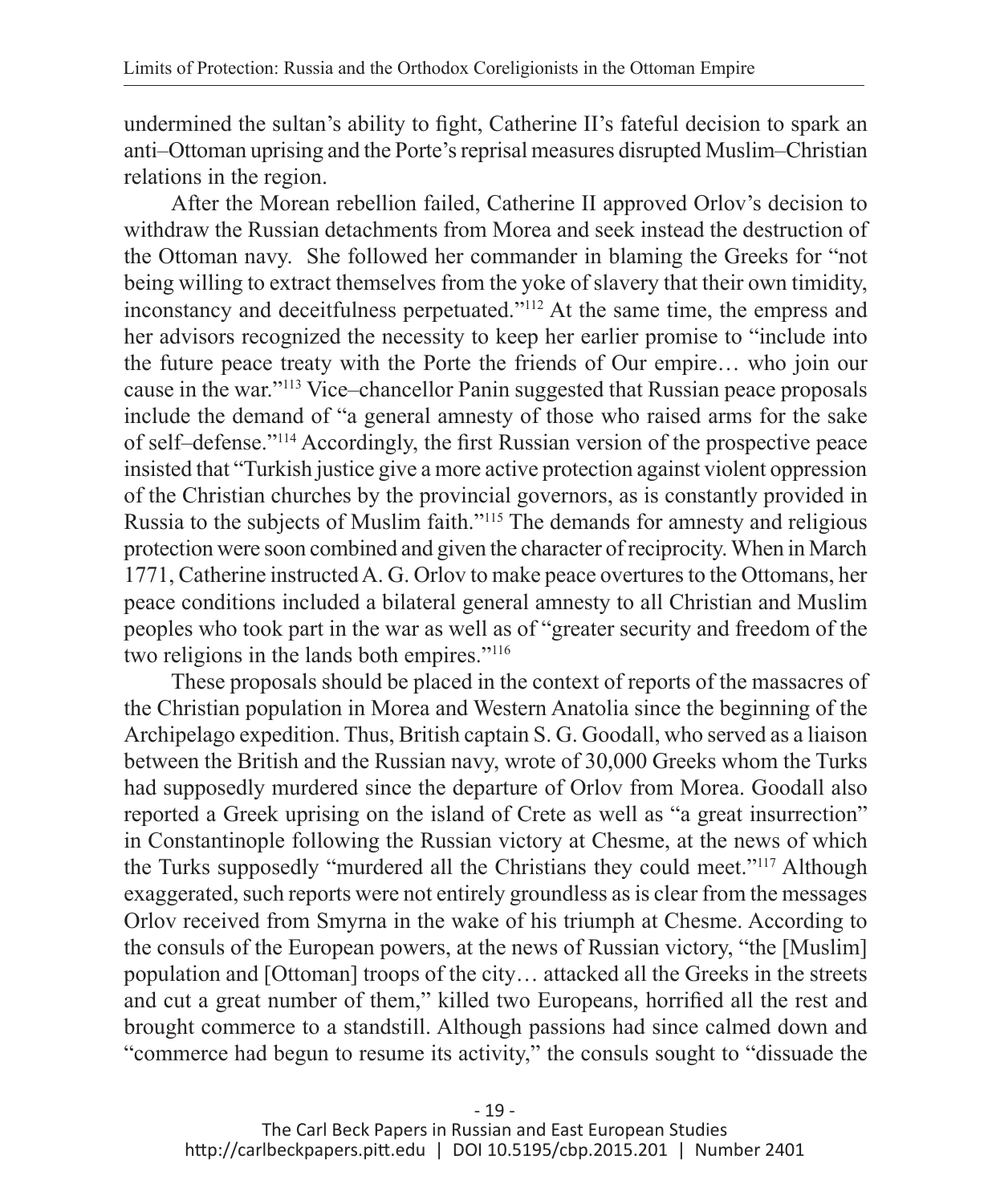Russian commander from the project of turning the victorious arms of Her Imperial Majesty against a merchant city."<sup>118</sup>

Although the European consuls were terrified by the "insolent deeds" of the populace and the janissaries, they also testified to the honest behavior of the local Ottoman administration that "had no part whatsoever" in the atrocities, and in fact "labored… with the danger to their lives in order to restore calm and quiet." 119 For their part, the Ottoman authorities confirmed their commitment to maintain order. In his own letter to Orlov, the janissary aga of Smyrna Seid Hasan admitted that, upon receipt of the "sad news" from Chesme, a great crowd of people who had come to the city from the environs, "stirred a perturbation among the inhabitants, in which many *reaya* died." At the same time, the aga affirmed, with reference to the *kadi* of Smyrna, that "our law prohibits us to kill any *reaya* who pays tribute" and assured the Russian commander that the murderers "will suffer the punishment of retribution should the heirs of the victims demand satisfaction."<sup>120</sup>

The Muslim–Christian clashes that accompanied the actions of the Orlov's squadron in the Aegean posed the problem of the Orthodox coreligionists in some 20 islands of the Archipelago that fell under Russian control in the wake of Chesme. From the very beginning neither Catherine II nor any of her commanders believed that the Archipelago could remain a Russian possession after the war. Although in March 1771, the empress suggested the principle of *uti possidetis*, the Aegean islands were not among the list of territories the annexation or independence of which she envisioned as a means of reducing the Porte's ability to attack Russia in future.121 The maritime powers would have hardly tolerated Russian annexation of the Archipelago, as Catherine II realized only too well. And then, A. G. Orlov himself dissuaded the empress from her initial idea of retaining several islands, ports and naval bases, pointing to cost of maintaining them and the secondary importance of the Mediterranean, as opposed to the Black Sea, to the Russian commerce.<sup>122</sup>

In the early 1770s, the Archipelago presented the same problem for Russia's Eastern policy as did the principalities. Catherine could not avoid returning the islands to the Ottomans following the conclusion of peace, and yet, she anticipated reprisals against Russia's coreligionists here similar to those that already took place in Morea and Western Anatolia. In order to retain influence upon the Archipelago Greeks it was imperative to include into the peace treaty some sort of guarantee of their post–war security. It is likely that Moldavia and Wallachia served as a reference point to Catherine in her approach to the problem of the islands. Already in 1770, she wanted Orlov to "stipulate some advantages in their favor" such as the right "not to have a Turkish governor or to collect themselves the tribute." Under the possible

 $-20-$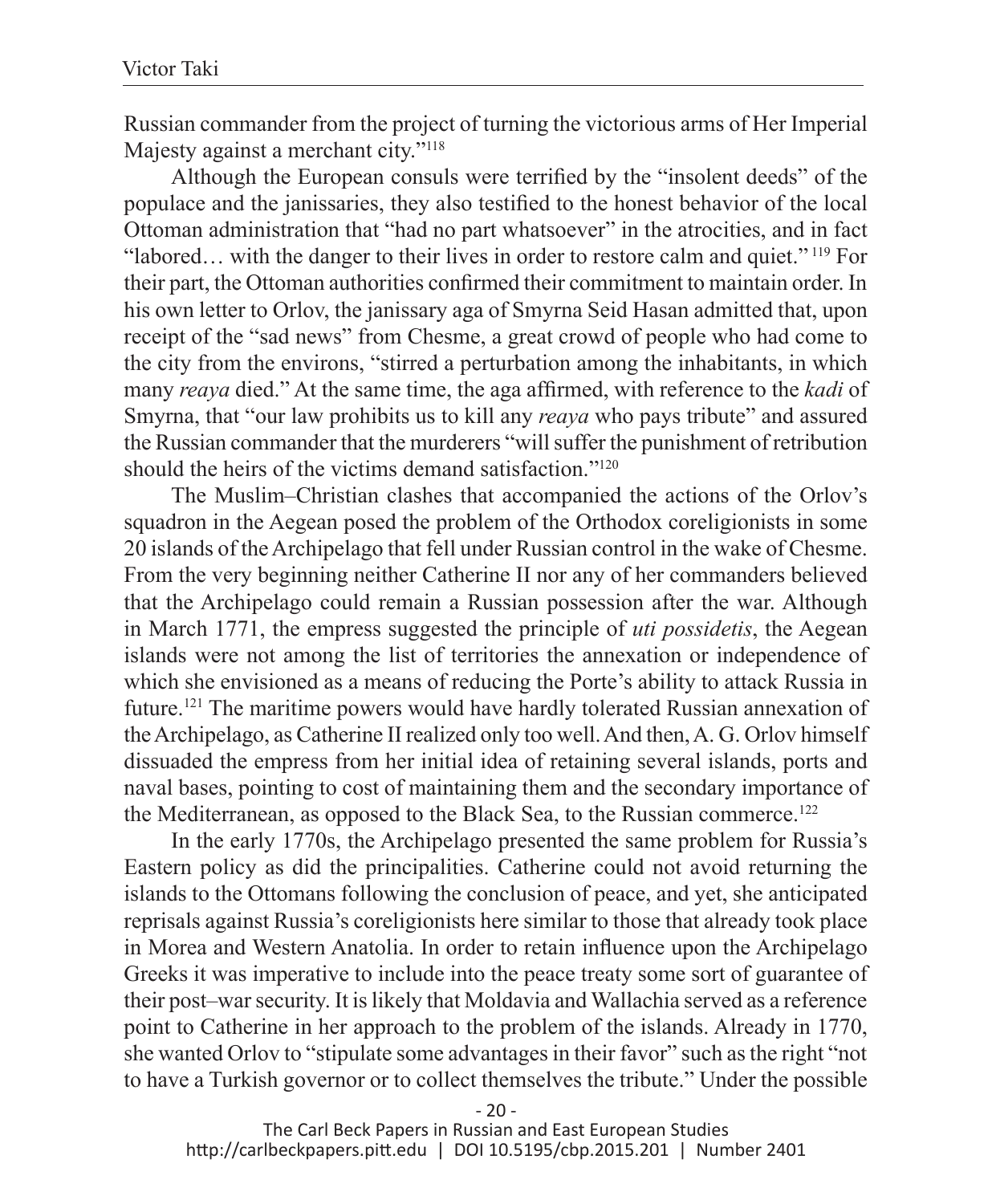influence of the boyar vindications of the historical rights of the principalities, the empress believed that "some of the islands indeed [had] had these privileges" in the past and even "[had] had the right to kill a *kadi* if he came to them after they had paid their [yearly] tribute" to the Porte. Catherine II clearly placed the islands in the same category as Moldavia and Wallachia, when she argued that "their internal jurisdiction belongs to themselves" and that "this form of government is considered the best [among] the Turkish subject peoples."123

 In reality, the situation of the Archipelago was considerably different from that of the principalities. In the absence of a distinct aristocracy, senior Greek Orthodox clergymen shared authority with the lay community leaders (*primates*). Whereas the Moldavians and Wallachians resisted the Phanariots as culturally foreign, the bishops of the Archipelago were co–ethnics of both the primates and the majority of commoners. The Moldavian and Wallachian boyars viewed the Russian intervention as a means to restore their traditional political and social dominance in the principalities that the Phanariot rule had compromised. By contrast, the *primates* and clergymen essentially accommodated themselves with the Ottoman rule. The former collected taxes for the Porte, while the latter owed their appointments to the Ecumenical Patriarch of Constantinople, who had no choice but to cooperate closely with the Ottomans.<sup>124</sup> It is significant that the clergymen asked Catherine II "to accept" their unhappy Archipelago into eternal defense and protection" only after Orlov's deputy vice–admiral G. A. Spiridov prompted them to do so in January 1771.<sup>125</sup>

Even more importantly, neither the *primates* nor the clergymen of the islands had the sophisticated political ideas of the boyars. In their relations with the Russian commander, the Orthodox hierarchs of the Archipelago did not go beyond the questions of canonical courts, taxation of clergy and monasteries, itinerant monks, church property and relations between clergy and laity.126 In this situation, Catherine II and her agents themselves put forward different projects of political organization of the islands. Their starting point was the empress's instruction to A. G. Orlov to compose out of the Greek peoples "a new and united corps" that would be able to appeal to the "Christian republic" for help. In a parallel letter to Orlov, N. I. Panin defined this corps as an assembly of elected deputies of each province united in confederation. The vice–chancellor suggested the "separation of the Dutch provinces from the tyrannical authority of Spanish monarchy" as a relevant example and considered the Dutch United States of the Netherlands "a form of government… appropriate to the current state of Greece." At the same time, Panin foresaw "insurmountable obstacles" unless Orlov managed to enlist "enlightened, firm and deft" natives who would be able to "prevail over all local souls."<sup>127</sup>

- 21 -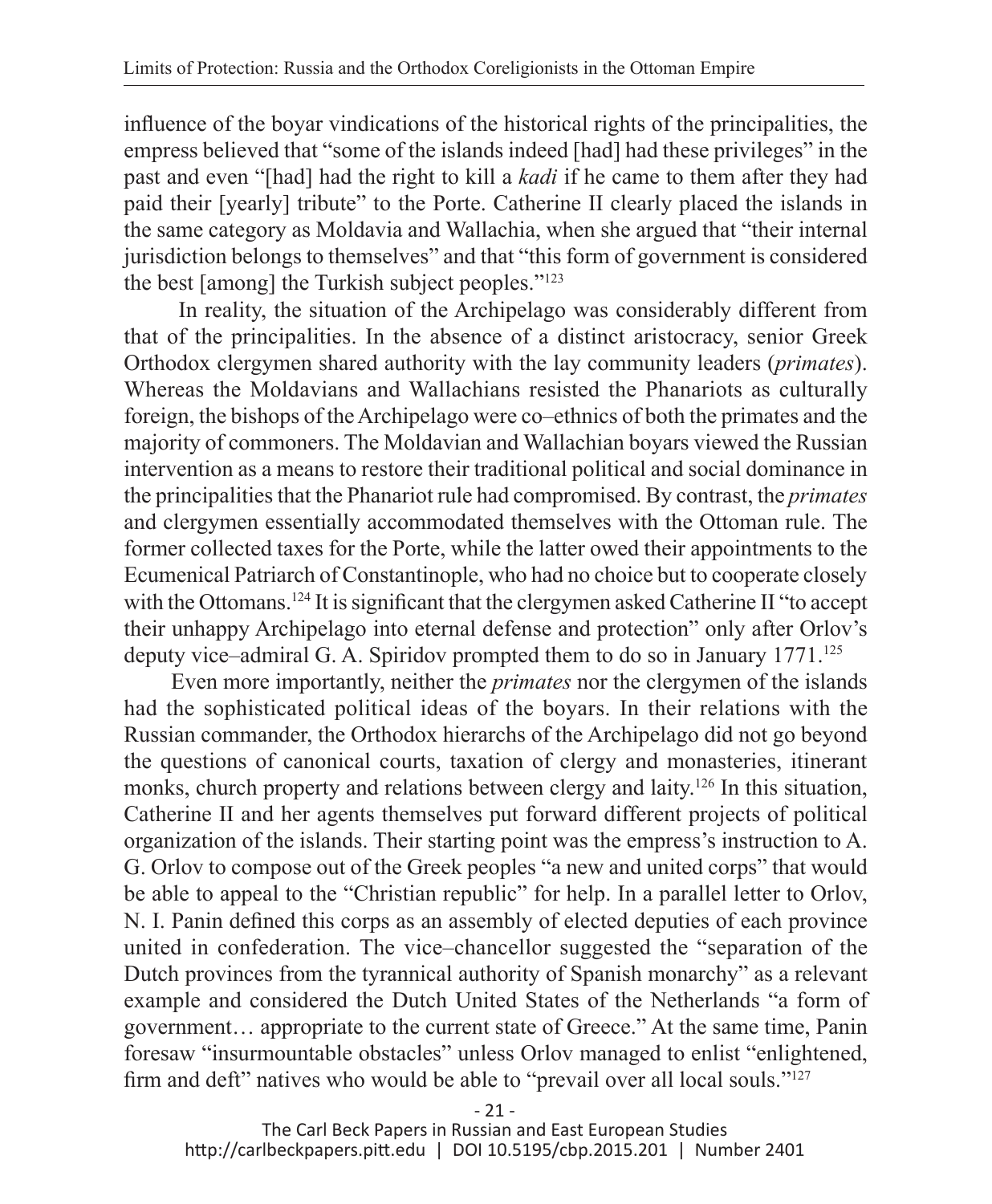A survey of Russian state–building efforts in the Archipelago in 1771–1774 suggests that elite of this kind did not materialize.<sup>128</sup> Following the proclamation of the "Archduchy of the Archipelago," in early 1771, Spiridov ordered the election of three "deputies" on each island and placed a "deputy general" Anton Psarro, a Russian naval officer born on Mykonos, in charge of the central government. And yet, as Psarro's letters indicate, the "Archduchy" remained a highly amorphous entity, despite Spiridov's admonitions that, unless united, the islands had no chance of enjoying their liberty after the departure of the Russian fleet.<sup>129</sup> Although the Russian authorities received spontaneous appeals for protection from particular islands, the clergymen and primates did not submit any collective vindications of historical "rights and privileges" that would be common to the entire "Archduchy." Unlike the Moldavian and Wallachian boyars, the leaders of the islands did not attempt to dispatch a collective delegation to St. Petersburg and were not present at the peace negotiations at Focșani and Bucharest in July 1772 – March 1773, where Obreskov drafted the basic clauses of the Russian–Ottoman peace treaty.

As a result, the draft article on the Archipelago represented an elaboration on Catherine's initial demand of general amnesty and greater security of the "Christian religion," but lacked any provisions that could serve as the basis of *political autonomy* of the "Archduchy" following its reintegration into the Ottoman Empire. As was the case with the principalities, the Porte had to promise that "the Christian religion and its churches will not suffer the slightest oppression." The Ottoman government was not supposed to prevent "the rebuilding and restoration" of the churches and had to make sure that "their servitors are not insulted or oppressed." The Archipelago islands were to remain free from war contribution and enjoy the same two–year tax exemption as Moldavia and Wallachia, while their inhabitants were free to emigrate during a year and a half following the conclusion of the treaty.130 As he read these clauses, the Ottoman representative Abdur–Rezak complained to Obreskov that thereby the lawful sovereign had to remunerate his disobedient subjects after they had helped the enemy. According to the Ottoman negotiator, "this is the same as telling them: 'You will do the same next time and will be rewarded rather than punished.'"131 The Russian envoy countered that it was "the custom of all European powers to demand something in favor of the territories that by the right of war belonged for some time to a foreign power which had conquered them."<sup>132</sup>

Although the peace treaty article on the Archipelago had many similarities with the immediately preceding one on the Danubian principalities, it did not specifically empower the Russian envoys in Constantinople to "speak in favor" of the islands. Nor did it contain any references to the particular local "privileges and advantages," the

- 22 -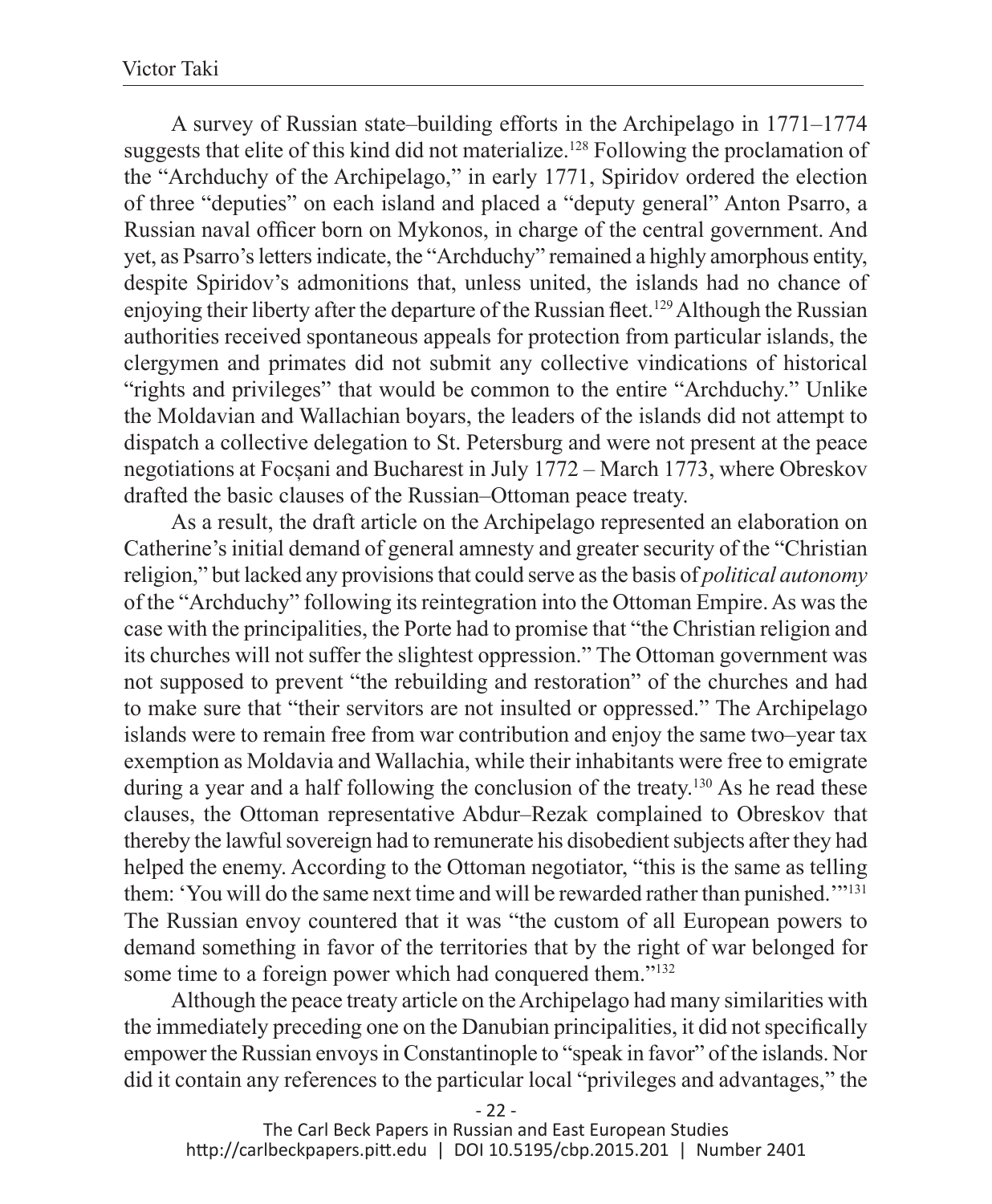violations of which could serve as a pretext for "representations" of Ivan Voinovich, appointed the Russian consul–general in the Archipelago in 1776, or of the Russian consuls and vice–consuls assigned in 1784–1785 to Chios, Samos, Negroponte and Santorin.133 The absence of a politically articulate elite and a developed local legal tradition in the islands at the moment of Russian occupation helps explain why, in the decades following 1774, there did not emerge a Russian "protectorate" over the Archipelago in the sense of systematic diplomatic interventions on behalf of this particular Ottoman Christian *territory* as was the case of the principalities.

Instead, Russian "protection" here followed the patterns established by the British, French and other European consular networks in the Levant.<sup>134</sup> Russia's primary interest in the region consisted in placing itself on par with the maritime powers in the affairs of commerce, in which numerous Greek subjects of the sultan participated under the Russian colors after 1774.135 In contrast to Catherine's representatives in the Danubian principalities, her agents in the Archipelago and the Levant more broadly were instructed to place the interests of the Russian commerce on top of the agenda and claim "only those liberties that are customarily accorded to the consuls of other rulers."136 The difference of ethnic origin and social standing of the Danubian and Archipelago consuls corresponded to the different tasks that they were charged with. The tsar's representatives in Bucharest and Iași were relatively high–ranking civil officials who could inspire respect in both the hospodars and the boyars. By contrast, Russia's agents in the Archipelago were recruited on the spot from the natives who had joined Orlov's Mediterranean squadron in 1770–1774. This background made the Archipelago consuls fit for selling protective "patents" (*berats*) to local merchants and shipmen,137 yet they were hardly able to challenge the Ottoman Capudan–pasha on the political rights of the entire region that was within his jurisdiction.

## **Protection of Coreligionists after Kuchuk–Kainarji**

During the Russian–Ottoman peace negotiations in Bucharest in fall and winter 1772–1773, former Wallachian hospodar Grigore Ghica transmitted to Obreskov a petition of the Greek merchants of Constantinople. The latter complained of not having a single church in Pera at the time when each European power had several churches for the use of their respective trading "nations." The petitioners were ready to assume the construction costs, yet suggested that the church in question be under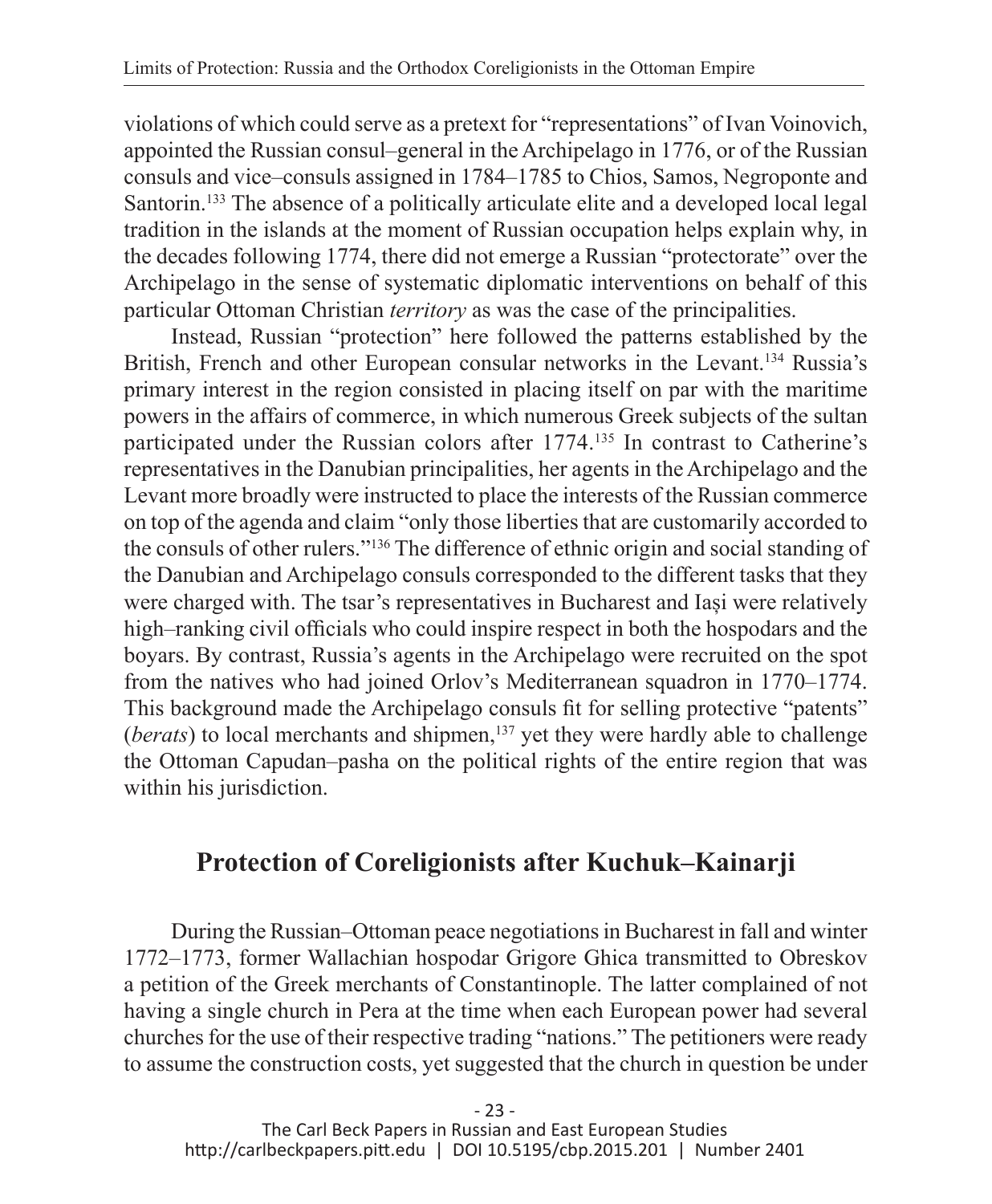the jurisdiction of the Russian diplomatic mission. "Only in this case, they argued, the Church can be constructed and enjoy the protection of Her Imperial Majesty as belonging to your court."138 Obreskov on his own initiative added the corresponding clause to the Russian project of the future peace justifying his action by reference to many similar petitions that he had received during his eighteen–year tenure as the Russian envoy in Constantinople.139 As a result, according to article 14 of the Kuchuk–Kainarji treaty, Russia obtained the right to construct on the Bei–Oglu street in Pera "a public church of Greco–Russian confession" that would "forever remain under protection of the envoys of [the Russian] empire and will not be subject to any oppression or insult."140 Article 7 of the treaty granted the Russian ministers in Constantinople "the right to make various representations in all matters related to this church and its servitors", while the Porte pledged to "take these representations into consideration as coming from a neighboring and sincerely friendly power."141

Another of Obreskov's initiatives consisted in securing after future Russian envoys in Constantinople the right to offer "some protection" to the Ottoman Christians in general. In his proposed formula, the Porte had to "protect the Christian religion and its churches with great diligence and always accept the moderate representations in favor of these churches made by the Russian ministers."142 Abdur– Rezak immediately opposed this clause, which, in Obreskov's own recognition, "could not be grounded in any [existing Russian] right."143 The Russian diplomat did not want to "shock the Porte" and was ready to soften further the already "moderate terms," in which he had made his initial proposal. As a result, the draft of the peace treaty which Obreskov presented to his Ottoman counterpart at the end of the Bucharest negotiations in March 1773 contained only the Porte's general promise "to offer a firm protection to the Christian religion and its churches" and expressly enabled the Russian diplomats to "make representations" only with respect to the Danubian principalities and the Bei–Oglu church.

Remarkably enough, the Porte's commitment to protection of its Christians subjects and its promise to receive favorably the representations of the Russian ministers on behalf of the Bei–Oglu church were included into one article (art. 7 of the treaty). 144 The junction of the general stipulations in favor of the Christian *reaya* with Russia's right to built and remonstrate on behalf of a particular church may appear as an intentionally created loophole, allowing the tsarist diplomacy to claim later the right to "speak in favor of" the entire Orthodox Church in the Ottoman Empire. In a well–argued analysis of the meaning of Kuchuk–Kainarji treaty, the Ottomanist scholar Roderic Davison demonstrated that the French translation of the treaty published by the Russian government soon after the conclusion of peace

- 24 -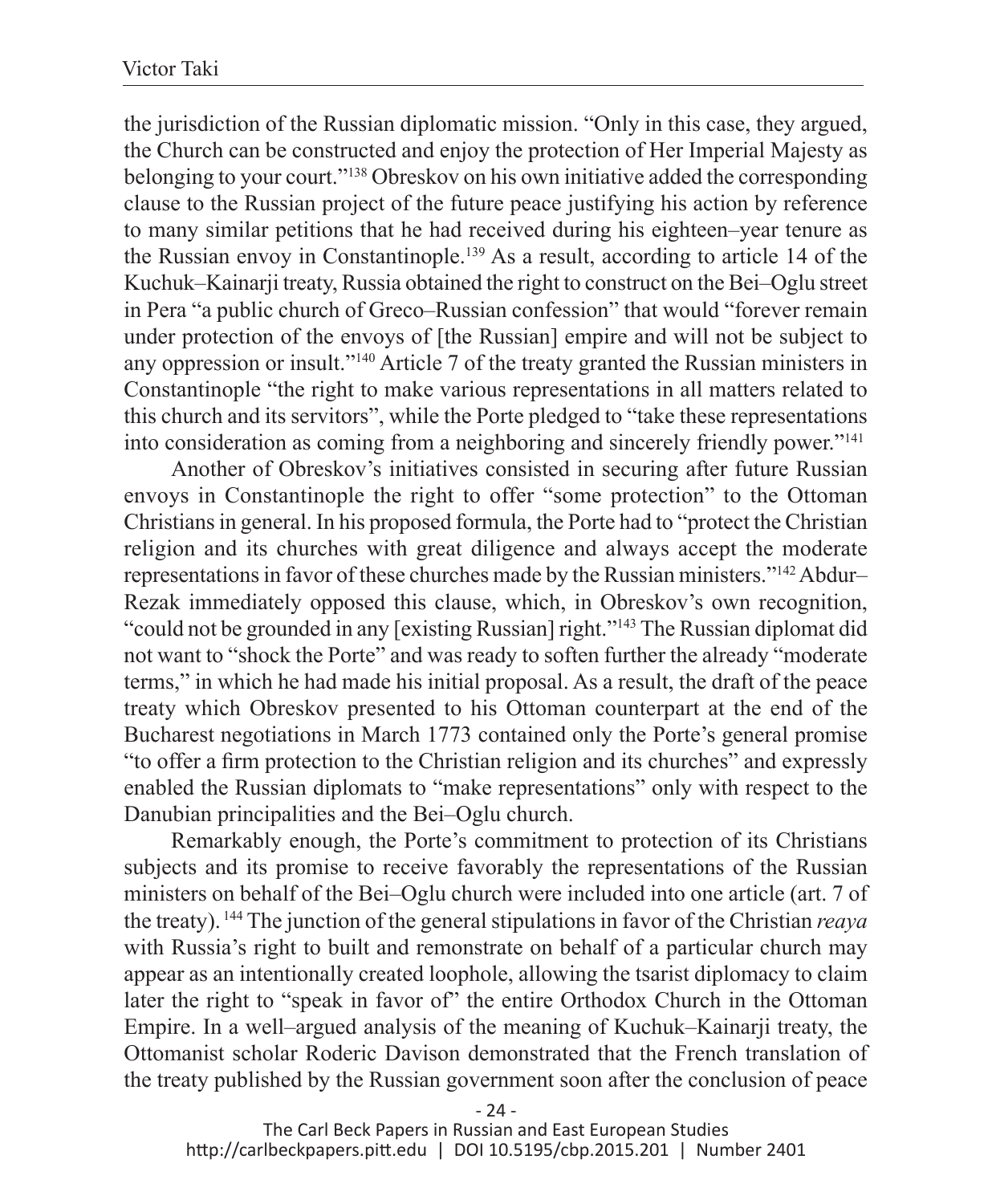used the term "Greek" rather than "Greco–Russian" when speaking of the Bei–Oglu church.145 According to Davison, this was a "hoax… successfully foisted on Europe" in order to make the European diplomats think that the Bei–Oglu church would be not "a national Russian church," 146 but an ordinary "Greek" one, and that the right of remonstration in its favor was tantamount to the right of protectorate over all Orthodox churches in the Ottoman Empire. The Ottomanist scholar further pointed to the peace manifesto, in which Catherine II announced to her subjects that "Our Orthodoxy is henceforth under Imperial Guardianship in places of its upspringing, protected from all oppression and violence."147

According to Davison, both the mistranslation of the name of the church and the wording of the peace manifesto reveal the attempt of Catherine II to claim protectorate over the entire Orthodox millet of the Ottoman Empire, contrary to the literal meaning of the treaty that defined such protectorate as the attribute of the sultan.148 Indeed in April 1775, the empress instructed her extraordinary ambassador to the Porte N. V. Repnin to "make sure that our coreligionists are nowhere oppressed because of their faith." Repnin was supposed to intercede for Orthodoxy and its churches on the basis of articles 8, 14, 16 and 17 of the treaty and demand a quick correction of disorders and strict guarantees against them for the future.<sup>149</sup> However, in practice the majority of the Porte's Christians remained beyond the scope of the remonstrations made by Repnin or any of the permanent Russian envoys in Constantinople during the late eighteenth century. The only articulate political elite that Repnin encountered on his way to Constantinople were the Moldavian and Wallachian boyars, who did not miss the opportunity to restate their historical rights and privileges.<sup>150</sup> By contrast, the championship of the interests of the Slavic peoples was not part of Catherine's agenda within the framework of the "Greek project." Having concluded an alliance with the Habsburg Monarchy against the Ottoman Empire, the empress viewed the Westerns Balkans as the Austrian sphere of interests. Her relations with Montenegro remained strained and, mindful of the Habsburg sensibilities, she ignored the Serbian appeals for protection against the increasingly unruly janissaries.<sup>151</sup>

Instead, Catherine II and her successors sought to consolidate their protectorate over the Danubian principalities and extend it to other Christian majority territories that in the late 1700s and early 1800s were temporarily occupied by the Russian troops and subsequently returned under the Porte's authority. During the war of 1787–1791, the hostility of Sweden and Britain deprived Catherine II of the possibility of making another "diversion on the side of Greece,"152 and the empress had be content with the reconfirmation of her protectorate over Moldavia and Wallachia in the peace treaty of Iași of 1791.153 After her death, the Russian–Ottoman rapprochement permitted

- 25 -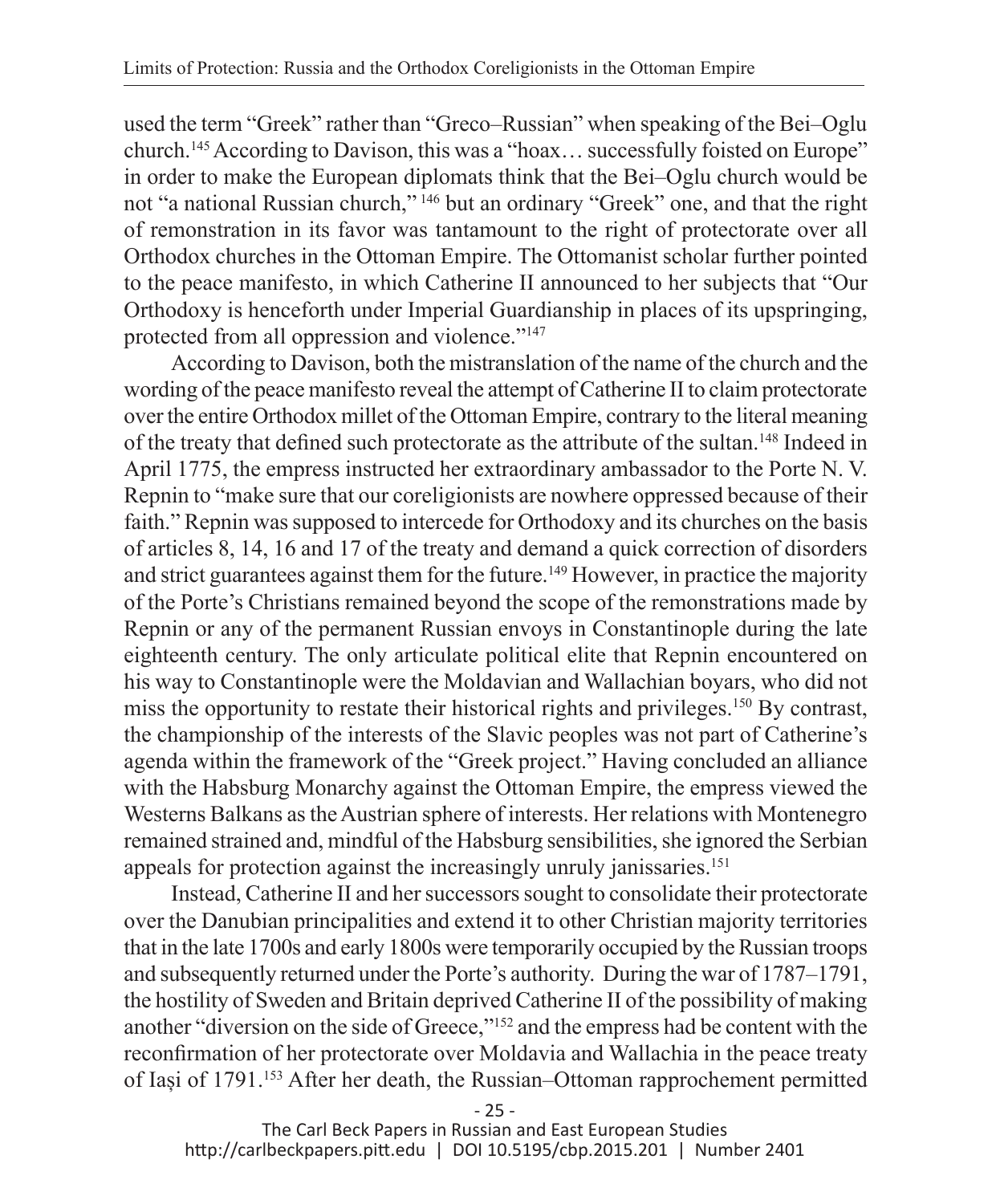Paul I and Alexander I to extend temporarily their protectorate to so–called Venetian Albania. This narrow strip of land along the Epirote littoral with the towns of Preveza, Parga, Vonizza and Butrinto passed from the Ottoman Empire to the Republic of St. Marco in accordance with the peace of Passarowitz of 1718. Following Napoleon's conquest of Venice in 1797, the area was temporarily claimed by France together with the Ionian Islands and some other possessions of the Venetian Republic. Growing French influence in the Balkans and Napoleon's Egyptian expedition of 1798 made Paul I and Selim III (1789–1807) conclude an alliance, whereupon a combined Russian–Ottoman fleet dislodged the French garrison from Corfu and placed the Ionian Islands under Russian control until 1807.154

The Russian–Ottoman convention of Constantinople signed on March 21, 1800, announced the establishment of the Septinsular Republic on the model of Ragusa under the nominal suzerainty of the sultan and Russia's exclusive "guarantee."155 While the convention stipulated formal incorporation of Venetian Albania into the Ottoman Empire, it also reserved to the local Orthodox population the "privileges concerning the matters of faith and civil law" and denied to the Muslims the right of settlement and real estate ownership "on the example of the principalities of Moldavia and Wallachia."156 Until the outbreak of the new Russian–Ottoman war six years later, the depredations of the pasha of Ianina Ali Tepelena against the local Orthodox population served as a pretext for Russian "representations" on behalf of Venetian Albania before the Ottoman government.<sup>157</sup>

It was during the period of the Russian–Ottoman alliance that Alexander I made an attempt to interpose himself into the relations between the sultan and the entire Christian *reaya*. It is significant however that the tsar did not try to justify this intervention by reference to the past Russian–Ottoman treaties. The idea of "amelioration of the sort of the Christian subjects of the Porte" constituted an aspect of new political settlement of Europe based on quasi–constitutionalist foundations that the tsar and his de facto foreign minister at the time Adam Czartoryski proposed to the British government in order to contain Napoleon. In his guidelines to N. N. Novosil'tsev who was specially dispatched to London to propose this broad vision to the British, Alexander I spoke, among other things, about the necessity to "assure a happier existence to the Christian peoples chafing under the domination of the Porte," which would "render the latter less precarious" in the face of French expansionism.158 In parallel, the tsar instructed his ambassador in Constantinople A. Ia. Italinskii to convince the Ottoman government that at least a partial improvement of the conditions of the sultan's Christian subjects was "one of the surest ways of consolidating the strength of the Turkish Empire."159

- 26 -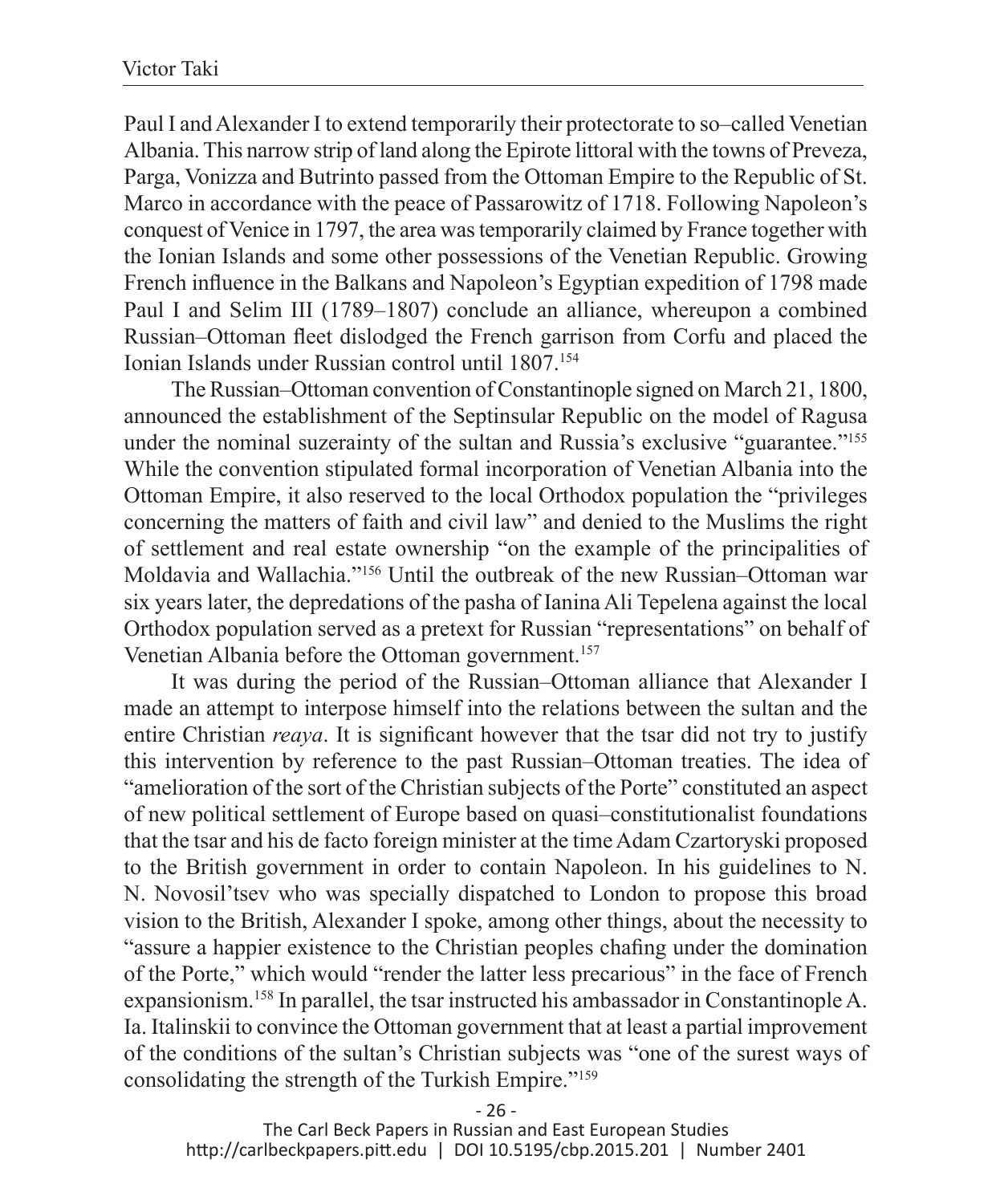In accordance with this policy, the project of a renewed Russian–Ottoman treaty of alliance drafted in St. Petersburg in December 1804 contained an article that would oblige the Porte to guarantee to the entire Christian population of the European provinces their religious freedom as well as the benefit of all the civil laws, prerogatives and privileges enjoyed by the Muslims.<sup>160</sup> The Russians also sought to obtain the formal pledge of the Ottoman government to respect the rights of the patriarch of Constantinople and his bishops.161 Alongside the advocacy of the interests of the Ottoman Christian population as a whole, the projected treaty contained clauses that had to confirm Russia's rights of protection over particular territories of the Ottoman Empire stipulated in previous Russian–Ottoman treaties.<sup>162</sup> Finally, the Russian side also sought to include into the treaty a formal guarantee of the territorial integrity of Montenegro against any hostile designs of the pashas of Skutari and Bassano. In order to justify this clause, the authors of the draft evoked the protection that the Russian rulers offered to the inhabitants of Montenegro "since the time immemorial."163

The sultan's response to the Russian project of the alliance treaty stressed that protection of the Christian *reaya* was his own duty in accordance with the Sharia law. At the same time, Selim III rejected the idea of equalizing the legal status of Christians and Muslims as being "contrary to [Ottoman] political and religious principles."164 Accordingly, the actual Russian–Ottoman treaty signed in September 1805 recognized Russia's right to "make presentations" on behalf of Venetian Albania, but omitted any reference to the rights of the entire Christian *reaya* of the European provinces in general or the inhabitants of Montenegro in particular.<sup>165</sup> The fact that the sultan agreed to the clause with respect to the Venetian Albania, but rejected the one on Montenegro demonstrates that the Ottoman government accepted Russian "protectorate" only with respect to those territories that had been stipulated in previous treaties.

Confronted with the Ottoman opposition to his advocacy of the interests of the Ottoman Christians in general, Alexander I limited himself to reassuring the sultan that the rejected articles were actually meant to strengthen of the Ottoman Empire.166 At the same time, the tsar insisted that the sultan restrains the rebellious pasha of Viddin Pavsand Oglu and thereby "restores the tranquility and security of Moldavia and Wallachia," whose "existence and happiness" Russia "guaranteed by virtue of treaties concluded between the two states."167 Alexander I thus evoked the past treaties to reaffirm his protection over the Danubian principalities, but did not yet try to use them in order to buttress his advocacy of the improvement of the conditions of the Orthodox *reaya as a whole*. This episode demonstrates, that as late as 1805,

- 27 -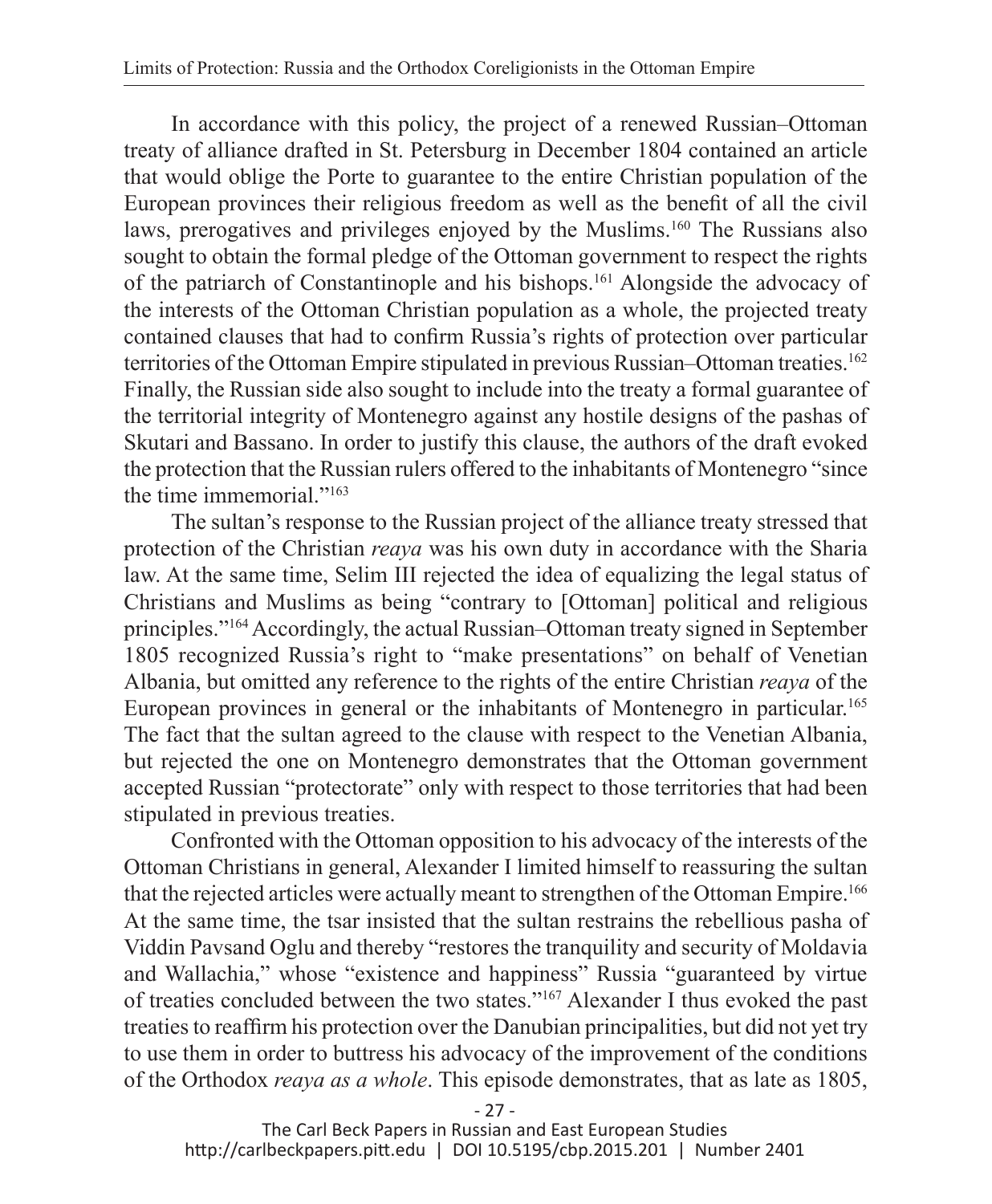neither Kuchuk–Kainarji nor any subsequent Russian–Ottoman agreements served to legitimize Russian claim for protectorate over the *entire* Orthodox community in the Ottoman Empire.

Instead, Russia continued to view the peace treaties as a means to assert its protectorate over particular Christian majority territories of the Ottoman Empire that under various circumstances temporarily entered into the Russian orbit and later returned under the Porte's authority. This tendency finds illustration in the Russian– Serbian relations during and after the First Serbian Uprising (1804–1813). In 1804, the Serbs rose against the excesses of the local janissaries and asked Alexander I to intercede for them before the sultan.168 Still eager to maintain the Russian–Ottoman alliance, the Russian foreign ministry wanted the insurgents to pledge their loyalty to the sultan and proposed a wide internal autonomy of Serbia under the Russian and Austrian guarantee as a means to restore the Porte's authority over the province.169 Prompted by the tsar's diplomats, the Serbian leaders dispatched a deputation to Alexander I with the request to secure for their country the status of Septinsular Republic, i. e. under nominal suzerainty of the sultan and Russia's protectorate.170 In the following two years, St. Petersburg de facto "spoke in favor of" Serbia before the Porte, yet, in doing so, the Russian diplomats expressly avoided any claims to formal protectorate over the province on the basis of previous Russian–Ottoman treaties.171

The situation changed with the outbreak of a new Russian–Ottoman war in December 1806. By this time, the Serbian rising had evolved from an attempt to restore the authority of Selim III over his rebellious Muslim subjects in the Belgrade *pashalyk* into an increasingly anti–Ottoman movement, whose goal was to achieve the fullest possible autonomy of the "Serbian lands." For their part, the Russians found in the Serbian uprising a means to compensate for their military weakness on the Danube at a time when the bulk of the Russian forces confronted Napoleon in Poland and Eastern Prussia. As a result, the Russian commander–in–chief I. I. Mikhelson admonished the Serbian leader Karageorge Petrović to reject the Porte's proposals, for reconciliation, to "pin his hopes on Alexander" and to support the Russian army by attacking Viddin, the capture of which would "consolidate forever the independence and peace of the Serbian people."172

In their relations with the tsar, his diplomats and commanders, the leaders of the uprising and their deputies behaved similarly to the Moldavian and Wallachian boyars, although they never quite matched the latter in the degree of political sophistication. Similarly to the boyars, the Serbian leaders disliked the Greeks and feared that their demand for autonomy under a Christian prince could result in the transformation of Serbia into a third Phanariot principality.173 At the same time, they

- 28 -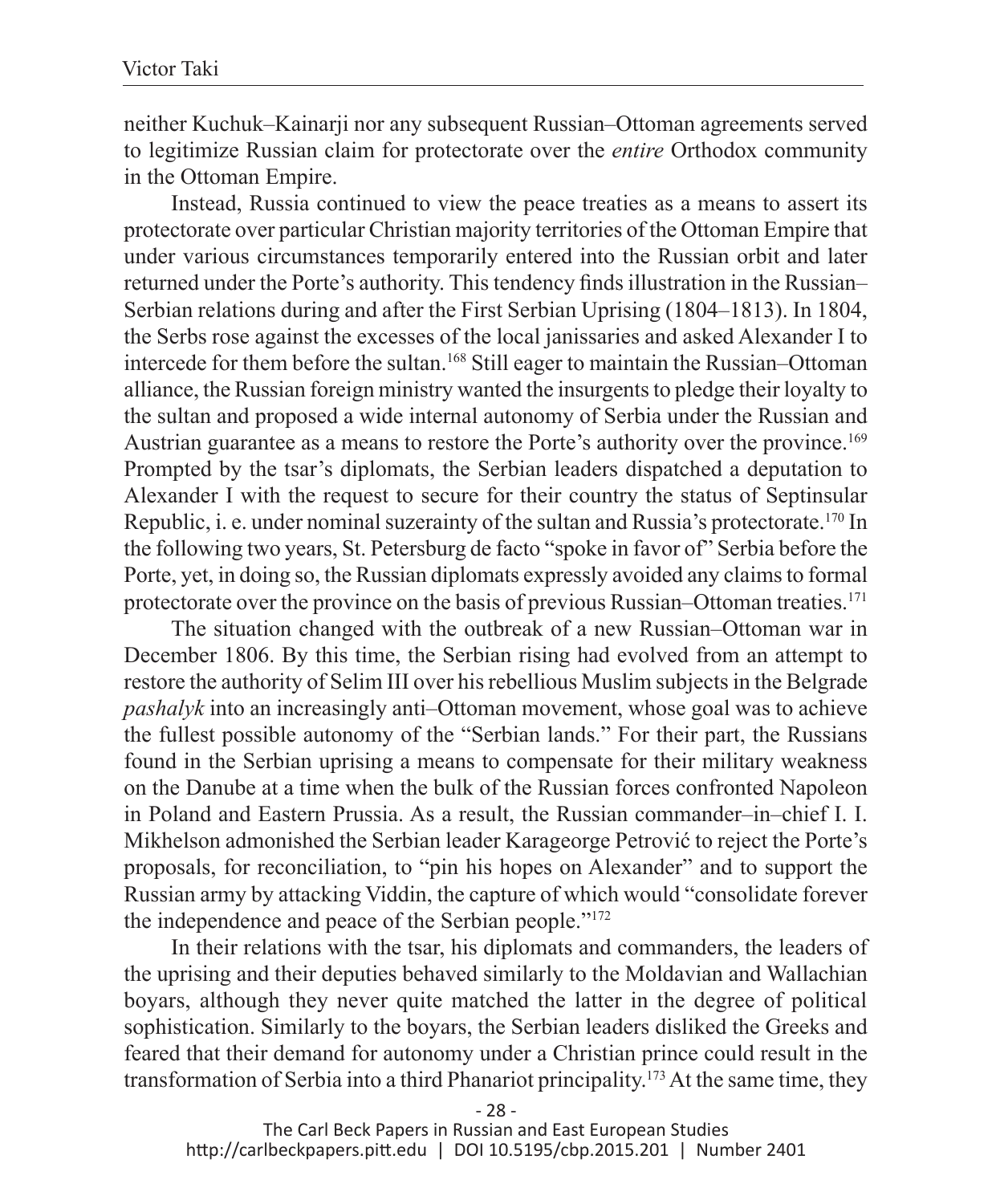did not attempt to present this demand as the restoration of the "rights and privileges" of the land that the early sultans had recognized and their successors violated.174 Instead, the Serbs demanded self–rule or independence under Russian protection as a guarantee against the ultimate ruin of their people and faith at the hands of the unruly Ottoman janissaries and pashas.<sup>175</sup> Finally, internal divisions that had plagued the Serbian leadership during the uprising contrasted to the boyars' single–minded promotion of their interests in the early 1770s.176 And yet, despite these divisions, the emergent Serbian elite shared a commitment to the unity and distinctness of the province that the clergymen and *primates* of the Archipelago lacked. As a result, Russian interventions on behalf of Serbia were more consequential than was the case of the Archipelago, even though the Russian diplomats did not quite manage to formalize the tsar's protectorate over this Ottoman province in the peace treaty of Bucharest (1812).

As was the case of the Danubian principalities and the Archipelago in 1770– 1774, the presence of the Russian troops in Serbia in 1807–1812 served as a pretext for the inclusion of provisions in favor of this province into the Russian–Ottoman agreements.177 Thus, during the negotiation of the eighteen–month Russian–Ottoman armistice of Slobodzeia in August 1807, the Russian representative S. L. Lashkarev was unable to extend the truce to the entire Serbia, yet he insisted that it applies to the territories of Viddin and Feth–Islam, "where the Russian troops join the Serbian forces."178 Considerations of military honor joined political expediency in the formulation of this demand. Thus, on the day of his death, the commander–in– chief Mikhelson confessed to his successor, prince A. A. Prozorovskii, that he felt "ashamed to leave [the Serbs] victims of their loyalty to Russia" especially since "Napoleon always supported his own allies."179 Although Prozorovskii at one point proved to be ready to sacrifice the Serbian cause to Russia's national interests,180 in his transactions with the Porte the prince treated the Serbs as Russia's comrades– in–arms and warned the Ottomans in April 1808 that an attack on them would be considered a violation of the armistice.<sup>181</sup>

The Serbian leaders responded to the Slobodzeia armistice and subsequent Russian peace proposals in much the same way in which the Moldavian and Wallachian boyars reacted to Catherine's decision to return the principalities to the Ottoman Empire some 35 years previously. Having risen with great courage against the "enemies of the Orthodox faith," the Serbs "despaired" at the failure of the armistice to stipulate expressly in their favor.<sup>182</sup> Although Prozorovskii assured Karageorge that the Russian emperor would "not omit anything conducive of the well–being of your land" during the negotiation of the peace treaty,183 the

- 29 -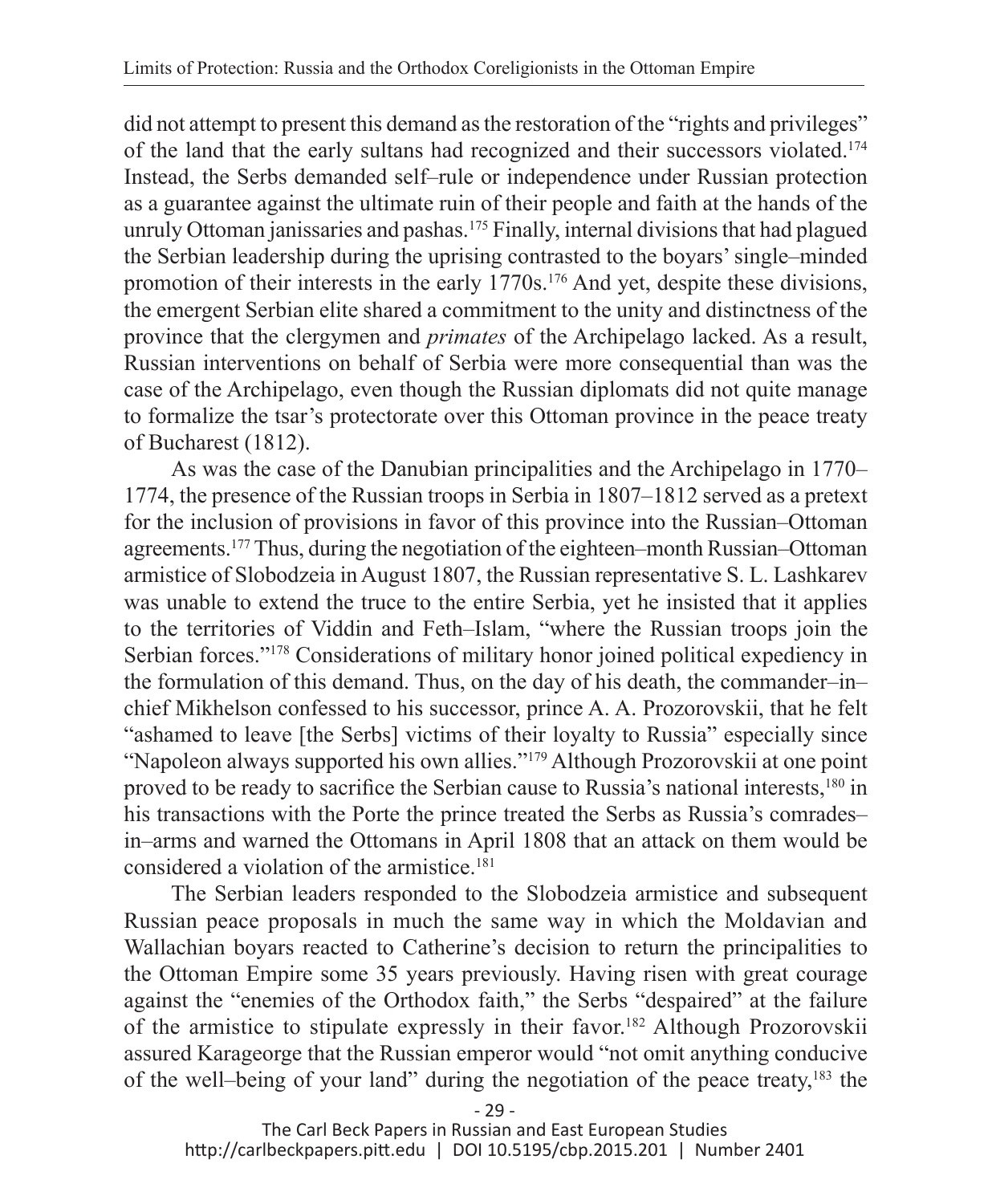Serbs complained of "utter uncertainty" about the future that "always confuses the heart and reduces the zeal."184 Desirous of complete independence, the Serbs were disappointed with the first version of the Russian peace proposals of October 1808 that included the demand of a Serbian autonomy "under the protection of Russia."185 Karageorge's deputies cited Mikhelson's written and oral declarations which "solemnly promised that Serbia will never be under the Turkish rule again,"<sup>186</sup> and demanded the conclusion of "secrete and clear articles" of the Russian–Serbian alliance. The Serbs were ready to join Russia in any war and conclude peace only on its sanction. In return, Russia had to recognize the Serbian people as "independent," guarantee to Serbia the integrity of its territories and promise not to make any decision with respect to the country in the absence of the Serbian deputies. <sup>187</sup>

With the resumption of Russian–Ottoman hostilities in March 1809, Alexander I sanctioned Prozorovskii to promise to the Serbs their complete independence from the Porte,188 yet by the end of the year the emperor and his commanders returned to the formula of Serbian autonomy under a Russian guarantee.189 For this reason, P. I. Bagration, who stepped in after Prozorovskii's death in August 1809, considered it necessary to decline the request of a new Serbian delegation to accept Serbia under the direct rule of Russia.190 Similarly, Bagration's own successor N. M. Kamenskii turned down the invitation of the Serbian leaders to appoint two Russian officials to draw a Serbian code of laws and instructed his representative in Belgrade, F. Nedoba, not to interfere directly into administrative matters.<sup>191</sup> At the same time, both commanders tried to rally the Serbs after severe defeats that the latter had suffered in the campaign of 1809, and assured the insurgents of "certain fulfilment of hopes that [they] pinned on Russia."192

According to the February 1810 draft of the peace treaty article on Serbia, the Porte had to concede to the Serbs the right for an internal administration "exempt from any external influence," leave them in possession of all the captured fortresses as well as renounce any plans for their resettlement. No Ottoman tax collectors or any other civil and military officials were supposed to enter Serbian territory. Instead, Serbian representatives were to deliver to Constantinople a moderate tribute, in the amount once and for ever established by the Ottoman, Russian and Serbian commissioners. Most importantly, the sultan would have to recognize Alexander I as "the guarantor of the exact implementation of these stipulations" "in consideration of the interest that the Russian emperor took in the fate and well–being of his Serbian coreligionists."193

However, an impending war with France forced the Russians to scale down their demands with respect of the extent of Serbian autonomy. On the eve of the Russian–

- 30 -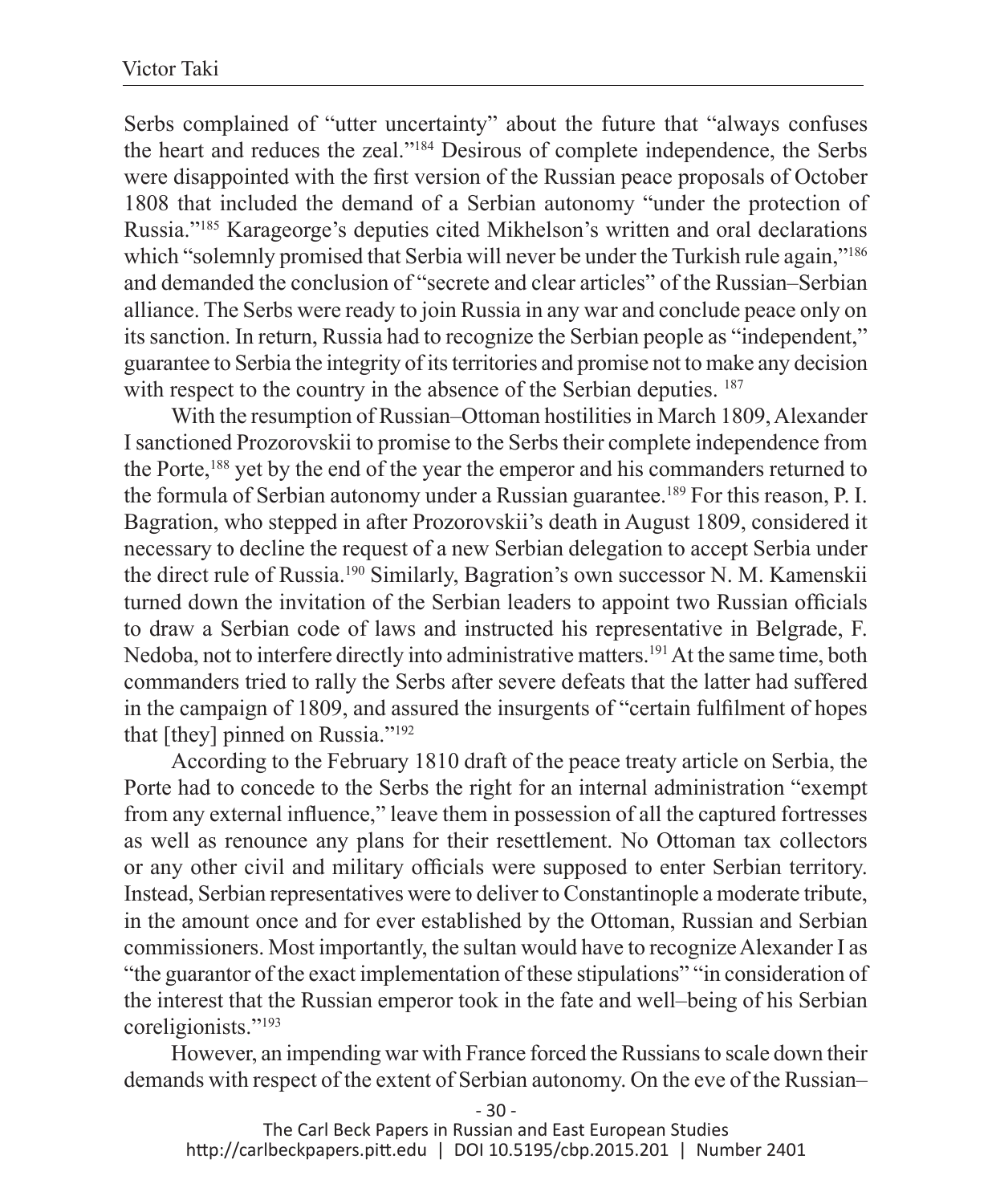Ottoman peace negotiations in October 1811, Russian minister of foreign affairs N. P. Rumiantsev, instructed Kamenskii's successor, M. I. Kutuzov, to "secure the fate of Serbia as much in accordance with the desire of the Serbian nation as possible."194 Accordingly, Kutuzov envisioned the non–appointment of the Ottoman governors to Serbia and the right of the province to deliver the tribute through its deputies in Constantinople, yet he did not consider it feasible to make the Porte renounce its right to maintain a military garrison in Belgrade.195 There was similar softening of the demand to recognize Russia as a guarantor of the Serbian autonomy. Whereas in October 1811, Rumiantsev still insisted upon the inclusion of this clause into the treaty,196 by March 1812 Alexander I was ready to sign a separate Russian–Ottoman convention on Serbia at a later time if this could quicken the conclusion of peace.197

The softening of the Russian demands at least in part owed to the staunch resistance of the Ottoman representative Ghalib–Effendi to the idea of Serbian self–rule. From the very beginning of the discussions on Serbia in November 1811, Ghalib–Effendi was opposed to the inclusion into the peace treaty of any clauses that would limit the sultan's sovereignty over the province.198 Pressed to recognize Russia as a guarantor of Serbia's autonomy, the Porte's representative argued that the Serbs "had never had relations with other powers" and asserted the sultan's right to deal unilaterally with his subjects. At best, he was ready only to "promise to Russia the security and tranquility of [the Serbs]," in view of the fact that the latter "had made common cause with Russia during the present war."<sup>199</sup> In April 1812, Ghalib–Effendi rejected the idea of signing a separate Russian–Ottoman convention on Serbia at any time in future and reiterated the Porte's readiness to "promise to the Serbs security, bury the past and grant them pardon."200

The strong resistance of the Porte's representative made Kutuzov drop the demand for a Russian guarantee and accept the Ottoman draft of the article on Serbia. According to it, the Porte offered the general amnesty to the Serbs and, "moved by the sentiment of mercy," promised to "settle with the Serbian nation the security measures" necessary to protect them against vexations on the part of the Ottoman garrisons that were to reoccupy Belgrade and other fortresses. At the same time, Kutuzov managed to make Ghalib–Effendi concede to the Serbs "the organization of the islands [of the Archipelago] and some other territories in terms of internal administration and the mode of tax collection."201 In the end, the Porte had to offer to the Serbs "the same advantages that are enjoyed by the inhabitants of the Archipelago," leave to them "the administration of their internal affairs," accept the province's tribute from the hands of the Serbian deputies and arrange all these matters "in concert with the Serbian people."202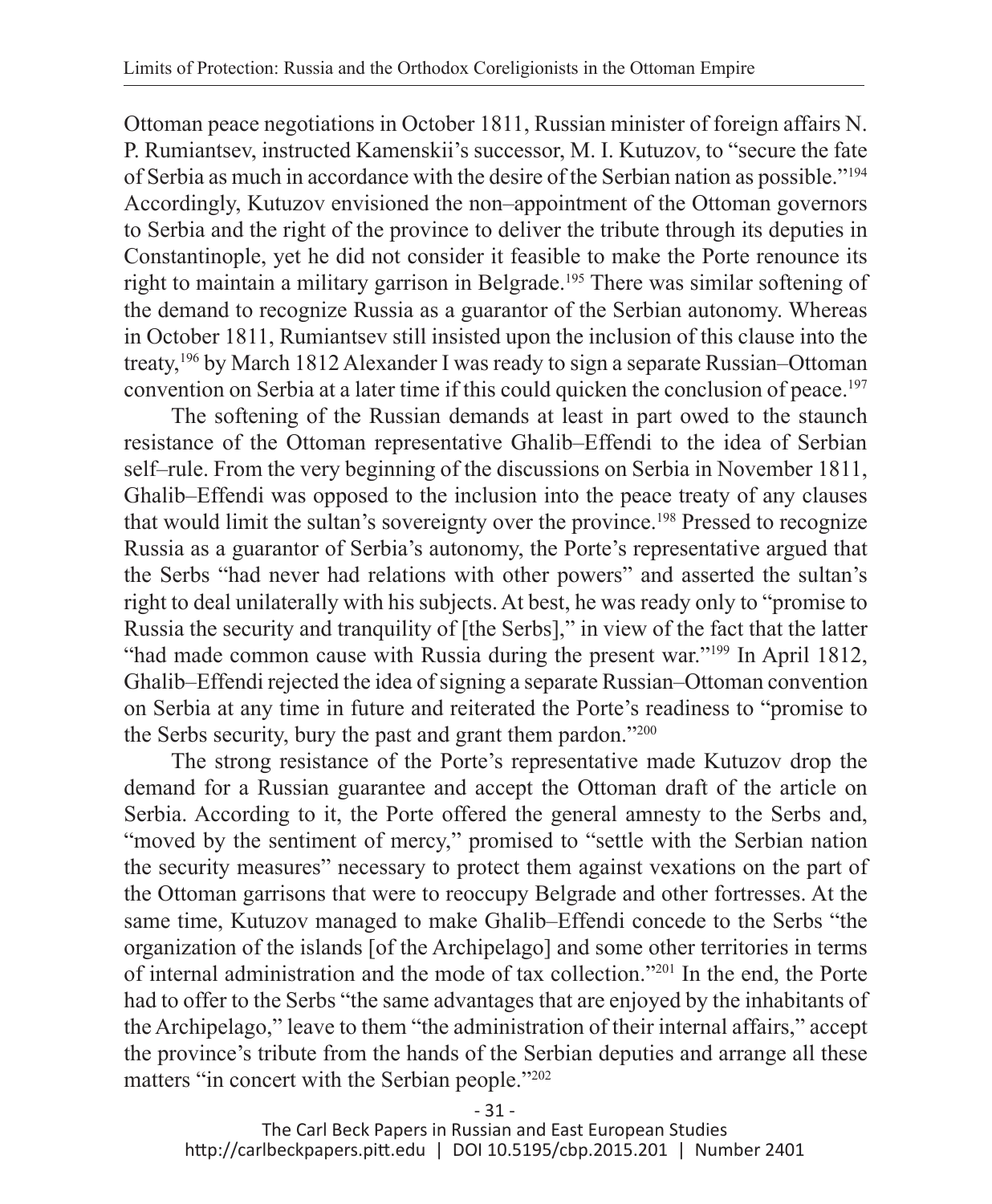The resistance of the Ottomans effectively prevented Alexander I and his representatives from securing the same legal grounds for intervention into the Porte's relations with its Serbian subjects as Catherine II had earlier acquired with respect of Moldavia and Wallachia. However, the reference to "the privileges of the inhabitants of Archipelago," hereafter extended to Serbia, suggest that the stipulations of Kuchuk–Kainarji continued to determine the Russian approach to those Christian majority territories that had to return under the sultan's authority after the war. Unable to secure an explicit right "to speak in favor of" Serbia, Russian negotiators nevertheless managed to include in the peace treaty a number of stipulations that served the tsar's envoys to limit the Porte's authority over this province in the period that followed.

The peace of Bucharest disappointed the Serbian leaders just as the treaty of Kuchuk–Kainarji failed to meet the expectations of the Moldavian and Wallachian boyars. Nevertheless, the boyars had responded to the conclusion of peace in 1774 with the request that the Russian diplomacy "defend and support the rights of our country in accordance with the treaties"<sup>203</sup> and closely collaborated with the Russian envoys and consuls to that effect. By contrast, the Serbian leaders, unwilling to surrender the fortresses to the Ottoman garrisons and disarm themselves, initially pretended that the Bucharest peace did not contain any stipulations whatsoever concerning their land. Having fought the Ottomans for five years, the Serbs considered the captured fortresses as their main protection against janissary reprisals and accorded little value to the clause about "the privileges of the Archipelago islands," which could interest a less bellicose but more politically sophisticated elite.

As a result, in the first months after his return to Constantinople, the Russian envoy A. Ia. Italinskii found the Serbs and not the Porte to be the main obstacle to the implementation of the peace agreement.204 Indeed, the Ottomans explained their recourse to the repressive measures in June 1813 by the refusal of the Serbs to comply with the Russian–Ottoman treaty stipulations. In an attempt to prevent this, Italinskii tried to justify the Serbian refusal to disarm by reference to the "privileges of the Archipelago," now extended to Serbia, which included the right to bear arms. However, the Porte felt no obligation to observe the stipulations of the treaty that the Serbian leaders did not recognize and Italinskii's protests, unsupported by force, remained ineffective.205 As the Ottomans proceeded to brutally suppress the uprising, Karageorge requested the permission to resettle into Russia with the entire Serbian people of some 300,000. However, the events quickly overtook this rather improbable project, which in the end boiled down to the emigration of the Serbian leader and some 40 loyal families to the Russian–controlled Bessarabia by way of Austria. 206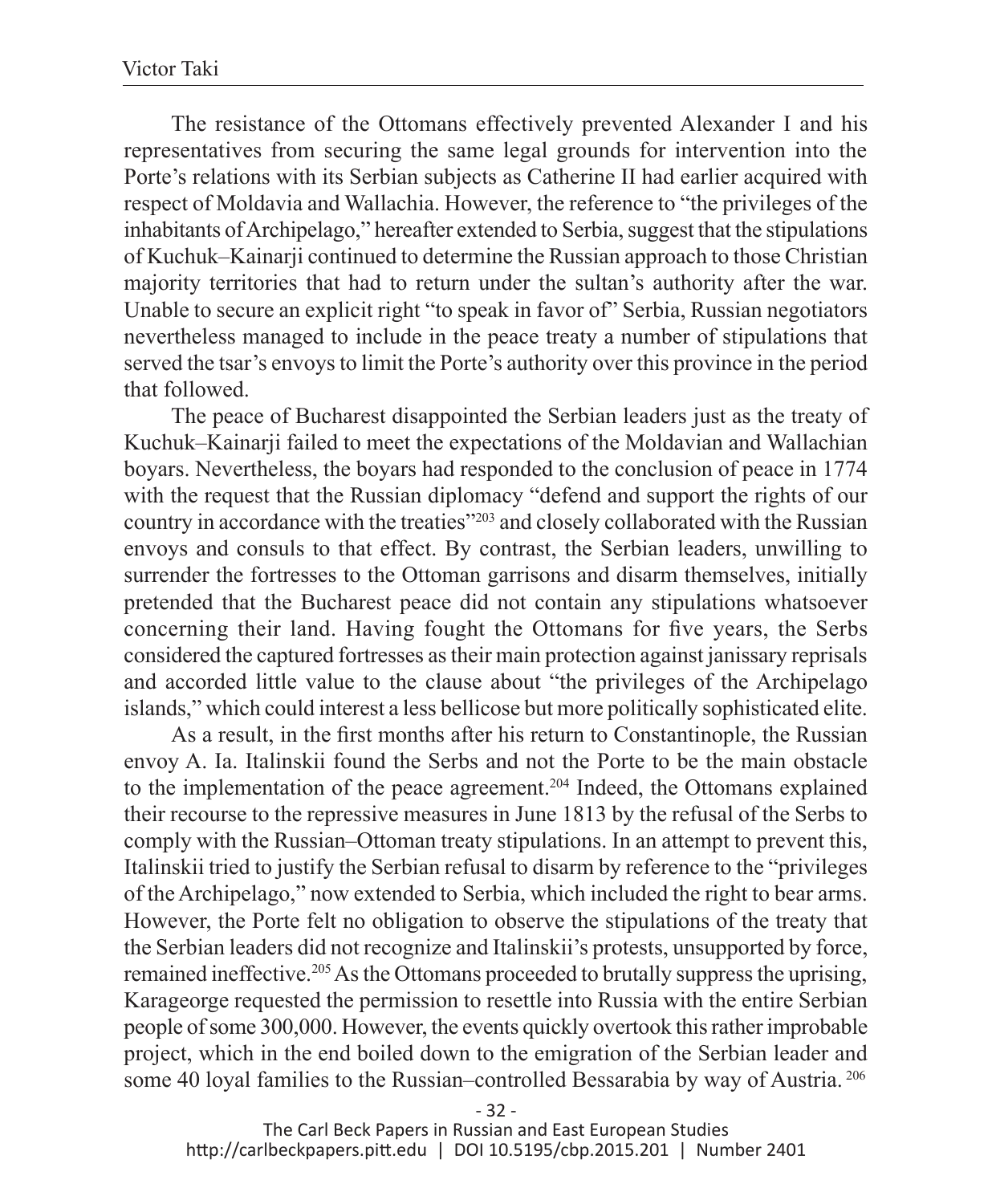For two years following the collapse of the uprising, Serbia was hardly on the agenda of the Russian diplomats pre–occupied with the negotiations of the post–Napoleonic settlement at Vienna, from which the Eastern question remained largely excluded. One Hundred Days prevented the Russian intervention on the Serbian question, prepared by the ascendant maker of Russia's Eastern policy I. A. Kapodistrias in response to the appeals brought to Vienna by the member of the first Serbian delegation to Alexander I, the archpriest Mateja Nenadović. In the meantime, the brutal regime established in Serbia by Suleiman–pasha, a native of Bosnia, provoked the second Serbian uprising under the leadership of Miloš Obrenović. Having scored a number of victories, Miloš successfully played off the Bosnians against the Porte and eventually secured the end of the reign of terror and his own appointment as a Serbian *oberknez* alongside a milder Ottoman governor.

In comparison to the regime of protectorate established over the principalities, Russian "protection" of Serbia during the 1810s and 1820s encountered considerable obstacles both on the level of the province and in the Ottoman capital. Moldavian and Wallachian boyar grievances, which the Russian consuls and envoys would relay to the Porte, were often aimed against the policies of the Phanariot princes and thus looked like petitions of some Christians against others. Although in 1808–1812, the Russians similarly supported the assembly of Serbian district leaders (*knez*) against the personal authority of Karageorge, their ability to play the "council" against the "prince" was severely limited in the following two decades by the absence of a Russian diplomatic agent in Belgrade. The presence of an Ottoman governor in Serbia after 1812 further complicated the reproduction of the Moldavian and Wallachian model: direct Russian championship of the "rights" of the land could easily be taken as an unacceptable challenge to the Muslim rule over Christians. Even more fundamentally, the Russian diplomats were perfectly aware of the fact that the Bucharest peace treaty did not grant them the formal right to continuously "speak in favor of" Serbia as was the case of the principalities. Neither Italinskii nor his successor G. A. Stroganov demanded to recognize Russia as the permanent formal guarantor of the Porte's prospective settlement with the Serbs and admitted that the Porte's refusal to make this settlement constituted the only basis of their interventions.

Nevertheless, by the late 1810s, the efforts of the new Serbian leadership to expand and formalize their autonomy paralleled the struggle of the tsar's diplomacy to secure the fulfillment of the Russian–Ottoman treaties. Soon after his appointment in summer 1816, Stroganov reinterpreted Russia's right to demand the fulfillment of the Bucharest treaty as the right to mediate the Porte's settlement with Serbia and

- 33 -

The Carl Beck Papers in Russian and East European Studies http://carlbeckpapers.pitt.edu | DOI 10.5195/cbp.2015.201 | Number 2401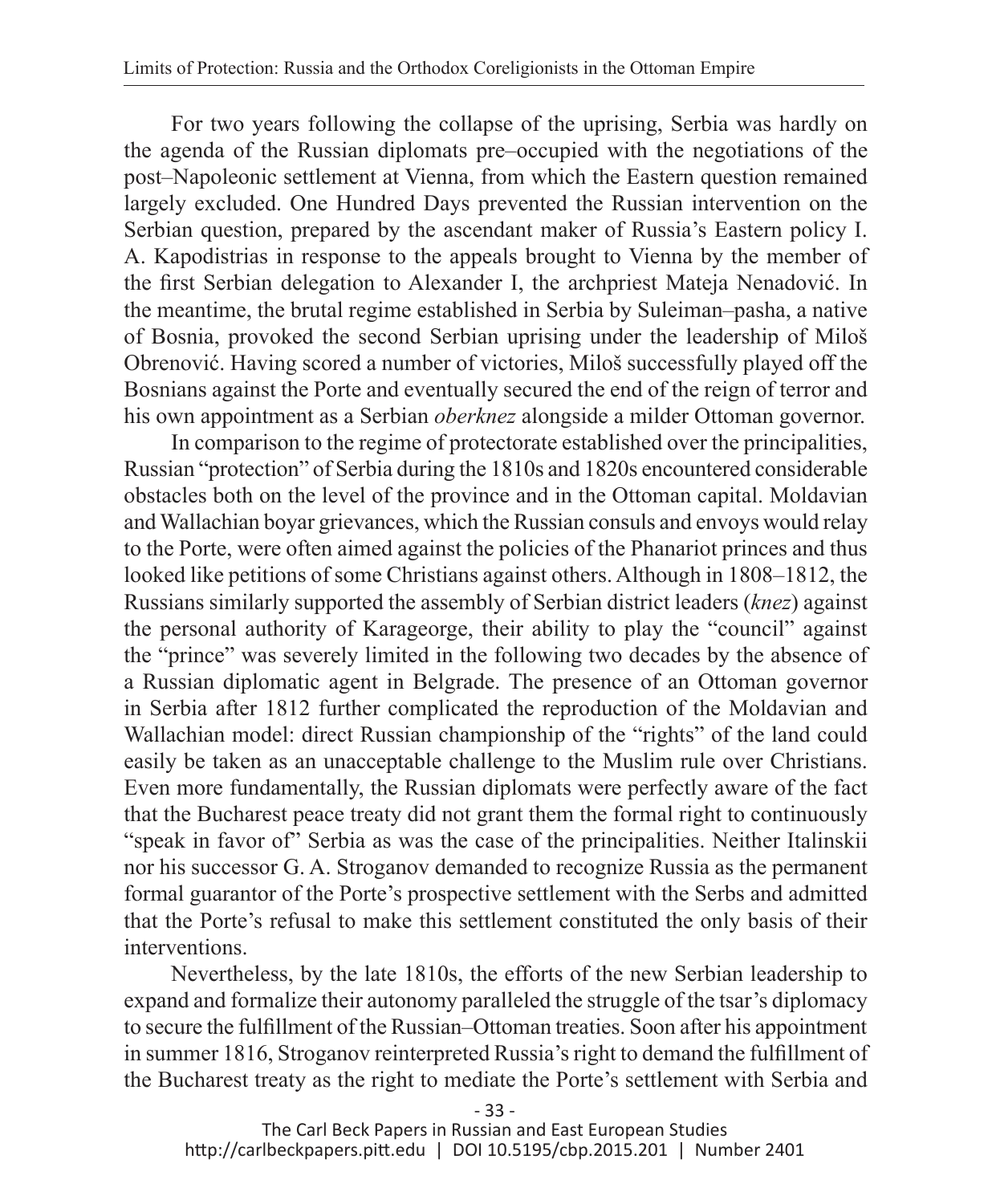obtain written proofs of its implementation. He also demanded an imposition of "just taxation, an internal government of the *knezes* and *primates* in accordance with the laws and customs of the land, reduction of the Ottoman garrisons, admission of a Serbian representative to Constantinople and fixation of the payment of the Ottoman governor." 207 The draft of the Russian–Ottoman convention that Stroganov wanted the Porte to sign also presupposed the appointment of a Russian representative to Belgrade who would overlook the fulfillment of the stipulations of the Bucharest treaty on Serbia.208 The formula of Serbia's autonomy and the proposed means to secure its implementation suggest that the tsarist diplomacy sought to redefine both Russia's relation to Serbia and the latter's status within the Ottoman Empire on the model of the Danubian principalities.

In parallel, Stroganov entered into secret correspondence with Miloš, who was eager to secure the Porte's formal recognition of both Serbia's autonomy and his own hereditary rule.<sup>209</sup> This correspondence revealed the difficulty of establishing with the Serbian leadership the kind of cooperation that existed after 1774 between the tsars' diplomats and the boyars of Moldavia and Wallachia. Russian "representations" on the Serbian question were undermined by a letter of gratitude to the sultan that Miloš signed in 1817, on the suggestion of the Ottoman governor of Belgrade. In 1820, the Serbian delegation to Constantinople did not coordinate with the tsar's envoy a list of requests that they submitted the Porte.210 The Serbian leader asked Stroganov to prepare a project of petition about the rights of the Serbian people<sup>211</sup> yet failed to provide the envoy with "detailed information… on all matters of internal administration, based on local customs and advantages of particular estates and the people in general."212

Five years elapsed before Miloš began viewing the implementation of the Bucharest treaty as a means to achieve his goals and was ready to request that the Ottomans fulfill it.<sup>213</sup> Once this happened, Stroganov suggested that in the definition of their demands to the Porte, the Serbs claim those rights of the Archipelago islands or Wallachia that would appear suitable to them. In particular, the envoy advised incorporating into their petition the Wallachian right to repair existing churches and build new ones. He also suggested claiming Wallachia's exemption from the passage of the Ottoman troops across the Serbian territory (apart from reduced garrisons in a few designated fortresses). Finally, in the demands of internal government, the Serbs had to take into consideration "the rights of all the Christian provinces rather than any particular one of them" in the view of the "differences in the geographical situation, mores, customs and existing institutions."214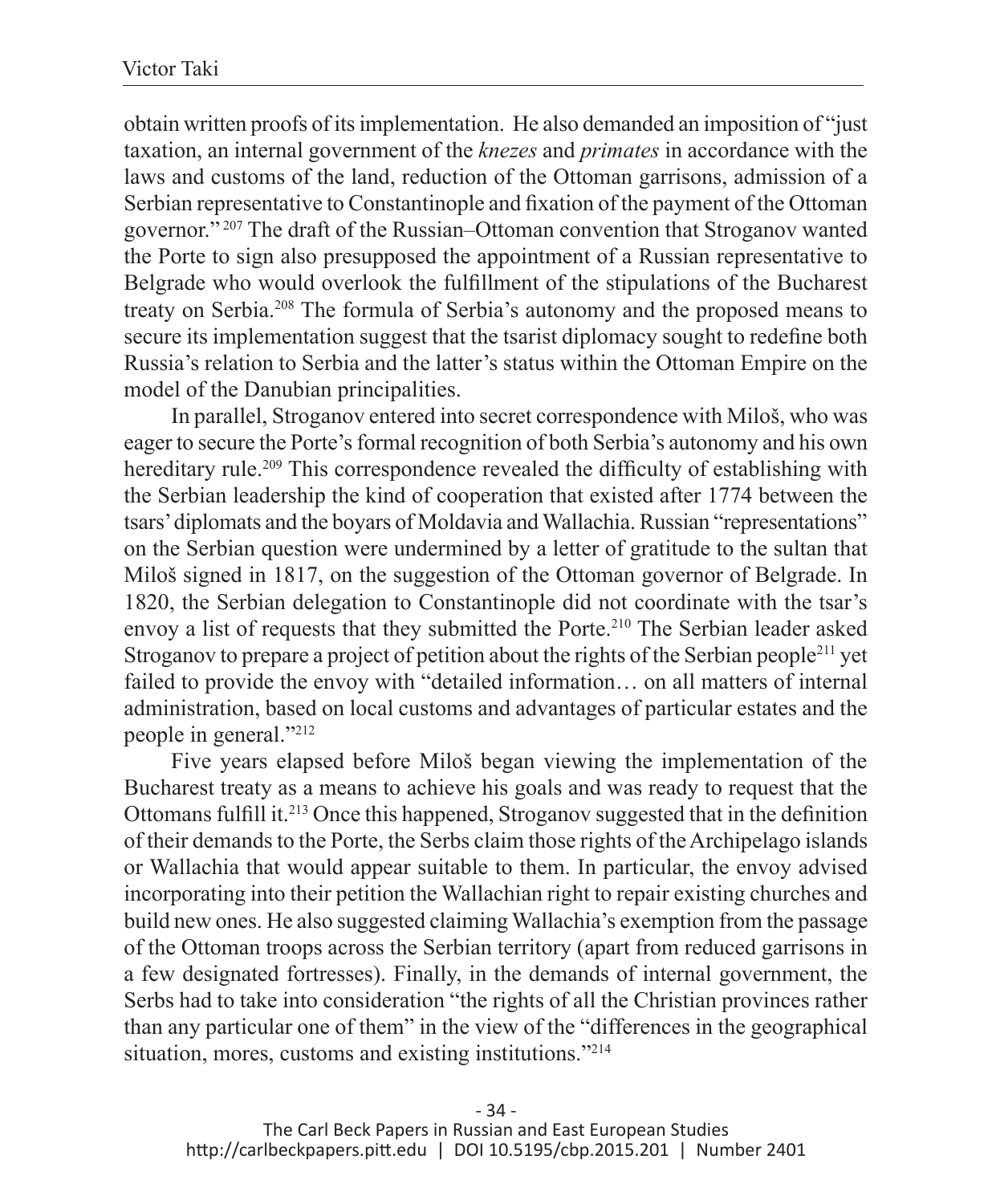The Greek Crisis of the 1820s ultimately helped to formalize both the autonomy of Serbia and the Russian protectorate over it. Although the disruption of the relations between the tsar and the sultan put the Serbian issue on hold for several years, the Porte's actions after March 1821 ultimately added to Russia's resolve to secure the implementation of the Bucharest treaty. Its stipulations with respect to Serbia were confirmed in the Convention of Akkerman of September 25, 1826 that established an eighteen–month deadline for the publication of the *firman* on the Serbian self– rule.215 Temporarily suspended by the Russian–Ottoman war of 1828–1829, the implementation of this settlement received further sanction in the treaty of Adrianople of September 2, 1829.216 Miloš's wise decision to stay neutral during both the Greek uprising of 1821 and the Russian–Ottoman war proved his loyalty to the Porte and further facilitated the Serbian cause. On October 17, 1830, Mahmud II signed the *hatt–i sherif* which confirmed Serbia's autonomy along the lines elaborated by Miloš and Stroganov in the late 1810s.<sup>217</sup> Finally, the appointment of the Russian consul to Belgrade eight years later permitted St. Petersburg to exploit the tensions within the Serbian elite as it had done earlier in the principalities.<sup>218</sup>

Compared to the Russian–Romanian exchanges during and after the war of 1768–1774, the Russian–Serbian transactions in the first three decades of the nineteenth century appear to be quite similar. As was the case of the Romanian hospodars and boyars, the Serbian leaders appealed to St. Petersburg for protection and received reassuring messages from the Russian diplomats and commanders, who needed the support of coreligionists in the war against the Ottoman Empire. In both cases, the aspirations of Russia's coreligionists proved to be at least partly misplaced, when it became clear that their provinces would have to be returned to the Porte upon the conclusion of peace. In both cases, Russia tried to moderate the effect of dashed hopes of the Orthodox elites by introducing into the Russian–Ottoman treaties a number of provisions concerning autonomy of the territories in question.

At the same time, there were significant differences in the ways in which the political idiom of protection functioned with respect of Serbia and the Romanian principalities. In their appeals to the Russians, the Serbian leaders stressed common faith and blood, but lacked a developed notion of the "rights," "privileges," or "exemptions" specific to their land, such as had been developed by the Wallachian and Moldavian boyars. Although the principle of the Serbian self–rule found its way into the Russian–Ottoman peace treaty of Bucharest, it was not grounded upon any Ottoman "capitulations" similar to those that had supposedly conditioned the acceptance of the Ottoman sovereignty by the principalities. It shall be remembered that since the 1770s these "capitulations" provided the ground for cooperation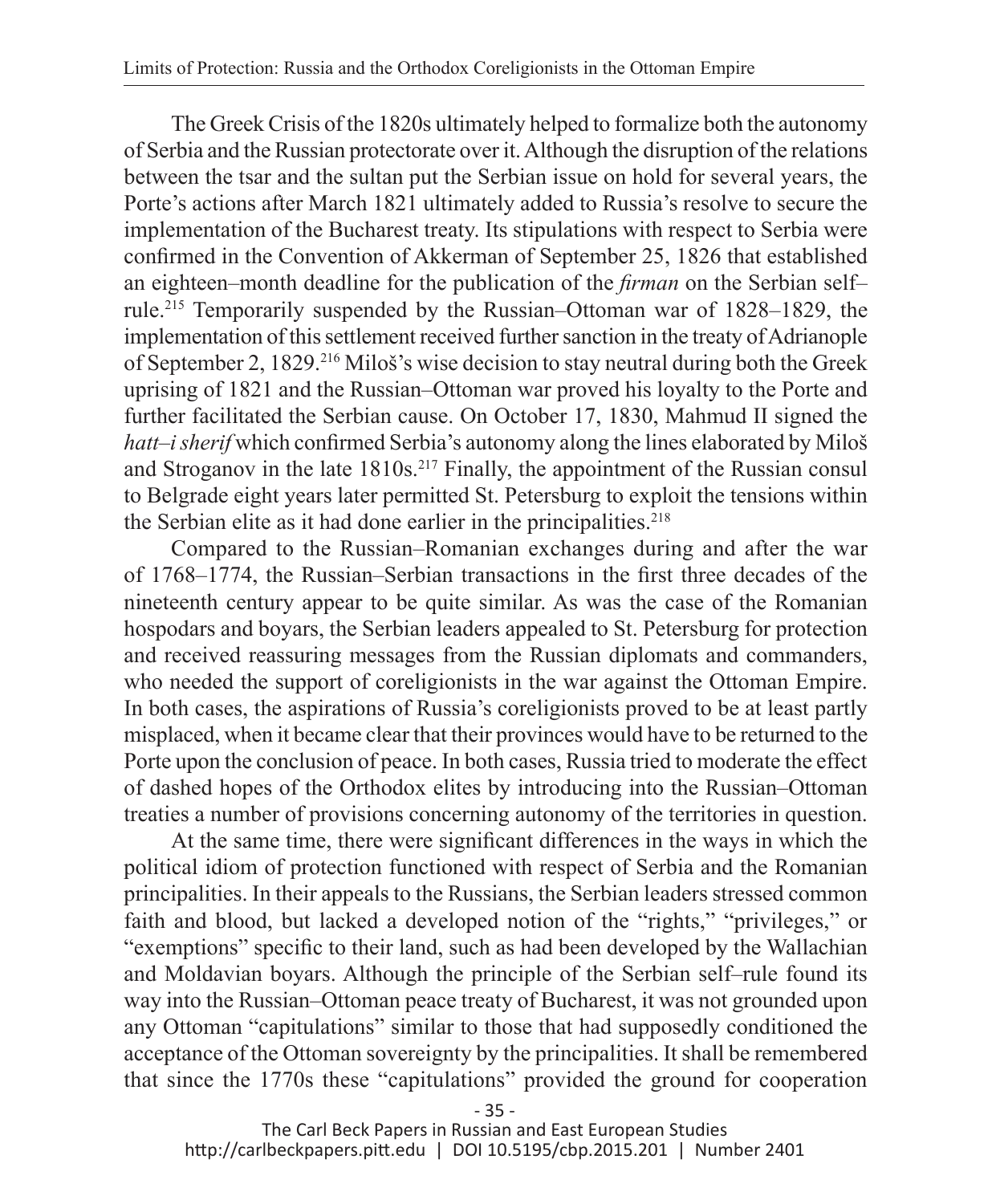between the Russian diplomats on the one hand and the Moldavian and Wallachian boyars on the other, even though the two sides pursued divergent political agendas. By contrast, the failure of the Serbian leaders to develop their own theory of "capitulations" helps explain the lack of the Russian–Serbian cooperation in the immediate aftermath of the Bucharest treaty. References to "historical rights" of Serbia could have fleshed out the clause of the treaty with respect to the Serbian self–rule, which otherwise remained rather vague and therefore carried little weight in the eyes of the Serbian leadership or the Porte. For their part, the Russian diplomats remained deprived of solid pretexts for continuous interference into the Ottoman– Serbian relations in the decades that followed 1812. One can thus conclude that, despite linguistic proximity between the Serbs and the Russians, the language of protection functioned less smoothly in the Russian–Serbian–Ottoman relations than it had done in the relations between Russia, the Romanian principalities and the Porte.

## **Conclusion**

The forgoing discussion demonstrates that in the half century following the Russian–Ottoman war of 1768–1774, Russian rulers positioned themselves as protectors of particular provinces of the Ottoman Empire with predominantly Orthodox populations and did this on the basis of the peace of Kuchuk–Kainarji and subsequent Russian–Ottoman treaties. In all the relevant cases, these agreements provided formal guarantees to the security of local Orthodox coreligionists following the occupation of the territories in question by Russian troops and/or military cooperation between the Russian army and the indigenous military formations. Depending upon the local situation, these guarantees took the form of stipulations in favor of the Orthodox Church and/or fixation of particular local "privileges" and internal autonomy. These treaty clauses proved to be particularly consequential for those provinces which had consolidated political elites. In such cases, cooperation between the Russian diplomats and these elites resulted in continuous remonstrations of the tsars' envoys to the Porte on behalf of the provinces in question. Over time, these remonstrations both widened the autonomy of the given provinces from the central Ottoman government and consolidated Russia's protectorate over them.

Moldavia and Wallachia were subject to Russian occupations more often than the other territories in question and therefore figured in all Russian–Ottoman treaties and major bilateral conventions concluded between 1774 and 1829. The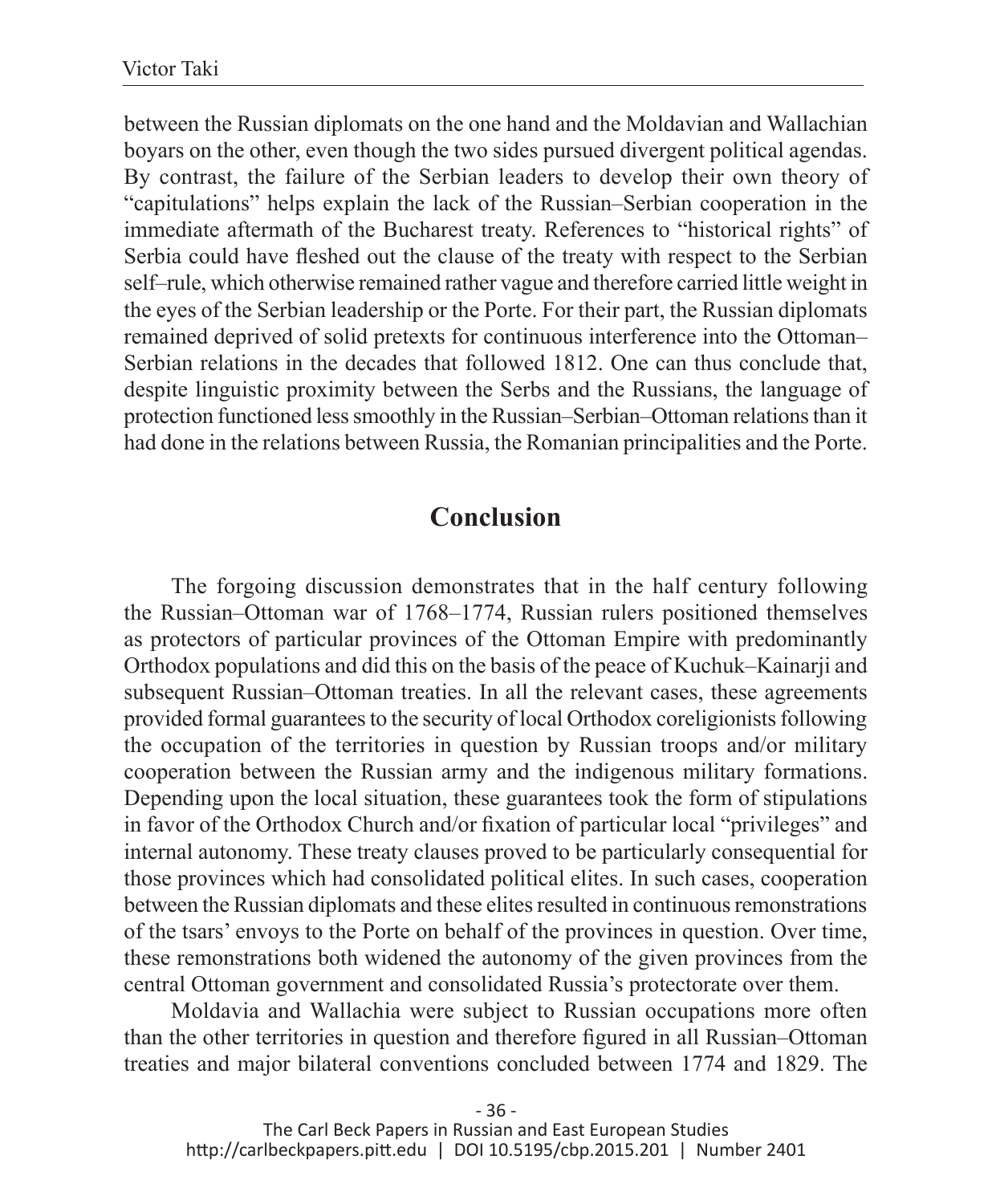politically articulate boyars sought to secure themselves in conditions of repeated Russian–Ottoman wars by getting the two belligerent sides committed to respect the traditional rights and privileges of the principalities. As a result, the stipulations of the Russian–Ottoman treaties concerning Moldavia and Wallachia were the most elaborate, which gave the Russian protectorate over these provinces a solid foundation. Far from being Catherine's top priority in the early 1770s, Russia's formal prerogatives with respect to Moldavia and Wallachia became the most permanent factor of Russian–Ottoman relations between the peace of Kuchuk–Kainarji and the outbreak of the Crimean war. Rarely disputed by the Porte or other powers, these prerogatives served tsarist diplomats as a model of similar arrangements concerning Venetian Albania and Serbia, although none of these provinces remained under St. Petersburg's protectorate as long or as firmly as the principalities.

The demonstrated centrality of Moldavia and Wallachia to the Russian protectorate of coreligionists in the Ottoman Empire clarifies the origins and the general character of this phenomenon. The latter emerged in the context of Russia's repeated wars with the Ottoman Empire that tended to involve the Christian majority population in areas that constituted the battle theatre. As a discourse, protection of Orthodoxy served Russian rulers to enlist local support against the Ottomans. As a collection of treaty articles and diplomatic demarches, this protectorate served to minimize the negative political effects of repeated surrender of the territories in question to the Porte. It also made it possible for the tsars' ministers to interfere continuously in the relations between the sultans and their subjects in the outlying Christian provinces.

At the same time, the Orthodox community of the Ottoman Empire *as a whole* hardly figured in Russian–Ottoman relations in half a century following the conclusion of the landmark treaty of Kuchuk–Kainarji. Russia's liaisons with the official head of this community, the Ecumenical Patriarch of Constantinople, were at their all–time low during this period. At the beginning of each new Russian–Ottoman war, the current incumbent of this office duly admonished the Orthodox faithful to stay loyal to the Porte and "hate, chase away and fight those who are the enemies of our most powerful monarch."219 For its part, the Russian Holy Synod in this period did not exercise any active role in the affairs of Greek Orthodox Church in the realm of the sultan. Inasmuch as the high Orthodox clergy played a role in the crystallization of Russian protectorate over particular Christian majority provinces of the Ottoman Empire, this role belonged to the hierarchs of the territories in question and not to their superiors in Constantinople or their counterparts in St. Petersburg. Finally, the confessionally unspecific terminology of the Russian–Ottoman treaties suggests that,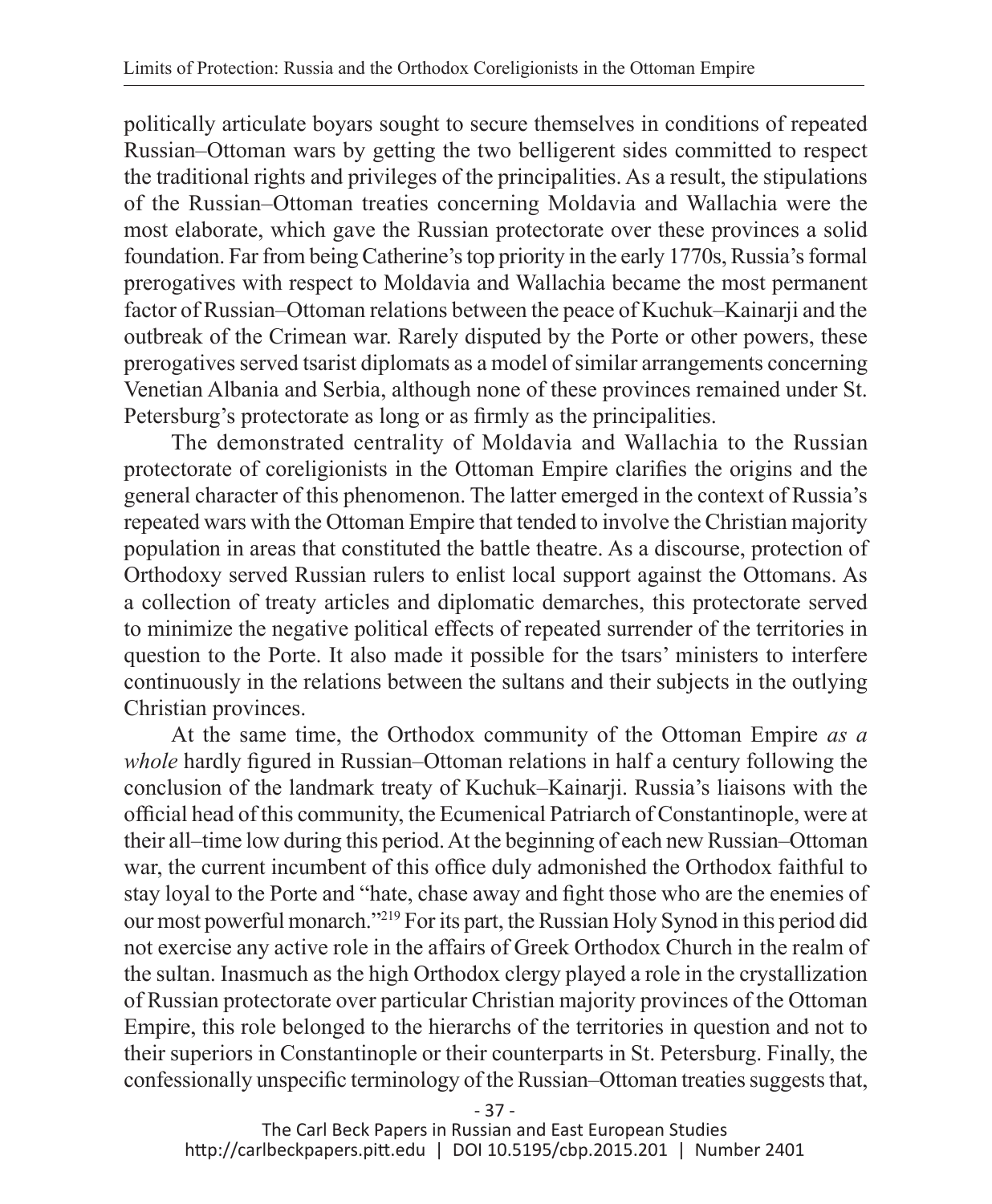in their stipulations on behalf of coreligionists, the makers of Russia's Eastern policy did not feel the need to separate Orthodoxy from other Christian confessions. The use of the term "Christian" rather than "Orthodox religion" fitted well Catherine's original intent to present her coreligionists in Ottoman Empire as members of the universal *Respublica Christiana*. Her successors followed the same strategy until the mounting tensions between different Christian denominations in the decades following the Greek Crisis determined her grandson to become a guardian of the confessional frontiers of Orthodoxy.

This brings one to the more general conclusion about the place of Orthodoxy in Russia's foreign policy in the eighteenth and early nineteenth century. In the light of the present discussion, it becomes clear that the idea of Russia as the protector of the Orthodox coreligionists in the Ottoman Empire was not a Russian invention. As the Russian–Romanian relations since mid–seventeenth century demonstrate, the Orthodox coreligionists themselves suggested this idea to the Russian rulers and the better part of the eighteenth century elapsed before St. Petersburg began to apply this idea systematically in its relations with the Ottomans. Moreover, for forty years after the peace of Kuchuk–Kainarji, Russia hardly attempted to act as the protector of the entire Orthodox *millet* in the Ottoman Empire and limited its ambition to the championship of the rights of its coreligionists in particular Ottoman territories that returned under the Porte's control after a period of the Russian occupation.

It would thus be a mistake to follow a recent history of the Crimean War in seeing Russia's Eastern policy and Russia's relation to the world more broadly as being determined from the very beginning by a fundamentalist Orthodox outlook.<sup>220</sup> Although the early sixteenth–century concept of "Moscow as the Third Rome" constituted an early expression of such outlook, its influence upon the tsarist diplomacy during the period under consideration is almost impossible to ascertain. The makers of Russia's foreign policy in the late 1700s and early 1800s were the representatives of westernized state–serving elite, to whom Wallachian and Moldavian boyars sometimes reminded of the defunct Byzantium or pre–Petrine Muscovy and who could perceive the Montenegrin and Serbian freedom–fighters as outright savages.221 As long as this cultural distance persisted, protection of coreligionists could only be an *instrument* of Russia's foreign policy and not its *source*; it thus constituted an aspect of *raison d'état* rather than a *raison d'être*. The situation changed only in the middle decades of the nineteenth century, when, in reaction to the revolutionary challenges, the same representatives of the westernized Russian elites reconceptualised Orthodoxy as one of the linchpins of the Russian society. In parallel, a series of ethno–confessional conflicts in the Ottoman Empire

- 38 -

The Carl Beck Papers in Russian and East European Studies http://carlbeckpapers.pitt.edu | DOI 10.5195/cbp.2015.201 | Number 2401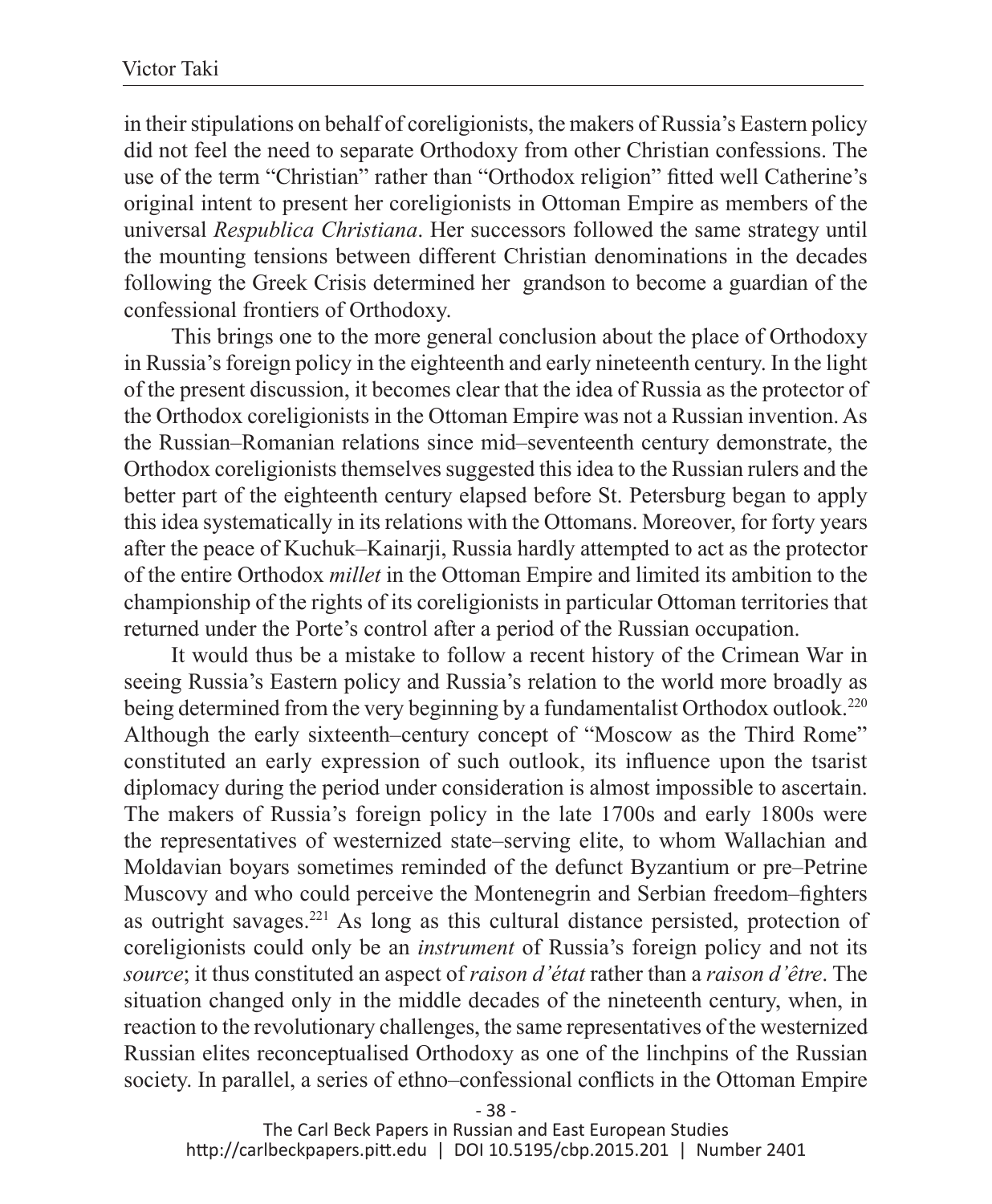made the tsarist diplomats and members of the Russian educated public increasingly preoccupied with the state and interests of the entire Orthodox community in the Christian East. This, however, takes one beyond the chronological scope of the present paper.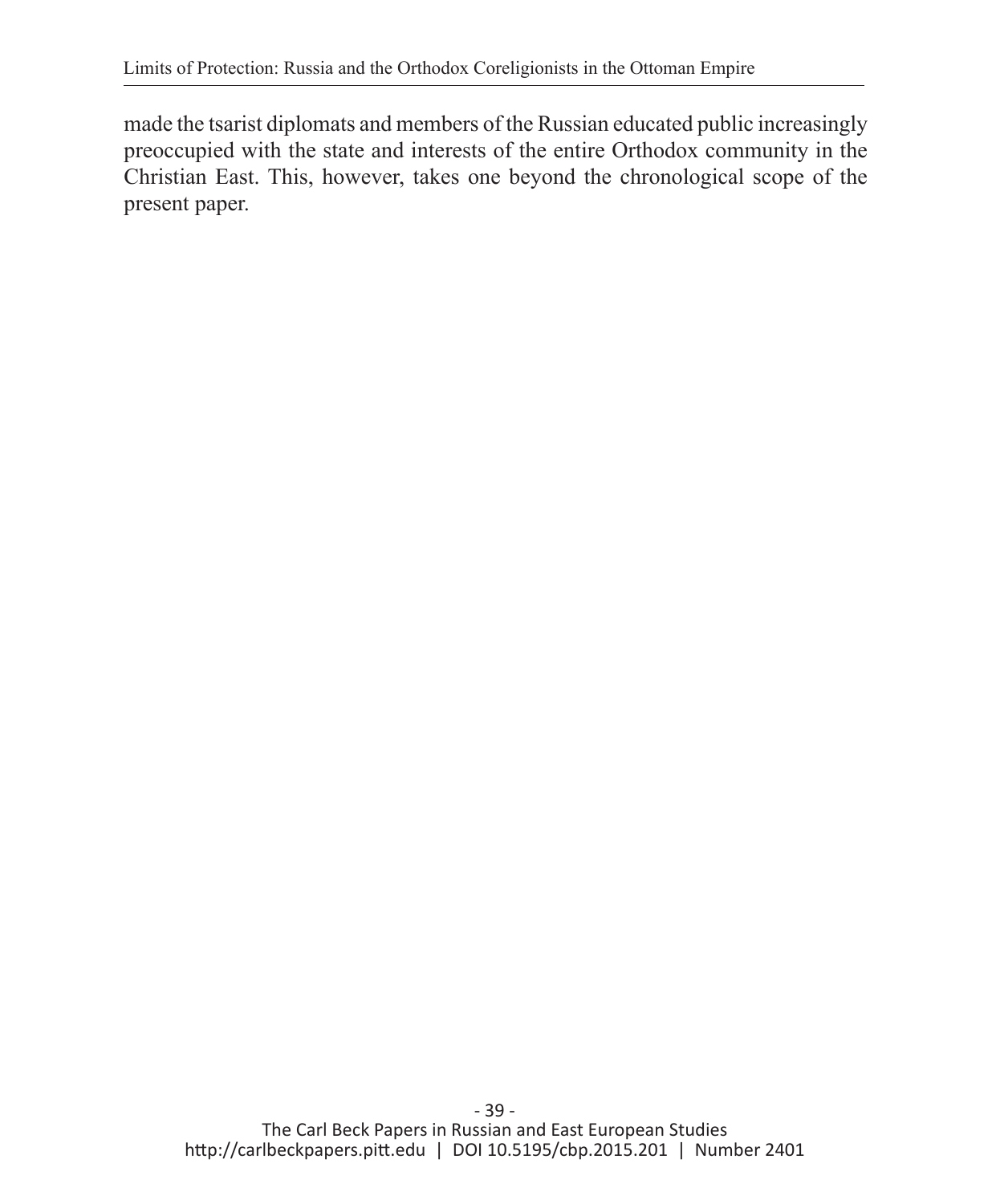## **Endnotes**

1. Published in A. N. Petrov, *Voina Rossii s Turtsiei i pol'skimi konfederatami, 1768–1774* (St. Petersburg: tip. Eduarda Veimera, 1866), 1:103–06. The manifesto was translated into Greek, Slavonic Serbian and "Wallachian." Contemporary Italian translation published in *Storia della Guerra presenta tra la Russia, la Polonia e la Porta Ottomana* (Venice: Graziosi, 1770), 5:90–95 and *Documente privitoare la Istoria Românilor* (București: Editura Socecu, 1876), 7:63–65. All dates are given according to the Julian calendar, which was used in Imperial Russia and which was twelve days behind the Georgian calendar in the eighteenth and nineteenth century.

2. H. B. Sumner, *Peter the Great and the Ottoman Empire* (Oxford, UK: B. Blackwell, 1949), 37–38; Brian L. Davis, *Empire and Military Revolution in Eastern Europe: Russia's Turkish Wars of the Eighteenth Century* (London; New York: Continuum, 2011), 159–63.

3. Published in *Istoricheskie sviazi narodov SSSR i Rumynii* (Moscow: Nauka, 1970), 3:331.

4. Catherine's ukaz to the Russian Senate concerning the dispatch of an agent with the task of announcing her "zeal and benevolence" towards the Christians of the European part of the Ottoman Empire. August 24, 1764, E. B. Smilianskaia, I. M. Smilianskiaia, M. B. Velizhev, *Rossia v Sredizemnomorie: Arkhipelagskaia ekspeditsia Ekateriny II*. Prilozhenie 1 (Moscow: Indrik, 2006), 493.

5. This discussion is based on Barbara Skinner, *The Western Front of the Eastern Church*: *Uniate and Orthodox Conflict in 18th Century Poland, Ukraine, Belarus and Russia* (DeKalb, IL: Northern Illinois University Press, 2011), 88–134.

6. Supported by the Protestant Prussia and Great Britain, Russia faced the diplomatic hostility of both France and Austria as well as of Europe's smaller Catholic powers. Virginia H. Aksan, recently argued that one should not overestimate the role of France in the outbreak of the 1768–1774. See Virginia H. Aksan, *Ottoman Wars, 1700–1870: An Empire Besieged* (Harlow, UK: Pearson, 2007), 138–39. At the same time, the interest of France in the outbreak of this

 $-40-$ The Carl Beck Papers in Russian and East European Studies http://carlbeckpapers.pitt.edu | DOI 10.5195/cbp.2015.201 | Number 2401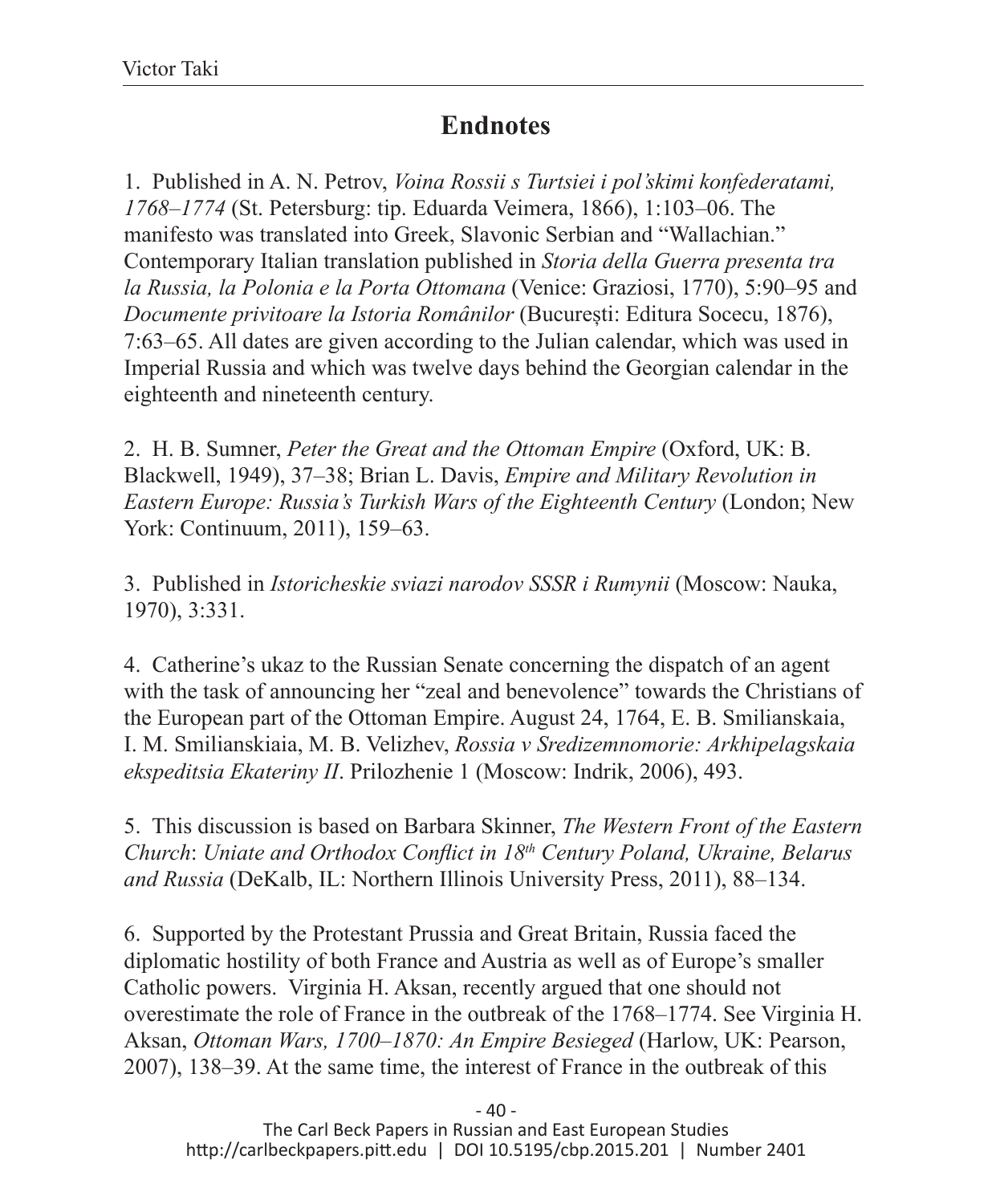war is undeniable even if, admittedly, the Porte did not need the French counsel to recognize that its own strategic interests were threatened by continued Russian presence in Poland.

7. "Reskript ot 29 ianvara 1769 g. vmesto polnoi mochi dlia peregovorov s grekami i slavianami," V. A. Ulianitskii, *Dardanelly*, *Bosfor i Chernoie more v XVIII v*. (Moscow: A. Gatsuk, 1883).

8. Ibid.

9. "Manifesto on the Beginning of War with the Ottoman Empire," November 18, 1768, *Polnoie sobranie zakonov Rossiiskoi Imperii*, ser. 1, no. 13198 (St. Petersburg: Tipografia Vrotogo Otdeleinia Sobstvennoi E. I. Velichestva Kantseliarii). Hereafter cited as *PSZ.*

10. "Manifesto about the War Against the Ottoman Empire," September 7, 1787, *PSZ*, ser. 1, no. 16567, 22: 883–88.

11. "Manifesto on the Opening of War with the Ottoman Empire," April 14, 1828, *PSZ*, ser. 2, no. 1947, 3:383–84.

12. There was no manifesto at the outbreak of the war of 1806–1812, which the Porte declared after Alexander I ordered his troops to occupy of Moldavia and Wallachia in November 1806 in a rather self-defeating attempt to curtail the growing French influence in Constantinople. During the first six or seven months of hostilities, Russian diplomacy sought to mend the relations with the Porte and restore the pre–existing Russian–Ottoman alliance against the Napoleonic France.

13. For a general discussion of this approach, see Melvin Richter, "Reconstructing the History of Political Languages: Skinner, Pocock and *Geschichtliche Grundbegriffe*," *History and Theory* 29, no. 1 (1990): 38–70.

14. See the essays by Quentin Skinner in James Tully (ed.) *Meaning and Context: Quentin Skinner and His Critics* (Princeton, NY: Princeton University Press, 1988). See also J. G. A. Pocock, *Politics, Language and Time: Essays on Political Thought and History* (New York: Atheneum, 1971).

The Carl Beck Papers in Russian and East European Studies http://carlbeckpapers.pitt.edu | DOI 10.5195/cbp.2015.201 | Number 2401

- 41 -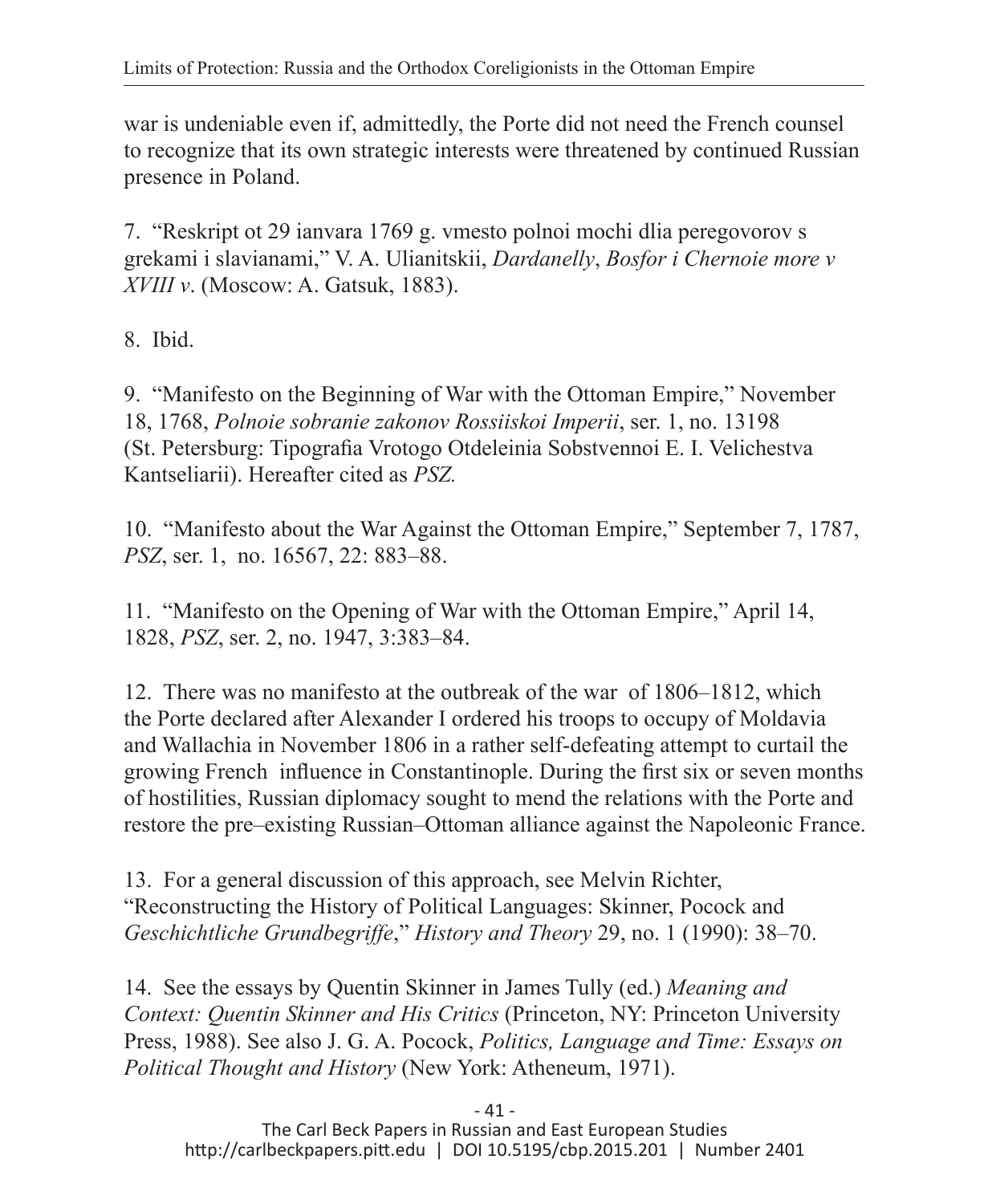15. From the sixteenth century onwards, the Ottoman documents would refer to the population of Moldavia and Wallachia as "protected" (*zimmi*) and to the Moldavian and Wallachian hospodars as "tribute–paying" (*haraçgüzar*). See Viorel Panaite, "The Re'ayas of the Tributary Protected Principalities: The Sixteenth Through the Eighteenth Centuries," *International Journal of Turkish Studies* 9, nos. 1–2 (2003): 86.

16. According to Peter Sugar, the Ottoman approach consisted in the creation of such buffers all along their frontier in Europe and only fierce Ottoman–Habsburg rivalry did not permit the application of the same principle to Hungary and necessitated the placement of the latter under the direct Ottoman rule (*pashalyk*). See Peter Sugar, *South Eastern Europe under the Ottoman Rule 1354–1804* (Seattle and London: University of Washington Press, 1977), 70.

17. This bipartite division of the world characterized the approach of the Hanefi School of Islamic law that was adopted by the Ottomans in preference to three other major schools. See Tahsin Gemil, *Romanians and Ottomans in the XIVth to XVIth Centuries* (Bucharest: Romanian Academy, 2009), 23–30; According to Viorel Panatie, in the fourteenth and fifteenth century the principalities were viewed as part of "house of war," even though in the course of the 1400s they accepted to pay tribute to the sultans. Viorel Panaite, *Pace, Război și Comerț în Islam. Țările Române și Dreptul Otoman al Popoarelor (secolele XV–XVII)* (București: B.I.C. ALL, 1997), 280–83.

18. Ibid., 410–13. The meaning of the tribute that the principalities paid to the Ottomans changed accordingly. If in the fifteenth century, the Ottomans viewed it as the payment for peace, in the sixteenth century they came to consider it as the sign of complete submission to the Porte. Viorel Panaite, "The voivodes of the Danubian principalities—as harâcgüzarlar of the Ottoman Empire," *International Journal of Turkish Studies* 9, nos. 1–2 (2003): 66, see also Gemil, *Romanians and Ottomans,* 30–50*.*

19. According to Panaite, over the 1400s, 1500s and 1600s, the principalities de facto left the "house of war," but did not enter the house of Islam." Their juridical status should best be described in terms of "house of armistice" (*dar al muvada'a*) and "house of protection or tribute" (*dar al dhimma*), which where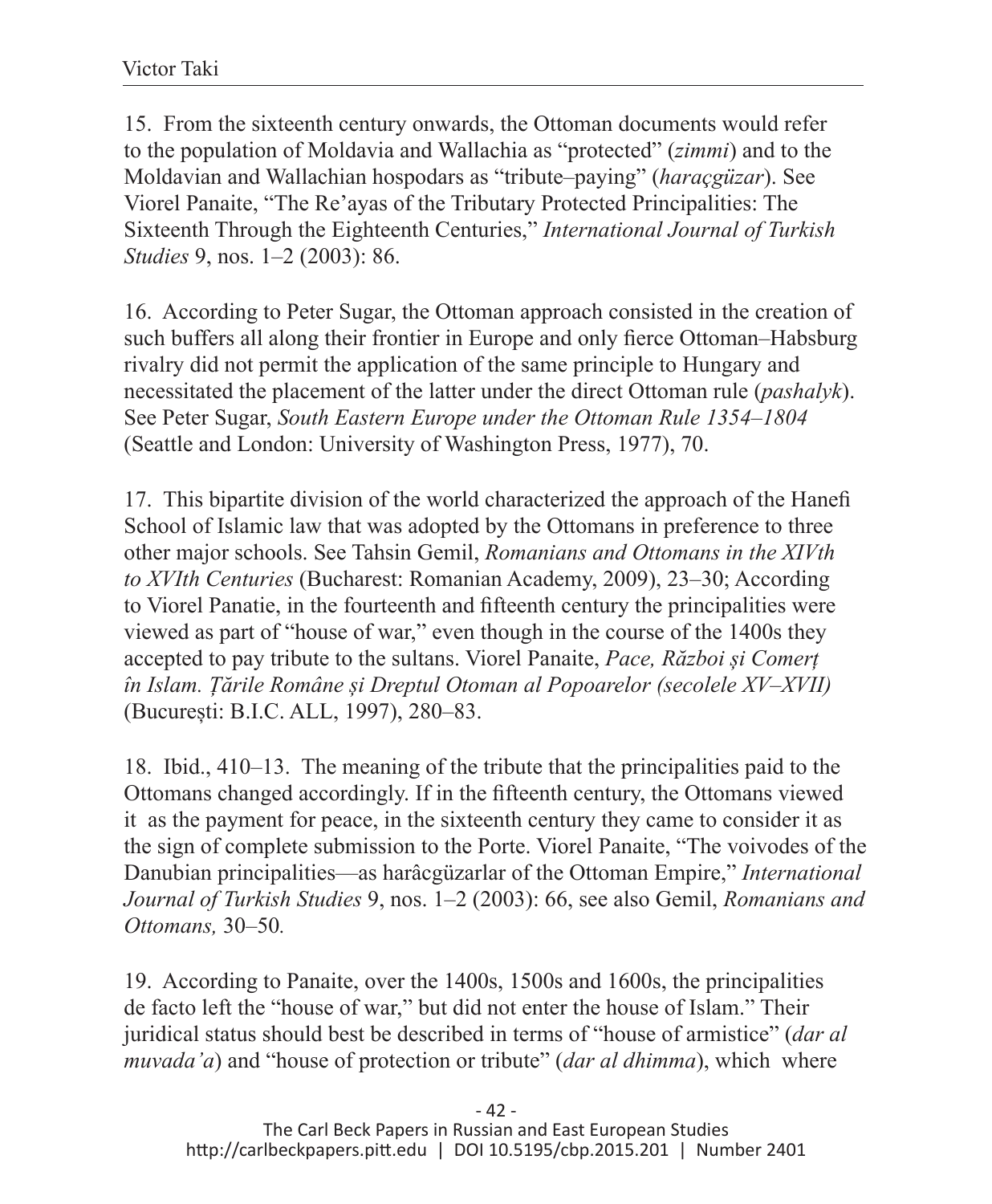the closest Hanefi approximations to notion of "house of ageement or treaty" (*dar al ahd*) that existed in the Shafii school of Islamic law. Panaite, *Pace, Război și Comerț în Islam*, 421.

20. Ibid., 414–15.

21. For the definition of the duties of the Moldavian and Wallachian princes from the Ottoman perspective, see Panaite, "The Voivodes of the Danubian principalities—as Harâcgüzarlar of the Ottoman Empire," 59–61. For the use of the boyar reclamations by the Porte against the hospodars, see Tahsin Gemil, *Relațiile Țărilor române cu Poarta otomană în documente turcești (1601–1712)* (București: Direcția Generala a Arhivelor Statului din Republica Socialistă România, 1984), 14.

22. Dimitrie G. Ionescu, "Tratatul lui Gheorghe Ștefan cu Rușii," *Revista istorică romînă* 3, no. 2–3 (1933): 241–46; D. M. Dragnev, *Ocherki vneshnepoliticheskoi istorii moldavskogo kniazhestva (posledniia tret' XIV – nachalo XIX v.)* (Kishinev: Shtiintsa, 1987), 218–19. For the political infighting in Moldavia that led Gheorghe Ștefan turn to Moscow, see Tahsin Gemil, *Țările române în contextul politic internațional (1621–1672),* (București: Editura Academiei Republicii Socialiste România, 1979), 153–154.

23. Dragnev ed., *Ocherki*, 219–20.

24. See the corresponding imperial rescript in *PSZ*, ser. 1, vol. 2, 964–65.

25. Dragnev ed., *Ocherki* 234.

26. For Moscow's response to Cantacuzino's request, see *PSZ*, ser. 1, 2: 959–62.

27. The hospodars who approached the tsar were Constantin Brâncoveanu (1690, 1698) in Wallachia and Antioh Cantemir (1699), Constantin Duca (1701) and Mihai Racoviță (1704) in Moldova. See *Istoricheskie sviazi narodov SSSR i Rumynii*, vol. 3, 114–18, 132–35, 166 and 204–206 respectively. On Peter's relations with the hospodars prior to 1711, see Dragnev, ed., *Ocherki*, 240– 42 and G. S. Ardeleanu, "Știri din correspondența lui Petru I," *Studii și cercetări*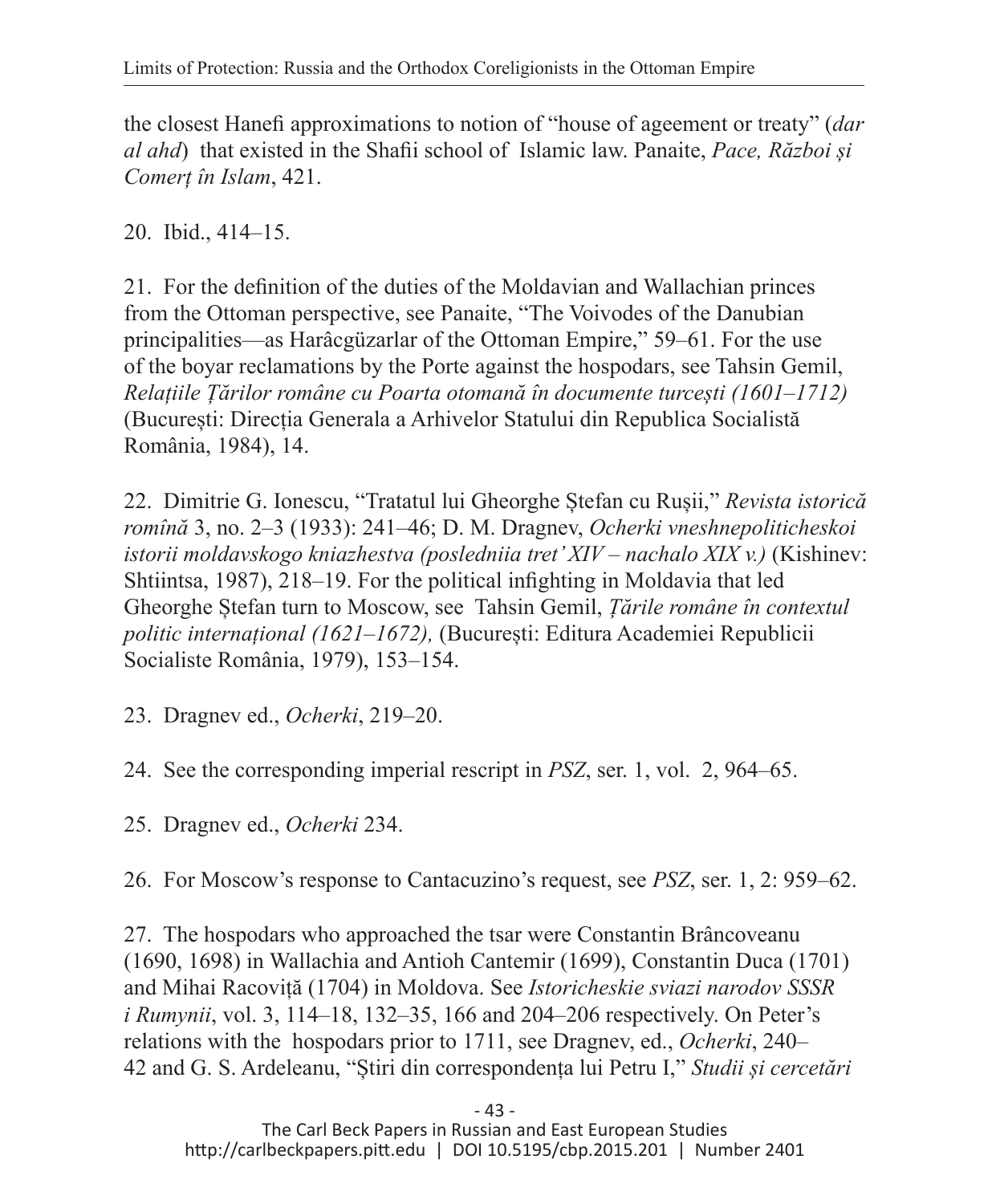*de istorie medie*, no. 1 (1950): 192–208. On the Lutsk treaty of April 1711 between Peter the Great and Dmitrie Cantemir, see Ion Focșeneanu, "Tratatul de la Luțk și Campania Țarului Petru I în Moldova (1711)," *Studii privind relațiile romîno–ruse* (București: Academia Republicii Populare Romîne, 1963), 1–55; Ion Eremia, "Considerații privid tratatul moldo–rus de la 1711," in *Frontierile Spațiului Românesc în Contextul European* (Chișinău: Editura Cartdidact, 2008), 102–20.

28. See the "articles" submitted by the Moldavian metropolitan Gedeon and logothete Necul on 12 May 1656, which stipulated that the Moldavian hospodar "remain in the same rank" as his predecessors prior to the Ottoman vassalage and that his "honor and rank do not get ruined… as it was not ruined by the godless ones." The articles were confirmed by the tsar on 20 May 1656, after which the Moldavian representatives swore the oath of loyalty to the tsar. See *PSZ*, ser. 1, 2:385–90. The Romanian term *raia* (pl. *raiale*) derived from the Ottoman Turkish *reaya*, which originally designated non–military tax–paying population of the Ottoman Empire as distinct from its military class (*askeri* or *kul*). Halil Inalcik with Donald Quataert (eds.), *An Economic and Social History of the Ottoman Empire* (Cambridge, UK: Cambridge University Press, 1997), 1:16–17. However, in the Danubian principalities, this term came to be applied to territories that had been exempted from the jurisdiction of the Moldavian and Wallachian princes and subordinated to the governors of the Ottoman fortresses Turnu, Giurgiu, Brăila, Reni and Ismail on the Danube and Bender and Hotin on the Dniester. The population of these territories had to sustain the Ottoman garrisons. This usage implied that, although Moldavia and Wallachia paid tribute to the Ottomans and had their rulers appointed by the Porte, their population outside the *raiale* districts were not *reayas* as were their coreligionists south of the Danube who lived under the direct rule of the Ottoman pashas. However, the Ottoman documents would still apply the term *reaya* to the Moldavians and Wallachians, calling them "tribute–paying" (rather than tax–paying) *reaya* (*haraçgüzar reaya*). See Panaite, "The Re'ayas of the Tributary Protected Principalities," 84.

29. See "Stat'i prislannyie iz Varshavy k tsariu Alexeiu Mikhalovichu ot volokhskikh boyar Radula i Petrashki na kakikh usloviakh zhelaiut oni byt' v rossiiskom poddanstve," *PSZ*, ser. 1, 971–72.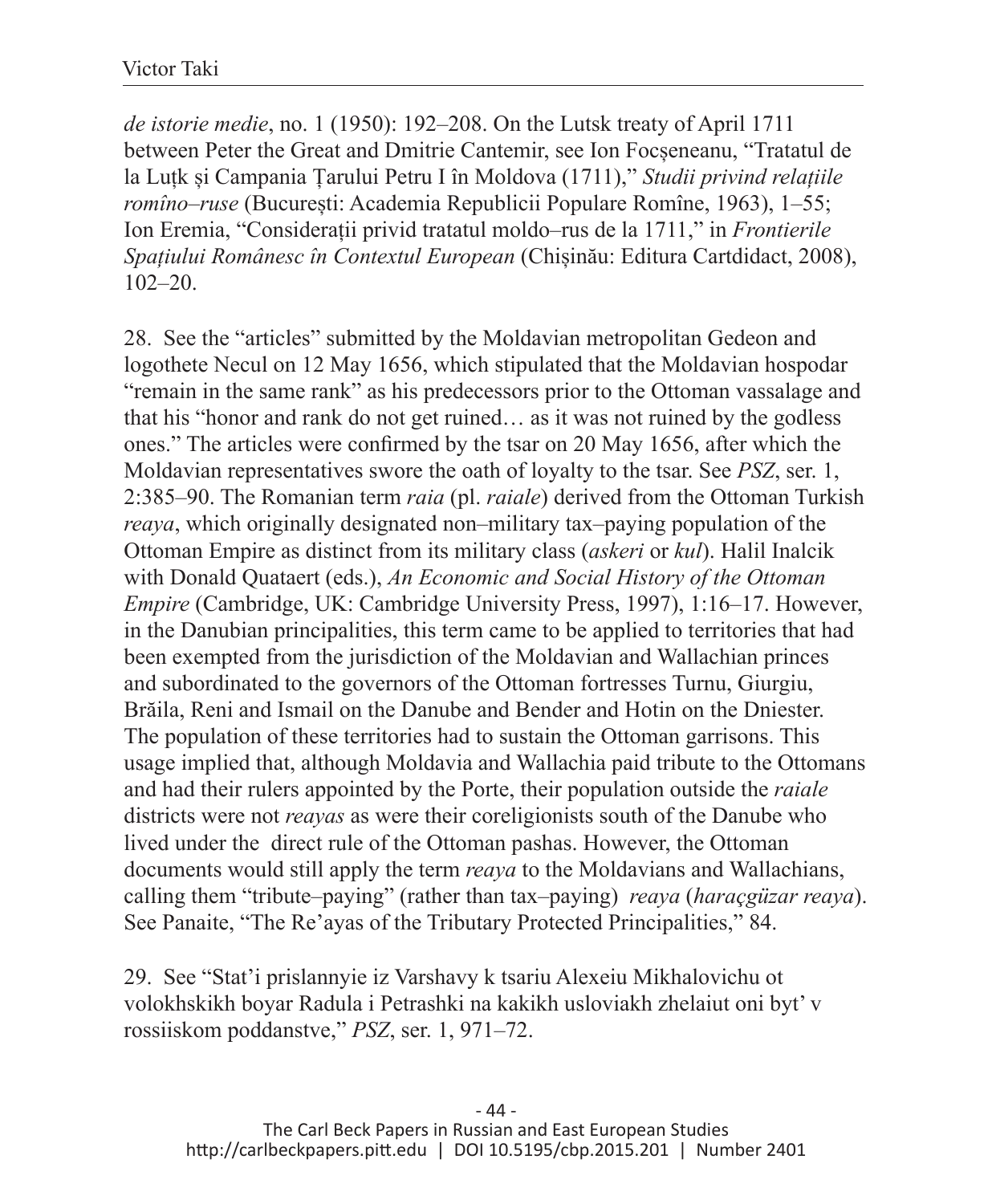30. Diplom, dannyi valakhskomu kniaziu Dmitriiu Kantemiru," *PSZ*, ser. 1, 4: 659–61.

31. With the exception of the prince of Moldavia Alexander Mavrocordat Firaris (the Fugitive), who in 1787 defected to the Russians, the only hospodar to accept Russian suzerainty in the post–1711 period was the Wallachian prince Constantine Ypsilanti. The prince did so at the outbreak of the Russian–Ottoman war of 1806–1812 in the expectation to establish the dynastic rule of the Ypsilantis over both principalities. See George F. Jewsbury, *Russian Annexation of Bessarbia, 1774–1828: A Study of Imperial Expansion* (Boulder, Colo.: East European Monographs, 1975), 37–43. Vladimir Mischevca and Periklis Zavitsanos, *Principele Constantin Ypsilanti* (Chişinău: Civitas, 1999).

32. The Phanariot rule in Moldavia and Wallachia is a controversial subject in Romanian historiography. The nineteenth–century critical evaluations of the Phanariots by Mihai Kogălniceanu *L'Istoire de la Dacie, des Valaques Trasdanubiennes et de la Valachie* (Berlin: Librairie B. Behr, 1854), 372, and A. D. Xenopol*, Epoca Fanarioţilor pâna la* 1812 (Iaşi: Editura librăriei şcoalelor fratii Saraga, 1896), gave way to more positive appraisals by Nicolae Iorga, *Byzance après Byzance* (Bucarest: L'Institut d'Etudes Byzantines, 1935), or Florin Constantiniu and Șerban Papacostea, "Les réformes des premiers princes phanariotes en Moldavie et en Valachie: Essai d'interpretation," *Balkan Studies* 13, no. 1 (1972): 89–118. For a recent discussion of the role of the Phanariots in the Ottoman governance, see Christine M. Philliou, *Biography of an Empire: Governing the Ottomans in an Age of Revolution* (Berkley, CA: University of California Press, 2011), 5–37.

33. E. B. Shul'man, "Prorusskaia partia v Valakhii i ee sviazi s Rossiei. 1736– 1737," in *Russko–rumynskie i rumynsko–russkie otnoshenia* (Kishinau: Shtiintsa, 1969), 7–41.

34. Cited in L. E. Semenova, *Kniazhestva Moldavia i Valakhia, konets XIV – nachalo XIX vv. Ocherki vneshnepoliticheskoi istorii* (Moscow: Indrik, 2006), 316. On Drăgunescu's mission, see E. B. Shul'man, "Missia valashskogo vornika P. Drăgunescu v Rossiiu (1736–1737 gg.)," in *Vekovaia druzhba* (Kishinev: Shtiintsa, 1963), 211–39; Dragnev, ed., *Ocherki*, 262.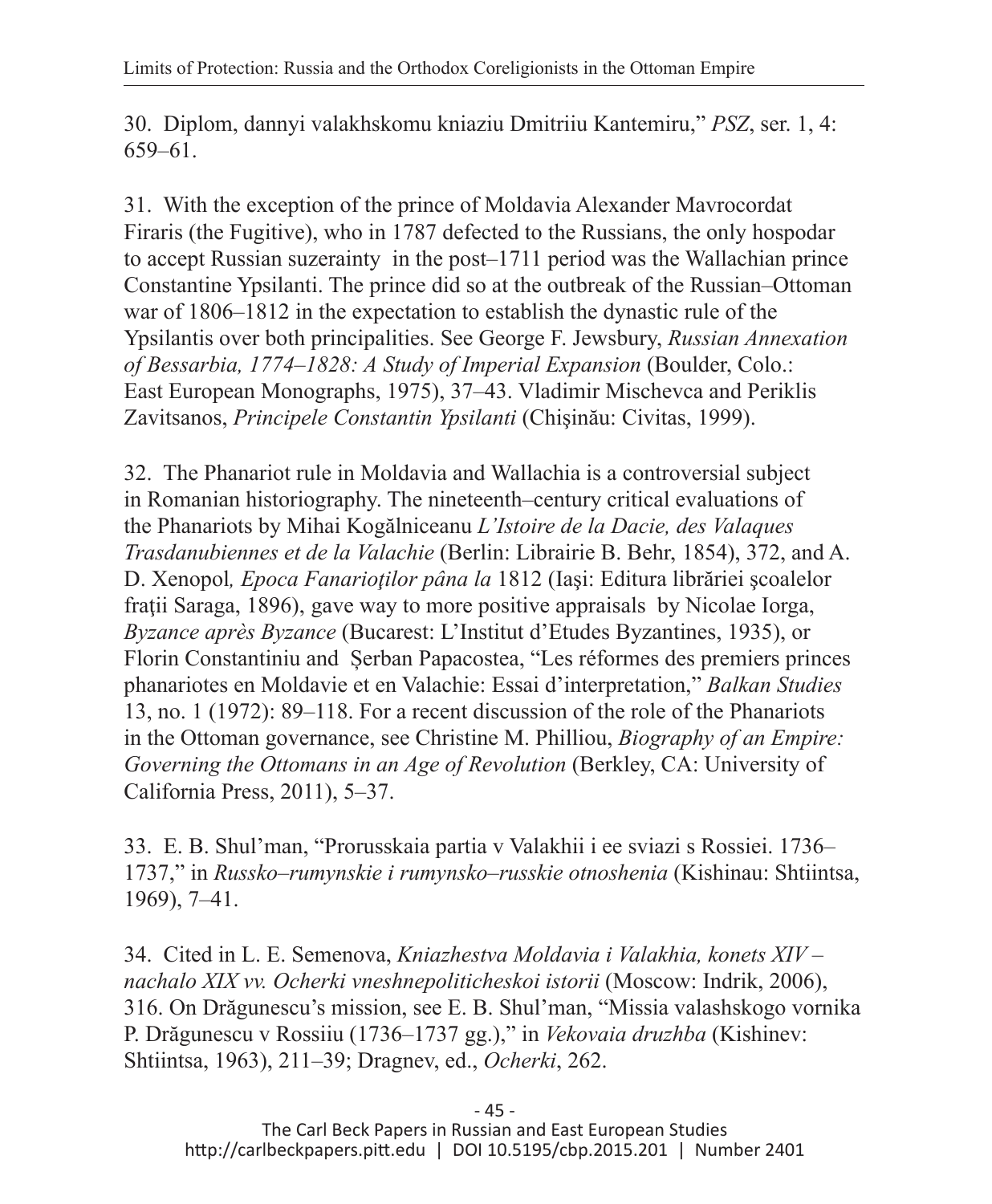35. In 1718–1739, the Habsburgs controlled the westernmost part of Wallachia (Oltenia). See Şerban Papacostea, *Oltenia sub stapânirea austriaca, 1718–1739* (București: Editura Enciclopedică, 1998).

36. "Gramota valashskikh boyar imperiatritse Anne Ioannovne," April 26, 1737, published in V. N. Vinogradov, L. E. Semenova, "Nekotorye voprosy otnoshenii mezhdu Rossiiei i Dunaiskimi kniazhestvami v XVIII – nachale XIX veka v svete materialov sovetskikh arkhivov," in *Balkanskie narody i evropeiskie pravitel'stva,* ed. G. L. Arsh (Moscow: Nauka, 1982), 19–22.

37. See D. F. Maslovskii, *Stavuchanskii pokhod. Dokumenty 1739 g*. (St. Petersburg: Voenno–uchebnyi komitet Glavnogo Shtaba, 1892), 187–88; Dragnev, *Ocherki*, 271–73.

38. Ca. 4000 Moldavians followed Dimitrie Cantemir into his Russian exile, including his suite, some boyars and part of those troops that the hospodar assembled in support of the tsar (although the majority of them returned to Moldavia several years later). Cantemir's suite included the ancestors of Mikhail Kheraskov, Nikolai Bantysh–Kamenskii and Ilya Mechnikov. During the eighteenth –early nineteenth century no fewer than 13 representatives of the Cantacuzino family entered the Russian service. After the conclusion of the Iași peace treaty in 1792, some representatives of the boyar families of Sturdza, Balș, Rossetti and Ghica moved to Russia. See, *M*. *Cazacu,* "Familles de la noblesse roumaine au service de la Russie, XVe – XIXe siècle," *Cahiers du monde russe et sovietique* 34, nos. 1–2 (1993): 211-226. Although all Russian–Ottoman treaties starting from Belgrade (1739) contained a clause on the non–punishment of "the subjects of both empires which in the course of war defected to the opposite side," there was little or no practical possibility to enforce this clause. The emigration of the Romanian nobility to Russia was part of the broader process of migration of ethnic Romanians of all social classes into Southern Russia during the eighteenth century. See A. Vianu, "Cîteva date privitoare la emigrarea romînilor în sudul Rusiei în secolul al XVIII–lea," *Studii privind relațiile romîno–ruse* (București: Academia Republicii Populare Romîne, 1963), 57–65.

39. A descendant of Bulgarian émigrés to Russia, N. A. Karazin was charged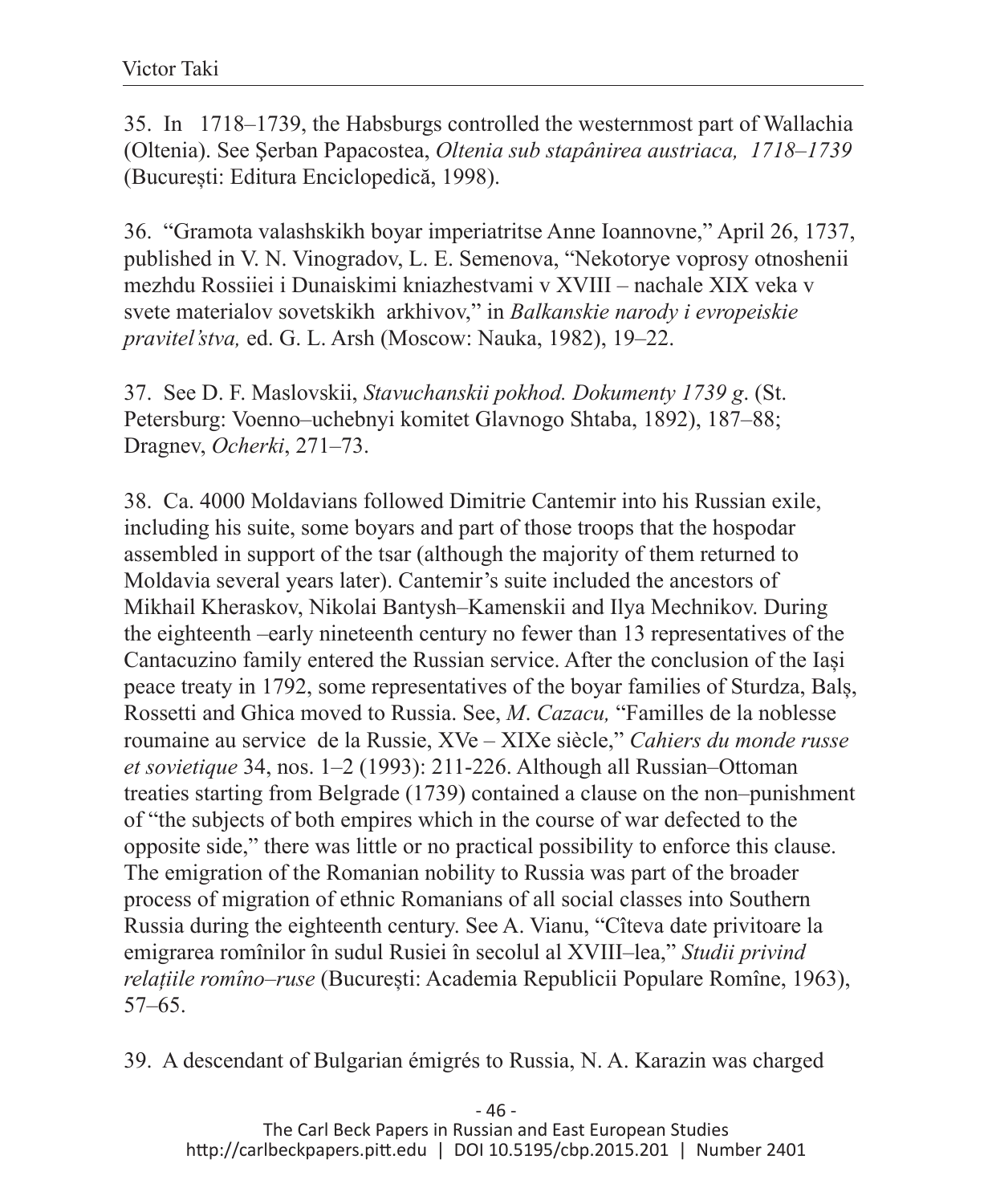with the task of sounding the attitudes of the Christian population of Moldavia, Wallachia and the Ottoman territories to the south of the Danube. Dressed as a pilgrim, the emissary of the empress twice crossed the Danube in 1768–1769 and, on the second occasion, managed to penetrate as far as Adrianople collecting the military intelligence along the way. O. V. Medvedeva, "Bolgary," in *Vek Ekateriny II. Dela Balkanskie,* ed. by V. N. Vinogradov (Moscow: Nauka, 2000), 147–48.

40. See Catherine's letter of Cantacuzino on January 19, 1769, Ulianitskii, *Dardanelly*, cii. According to one document, high Wallachian clergymen appealed to Catherine II for protection as early as January 1769, ten months before the Russian occupation of Bucharest. See "Scrisoare archiereilor către augusta Impărăteasă," Nicolae Iorga, ed., *Genealogia Cantacuzinelor de banul Mihai Cantacuzino* (București: Institutul de Arte Grafice și Editură Minerva, 1902), 439–41.

41. For Cantacuzino's correspondence with the Russian commanders–in–chief A. M. Golitsyn, his successor P. A. Rumiantsev and general Ch. F. von Stoffeln, see ibid., 428–39, 441–47. Upon his return from Adrianople, Karazin gathered a detachment of local mercenaries (*arnauți*) and managed, with Cantacuzino's help, to occupy the Wallachian capital in November 1769, before the arrival of the regular Russian troops.

42. Wallachians to Catherine II, November 28, 1769, Vinogradov, Semenova, "Nekotorye voprosy," 27.

43. They were so enthusiastic that the lieutenant–general J. K. von Elmpt, who administered their oath at the Iași cathedral in late September 1769, had to call in some troops "for the maintenance of order." J. K. von Elmpt to P. A. Rumiantsev, September 26, 1769, P. K. Fortunatov, ed., *P. A. Rumiantsev. Sbornik dokumentov i materialov* (Moscow: Voiennoie izdatel'stvo ministerstva oborny SSSR, 1953),  $2:148.$ 

44. For the Ottoman manifesto, see Petrov, *Voina Rossii s Turtsiei*, 1:278–79. For Rumiantsev's manifesto to Moldavians of October 31, 1769, see Fortunatov, *P. A. Rumiantsev.* Sbornik*,* 174–75.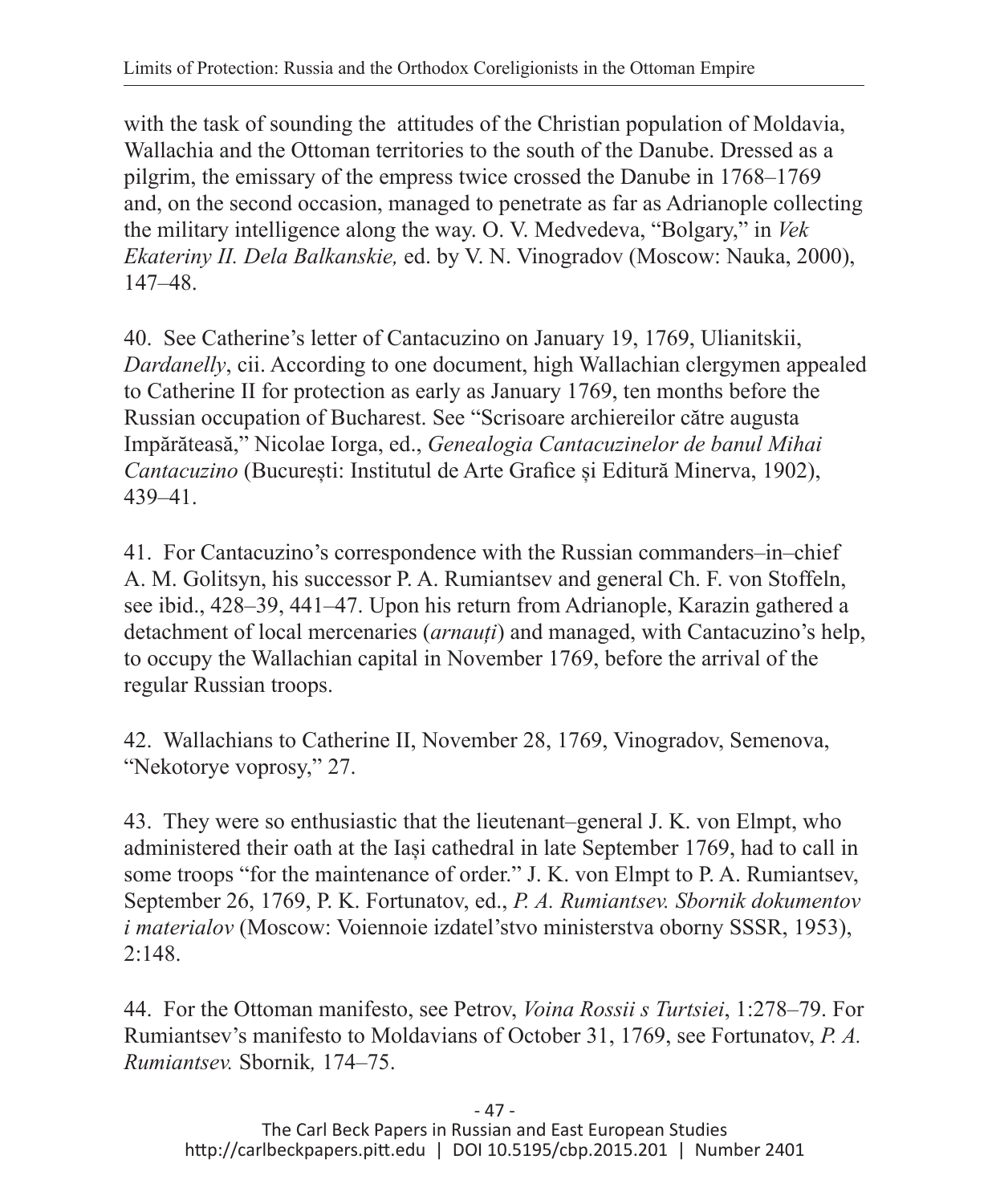45. "Gramota Moldavskh boiar i dukhovenstva na imia Ekateriny II," December 10, 1769, Vinogradov, L. E. Semenova, "Nekotorye voprosy," 36, also published in V. N. Vinogradov, ed., *Bessarabia na perekrestke evropeiskoi diplomatii* (Moscow: Indrik, 1996), 64–65.

46. Cited in E. I. Druzhinina, *Kuchuk–Kainardzhiiskii mir1774 goda* (Moscow: Akademia Nauk SSSR, 1955), 122.

47. See the list of questions of P. A. Rumiantsev to the members of the Wallachian delegation to Catherine II and their answers in Iorga, ed., *Genealogia Cantacuzinelor*, 456–57..

48. See the Wallachian address to Catherine, published in V. A. Ulianitskii, *Dardanelly*, ciii-civ. "Rech moldavskikh deputatov na audientsii Ekateriny II," March 28, 1770, Vinogradov (ed.) *Bessarabia*, 65.

49. V. A. Ulianitskii, *Dardanelly*, cv. Catherine's response followed closely the formulas suggested by the members of the Wallachian deputation. See "Rugăciunea îndreptată Contelui Panin ca să facă manifestul precum mai jos se vede," Iorga (ed.) *Genealogia Cantacuzinelor*, 479–81. The full text of Catherine's reply to the Moldavian deputation is published in Vinogradov (ed.) *Bessarabia*, 66–67.

50. The first version of Russian peace proposals formulated in December 1770 still included the demand of the independence of the principalities. See "Plan sur laquelle Sa Majesté l'Impératrice de Russie se propose de négocier sa paix avec la Porte Ottomane," December 1770, Johann Eustachius Görtz, ed., *Mémoires et actes relatives aux négociations qui ont précédé le partage de la Pologne* (Paris: s. n., 1810), 125.

51. Catherine to Panin, not dated, *Chteniav Obshchestve Istorii i Drevnostei Rossiiskikh*, no. 2 (1863): 113. Further cited as ChOIDR.

52. See "Ce răspunsurile am făcut la întrebările ce ni–a făcut Contele Panin despre starea ținuturilor," and "Întrebările ce a făcut contele Panin deputaților și răspunsurile acestora," Iorga, ed., *Genealogia Cantacuzinelor*, 460–65 and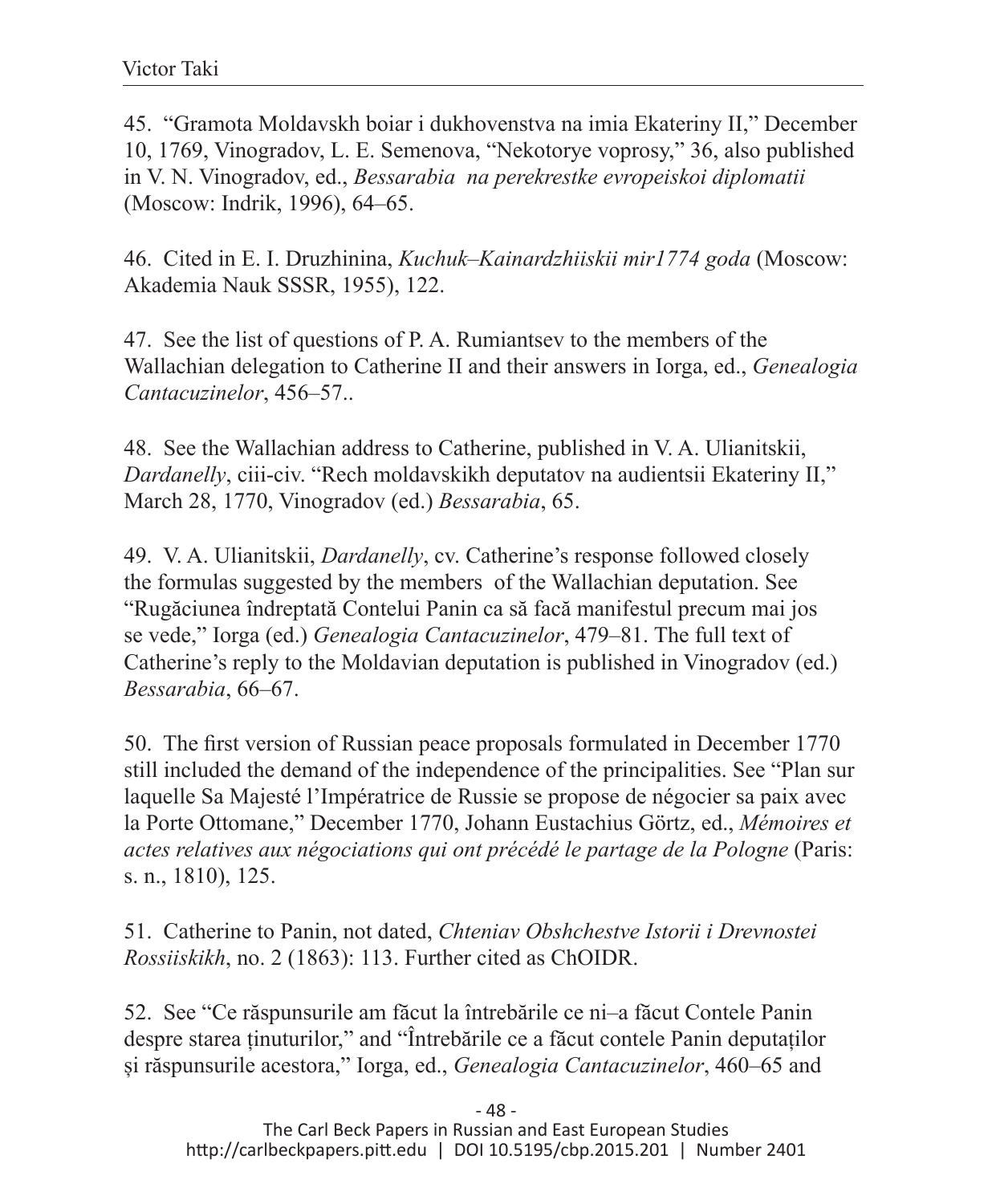468–81. In parallel, the boyars provided Procurator General of the Russian Senate A. A. Viazemskii with a description of how particular Phanariot princes increased particular taxes in violation of the customs of the land. See "Răspunsurile ce am dat noi scris cneazului Vezemschi," Ibid., 481–484.

53. Catherine to A. G. Orlov, March 22, 1771, Sbornik Imperatorskogo Russkogo Istoricheskogo Obshchestva*,* vol. 97, 252–253; N. I. Panin to A. G. Orlov, November 12, 1771, *Russkii Arkhiv*, kn. 3 (1880): 240.

54. Catherine to A. G. Orlov, March 22, 1771, *SIRIO,* vol. 97, 253, adopting the proposal that Panin made at the sessions of the State Council on September 16, 1770 and March 14, 1771, *Arkhiv gosudarstvennogo soveta* (St. Petersburg: Tipografia Vtorogo Otdelenia Sobstvennoi E. I. V. Kantseliarii, 18690-1904), 1:60, 371.

55. See their letter to Orlov of August 6, 1772, Iorga (ed.), *Genealogia Cantacuzinelor*, 492–95.

56. "O deosebită propunere către domnul Obrescov," not dated, apparently submitted in January 1773, Ibid., 512–514. In parallel, the boyars asked Austrian envoy, to use all his influence "in order to keep us in our ancient rights." See Ibid., 487–490.

57. Most specialists on the subject of capitulations indicate that these texts were presented by Mihai Canatacuzino to Count Grigorii Orlov during the congress of Focșani in August 1772. See "Actele ce s–au dat contelui Orlof la Congresul din Focșani, August 30, 1772," Ibid., 495–508.

58. The issue of the Ottoman "capitulations" to the principalities generated a voluminous literature and an unending historiographical debate. The Romanian historians of the twentieth century demonstrated that the texts of capitulations published by their nineteenth–century predecessors were in fact late eighteenth– century forgeries (the earliest extant copy is dated by 1804). Iorga, ed., *Genealogia Cantacuzinelor*, 68, Constantin Giurescu, *Capitulațiile Moldovei cu Poarta Ottomană* (București: Institutul de Arte Grafice Carol Göbl, 1908), passim. See also Vlad Georgescu, ed., *Mémoires et projets de reformes dans les*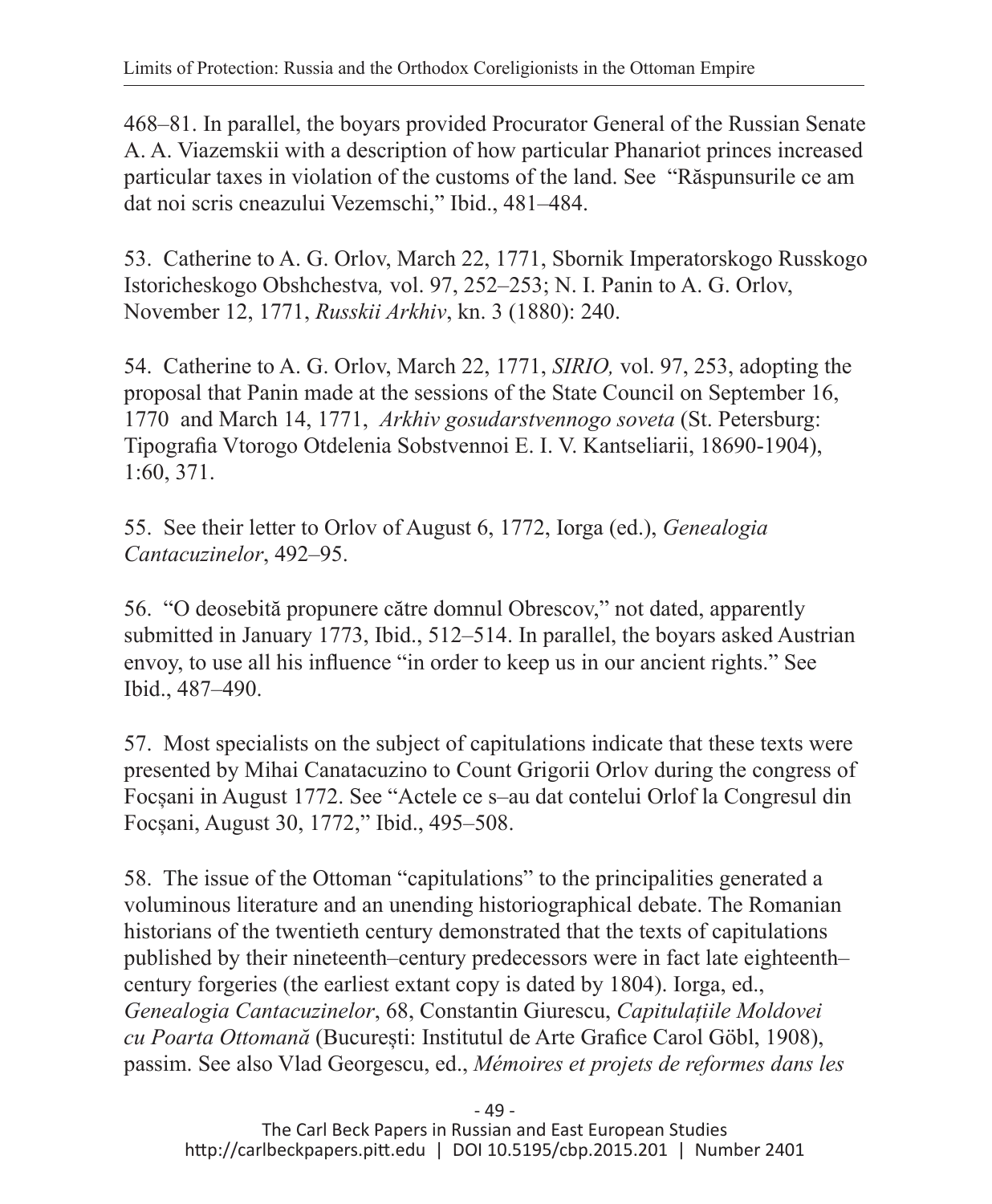*principautés Roumaines, 1769–1830* (Bucarest: Association international d'études du Sud–Est Européen, 1970), 6–7. There were multiple editions of the texts of the "capitulations" during the  $19<sup>th</sup>$  century. See, for example, Mihai Mitilineu, ed., *Colecțiune de tratatele și convențiunile ale României cu puterile straine* (București: Noua tipografia ale laboratorilor români, 1874), 6, 18, 35, 51. For the French translation of the first two treaties see Felix Colson, *De l'Etat present et de l'avenir de principautés de Moldavie et de Valachie* (Paris: A. Pougin, 1839), 323–25. The predominant opinion of the present day Romanian historiography is that, although forgeries, the "capitulations" were predated by the actual Ottoman *ahd–names* and *hatt–i sherifs* issued by the sultans to the hospodars in the fifteenth and early sixteenth century, the copies of which were later lost. See Panaite, *Pace, Război și Comerț în Islam,* 322–25. However, the texts of these original *hatt–i sherifs* and *ahd–names* still remain to be discovered in the Ottoman archives. For an overview of the historiography of "capitulations," see Mihai Maxim, *Țările Române și Înaltă Poarta* (București: Editura Enciclopedică, 1993), 21–55; Semenova, *Kniazhestvo Moldavia i Valakhia*, 21–31.

- 59. Iorga, ed., *Genealogia Cantacuzinelor*, 496–97.
- 60. Ibid., 498–99.

61. "Stricăciunea privilegiilor și ruinarea a Țerii Românești, " Ibid., 500–505.

62. Constantin Giurescu, *Capitulațiile Moldovei*, 6–11.

63. The spurious character of the story of Bogdan's "inclination" of Moldavia and subsequent developments is evident from multiple historical errors contained in the memoir, which suggest the influence of Dmitrie Cantemir's *The History of the Growth and Decay of the Othman Empire*, transl. N. Tindal, 2 vols. (London: James, John, and Paul Knapton, 1734–35), republished in French and German translations in 1743 and 1744 respectively, as well as his Descriptio Moldaviae (first published in German in 1769–1771). See Giurescu, *Capitulațiile,* 16–21.

64. Metropolitan Gedeon to P. A. Rumiantsev, not dated, Petrov, *Voina Rossii s Turtsiei i pol'skimi konfederatami, 1768–1774*, 4:138.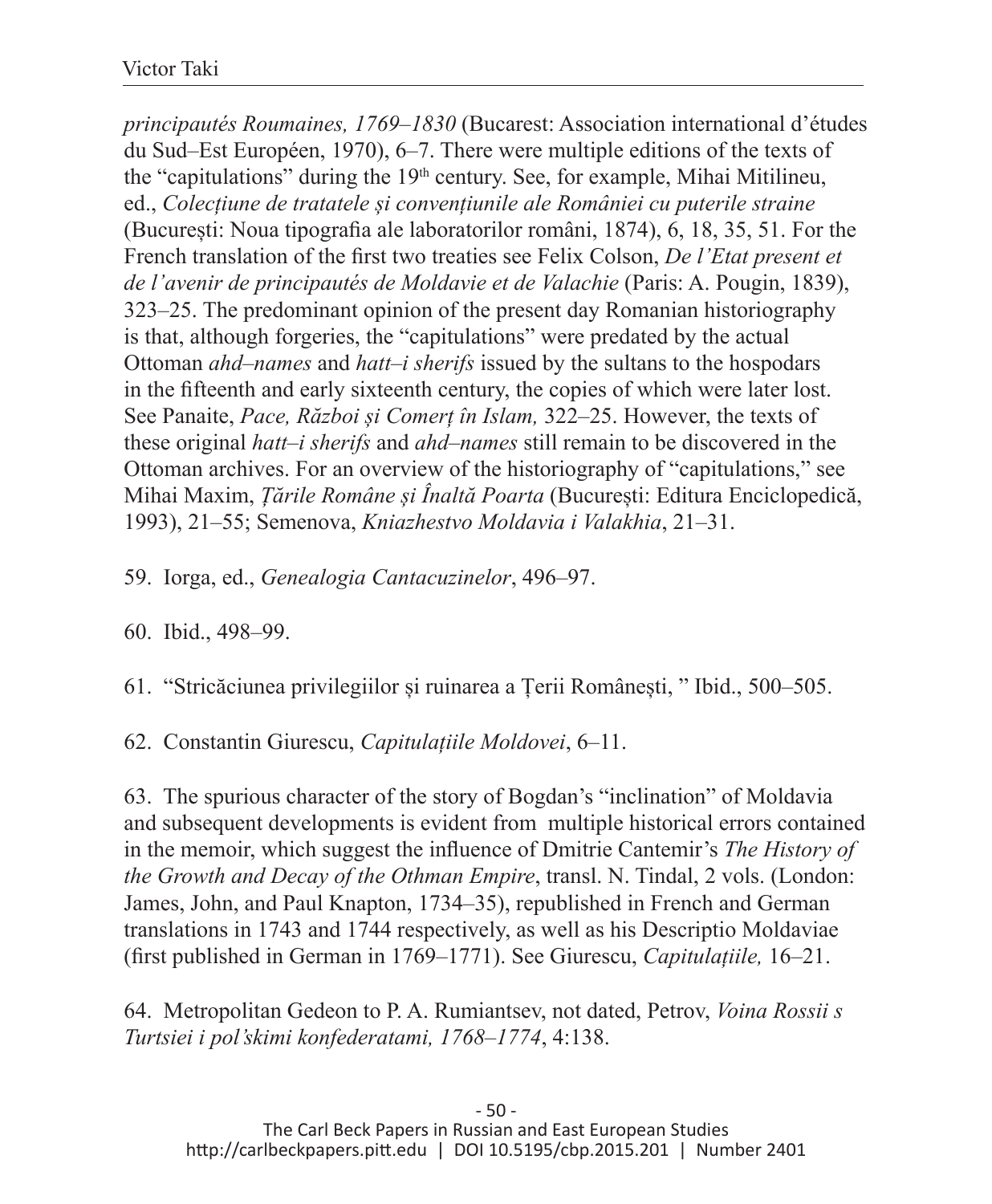65. See their message to Obreskov of January 3, 1773, Iorga, ed., *Genealogia Cantacuzinelor*, 508–12.

66. As reported in Obreskov to Panin, January 19, 1773, cited in Druzhinia, *Kuchuk–Kainardzhiiskii mir*, 237.

67. Obreskov to Abdur–Rezak, February 4, 1773, Ulianitskii, *Dardanelly*, ccxliccxliii.

68. See §§ 4 and 2 of art. 20 of Obreskov's peace project published in Druzhinina, *Kuchuk–Kainardzhiiiskii mir*, 345, that became §§ 4 and 2 of the art. 16 of the Kuchuk–Kainarji treaty, T. P. Iuzefovich, ed., *Dogovory Rossii s Vostokom* (St. Petersburg: tip. O. I. Baksta, 1869), 32–33 (Another Russian edition of the treaty can be found in *PSZ*, ser. 1, no. 14164, 19:959–969). For an English translation made from a French translation of the Italian version of the treaty, see J. C. Hurewitz, ed., *The Middle East and North Africa in World Politics: A Documentary Record* (New Haven and London: Yale University Press, 1975), 1:92–101.

69. In line with the boyar representations, Obreskov also demanded that the Ottomans return to the monasteries and private persons the lands that the pashas of Brăila, Khotin and Bender had illegally alienated into the reayas. See Art 20 of Obreskov's peace project, Druzhinina, *Kuchuk–Kainardzhiiskii mir*, 345–346. Obreskov presented these conditions on the last conference of the Bucharest congress, on March 8, 1773, Ulianitskii, *Dardanelly,* cclvi–cclvii. Sixteen months later, all of these clauses found their way into the Kuchuk Kainarji treaty. Iuzefovich, ed., *Dogovory*, 32–34; Hurewitz, *The Middle East*, 1:97.

70. See § 11 of art. 20 of Obreskov's peace project, ibid., 346, which became § 10 of art. 16 of the Kuchuk Kainarji treaty, Iuzefovich, ed., *Dogovory*, 34. Unlike the Italian version of the treaty signed by both the Russian and the Ottoman representatives, G. F. Martens, ed., *Recueil des trait*é*s d'alliance* (Gottingen: J.C. Dieterich, 1791), 2:304, 306), the Russian text of the treaty omitted the word "representations," which made it somewhat ungrammatical. See Iuzefovich, ed., *Dogovory*, 34.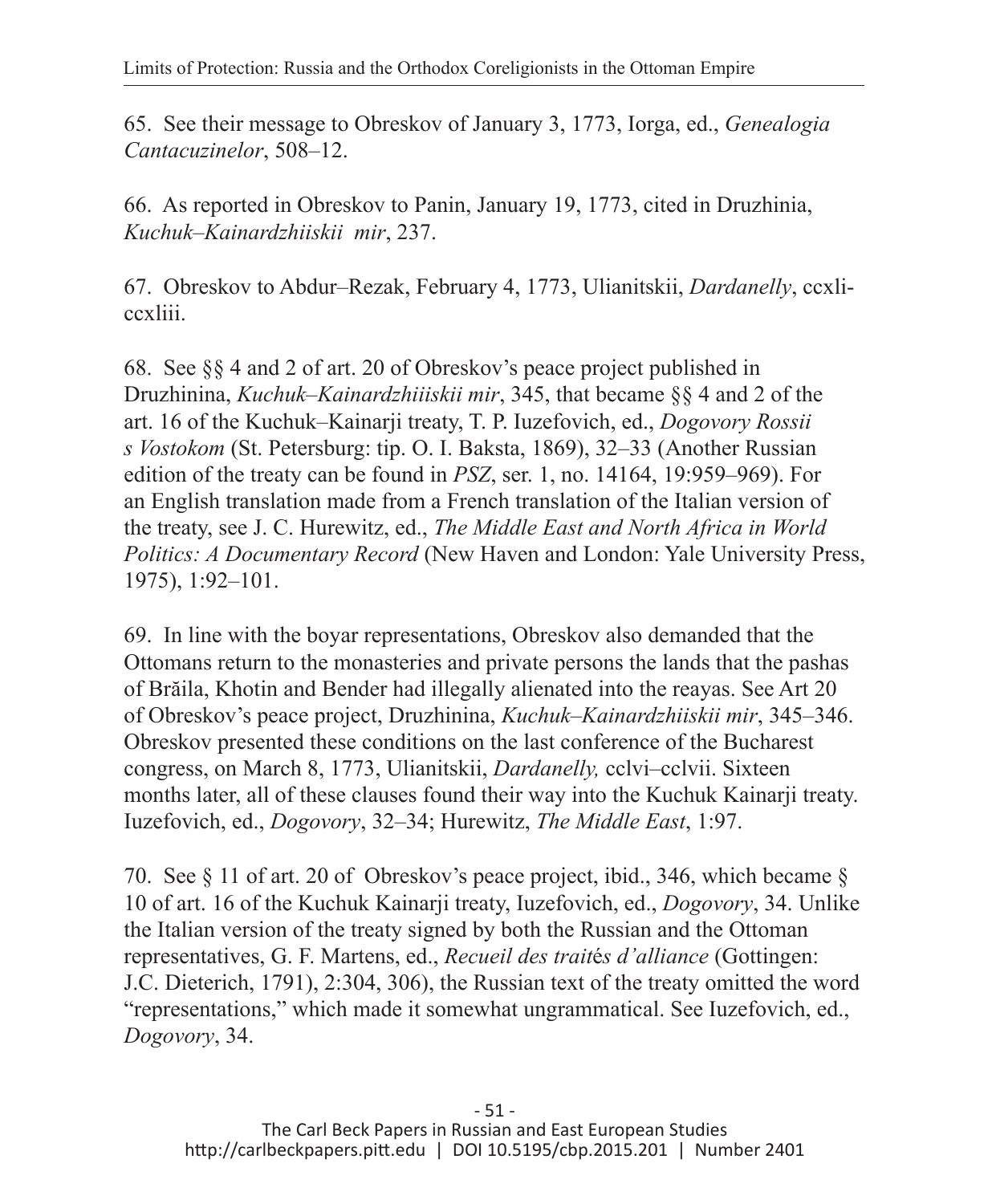71. See their message to Catherine II of March 30, 1774, Iorga, ed., *Genealogia Cantacuzinelor*, 514–18. In their parallel letter to P. A. Rumiantsev, the boyars painted before the Russian commander the prospect of unification of the "famous Dacia" with the Russian Empire. They also proposed Rumiantsev the glorious epithet of "Dacic," still before Catherine granted him the title of Rumiantsev– Zadunaiskii (the Trans–Danubian). Ibid, 519–21.

72. See the boyar message to Catherine of June 1774 as well as their letters to N. I. Panin, G. A. Potemkin, G. G. Orlov and Z. G. Chernyzhev, Ibid. 524–25, 529–32.

73. Boyars to Rumiantsev, June 13, 1774, Ibid., 532–35.

74. See §§ 8 and 9 of the art. 20 of Obreskov's peace project, Druzhinina, *Kuchuk–Kainardzhiiskii mir*, 345. The former Russian envoy at the Porte must have found this formula of vassalage a useful way of implementing the guarantees of Moldavian and Wallachian rights and privileges that Catherine had given to the deputies of the principalities in 1770.

75. Boyars to Rumiantsev, June 13, 1774, Iorga, ed., *Genealogia Cantacuzinelor*, 534.

76. "Anaforaua Mitropolitului Țării și a celorlalți boieri pentru privileghii către contele Romanțov după închierea păcii," July 10, 1774, Ibid., 537–540.

77. See "Alte trei ponturi adaogite în anaforele către Măria Sa Impărătească și către contele Panin date prin prințul Potemkin," Ibid., 540.

78. L. E. Semenova has pointed to the suspicious dating of Cantacuzino's exposé, the absence of these documents in the Russian archives, the absence of any references to them during the negotiations at Focșani and Bucharest as well as the difference between Cantacuzino's version of Wallachian "rights and privileges" and the one contained in Obreskov's peace proposal and the final text of the treaty. On the other hand, Semenova pointed to the similarity between Cantacuzino's exposé and the description of privileges that the Wallachian boyars submitted to Rumiantsev *after* they learned about the treaty's reference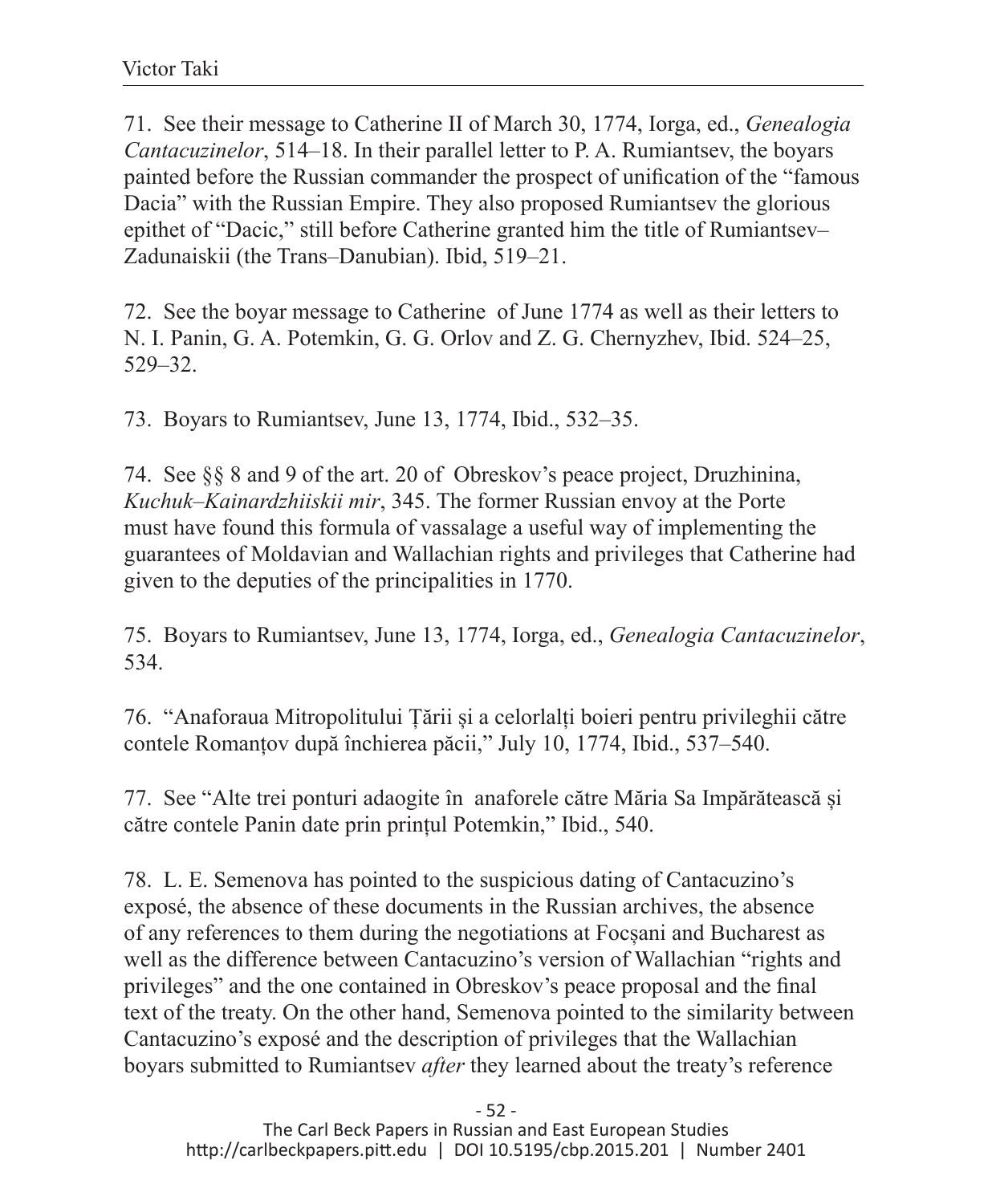to "the rights that the principalities enjoyed at the time of Mehmed IV." These observations served Semenova to argue that Cantacuzino invented the Wallachian "capitulations" *after* the conclusion of the peace treaty, in Russian emigration, with the possible goal of inflating the role of the Wallachian delegation in the peace talks. Semenova, *Kniazhestva Moldavia i Valakhia*, 40–41, 44–46, 52.

79. Once again, Semenova challenged the earlier historiography and, in particular, Constantin Giurescu who dated the description of the Moldavian "capitulations" by the period of the congress of Focșani. Giurescu, *Capitulațiile Moldovei,* 21–33. In particular, Semenova noted that the original *hatt–i sherif* to Bogdan III that figured in this description was not mentioned in the "History of Moldavia" composed for the reference of the Russian diplomatic representatives at the negotiations of 1772–1773. According to Semenova, the description was composed in 1775, at the request of the Russian Extraordinary Envoy to the Porte N. V. Repnin, who promised to the Moldavian boyars to intervene on behalf of the principality. Semenova, *Kniazhestva Moldavia i Valakhia*, 48.

80. See art. 7 of the convention of Anaily–Kavak, *PSZ*, ser. 1, no. 14851, 20:804 (Other edition: Gabriel Effendi Nouradounghian, ed., *Recueil d'actes internationaux de l'Empire Ottoman* (Paris: Librairie Cotillon, 1897, 1: 343). See arts. 4 and 5 of the treaties of Iași and Bucharest respectively. Iuzefovich, ed., *Dogovory*, 43–44, 51–52.

81. For the *hatt–i sherifs* of 1775 to the hospodar Grigore Ghica (in Moldavia) and Alexander Ypsilanti (in Wallachia), see *ChOIDR*, kn. 1, part. 2 (1886): 52–61.

82. On the establishment of the Russian consuls in Moldavia and Wallachia, see B. G. Spiridonakis, "Le Consulat Russe dans les principautés Danubiennes," *Balkan Studies* 4 (1963): 289–314. D. Dvoichenko–Markov, "Russia and the First Accredited Diplomat in the Danubian Principalities," *Slavic and East European Studies* 8 (1963): 200–229. G. S. Grosul, *Dunaiskie kniazhestva v politike Rossii, 1774–1806* (KIshinev: Shtiintsa, 1975).

83. Although the representatives of other European governments appeared in Moldavia and Wallachia soon thereafter, the Russian consuls for a long time remained unparalleled in the extent of their treaty–based local political influence.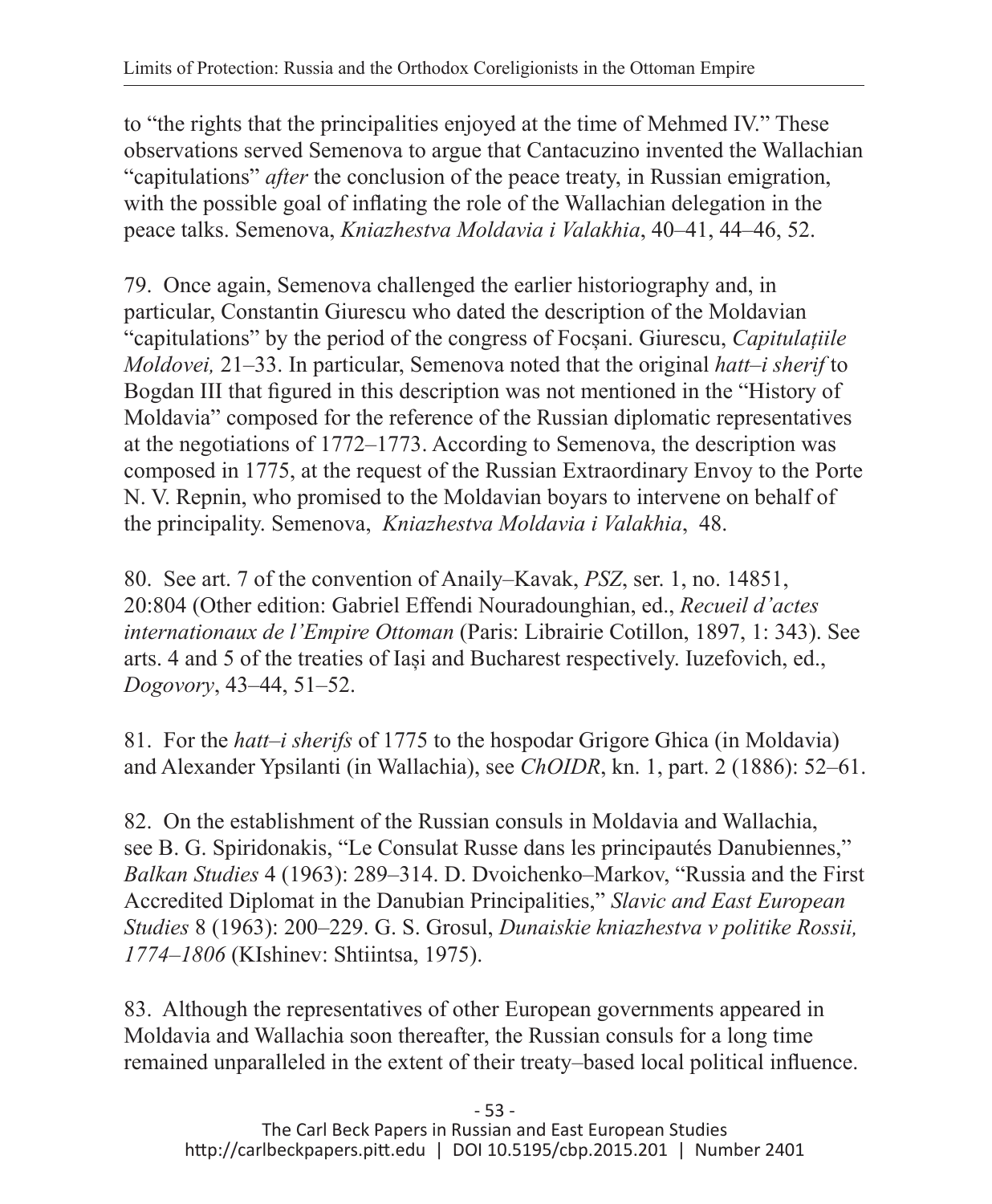84. See instructions to Lashkarev cited in A. A. Giers, "Iz proshlogo konsul'stva v Iassakh," *Russkaia starina* 89 (1893): 317. See also the instructions of the College of Foreign Affairs to I. I. Severin, April 15, 1792, and the Russian *charge d'affaires* in Constantinople A. Khvostov to Severin, November 1, 1792, Vinogradov, ed., *Bessarabia*, 81–84.

85. See the reports of Severin of February 24, 1784, April 10, 1785, November 9, 1786, May 5, 1787 and September 12, 1794, Ibid., 77–79, 86.

86. For an example of such complaints, see "Obraschenie Moldavskikh boiar ot imeni zhetelei vsego kniazhestva v rossiskoie konsul'stvo," March 10, 1799, Ibid., 87–89.

87. For post–war tax exemptions, see § 7 of art. 16 of Kuchuk–Kainarji treaty, § 3 of art. 4 of the treaty of Iași and art. 5, of the treaty of Bucharest, Iuzefovich, ed., *Dogovory*, 33, 44 and 52 respectively. For an example of the boyar complaints about the Phanariots predatory exactions, see "Obraschenie Moldavskikh boiar," Vinogradov, ed., *Bessarabia*, 87–89.

88. The restitution of these lands was stipulated in the treaty of Kuchuk–Kainarji (§ 3 of art. 16) and the convention of Ainaly–Kavak (§2 of art. 7). See Iuzefovich (ed.), *Dogovory,* 33, and Nouradounghian, *Recueil*, 1:343, respectively.

89. See § 8 of art. 16, Iuzefovich, 33, confirmed by § 4 of art. 7 of the "Convention explicative," *PSZ*, ser. 1, no. 14851, 20:804, and the *hatt–i sherifs* of 1784. Martens, ed., *Recueil des principaux traites d'alliance*, 3: 281–292.

90. "Obrashchenie moldavskikh boiar i dukhovnykh chinov k Aleksandru I," no later than January 24, 1802, Vinogradov, ed., *Bessarabia*, 97. Complaints of the hospodars and the boyars about the raids of the Tatars and the Ottoman governors of the neighboring provinces were quite frequent in the early modern period, yet prior to the peace of Kuchuk–Kainarji they were addressed to the sultan, who would issue prohibitions to his vassals and governors to plunder to plunder the reayas who are loyally paying the tribute. See Panaite, "The Re'ayas of the Tributary Protected Principalities," 87–90.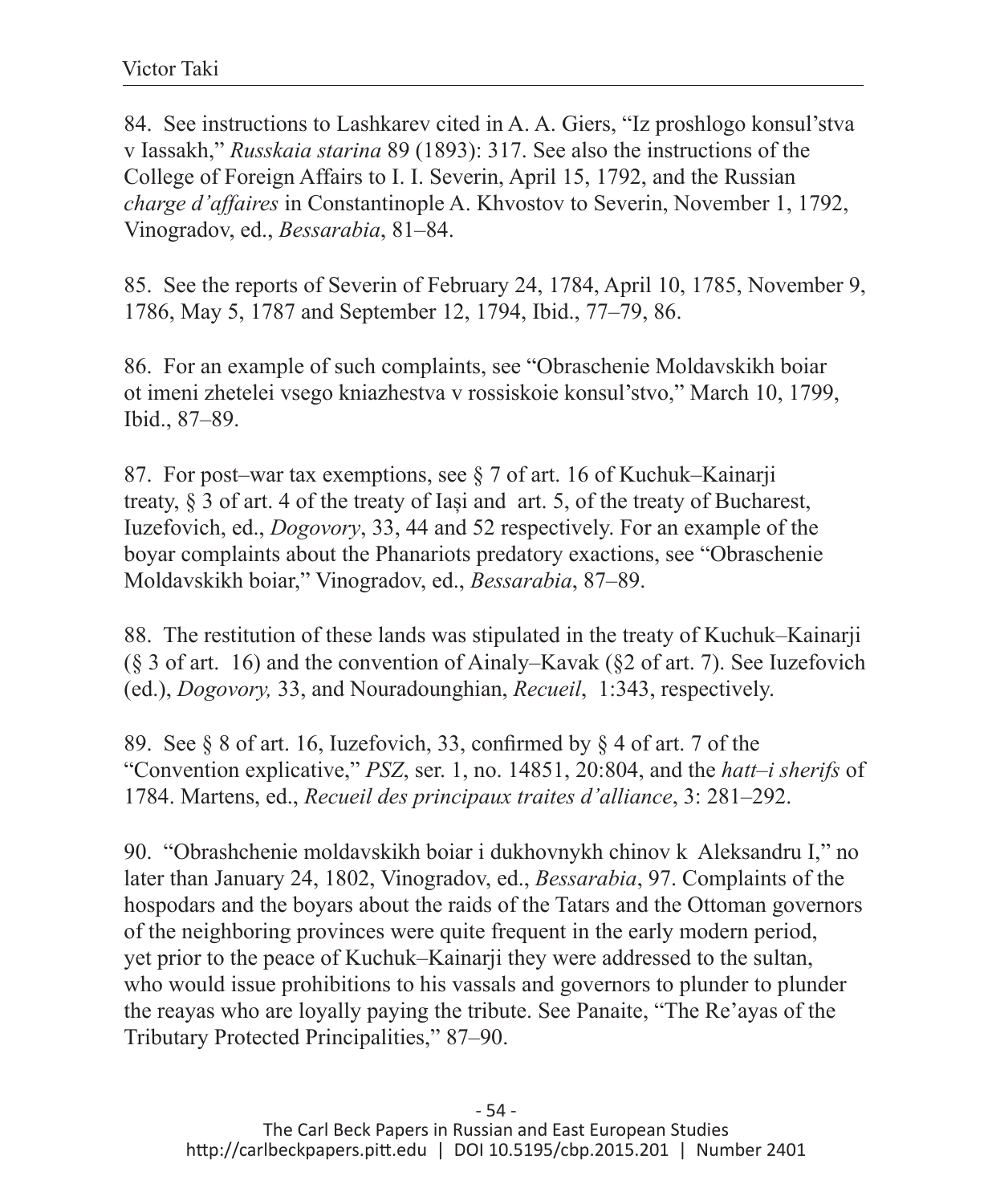91. The *hatt–i sherif s* of 1802 fixed the seven–year term of appointment for the hospodars and made their deposition prior to the expiration of that term conditional upon Russia's consent. See Grosul, *Dunaiskie kniazhestva,* 154–65.

92. See V. Ia. Grosul, *Reformy v Dunaiskikh kniazhestvakh 20–kh – 30–kh gg. XIX veka i Rossia* (Moscow: Nauka, 1966); Victor Taki, "Russia on the Danube: Imperial Expansion and Political Reform in Moldavia and Wallachia, 1812– 1834." PhD. Thesis, Central European University, 2007.

93. Ariadna Camariano–Cioran, "La Guerre Russo–Turque de 1768–1774 et le Grecs," *Revue des Etudes Est–Européenes* 3, nos. 3–4 (1965): 513–547 ; Smilianskaia et al, eds., *Rossia v Sredizemnomorie*, 38–55.

94. See L. G. Arsh, "Rossiiskie emissary v Peloponese i Arkhipelagaskaia ekspeditisa 1770–1774," *Novaia i novshaia istoria*, no. 6 (2010): 61–62. Another Russian emissary to Greece in this period was George Papazolis, an native of Macedonia and an artillery captain in Russian service. With the help of a Morean expatriate to Corfu Ivan Palatino, Papazolis contacted the most important clergymen and lay leaders in Morea, including Panaiotis Benakis, whose family played an active pro–Russian role in 1768–1774 and subsequently entered into the Russian service. On the activities of Papazolis, Palatino and Saros, see Smilianskaia et al., *Rossia v Sredizemnomorie*, 38–55.

95. For Levashev's report, see Druzhinina, *Kuchuk–Kajnardzhiiskii mir*, 103. For Tomara's "Memorandum on the Greeks," see Arsh, "Rossiiskie emissary," 65–66.

96. See the protocol of the session of the State Council of November 12, 1768, *Arkhiv Gosudarstvennogo Soveta*, 1:10.

97. Presented at the session of the State Council on November 27, 1768, Ibid., 1:13.

98. "Message of Peter the Great to the Montenegrin people with a call for an anti–Ottoman uprising," A. L. Narochnitskii, N. Petrović, eds., *Politicheskie i kul'turnye otnoshenia Rossii s iugoslavianskimi zemliami v XVIII v. Dokumenty* (Moscow: Nauka, 1984), 29–30.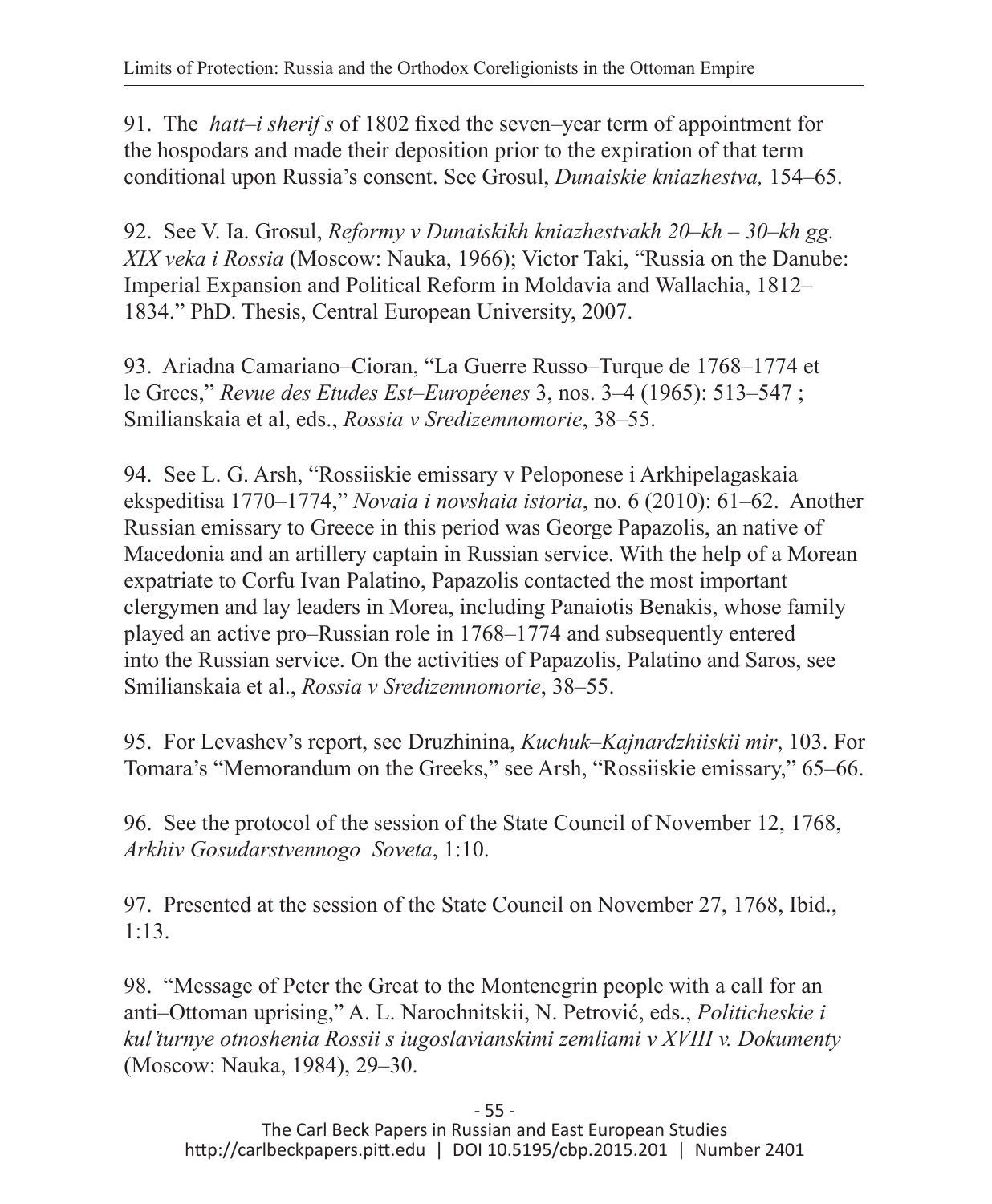99. Danilo Petrović was the first to visit Russia in 1715, followed by his successors Vasile Petrović and Sava Petrović in 1742, 1753–1759 and 1766. Russian emissaries to Montenegro included Mikhail Miloradovich and Ivan Lukashich in 1711, councillor S. Puchkov in 1758–1760, sub–lieutenant Mikhailo Tarasov in 1766 and prince Iu. V. Dolgorukov in 1769. See N. I. Khitrova, "Russko–chernogorskie sviazi v XVIII v. (tserkovnye i kul'turnye)," in *XVIII vek: Slavianskie i Balkanskie narody i Rossia*, ed. by I. I. Leshchilovskaia (Moscow: Institut slavianovedenia i balkanistiki RAN, 1998), 6–26.

100. Thus, councillor Puchkov, dispatched to pacify the quarrelling Montenegrin factions, reported to Empress Elizabeth that "no use can be expected from Montenegro, as this people do not care to serve your Imperial Majesty and apparently all matter of advice on the creation of a Senate and a corps will turn into nothing." Cited in A. P. Bazhova, *Russko–iugoslavianskie otnoshenia vo vtoroi polovine XVIII v.* (Moscow: Nauka, 1982) , 82. Iu. V. Dolgorukov, who came to Montenegro in order mobilize its inhabitants for an anti–Ottoman struggle in 1769, argued that the Montenegrins "live by theft, robbery and banditry with no regard to faith, friendship or humanity." See "Zhurnal'naia zapiska proisshestviam vo vremia ekspeditsii ego siatel'stva kniaza Iuria Vladimirovicha Dolgorukogo v Chernuiu Goru," *Russkii arkhiv*, no. 4, book 1 (1886): 408.

101. M. M. Freidenberg, "Stepan Malyi iz Chernogorii," *Voprosy istorii*, no. 10 (1975): 118-132.

102. As has been mentioned, M. Ia. Ezdemirovich and Efim Belich brought Catherine's anti–Ottoman manifesto to Montenegro. Iu. V. Dolgorukii's mission to Montenegro of the same year was a failure.

103. Proshenie grecheskogo naroda na imia Ekateriny II, January 6, 1769, *SIRIO*, vol. 2, 284–85.

104. Cited in Arsh, "Rossiiskie emissary v Peloponese, " 62.

105. As reported by the British ambassador in St. Petersburg, Lord Cathcart to the Earl of Rochford, on August 13/24, 1769, *SIRIO*, vol. 12, 461–463.

- 56 -

The Carl Beck Papers in Russian and East European Studies http://carlbeckpapers.pitt.edu | DOI 10.5195/cbp.2015.201 | Number 2401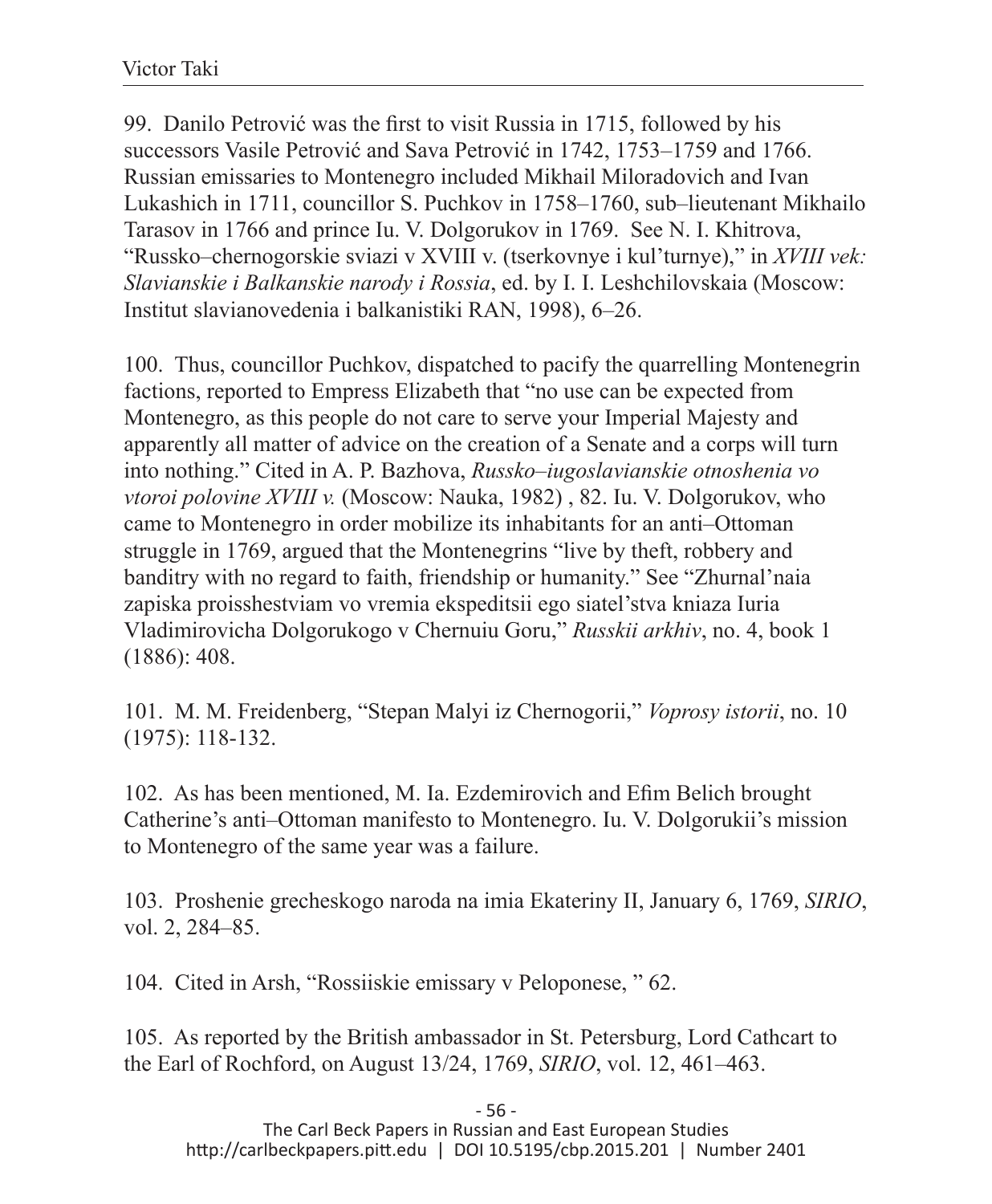106. A. G. Orlov to Catherine, not dated, apparently written in the fall 1768, A. N. Kashpirev, ed., *Pamiatniki novoi russkoi istorii*, vol. 1 (St. Petersburg: A. F. Bazunov, 1871), 142–43.

107. Catherine II to A. G. Orlov, January 29, 1769, *SIRIO*, vol. 1,2.

108. On the propaganda aspect of the Archipelago expedition, see Smilianskaia et. al., *Rossia* v *sredizemnomorie*, 413–33.

109. Catherine to A. G. Orlov, July 19, 1770, *SIRIO*, vol. 1, 41–42.

110. See Camariano–Cioran, "La Guerre Russo–Turque," 526; Smilianskaia et. al., *Rossia* v *sredizemnomorie*, 74–79, 114–29.

111. Ibid., 526, note 57.

112. Catherine to Orlov, September 3, 1770, *SIRIO*, vol. 1, 51.

113. Catherine to Orlov, January 29, 1769, *SIRIO*, vol. 1, 10.

114. Minutes of State Council, September 16, 1770, *Arkhiv Gosudarstvennogo Soveta*, 1:60

115. Published in Görtz, ed., *Mémoires*, 123.

116. Catherine II to A. G. Orlov, March 22, 1771, *SIRIO*, vol. 97, 248.

117. "A Summary Account of the Transactions of the Russian Fleet from the Time of their Arrival on the Coast of Greece in March 1770 to the Battle of Chesma on the coast of Natolia on the 5th of July Following," *SIRIO*, vol. 19, 88– 89. The region of Sphakia on the Crete indeed revolted under the leadership of Dascaloiannis at the news of the arrival of the Russian fleet to Morea. However, Orlov never came help the Cretan rebels apparently under the influence of the defeat in Morea. Camariano–Cioran, "La Guerre Russo–Turque," 527.

118. European consuls to A. G. Orlov, July 21, 1770, published in Smilianskaia

- 57 -

The Carl Beck Papers in Russian and East European Studies http://carlbeckpapers.pitt.edu | DOI 10.5195/cbp.2015.201 | Number 2401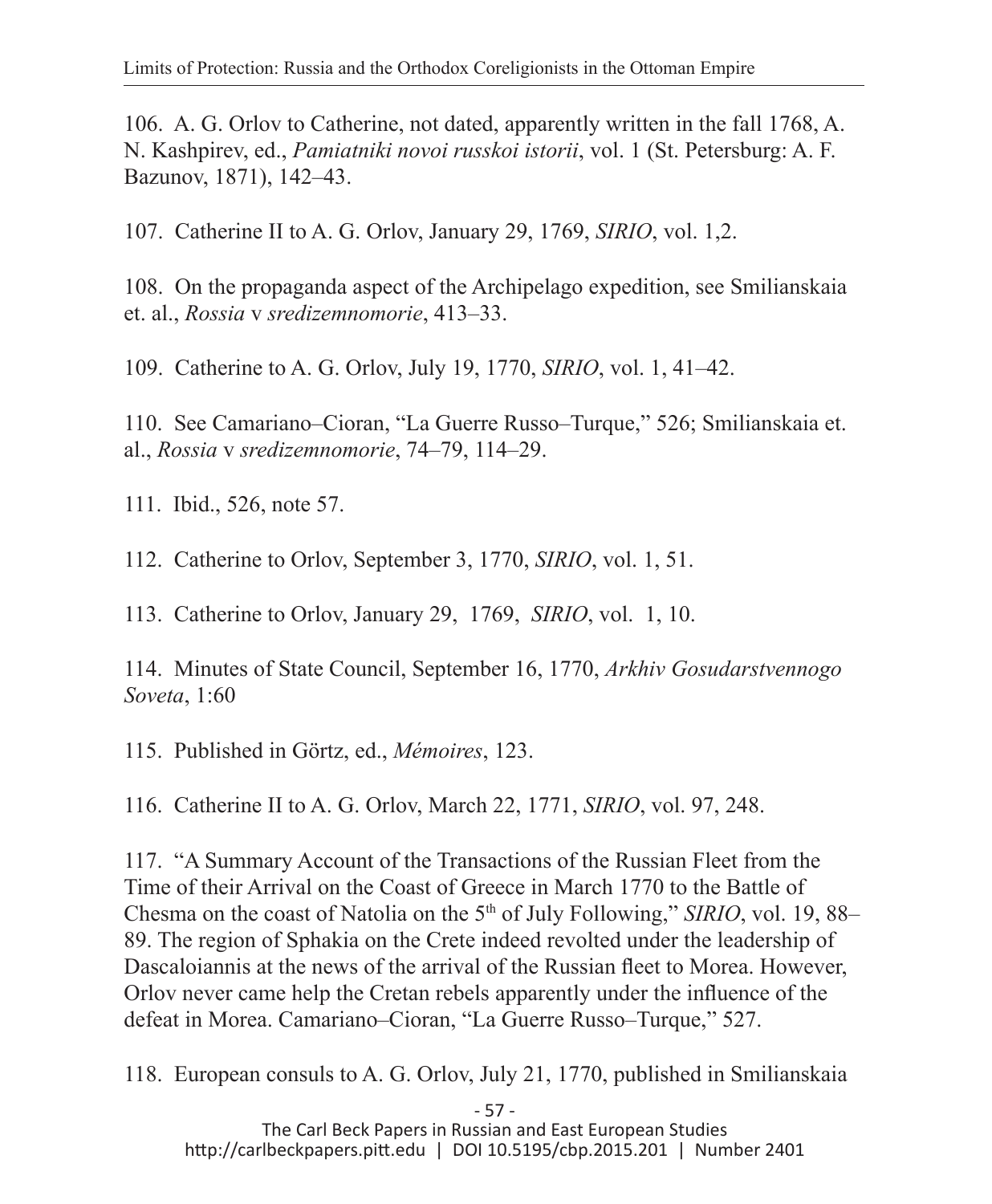et. al., *Rossia* v *sredizemnomorie*, 602–603.

119. Ibid.

120. Seid Hasan to Orlov, July 21, 1770, Ibid., 604.

121. In order to achieve this goal Catherine needed Russia's definitive acquisition of Kabarda in the Caucasus, its unconditional sovereignty in the Azov district (that remained demilitarized since 1739) as well as the independence of the Crimea. See Catherine II to Orlov, March 22, 1771, *SIRIO*, vol. 97, 248–51.

122. See the protocol of the session of the State Council of March 12, 1771, *Arkhiv gosudarstvennogo soveta*. 1: 370.

123. Catherine II to N. I. Panin, not dated, early 1771, *ChOIDR*, no. 2 (1863): 113.

124. At the outbreak of the war, Patriarch Meletius II (1765–1769) was suspected of disloyalty, deposed and exiled to Tenedos. His successor Theodosius II (1769– 1773) could ill afford not to be a loyal instrument of the Porte. Ivan Sokolov, *The Church of Constantinople in the Nineteenth century. An Essay in Historical Research*. Translated from the Russian by Hieromonk Nikolai Sakharov (Oxford: Peter Lang, 2013), 121.

125. Smilianskaia et. al., *Rossia* v *sredizemnomorie*, 149–151. Their address to Catherine II of February 13, 1771 is published in Ibid., 605. Although a number of the local Orthodox hierarchs thereby definitively cast their lot with the Russians, the Ecumenical Patriarch Theodosius II, according to Orlov, "would issue secrete admonitions [to the Archipelago clergy] on the insistence of the Porte, excommunicate those bishops who refused to call the people to pay tribute to the Porte and revolt" against the Russians. *Materialy dlia istorii Russkogo flota* (St. Petersburg: Morskoie ministerstvo, 1888), 12:140. In his struggle for influence with the *primus inter pares* of the Eastern Orthodox world, Orlov first co–opted the deposed Patriarch Seraphim II and later placed the Archipelago clergy under the jurisdiction of the Spiritual Council, which he established on the island of Paros on the model of the Russian Holy Synod. On Seraphim II, see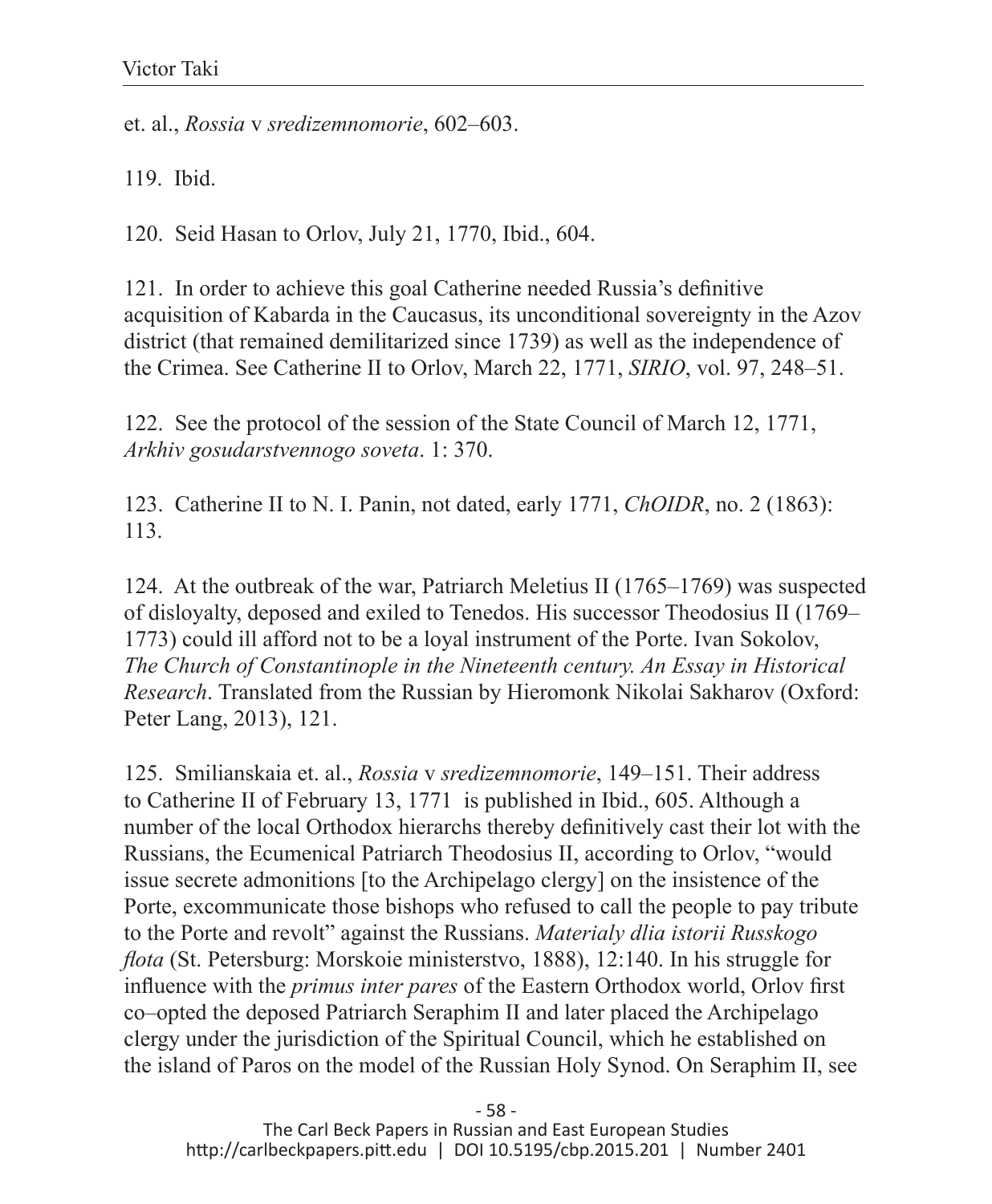Smilianskaia et. al., *Rossia v sredizemnomorie*, 183–184. On the Paros Spiritual Council, see *Materialy dlia istorii russkogo flota*, 12:140–141.

126. "Otvety admirala G. A. Spiridova dukhovenstvu Arkhipelaga o budushchem gosudarstvennom ustroistve," 1771. Smilianskaia et. al., *Rossia* v *sredizemnomorie*, 503–10.

127. N. I. Panin to A. G. Orlov, July 21, 1770, *Russkii Arkhiv*, no. 3 (1880): 230.

128. For these activities see, Smilianskaia et. al., *Rossia* v *sredizemnomorie*, 148–161.

129. Ibid., 154–55.

130. See art. 19 of Obreskov's project of peace treaty (Druzhinina, *Kuchuk– Kainardzhiiskii mir*, Prilozhenie 1, 344) that became art. 17 of the peace treaty of Kuchuk Kainarji, Iuzefovich, ed., *Dogovory*, 34–35.

131. Protocol of the thirty fourth conference of the congress, March 8, 1773, Ulianitskii, *Dardanelly*, cliv–clv.

132. Ibid.

133. On the establishment of the last four consulates, see the imperial decrees of August 19, 1784 and September 1, 1785, *PSZ*, ser. 1, nos. 16044 and 16251, vol. 22:196–97 and 447 respectively.

134. See also G. L. Arsh, "O russkoi sisteme "pokrovitel'stva" i o nekotorykh ee sotsial'no–ekonomicheskikh i politicheskikh posledstviakh dlia naselenia Balkan (konets XVIII – nachalo XIX vv.)," *Etudes Balkaniques*, no. 2 (1975): 108–127.

135. See the instructions to Ivan Voinovich and Ivan Khemnitser, appointed, respectively, the Russian consuls–general in the Archipelago and Smyrna in 1776 and 1782, in V. A. Ulianitskii, *Russkie konsul'stva za grantsei v XVIII stoletii.* part. 2 (Moscow: Lissner and Gershel, 1899), Prilozhenie 133, dci–dciii; Prilozhenie 127, dlxxi–dlxxiv.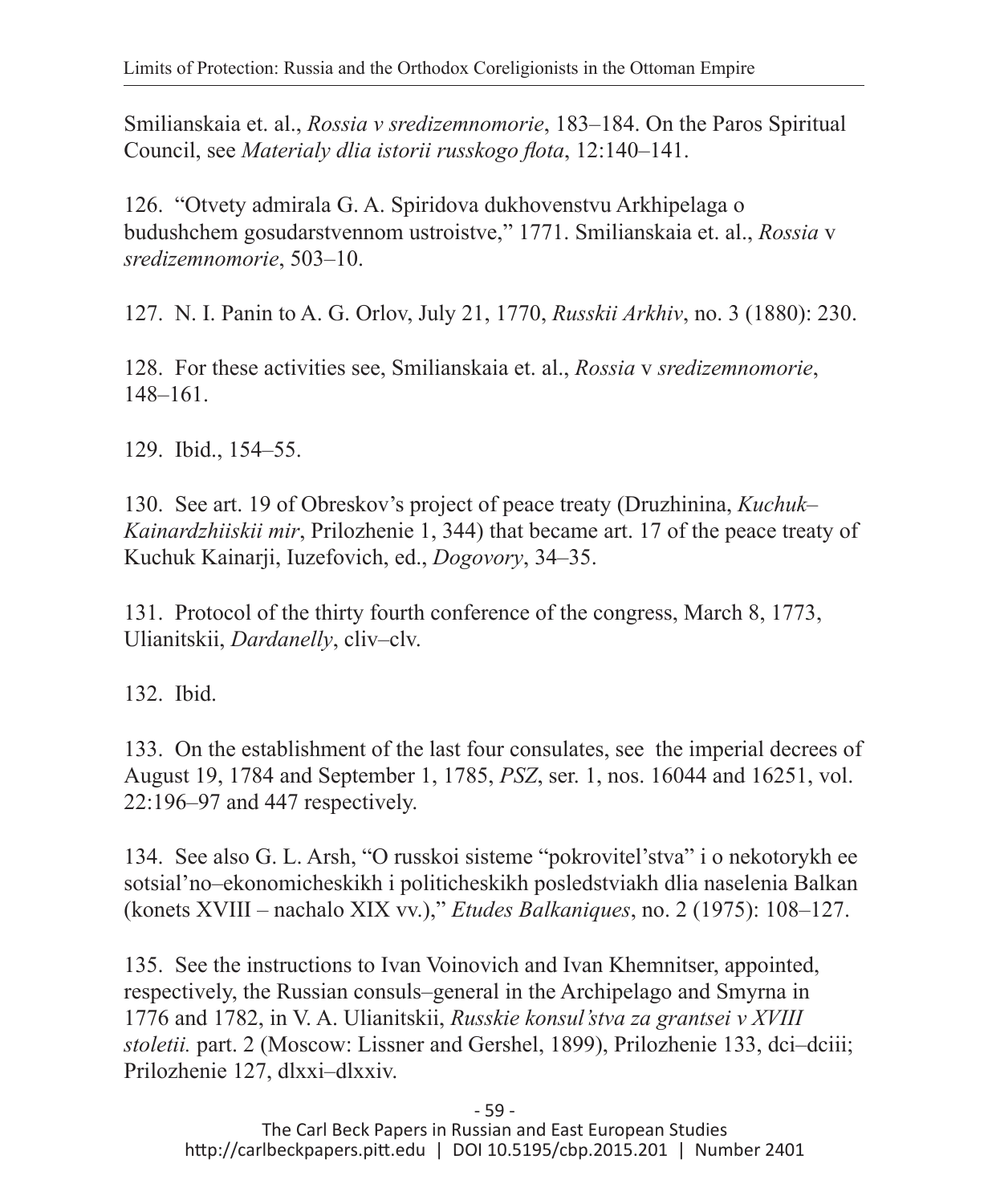136. See the standard instruction to the Levantine consuls cited in Ulianitskii, *Russkie konsul'stva,* part. 1, 653–55. Thus, there was no attempt to single out the former "Archduchy" of the Archipelago as a politically more important than any other area of the Levant. The appointment of the Russian consuls and vice– consuls to the Archipelago was an aspect of establishment of a system of Russian consulates in the Levant, which itself was part of the general expansion of the Russian consular network after 1774 advocated by the president of the College of Commerce A. R. Vorontsov. Ibid., 635–53.

137. On the Russian consular protection of Greek trade and the tensions that it caused, see Theophilus C. Prousis, *The Russian–Ottoman Relations in the Levant: The Dashkov Archive* (Minneapolis, MN: Minnesota Mediterranean and East European Monographs, 2002).

138. Cited in Druzhinina, *Kuchuk–Kainardzhiiskii mir*, 223.

139. Obreskov to Panin, December 15, 1772, Druzhinina, *Kuchuk– Kainardzhiiskii mir*, Prilozhenie 2, 348.

140. Art. 23 of the Russian project of peace treaty, ibid., Prilozhenie 1, 346, which became 14 of the Kuchuk–Kainardji treaty. Iuzefovich, ed., *Dogovory*, 31.

141. Art. 24 of the Russian project of peace treaty, Druzhinina, *Kuchuk– Kainardzhiiskii mir*, Prilozhenie 1, 346, corresponding to article 7 of the peace treaty. Iuzefovich, ed., *Dogovory*, 28–29.

142. Druzhinina, *Kuchuk–Kainardzhiiskii,* 221.

143. Obreskov to Panin, December 15, 1772, Ibid., Prilozhenie 2, 348.

144. See art. 24 of Obreskov's project of peace treaty, which became art. 7 of the peace treaty. See, respectively, Ibid., Prilozhenie 1, 346 and Iuzefovich (ed.) *Dogovory*, 28–29.

145. Roderic H. Davison, "'Russian Skill and Turkish Imbecility': The Treaty of Kuchuk–Kajnardji Reconsidered," *Slavic Review* 35, no. 3 (1976): 463–483, esp.

- 60 -

The Carl Beck Papers in Russian and East European Studies http://carlbeckpapers.pitt.edu | DOI 10.5195/cbp.2015.201 | Number 2401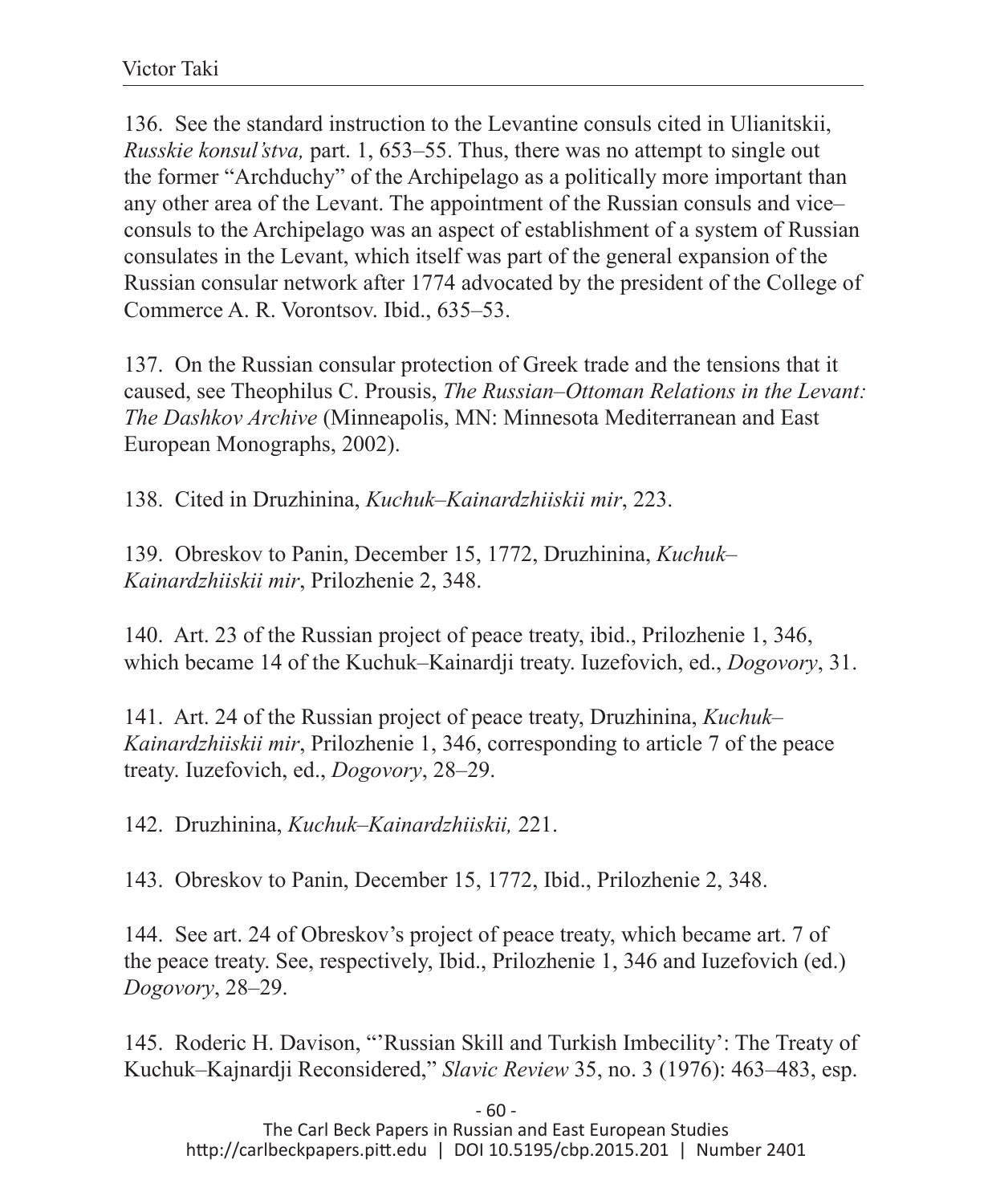475–76.

146. As Catherine II in fact called it in her letter to Rumiantsev on April 6, 1774, Petrov (ed.) *Voina Rossii s Turtsiei i pol'skimi konfederatami*, 5:132.

147. Manifesto of March 17, 1775, *PSZ*, ser. 1, no. 14274, 20:80–81.

148. Although Davison was right to debunk Albert Sorel's misinterpretation of Kuchuk–Kainarji as the legal foundation of the Russian protectorate over *all* Russian coreligionists in the Ottoman Empire, one should not ignore the fundamental novelty of the post–1774 situation. The sultan's protection of the Orthodox *reaya*, hitherto rooted exclusively in the *zimmi* category of the Muslim law, from now on became transcribed in a treaty with another power. At particular conjunctures, the Russian diplomats would protest in the name of the treaty against what they perceived with greater or lesser justice as the failure of the sultan to exercise *his* role of protector of the Orthodox community.

149. Catherine II to N. V. Repnin, April 24, 1775, *SIRIO*, vol. 135, 370.

150. See the memoranda of the Moldavian and Wallachian boyars submitted to Repnin in July and August 1775, *SIRIO*, vol. 6, 323–31, 344–45.

151. See the 1784 address of the *knezes* of Raska to Catherine II, in Narochnitskii, Petrović (eds), *Politicheskie i kul'turnye otnoshenia Rossii*, 329. On Catherine's relations with the Serbs during this period, see Bazhova, *Russko–iugoslavianskie otnoshenia*; Vinogradov, ed., *Vek Ekateriny II,* 197–200. It is remarkable that for more than half a century after 1774, there was not a single Russian consulate in any of the Slavic lands of the Ottoman Empire. See O. V. Medvedeva, "G. V. Vashchenko – pervyi rossiiskii konsul v bolgarskikh zemliakh," in *V "interiere" Balakan: Iubileinyi sbornik v chest' Iriny Stepanovny Dostian*, ed. I. N. Nikoforov (Moscow: Institut Slavianovedenia RAN, 2010), 244–257.

152. Vinogradov, ed., *Vek Ekateriny II,* 220–21, 255–56.

153. From the point of view of Russia's relations with the principalities, the

- 61 - The Carl Beck Papers in Russian and East European Studies http://carlbeckpapers.pitt.edu | DOI 10.5195/cbp.2015.201 | Number 2401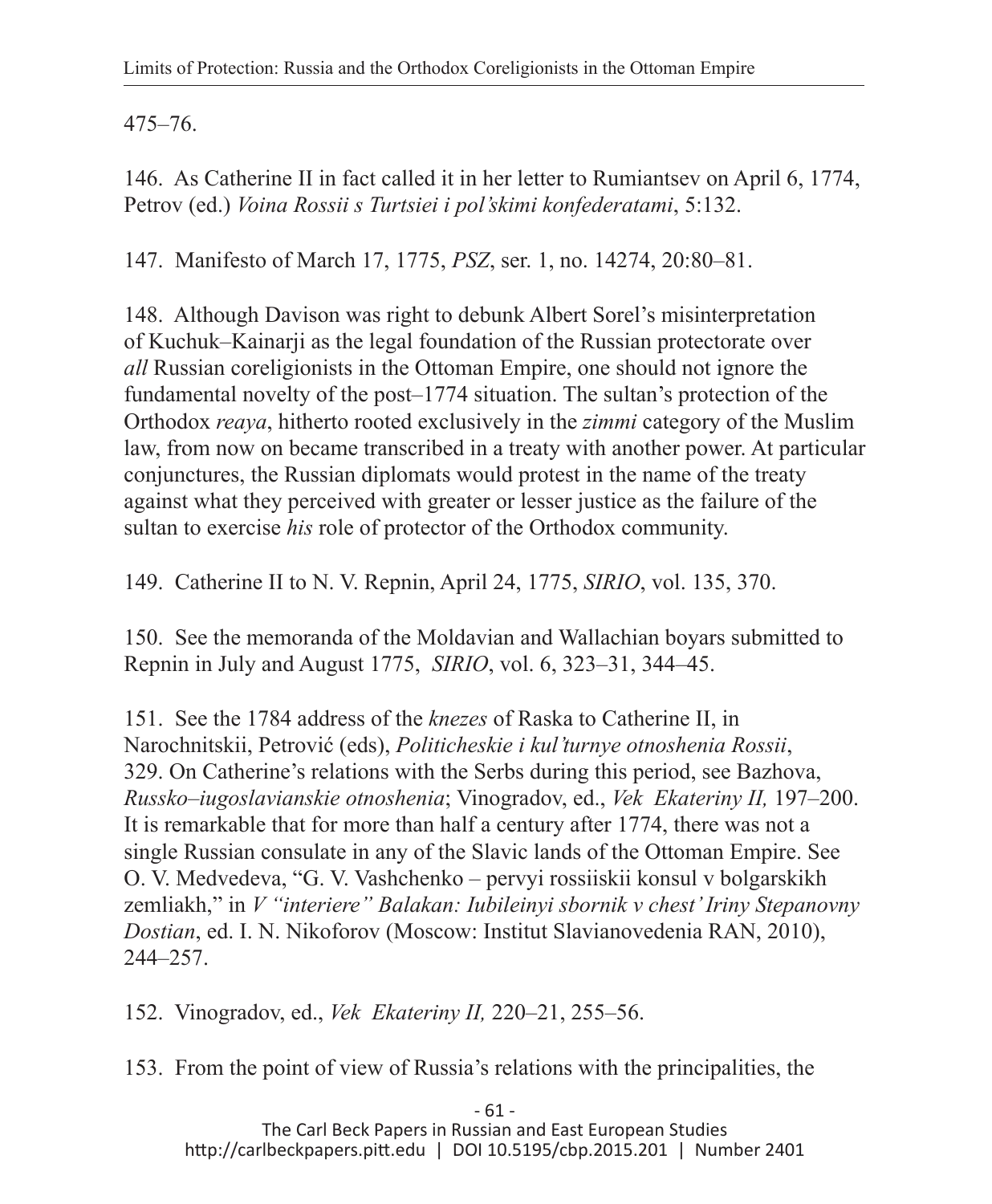war of 1787–1791 was to a large extent a repetition of the war of 1768–1774. In 1787, Moldavian clergymen and boyars asked Catherine II "not to deprive them" of "protection and defence." Dragnev, ed., *Ocherki,* 339–340. In February 1788, the empress responded with a manifesto to the inhabitants of Moldavia and Wallachia, in which she promised the liberation from the "impious yoke of the Hagarians." See Dimitrie A. Sturdza et al, eds., *Acte și documente relative la istoria renașterii României* (București: Institutul de Arte Grafice Carol Göbl, 1889), 1:217. Once again, the necessity to conclude the war amidst an unfavorable diplomatic situation took the better of this promise and the first Russian version of peace terms with respect to the principalities did not go beyond the confirmation of the existing Russian–Ottoman agreements. See the session of the State Council of December 11, 1788, in *Arkhiv gosudarstvennogo soveta*, 1:637–38. To mitigate the disappointment of the boyars, Catherine II instructed the vice–chancellor A. A. Bezborodko to demand additional advantages for Moldavia, which according to art. 4 of the Iași peace treaty was to enjoy a two–year tax exemption. See G. S. Grosul, *Dunaiskie kniazhezstva v politike Rossii, 1774–1806* (Kishinev: Shtiintsa, 1975), 97–98, and Iuzefovich, ed., *Dogovory*, 44–45.

154. Norman E. Saul, *Russia and the Mediterranean, 1797–1807* (Chicago and London: University of Chicago Press, 1970), 52–69; A. M. Stanislavskaia, *Rossia i Gretsia v kontse XVIII – nachale XIX veka. Politika Rossii v Ionicheskoi respublike 1798–1807* (Moscow: Nauka, 1976), 52–89.

155. See Art. 1of the convention, *PSZ*, ser. 1, no. 19.336, 26:89.

156. See Art. 8 of the convention, Ibid., 91.

157. See Alexander I to (the Russian envoy in Constantinople) A. Ia. Italinskii, October 18, 1804; (Russian foreign minister) Adam Czartoryski to Italinskii, February 27, 1805; Czartoryski to (the Russian plenipotentiary envoy to the Septinsular Republic) G. D. Mocenigo, May 1, 1805; and Cartoryski to Italinskii, May 4, 1805, *Vneshniaia politika Rossii XIX i nachala XX veka.* ser. 1 (Moscow: Politizdat, 1960– 1972), 2:171, 334–35, 408, 413–14. Hereafter cited as *VPR*.

158. Alexander I to N. N. Novosil'tsev, September 11, 1804, Ibid., 144. See also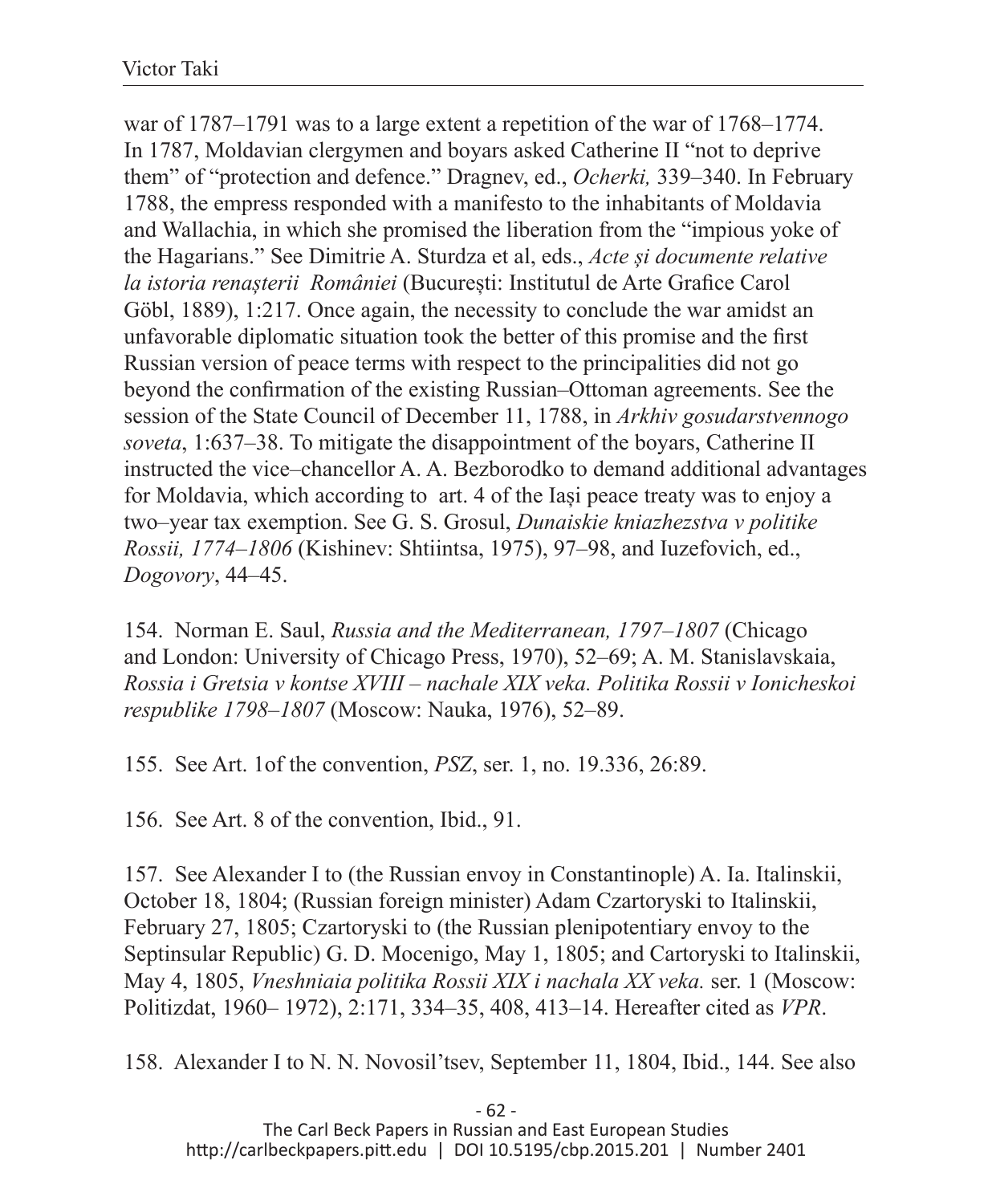Czartoryski to (the Russian ambassador in London) S. R. Vorontsov, August 18, 1804, Ibid., 121.

159. Alexander I to Italinskii, October 18, 1804, Ibid., 171. Later Czartoryski rearticulated the same idea in Czartoryski to Italinskii, January 3, 1806, *VPR*, ser. 1, 3:24.

160. See the summary of the Russian draft of the treaty in *VPR*, ser. 1, 2: 678, note 157.

161. The equalization in the legal status of the Christian and Muslim population outlined in the draft of the Russo–Ottoman treaty strikes one as anticipation of the *hatt–i sherif* of Gulhane of 1839 and the *hatt–i humayun* of 1856, the two landmark documents of the Ottoman Tanzimat era adopted by the Porte with the British and French encouragement in order to consolidate the loyalty of the Ottoman Christians.

162. Article 6 of the draft treaty obliged the Ottoman government to respect the rights of the Christian population of Venetian Albania that were granted to them by the Russo–Ottoman convention of 1800. The new treaty contained an explicit reference to Russia's right to make presentations on behalf of these territories before the Ottoman government.

163. See art 9 of the draft treaty cited in *VPR*, ser. 1, 2:678, note 157.

164. Selim I to Alexander I, September 1805, Ibid., 697.

165. See the text of the treaty signed on September 12, 1805 in Ibid., 584–89.

166. Alexander I to Selim III, November 3, 1805, Ibid., 638.

167. Ibid., 638–39.

168. See the messages of the Serbian leaders to (the Russian envoy in Constantinople) A. Ia. Italinskii, May 3, 1804, and to Alexander I, July 15, 1804, I. S. Dostian, ed., *Pervoie serbskoie vosstanie. Dokumenty i Materialy* (Moscow:

- 63 -

The Carl Beck Papers in Russian and East European Studies http://carlbeckpapers.pitt.edu | DOI 10.5195/cbp.2015.201 | Number 2401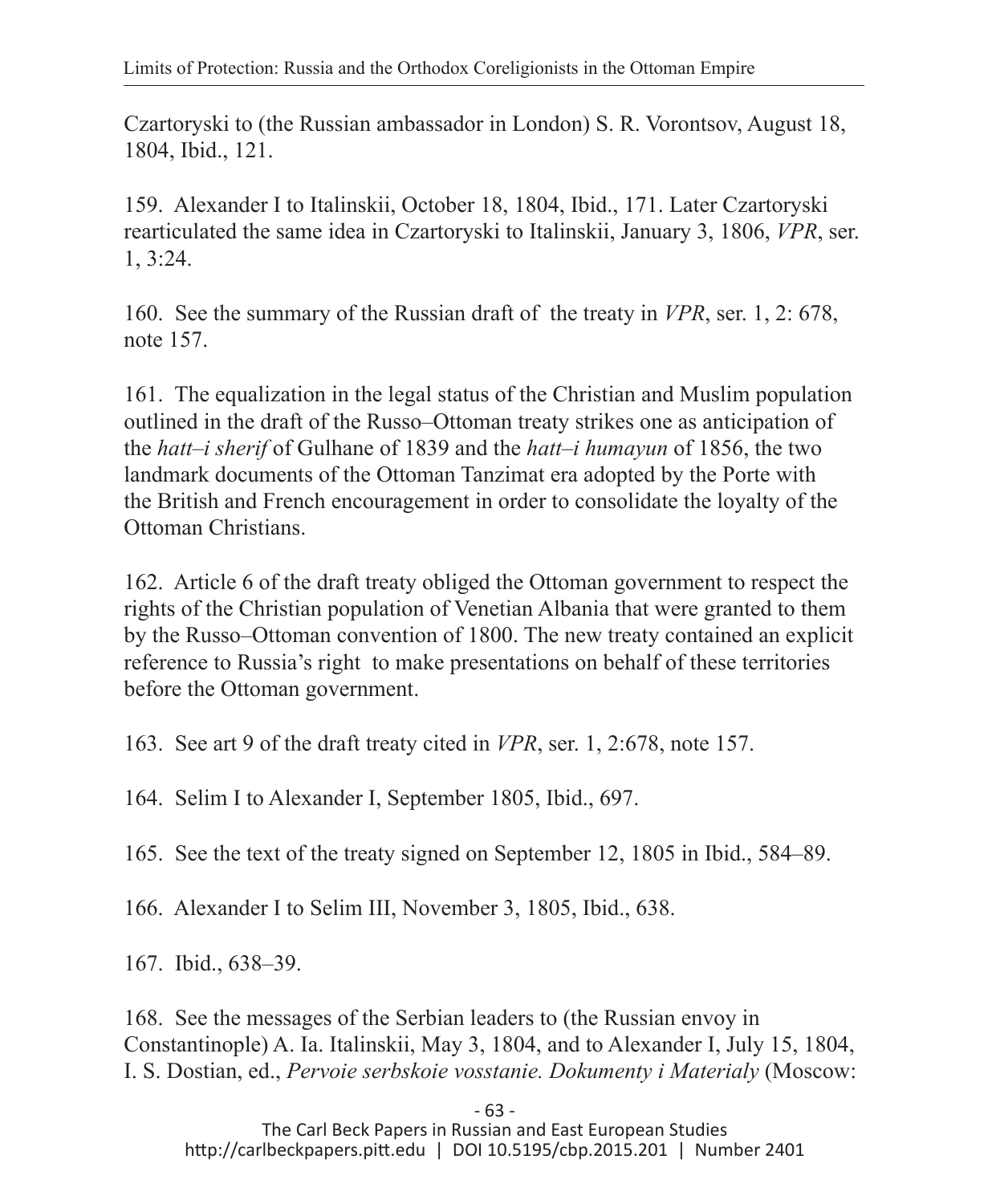Nauka 1980), 1:25–30, 36–37.

169. Czartoryski to Italinskii, July 17, 1804, and Czartoryski to Alexander I, not later than November 28, 1804, published in Ibid., 38–41, 65–66.

170. See the address of the Serbian deputies to Czartoryski, November 3, 1804, *VPR*, ser. 1, 2: 669–70, note 121. In their petitions to Selim III on May 1, 1805, and November 30, 1805, the Serbs requested self–rule and withdrawal of Ottoman administration from the province. Dostian, ed., *Pervoie serbskoie vosstanie,* 1:117–20, 183–86.

171. See the messages to Czartoryski to Italinskii of December 4, 1804 and June 4, 1805, Ibid.*,* 76, 135, as well as Alexander I's personal letter to Selim III, April 30, 1806, *VPR*, ser. 1, 3:143–44.

172. The Russian commander found the Serbs "a nation for which it is shameful to pay tribute to the Porte." I. I. Mikhelson to Karageorge, January 11, 1807, Ibid., 479.

173. The exclusion of the Greeks from the military and civil appointments in Serbia was one of the conditions of its entry under the Russian protection as defined by the protocol of the "conversation" between Karageorge and Alexander I's emissary F. O. Paulucci of June 18, 1807, Dostian, ed., *Pervoie serbskoie vosstanie,* 1:387.

174. In his conversation with Paulucci, Karageorge invited the Russian Emperor to appoint a civil governor (*zemleustroitel*') to Serbia, who would bring people to order and introduce a constitution in the name of the Russian emperor and "in accordance with the mores of the people." The Serbian commander did not try to define these mores and only demanded not to distribute land to estate owners (*pomeshchiki*) and enserf people to them. Ibid. In the absence of a developed discourse of local "rights and privileges," the Russian representative in Serbia K. K. Rodofinikin suggested introducing there Russian laws. See Rodofinikin's memorandum on Serbia addressed to the Russian commander on Danube A. A. Prozorovskii with the latter's comments, November 2, 1808, V. A. Ulianitskii, ed., "Materialy k istorii Vostochnago voprosa v 1808–1813 gg.," *ChIODR* 199, no.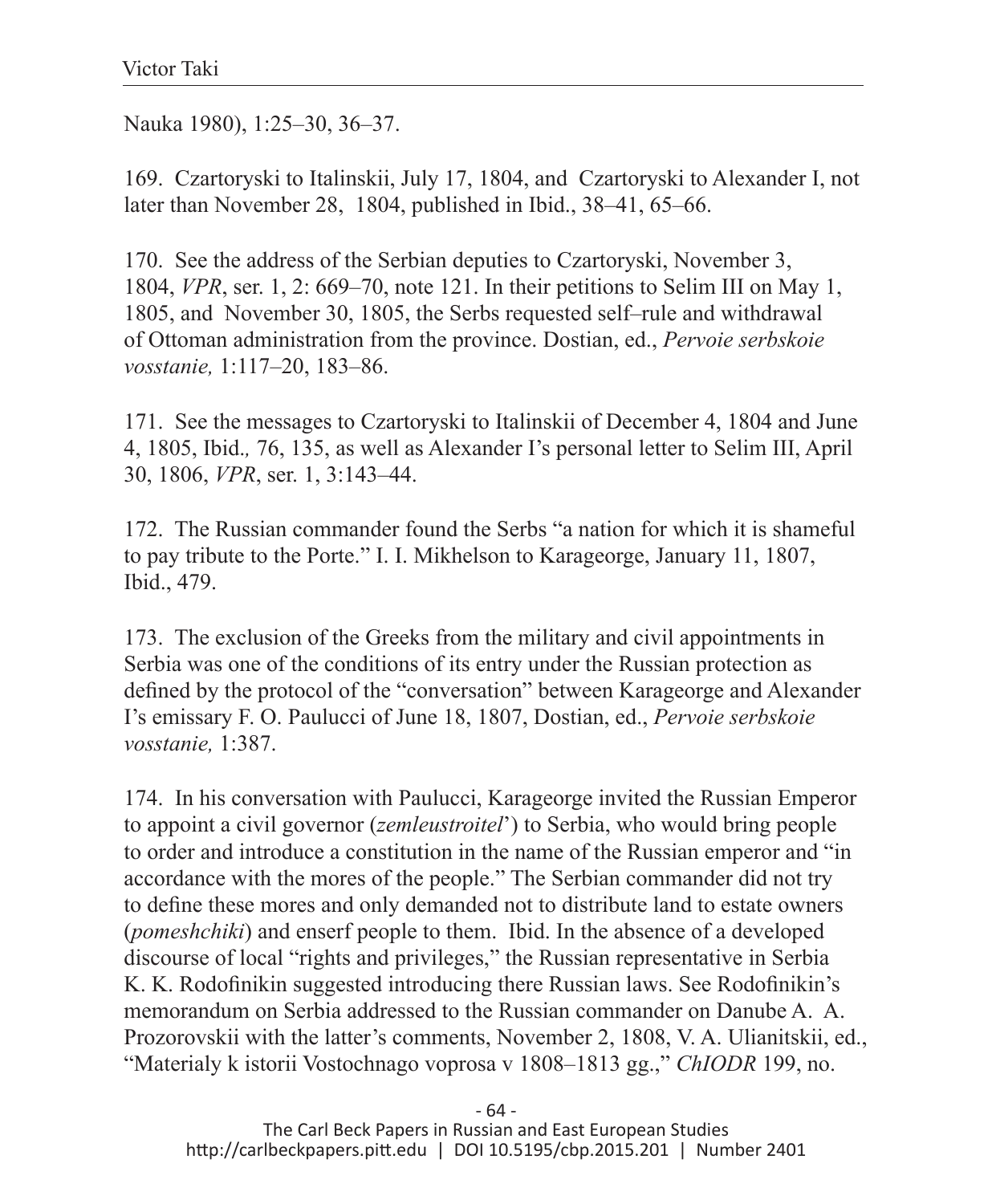4 (1901): vii. Approved by Prozorovskii, this proposal raised expectable doubts in the Russian foreign ministry. See deputy foreign minister A. N. Saltykov to Prozorovskii, December 7, 1808, *VPR*, ser. 1, 4:426.

175. In their address to Alexander I on July 15, 1804, the Serbian commanders wrote that "unless your imperial majesty spreads his all–beneficent hand [over us], we will perish." In their message to Czartoryski, of November 3, 1804, the Serbian deputies justified their "recourse to the Russian throne" by the fact that the Turks were " rising in arms against the Orthodox faith and preparing its final destruction." In February 1806, the Serbs begged the Russian emperor to "quicken the liberation the Serbian nation and its Orthodoxy" that in the present circumstances will perish forever unless promptly assisted." In June 18, 1806, Karageorge Petrovićh wrote to Alexander I that it depended upon the Russian emperor "to unite for ever with Russia the valiant Serbian people or ruin and loose it forever." Dostian, ed., *Pervoie serbskoie vosstanie,* 1:37, 61, 218, 257

176. On these divisions, See Lawrence S. Meriage, *Russia and the First Serbian Uprising, 1804–1813* (New York: Garland Publishers, 1987).

177. In June 1807, a detachment of 1000 commanded by general Isaev for the first time crossed the Danube and joined the Serbian forces in the siege of Negotin. Three years later a bigger force commanded by generals Zuccato, O'Rourke and Zass joined the Serbs near Pragovo, Kladovo, Deligrad and Bania. Small Russian detachments remained in Serbia for two months after the conclusion of peace in May 1812. A. N. Petrov, *Voina s Turtsiei, 1806–1812 gg*  (St. Petersburg: Voennaia tipografia, 1885–1887), 1:232–236, and 3:162–207, 398–405.

178. Petrov, *Voina s Turtsiei, 1806–1812 gg*, 1:408. Lashkarev insisted that the truce extends to all the territories in which there were the Russian troops at the moment of negotiations. By contrast, his Ottoman counterpart Ghalib– Effendi refused to view as Moldavians or Wallachians and considered them as "foes" (*supostaty*) and "traitors" (*izmenniki*) not to be included into the truce. The Ottoman representative affirmed the Porte' right to "punish the traitors" and argued that Russian had no right to "interfere into the affairs of internal government of Turkey." See the letters of Lashkarev to Mikhelson, August 1,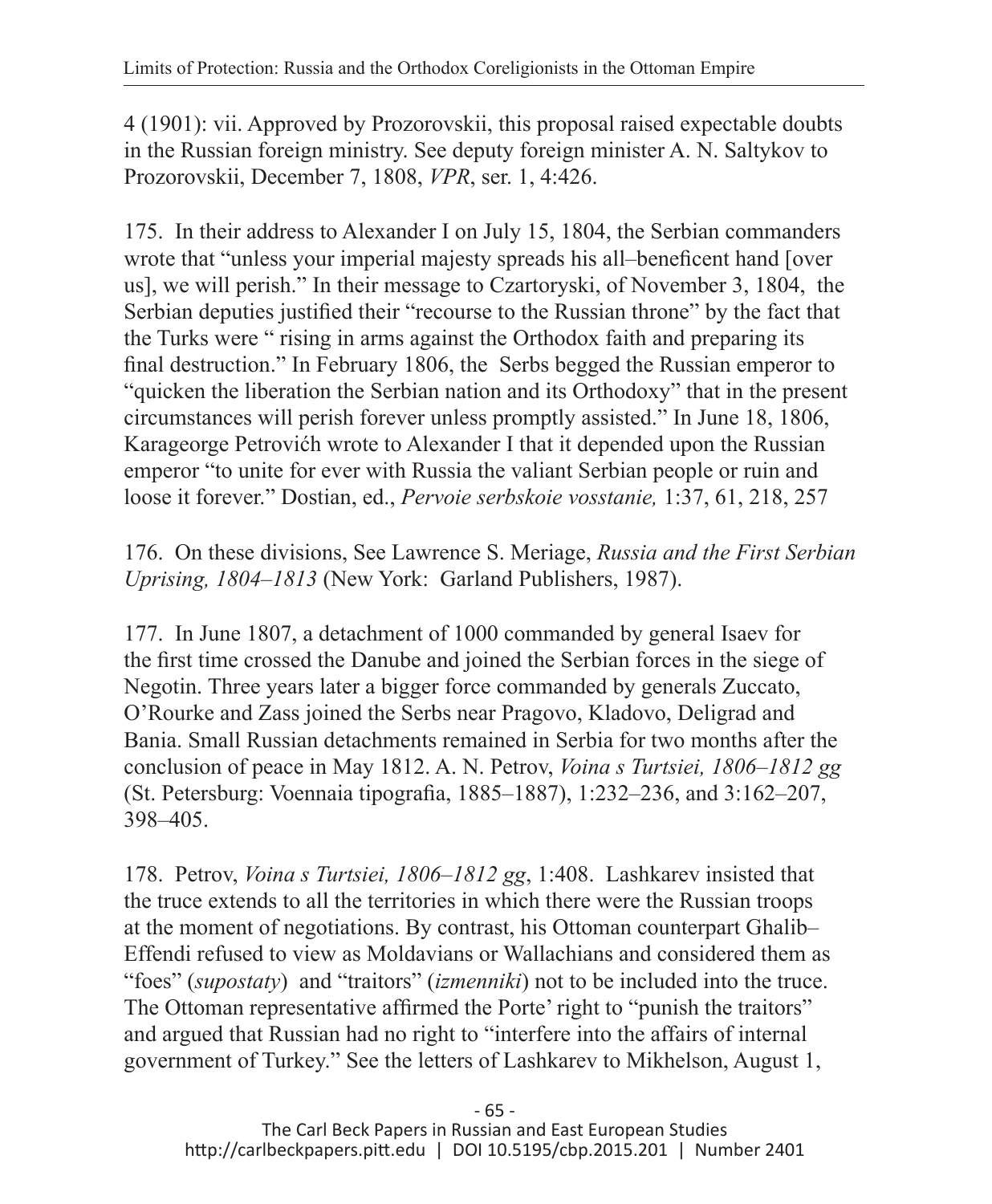1807, and August 8, 1807, Dostian, ed., *Pervoie serbskoie vosstanie,* 1:404, 409.

179. I. I. Mikhelson to A. A. Prozorovskii, August 5, 1807, and Prozorovskii's response of August 19, 1807, *Russkii arkhiv*, no. 7 (1899): 367–368.

180. Prozorovskii to Saltykov, February 9, 1809, Ulianitskii (ed.), "Materialy," xiii-xiv.

181. Prozorovskii's announcement (cited in N. A. Popov, *Rossia i Serbia, 1806– 1856* (St. Petersburg: Grachkov i Ko., 1869), 1:73), was approved by Alexander I. See N. P. Rumiantsev (Russian minister of Foreign Affairs in 1808–1813) to Prozorovskii, May 15, 1808, *VPR*, ser. 1, 4:266.

182. Ieremia Gagić (Karageorge's representative in Bucharest) to (the Russian minister of foreign affairs) A. Budberg, August 16, 1807, Dostian (ed.), *Pervoie serbskoie vosstanie*, 1:413–14.

183. Prozorovskii to Karageorge, November 29, 1807, Dostian (ed.), *Pervoie serbskoie vosstanie*. 1:440, repeated in Prozorovskii to the Governing Council of Serbia, March 8, 1808, *VPR*, ser. 1, 4:199.

184. The Governing Council of Serbia to Prozorovskii, February 20, 1808, Dostian, ed., *Pervoie serbskoie vosstanie*, 2:15.

185. "A form of government corresponding to the wishes of the people," Rumiantsev to A. A. Prozorovskii, October 4, 1808, *VPR*, ser. 1,. 4:368; Prozorovskii to Rodofinikin, October 20, 1808, Dostian, ed., *Pervoie serbskoie vosstanie*, 2:52.

186. Ivan Jugović (Karageorge's representative) to M. I. Kutuzov, February 12, 1809, Ibid., 65.

187. See two Serbian memoranda of March 1, 1809, Ibid., 68–69.

188. Rumiantsev to Prozorovskii, April 10, 1809, Ibid., 75–76, and Prozorovskii to Karageorgii, April 26, 1809, *VPR*, ser. 1, 5:39–40.

- 66 -

The Carl Beck Papers in Russian and East European Studies http://carlbeckpapers.pitt.edu | DOI 10.5195/cbp.2015.201 | Number 2401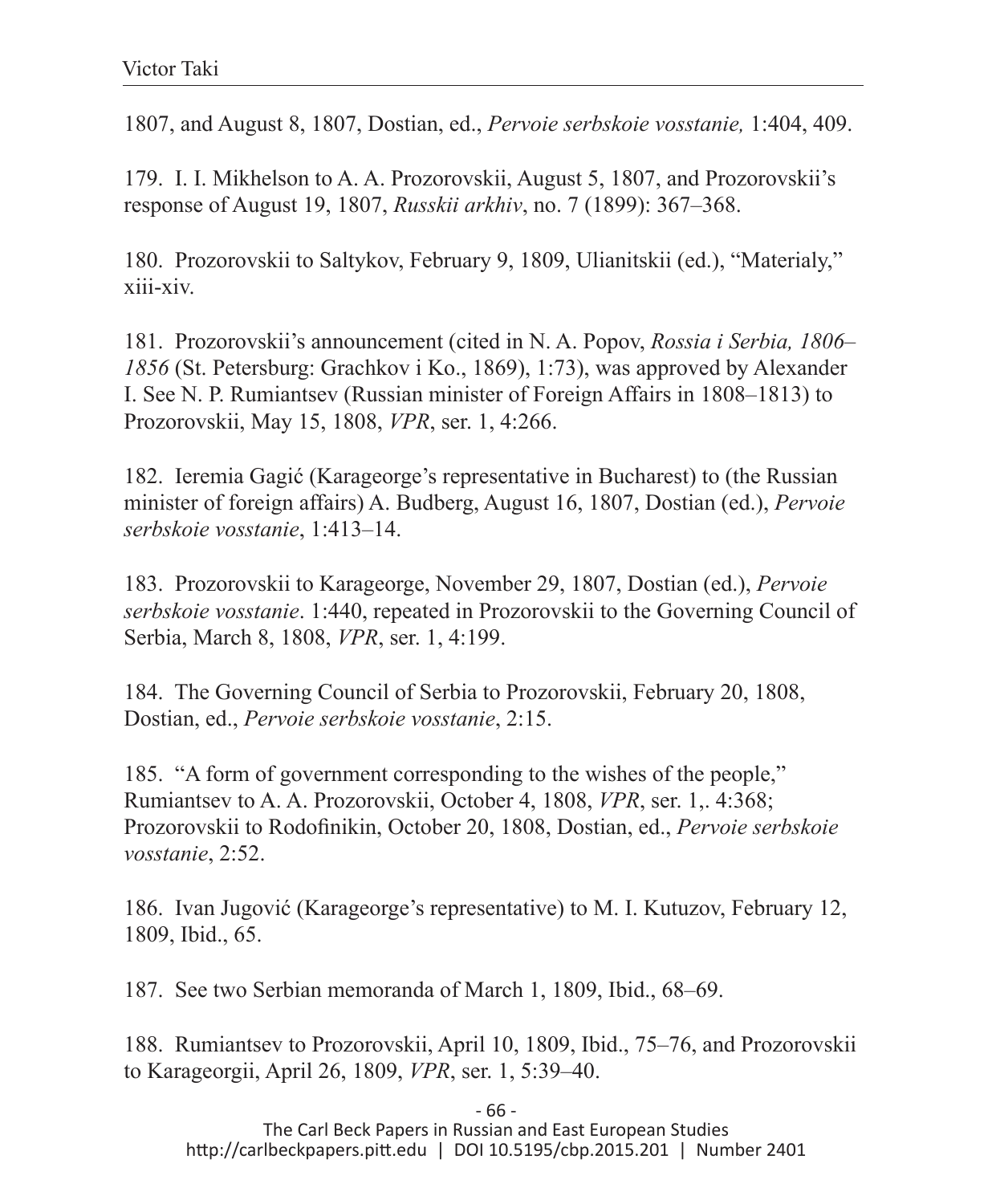189. Rumiantsev to P. I. Bagration (who succeeded Prozorovskii as commander– in–chief), January 16, 1810, Dostian, ed., *Pervoie serbskoie vosstanie*, 2:143–44, and Rumiantsev to N. M. Kamenskii (Bagration's successor as commander–in– chief), February 7, 1810, *VPR*, ser. 1, 5:362.

190. Bagration to Rumiantsev, December 13, 1809, Ibid., 325.

191. Kamenskii to Rumiantsev, December 12, 1810, Dostian, ed., *Pervoie serbskoie vosstanie,* 2:201.

192. Bagration to Karageorge and the Serbian Governing Council of Serbia, Petrov, *Voina Rossii s Turtsiei, 1806–1812 gg*., 2:473–77; Kamenskii to the Serbian Governing Council, Karageorge and the entire Serbian people, April 5, 1810, *VPR*, ser. 1, 5:421.

193. See art. 7 of the draft peace treaty communicated by Rumiantsev to Kamenskii on February 7, 1810, Ibid., 365, and Kamenskii's modifications to it in Ulianitskii, ed., "Materialy," 66–67.

194. Rumiantsev to Kutuzov, September 30, 1811, *VPR*, ser. 1, 6:182.

195. M. I. Kutuzov to M. B. Barklai–de–Tolly, October 18, 1811, L. G. Beskrovnyi, ed., *M. I. Kutuzov. Sbornik dokumentov* (Moscow: Voenizdat, 1952), 3:673; Kutuzov to Rumiantsev, October 15, 1811, *VPR*, ser. 1, 6:211, agreed by Rumiantsev, October 26, 1811, Ibid., 216.

196. Ibid.

197. Rumiantsev to Kutuzov, March 22, 1812, Ibid., 737, note 362. While the Russians scaled down their demands on behalf of the Serbs, the latter dispatched another delegation to St. Petersburg that restated the desire to remain free from the Porte under Russia's protection. See the letter of the Serbian deputies to Rumiantsev, March 5, 1812, Dostian, ed., *Pervoie serbskoie vosstanie,* 2:247. Alexander I confirmed his "zealous involvement in the fate of the valiant Serbian people" and promised once again "not to forgo to arrange its lot during the peace negotiations." Rumiantsev to Karageorgii, April 2, 1812, *VPR*, ser. 1, 6:356–57.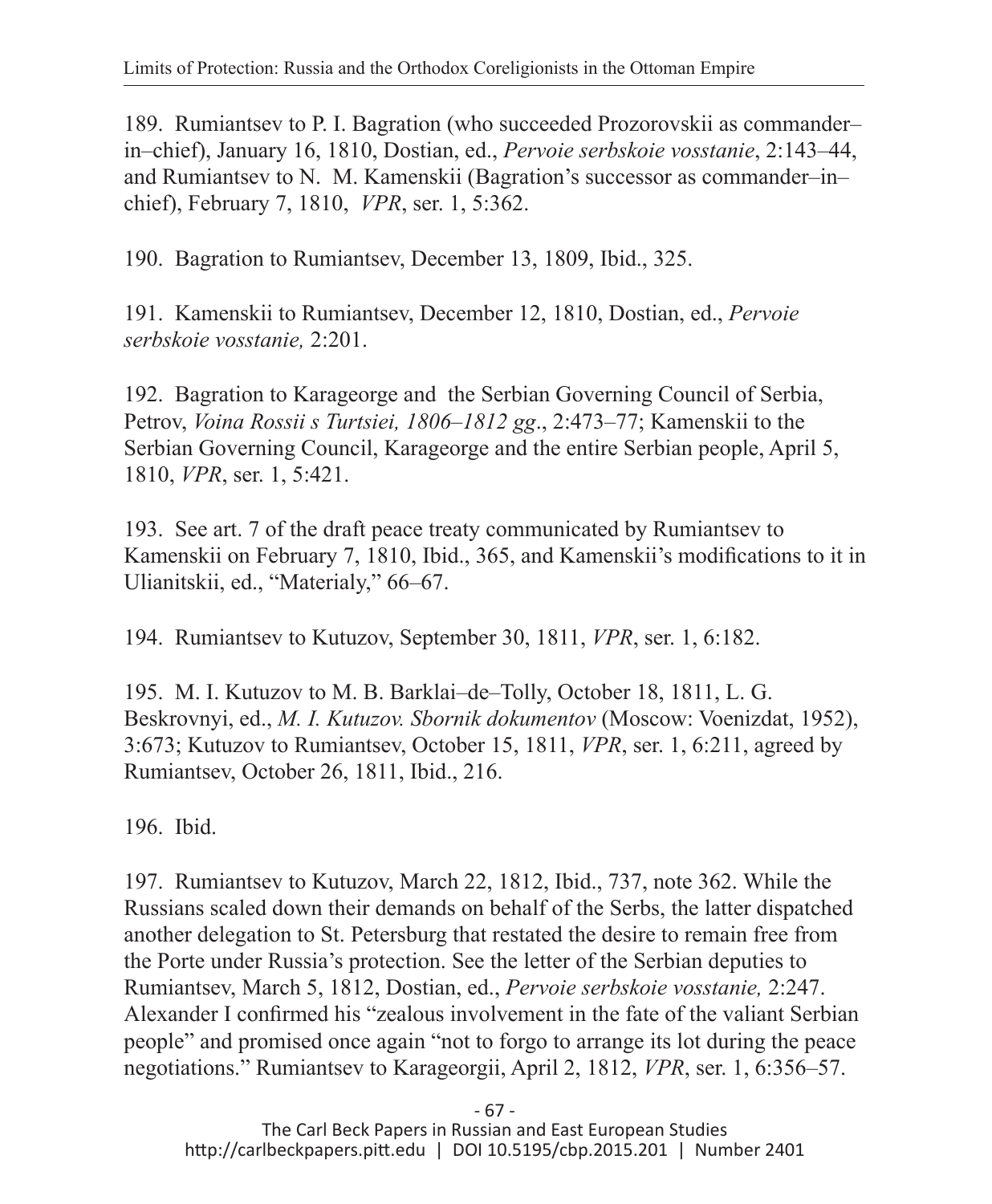198. For his conversation with Italiniski on this subject, on November 19, 1811, see Ibid., 720–21, note 272.

199. See the protocol of December 31, 1811, Ulianitskii, ed., "Materialy," 41–42.

200. Kutuzov to Rumiantsev, April 19, 1812, and the protocol of Ghalib– effendi's conversation with Kutuzov, on April 3, 1812, Beskrovnyi, ed., *M. I. Kutuzov,* 3:872, 879.

201. See "Osnovnye statii po kotorym dostignuto soglashenie mezhdu glavnokomanduiuschim i pervym turetskim polnomochnym predstavitelem Ghalib–effendi," attached to Kutuzov's instruction to the Russian representatives, May 3, 1812, Ibid.*,* 893.

202. See art. 4 of the preliminary peace conditions of May 5, 1812, Ulianitskii ed., "Materialy," 51–52 and art. 8 of the peace treaty of Bucharest. Iuzefovich (ed.), *Dogovory*, 54–55.

203. See "Alte trei ponturi adaogite în anaforele către Măria Sa Impărătească și către contele Panin date prin prințul Potemkin," Iorga, ed., *Genealogia Cantacuzinelor*, 540.

204. Italinskii to Nesselrode, February 1, 1813, Dostian, ed., *Pervoie serbskoie vosstanie*, 2:300.

205. Italinskii to Rumiantsev, June 2, 1813, Ulianitskii, ed., "Materialy," 154–60, with an account of his conference with reis–effendi on the Serbian question.

206. For the suppression of the uprising, see Meriage, *Russia and the First Serbian Insurrection*.

207. Similarly to Catherine II and her diplomats in the early 1770s, Stroganov connected the Russian return of Serbia under the authority of the Porte to the latter's implementation of these conditions. See the protocol of Stroganov's conference with the Porte's foreign minister Halet–Effendi of December 20, 1817, and Stroganov's note to the Porte of December 30, 1817, in *VPR*, ser. 2,

- 68 -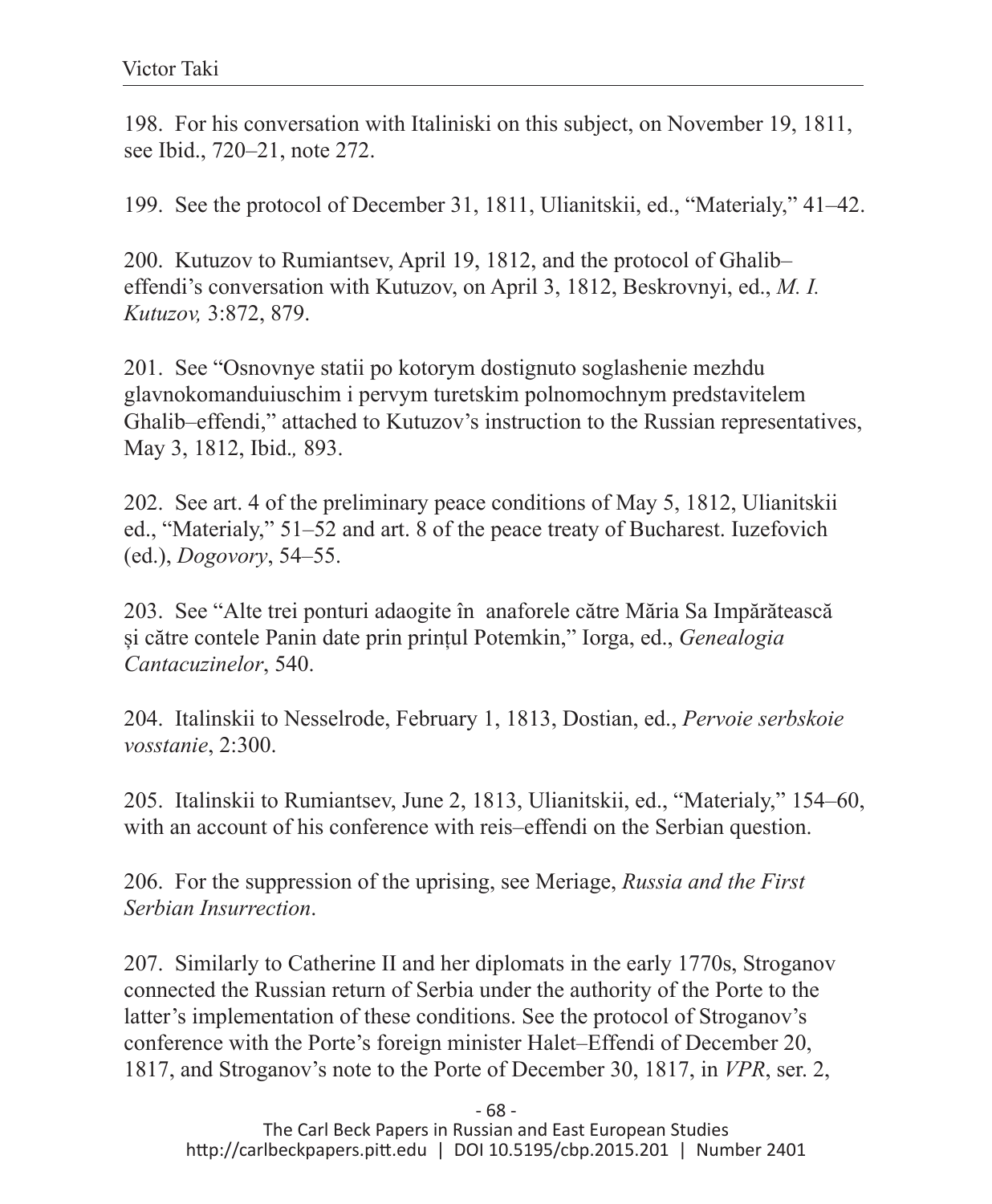(Moscow: Nauka, 1976), 2:760, note 71, and 135–39.

208. See the draft of the convention dated June 20, 1818, in Ibid., 800–803, note 208.

209. Some of Stroganov's letters to the Serbian representative in Bucharest M. F. Gherman and Miloš himself are published in Miroslav Jovanović et als. (eds.) *Moskva – Serbia. Belgrad – Rossia. Sbornik dokumentov*, vol. 2, *Obschestvenno– politicheskie sviazi, 1804–1878* (Belgrade, Moscow: Glavnoie Arkhivnoie Upravlenie goroda Moskvy, 2011), 106–20.

210. Stroganov to Gherman, September 15, 1817, and Stroganov to Miloš, July 21, 1820, Ibid.*.* 107–108, 109–12.

211. Miloš to Stroganov, June 24, 1820, N. A. Popov, *Rossia i Serbia*, 1:162.

212. Stroganov to Miloš, April 2, 1820, *VPR*, ser. 2, 3:346.

213. See Miloš to (the Russian consul–general in Bucharest) A.N. Pini, *VPR*, ser. 2, 3:757, note 143. Miloš reclaimed the Bucharest treaty in response to the sultan's firman of August 1820 that officially confirmed his appointment as *oberknez* yet underlined the *reaya* status of the Serbs. See Miloš to Stroganov, September 3, 1820, Ibid., 784–85, note 231 and N. A. Popov, *Rossia i Serbia*, 1:166–67.

214. Stroganov to Miloš, November 23, 1820, cited in Ibid., 168–169.

215. See art 5 of the convention of Akkerman and the separate act on Serbia, Iuzefovich, ed., *Dogovory*, 71–72.

216. See art. 6, of the treaty, Ibid., 74–75.

217. See E. Rahić and A. Vtirić, "Vlianie russko–turetskoi voiny 1828–1829 gg. na obretenie nezavisimosti Serbiei," *Drinovskyi Zbirnik* 5 (2012): 378–387; E. P. Kudriavtseva, *Rossia i Serbia v 30 – 40–kh godakh XIX veka* (Moscow: Institut Rossiiskoi Istorii, 2002), 29–30.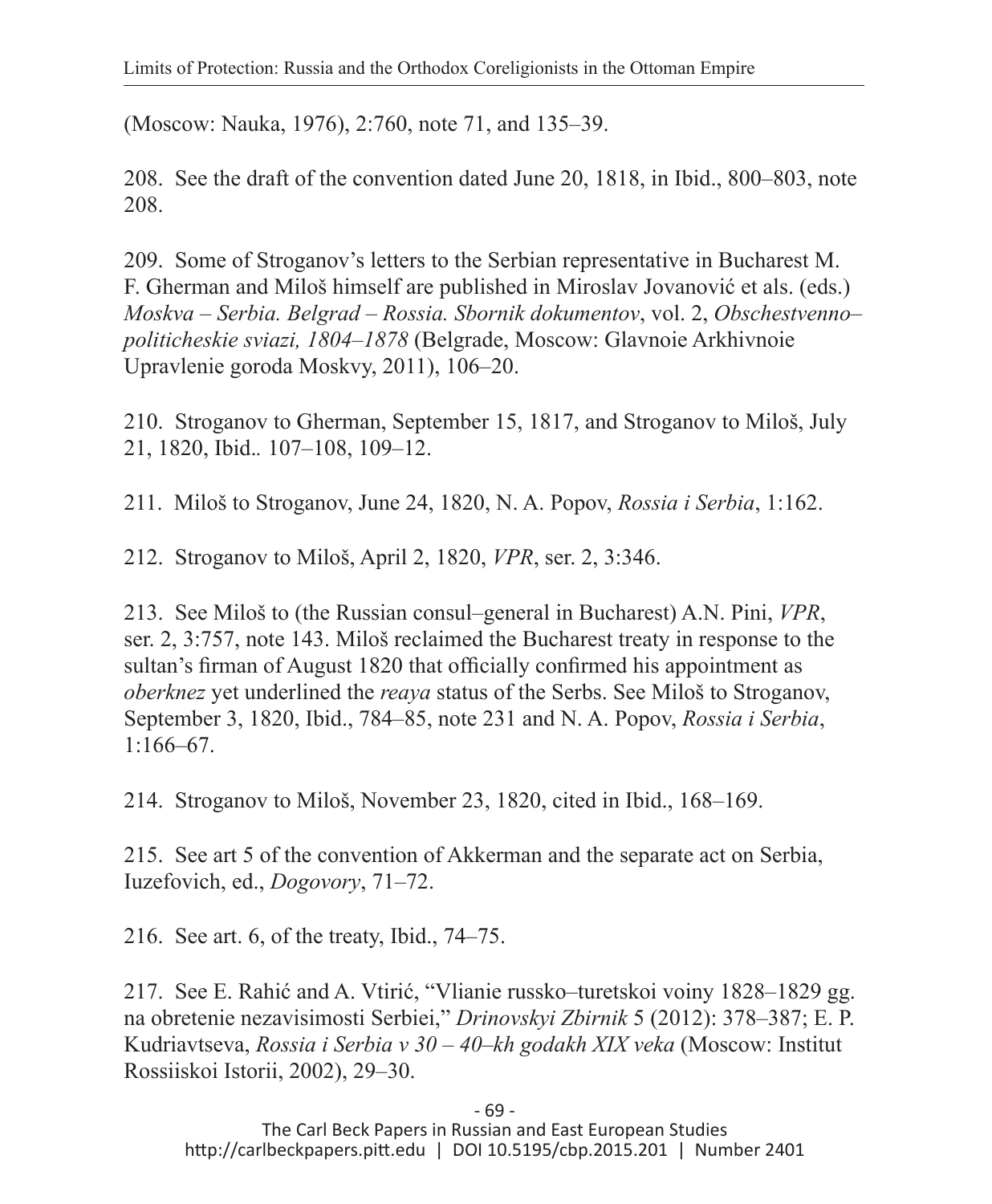218. Ibid., 69 and further.

219. See the letter of the Patriarch Gregory V (1797–1798, 1806–1808, 1818–1821) to the Greek clergy and people on occasion of the outbreak of the Russian–Ottoman war of 1806–1812, cited *in extenso* in Sokolov, *The Church of Constantinople*, 178–180. For similar efforts of patriarchs Procopius I (1785– 1789) and Agathangelos (1826–1830) to secure the loyalty of the Greek millet to the Porte during the wars of 1787–1792 and 1828–1829, see Ibid., 128–29 and 290–92 respectively.

220. Orlando Figes, *The Crimean War: A History* (New York: Metropolitan Books, 2010), 9.

221. See, in particular, Victor Taki, "Moldavia and Wallachia in the Eyes of the Russian Observers in the First Half of the Nineteenth Century," *East–Central Europe/L'Europe du Centre–Est* 32, nos. 1–2 (2005): 199–224.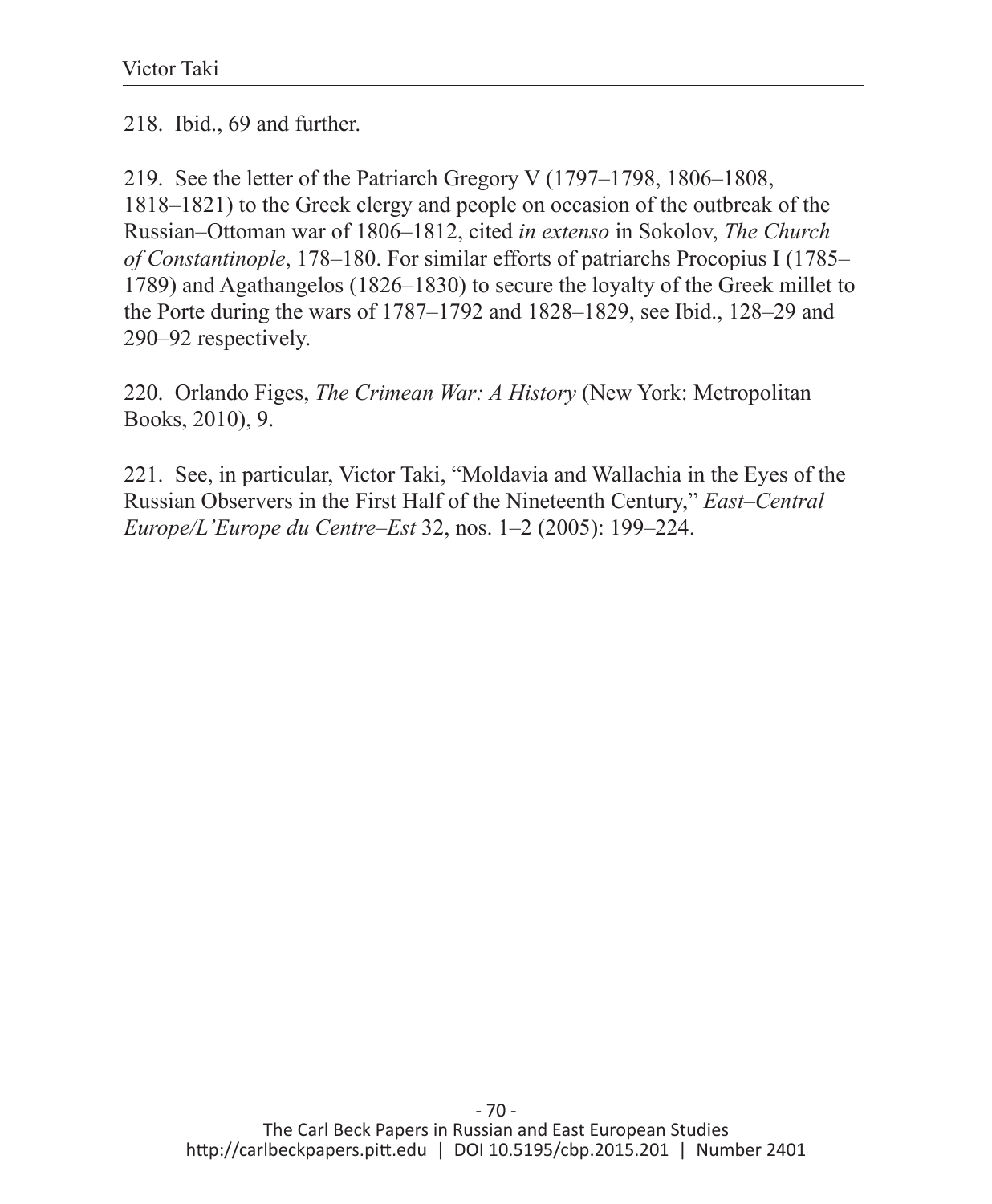## **References**

Aksan, Virginia H. *Ottoman Wars, 1700–1870: An Empire Besieged*. Harlow, UK: Pearson, 2007.

Ardeleanu, G. S. "Știri din correspondența lui Petru I," *Studii și cercetări de istorie medie*, no. 1 (1950): 192–208.

*Arkhiv gosudarstvennogo soveta*. 5 vols. St. Petersburg: Tipografia Vtorogo Otdelenia Sobstvennoi E. I. V. Kantseliarii, 1869–1904.

Arsh, L. G. "Rossiiskie emissary v Peloponese i Arkhipelagaskaia ekspeditisa 1770–1774." *Novaia i noveishaia istoria,* no. 6 (2010): 60–72.

\_\_\_\_\_\_. "O russkoi sisteme "pokrovitel'stva" i o nekotorykh ee sotsial'no– ekonomicheskikh i politicheskikh posledstviakh dlia naselenia Balkan (konets XVIII – nachalo XIX vv.)." *Etudes Balkaniques*, no. 2 (1975): 108–127.

Bazhova, A. P. *Russko–iugoslavianskie otnoshenia vo vtoroi polovine XVIII v*. Moscow: Nauka, 1982.

Beskrovnyi, L. G., ed. *M. I. Kutuzov. Sbornik dokumentov*. Moscow: Voenizdat, 1950-1956.

Camariano–Cioran, Ariadna. "La Guerre Russo–turque de 1768–1774 et le Grecs." *Revue des Etudes Est–Européenes* 3, nos. 3–4 (1965): 513–547.

Cantemir, Dmitrie. *The History of the Growth and Decay of the Othman Empire***.**  Transl. N. Tindal, 2 vols. London: James, John, and Paul Knapton, 1734–35.

Cazacu, Mihai. "Familles de la noblesse roumaine au service de la Russie, XVe – XIXe siècle." *Cahiers du monde russe et soviétique* 34, nos. 1–2 (1993):211–226.

Colson, Felix. *De l'Etat présent et de l'avenir de principautés de Moldavie et de Valachie*. Paris: A. Pougin, 1839.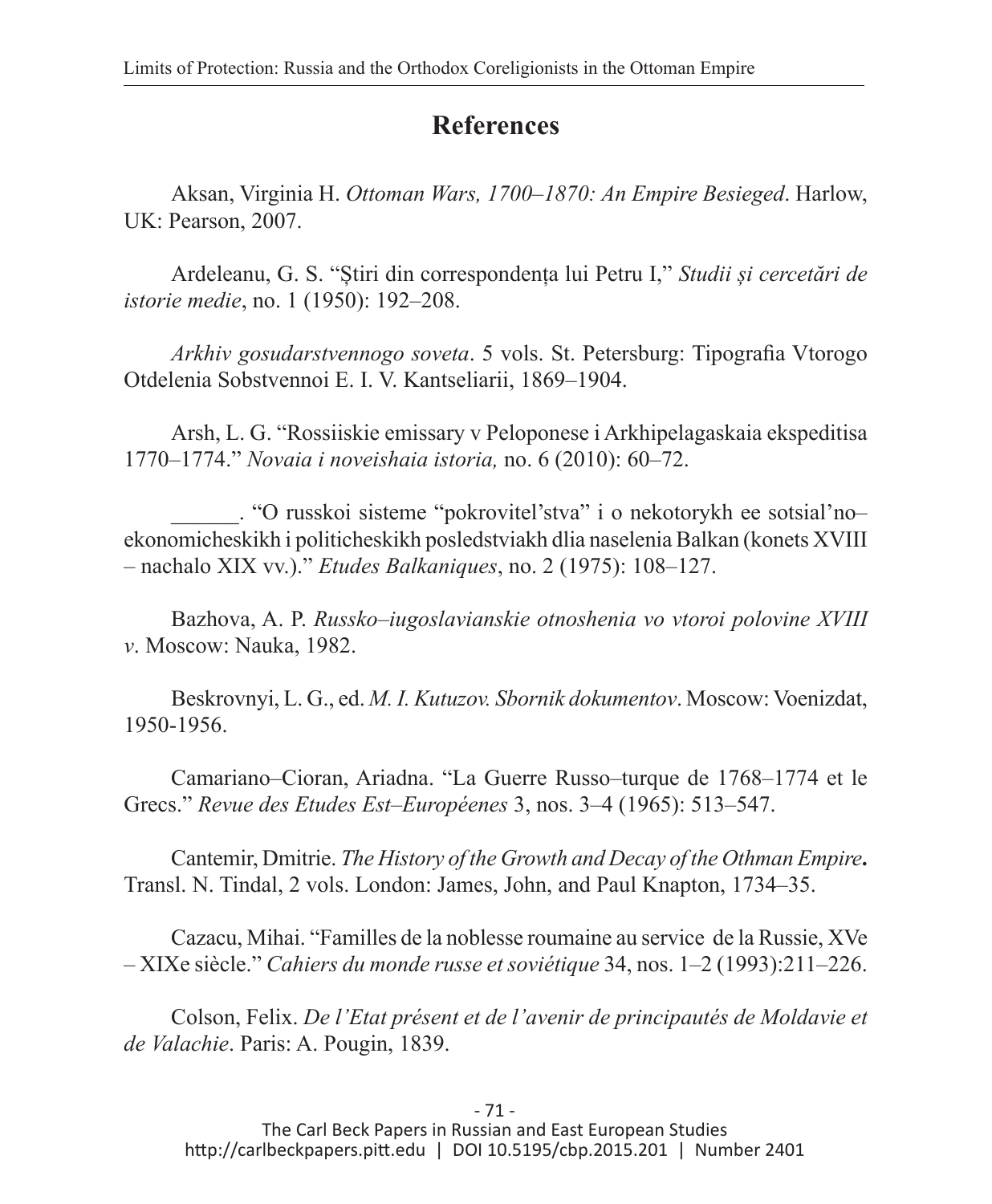Constantiniu, Florin and Șerban Papacostea. "Les réformes des premiers princes phanariotes en Moldavie et en Valachie: Essai d'interpretation." *Balkan Studies* 13, no. 1 (1972):ß 89–118.

Davis, Brian L. *Empire and Military Revolution in Eastern Europe: Russia's Turkish Wars of the Eighteenth Century*. London; New York: Continuum, 2011.

Davison, Roderic H. "'Russian Skill and Turkish Imbecility': The Treaty of Kuchuk–Kajnardji Reconsidered." *Slavic Review* 35, no. 3 (1976): 463–483.

*Documente privitoare la Istoria Românilor*. 21 vols. București: Editura Socecu, 1887–1942.

Dostian, I. S., ed. *Pervoie serbskoie vosstanie. Dokumenty i materialy.* 2 vols. Moscow: Nauka 1980–1983.

Dragnev, D. M., ed. *Ocherki vneshnepoliticheskoi istorii moldavskogo kniazhestva (posledniia tret' XIV – nachalo XIX v.* Kishinev: Shtiintsa, 1987.

Dragomir, Silviu. *Contribuții privitoare la relațiile biserici românești cu Rusia în veacul XVII*. București: Șosec C. Sfetea. Librărie Națională, 1912.

Druzhinina, E. I. *Kuchuk–Kainardzhiiskii mir1774 goda*. Moscow: Akademia Nauk SSSR, 1955.

Dvoichenko–Markov, D. "Russia and the First Accredited Diplomat in the Danubian Principalities." *Slavic and East European Studies* 8 (1963): 200–229.

Focșeneanu, Ion. "Tratatul de la Luțk și Campania Țarului Petru I în Moldova (1711)." In *Studii privind relațiile romîno–ruse*, 1-55. București: Academia Republicii Populare Romîne, 1963.

Eremia, Ion. "Considerații privid tratatul moldo–rus de la 1711." In *Frontierile Spațiului Românesc în Contextul European ,*edited by Sorin Șipoș, Mircea Brie, Florin Șprengeu and Ion Gumenâi, 102-120*.* Chișinau: Editura Cartdidact, 2008.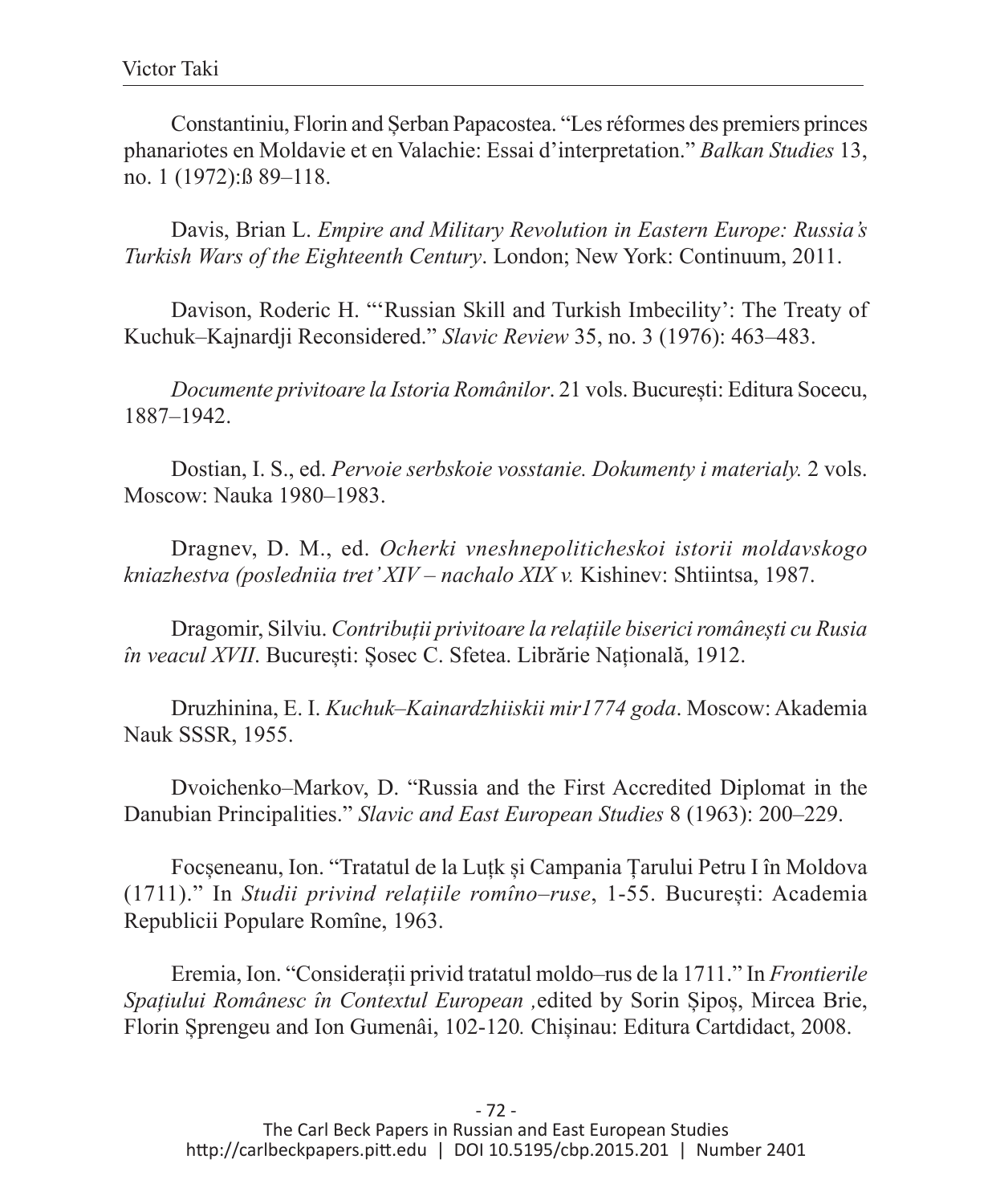Figes, Orlando. *The Crimean War: A History*. New York: Metropolitan Books, 2010.

Fortunatov P. K., ed. *P. A. Rumiantsev. Sbornik dokumenov i materialov. 3 vols*. Moscow: Voiennoie izdatel'stvo ministerstva oborny SSSR, 1953-59.

Freidenberg, M. M. "Stepan Malyi iz Chernogorii," *Voprosy istorii*, no. 10 (1975): 118–132.

Gemil, Tahsin. *Relațiile Țărilor române cu Poarta otomană în documente turcești (1601–1712)*. București: Direcția Generala a Arhivelor Statului din Republica Socialistă România. 1984.

\_\_\_\_\_\_\_. *Romanians and Ottomans in the XIVth to XVIth Centuries*. Bucharest: Romanian Academy, 2009.

\_\_\_\_\_\_\_. *Țările române în contextul politic internațional (1621–1672)*. București: Editura Academiei Republici Socialiste România, 1979.

Georgescu, Vlad ed. *Mémoires et projets de reformes dans les principautés Roumaines, 1769–1830*. Bucarest: Association internationale d'études du Sud–Est Européen, 1970.

Girs, A. A. "Iz proshlogo konsul'stva v Iassakh," *Russkaia starina* 89 (1897):315–25.

Giurescu, Constantin. *Capitulațiile Moldovei cu Poarta Ottomană*. București: Institutul de Arte Grafice Carol Göbl, 1908.

Görtz, Johann Eustachius, ed. *Mémoires et actes relatives aux négociations qui ont précédé le partage de la Pologne*. Paris: s. n., 1810.

Grosul, G. S. *Dunaiskie kniazhestva v politike Rossii, 1774–1806*. Chişinău: Shtiintsa, 1975.

Grosul, V. Ia. *Reformy v Dunaiskikh kniazhestvakh 20–kh – 30–kh gg. XIX veka i Rossia*. Moscow: Nauka, 1966.

- 73 -

The Carl Beck Papers in Russian and East European Studies http://carlbeckpapers.pitt.edu | DOI 10.5195/cbp.2015.201 | Number 2401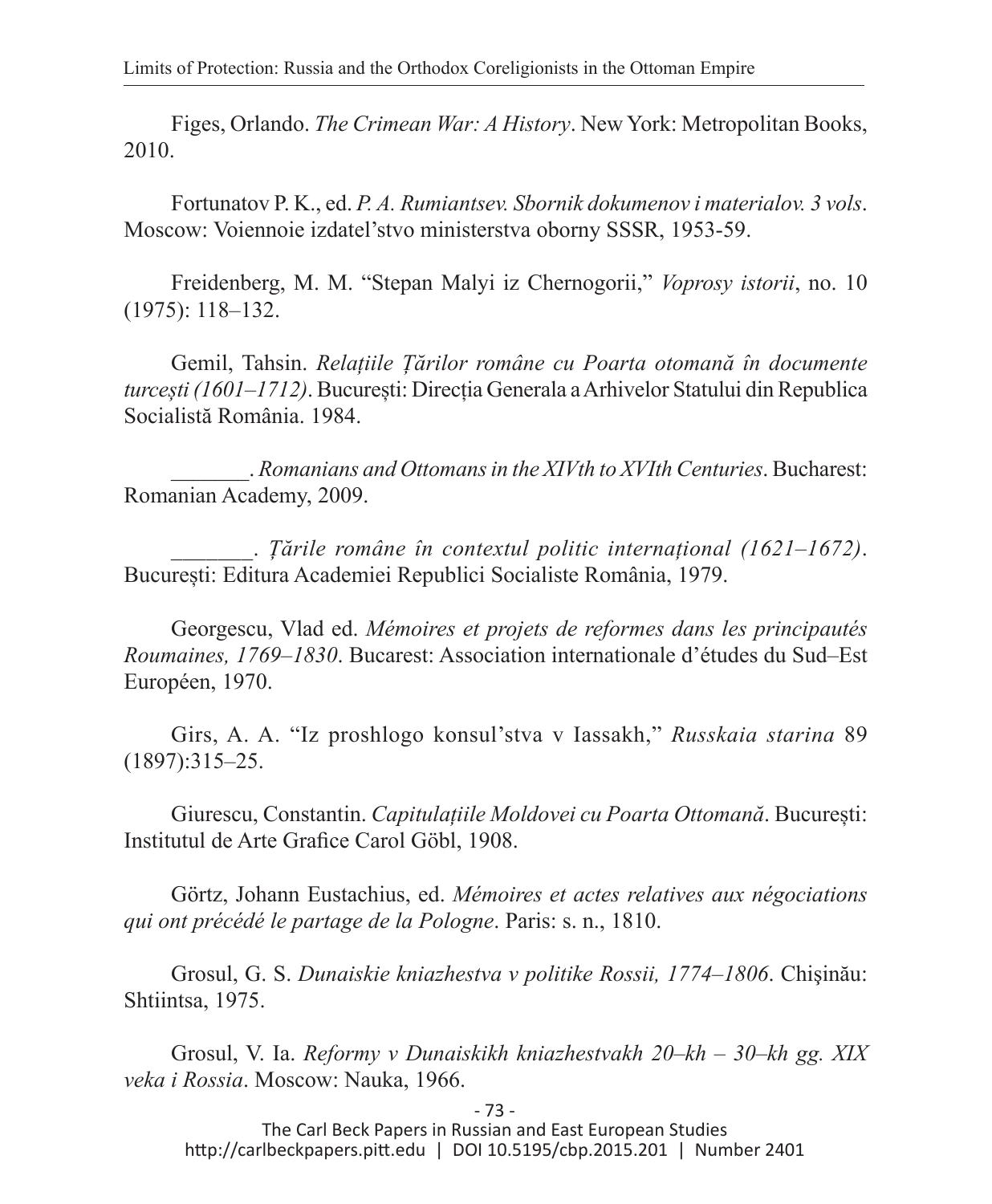Hurewitz, J. C., ed. *The Middle East and North Africa in World Politics: A Documentary Record*. 3 vols. New Haven and London: Yale University Press, 1975.

Inalcik, Halil, with Donald Quataert, eds. *An Economic and Social History of the Ottoman Empire*. 2 vols. Cambridge, UK: Cambridge University Press, 1997.

Ionescu, Dimitrie G. "Tratatul lui Gheorghe Stefan cu rușii," *Revista istorică romînă* 3, nos. 2–3 (1933): 241–46.

Iorga, Nicolae. *Byzance après Byzance*. Bucarest: L'Institut d'Etudes Byzantines, 1935.

\_\_\_\_\_\_., ed. *Genealogia Cantacuzinelor de banul Mihai Cantacuzino*. București: Institutul de Arte grafice și Editură Minerva, 1902.

*Istoricheskie sviazi narodov SSSR i Rumynii*. 3 vols. Moscow: Nauka, 1965– 1970.

Iuzefovich, T. P., ed. *Dogovory Rossii s Vostokom*. St. Petersburg: tip. O. I. Baksta, 1869.

Jewsbury, George F. *Russian Annexation of Bessarbia, 1774–1828: A Study of Imperial Expansion.* Boulder, Colo.: East European Monographs, 1975.

Jovanović, Miroslav eds *Moskva – Serbia. Belgrad – Rossia. Sbornik dokumentov*. vol. 2. *Obschestvenno–politicheskie sviazi, 1804–1878*. Moscow, Belgrade: Glavnoie Arkhivnoie Upravlenie goroda Moskvy, 2011.

Khitrova, N. I. "Russko–chernogorskie sviazi v XVIII v. (tserkovnye i kul'turnye)." In *XVIII vek: Slavianskie i Balkanskie narody i Rossia, edited by I. I. Leshchilovskaia, 6-26*. Moscow: Institut slavianovedenia i balkanistiki RAN, 1998,  $6 - 26.$ 

Kogălniceanu, Mihai. *L'Istoire de la Dacie, des Valaques Trasdanubiennes et de la Valachie.* Berlin: Librairie B. Behr, 1854.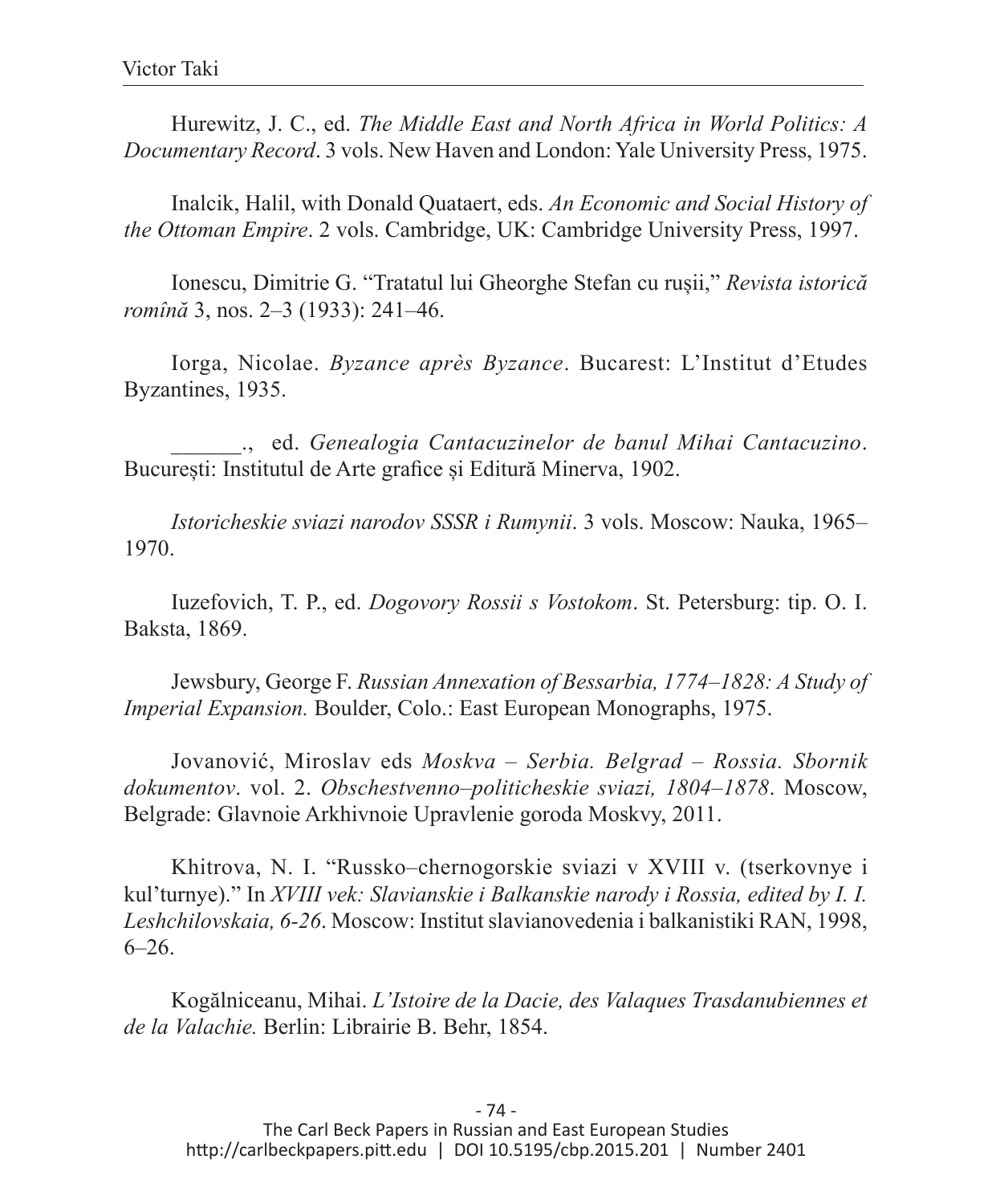Kudriavtseva, E. P. *Rossia i Serbia v 30 – 40–kh godakh XIX veka*. Moscow: Institut Rossiiskoi Istorii, 2002.

Martens, Georg Friedrich von. ed. *Recueil des principaux traites d'alliance*. 7 vols. Gottingen: Jean Chrétien Dietrich, 1791–1801.

Maslovskii, D. F. *Stavuchanskii pokhod. Dokumenty 1739 g*. St. Petersburg: Voenno–uchebnyi komitet Glavnogo Shtaba, 1892.

*Materialy dlia istorii Russkogo flota*. 17 vols. St. Petersburg: tip. Morskogo ministerstva, 1865–1904.

Maxim, Mihai. Țările Române ți Înaltă Poarta. București Editura Enciclopedica, 1993.

Medvedeva, O. V. "G. V. Vashchenko – pervyi rossiiskii konsul v bolgarskikh zemliakh." In *V "interiere" Balakan: Iubileinyi sbornik v chest' Iriny Stepanovny Dostian*, edited by I. K. Nikiforov, 244-57. Moscow: Institut Slavianovedenia RAN, 2010.

Meriage, Lawrence S. *Russia and the First Serbian Uprising, 1804–1813*. New York: Garland Publishers, 1987.

Mischevca, Vladimir and Periklis Zavitsanos, *Principele Constantin Ypsilanti*. Chişinău: Civitas, 1999.

Mitilineu, Mihai, ed. *Colecțiune de tratatele și convențiunile ale României cu puterile straine*. București: Noua tipografia ale laboratorilor români, 1874.

Narochnitskii, A. L., and N. Petrovic, eds. *Politicheskie i kul'turnye otnoshenia Rossii s iugoslavianskimi zemliami v XVIII v. Dokumenty*. Moscow: Nauka, 1984.

Nouradounghian, Gabriel Effendi, ed. *Recueil d'actes internationaux de l'Empire Ottoman*. 4 vols. Paris: Librairie Cotillon, 1897–1903.

Panaite, Viorel. *Pace, Război și Comerț în Islam. Țările Romăne și Dreptul Otoman al Popoarelor (secolele XV–XVII)*. București: B.I.C. ALL, 1997.

- 75 -

The Carl Beck Papers in Russian and East European Studies http://carlbeckpapers.pitt.edu | DOI 10.5195/cbp.2015.201 | Number 2401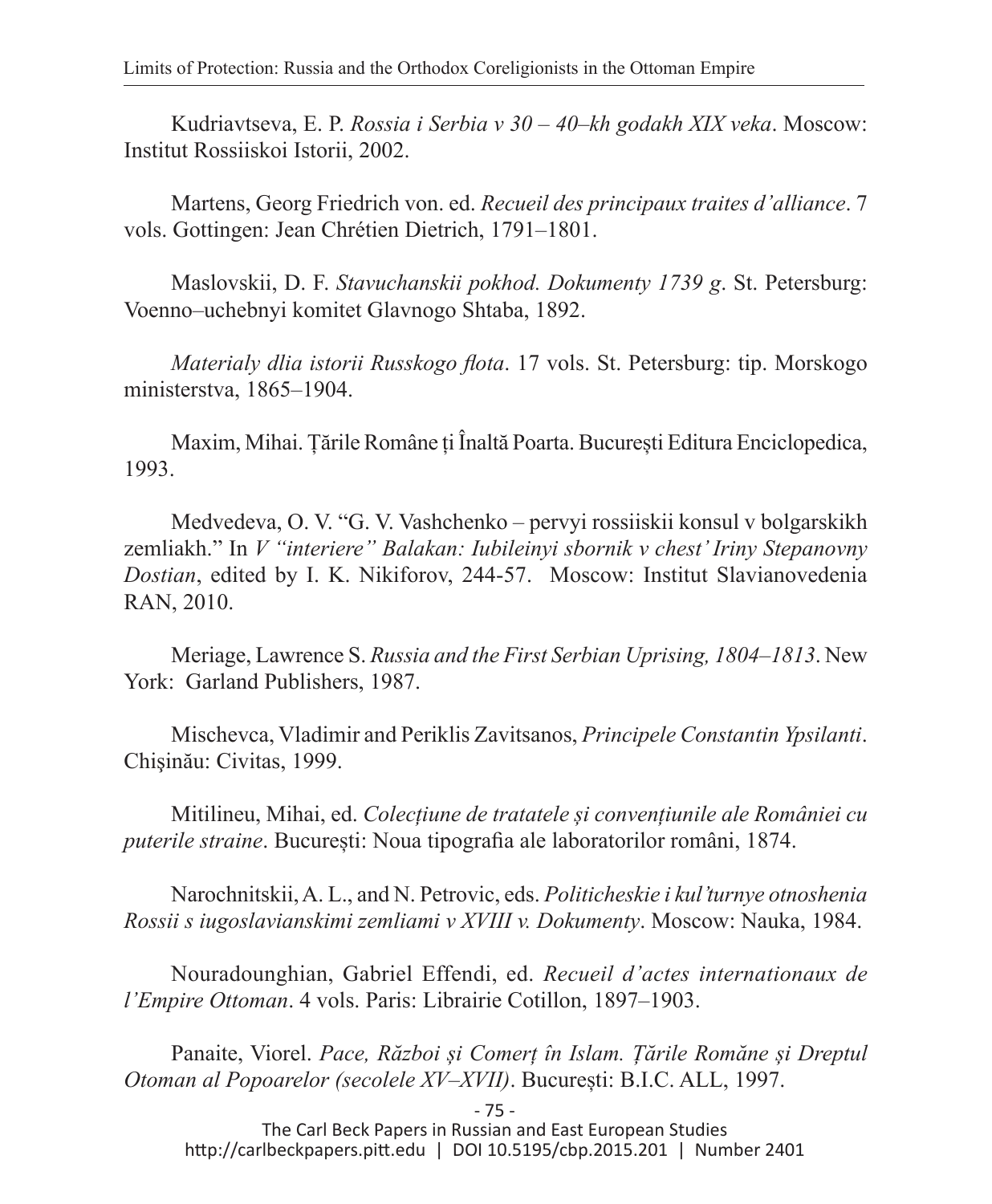\_\_\_\_\_\_. "The Re'ayas of the Tributary Protected Principalities: The Sixteenth Through the Eighteenth Centuries." *International Journal of Turkish Studies* 9, nos. 1–2 (2003): 79–104.

\_\_\_\_\_\_. "The voivodes of the Danubian principalities—as harâcgüzarlar of the Ottoman Empire," *International Journal of Turkish Studies* 9, nos. 1–2 (2003), 59–78.

Papacostea, Şerban. *Oltenia sub stapânirea austriaca, 1718–1739*. București: Editura Enciclopedică, 1998.

Petrov, A. N. *Voina Rossii s Turtsiei i pol'skimi konfederatami, 1768–1774*. 5 vols. St. Petersburg: tip. Eduarda Veimera, A. Transhelia, K. V. Trubnikova i V. A. Poletika 1866–1874.

\_\_\_\_\_\_. *Voina s Turtsiei, 1806–1812 gg.* 3 vols. St. Petersburg: Voennaia tipografia, 1885–87.

Philliou, Christine M. *Biography of an Empire: Governing the Ottomans in an Age of Revolution*. Berkley, CA: University of California Press, 2011.

Pocock, J. G. A. *Politics, Language and Time: Essays on Political Thought and History*. New York: Atheneum, 1971.

*Polnoie sobranie zakonov Rossiiskoi Imperii*, ser. 1, vols. 2, 4, 18, 19, 20, 22, 26; ser. 2, vol. 3. St. Petersburg: Tipografia Vrotogo Otdeleinia Sobstvennoi E. I. Velichestva Kantseliarii, 1830.

Popov, N. A. *Rossia i Serbia, 1806–1856.* 2 vols. St. Petersburg: Grachkov i Ko., 1869-1871.

Prousis, Theophilus C. *The Russian–Ottoman Relations in the Levant: The Dashkov Archive*. Minneapolis: University of Minnesota, 2002.

Rahić, E., and A. Vtirić, "Vlianie russko–turetskoi voiny 1828–1829 gg. na obretenie nezavisimosti Serbiei," *Drinovskyi Zbirnik* 5 (2012): 378–387.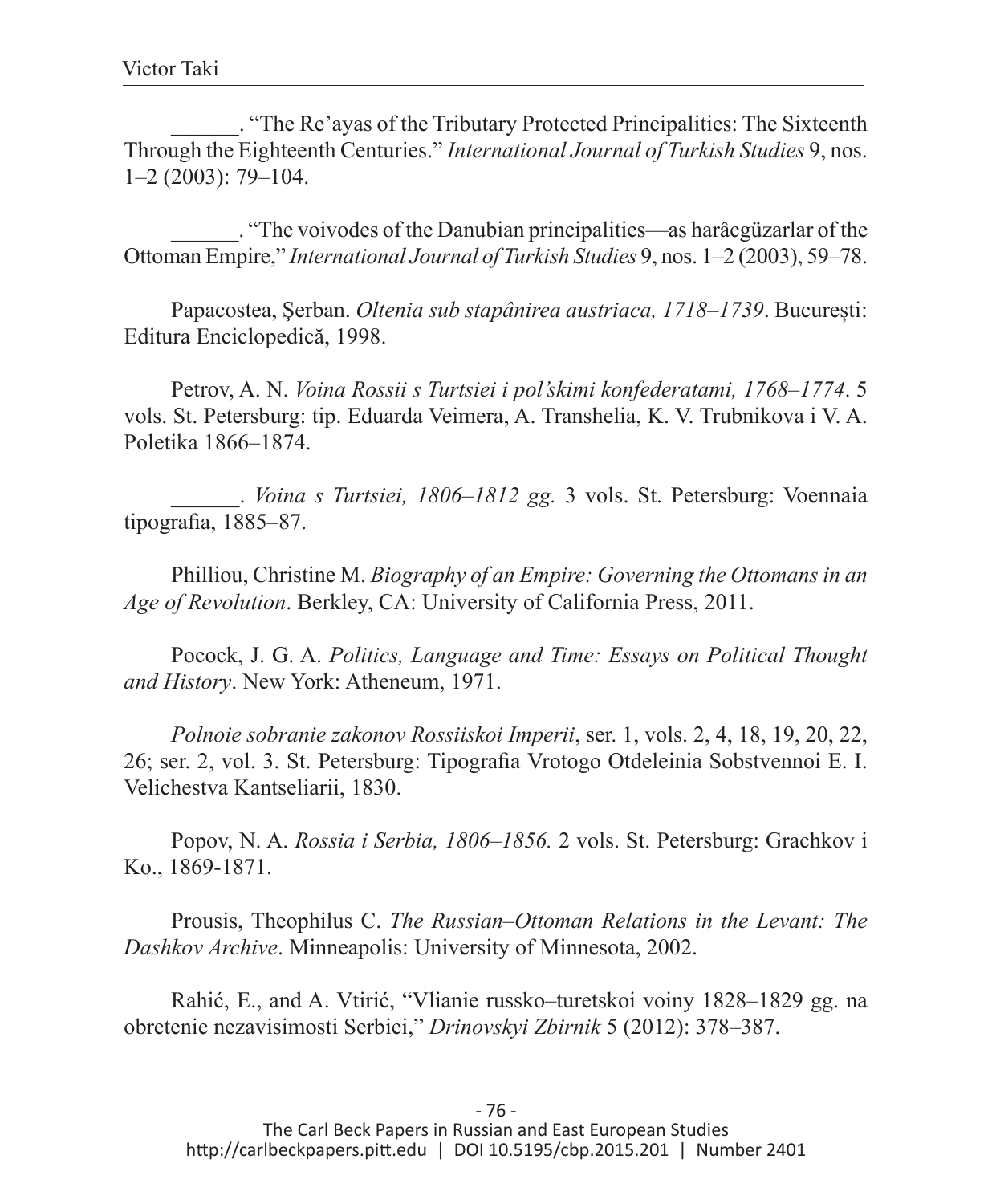Richter, Melvin. "Reconstructing the History of Political Languages: Skinner, Pocock and *Geschichtliche Grundbegriffe*," *History and Theory* 29, no. 1 (1990): 38–70.

Saul, Norman E. *Russia and the Mediterranean, 1797–1807* (Chicago and London: University of Chicago Press, 1970.

*Sbornik Imperatrskogo Russkogo Istoricheskogo Obshchestva*, vols. 1, 2, 6, 12, 19, 97, 135. St. Petersburg: Imperatorskaia Akademia Nauk, 1867–1912.

Semenova, L. E. *Kniazhestva Moldavia i Valakhia, konets XIV – nachalo XIX vv. Ocherki vneshnepoliticheskoi istorii.* Moscow: Indrik, 2006.

Shul'man, E. B. "Prorusskaia partia v Valakhii i ee sviazi s Rossiei. 1736–1737." In *Russko–rumynskie i rumynsko–russkie otnoshenia*. Kishinev: Shtiintsa, 1969, 7–41.

\_\_\_\_\_\_\_. "Missia valashskogo vornika P. Dragunescu v Rossiiu (1736–1737 gg.)." In *Vekovaia druzhba*, 211-39 Kishinev: Shtiintsa, 1963.

Skinner, Barbara. *The Western Front of the Eastern Church*: *Uniate and Orthodox Conflict in 18th Century Poland, Ukraine, Belarus and Russia*. DeKalb, IL: Northern Illinois University Press, 2011.

Smilianskaia, E. B., I. M. Smilianskiaia, and M. B. Velizhev, *Rossia v Sredizemnomorie: Arkhipelagskaia ekspeditsia Ekateriny II*. Moscow: Indrik, 2006.

Sokolov, Ivan. *The Church of Constantinople in the Nineteenth century. An Essay in Historical Research*. Translated from the Russian by Hieromonk Nikolai Sakharov. Oxford: Peter Lang, 2013.

Spiridonakis, B. G. "Le Consulat Russe dans les principautés Danubiennes." *Balkan Studies* 4 (1963): 289–314.

Stanislavskaia, A. M. *Rossia i Gretsia v kontse XVIII – nachale XIX veka. Politika Rossii v Ionicheskoi respublike 1798–1807.* Moscow: Nauka, 1976.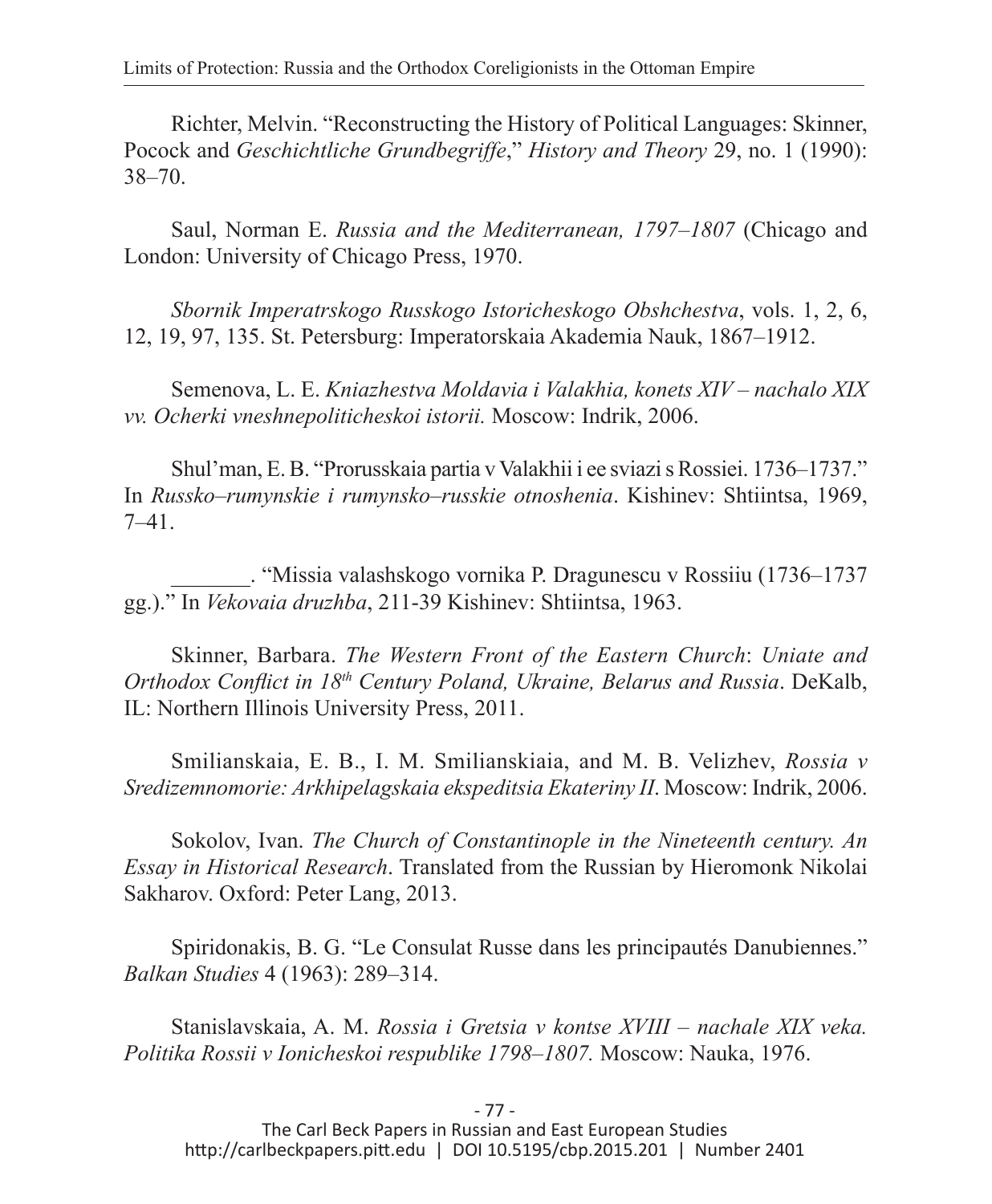*Storia della Guerra presenta tra la Russia, la Polonia e la Porta Ottomana*. 5 vols. Venice: Graziosi, 1770.

Sturdza Dimitrie A., C. Colescu-Vartic, G. Petrescu, D. C. Sturdza and J. J. Skupiewski eds. *Acte și documente relative la istoria renașterii României*. 10 vols. București: Carl Göbl, 1889–1909.

Sumner, H. B. *Peter the Great and the Ottoman Empire.* Oxford, UK: Basil Blackwell, 1949.

Ulianitskii, V. A. *Dardanelly*, *Bosfor i Chernoie more v XVIII v*. Moscow: A. Gatsuk, 1883.

\_\_\_\_\_\_. ed. "Materialy k istorii Vostochnago voprosa v 1808–1813 gg.," *Chtenia v Imperatorskom Obshchestve Istorii i Drevnostei Rossiiskikh* 199, no. 4  $(1901)$ , i-xvi + 1–196.

\_\_\_\_\_\_. *Russkie konsul'stva za grantsei v XVIII stoletii.* Moscow: Lissner and Gershel, 1899.

Taki, Victor. "Moldavia and Wallachia in the Eyes of the Russian Observers in the First Half of the Nineteenth Century," *East–Central Europe/L'Europe du Centre–Est* 32, nos. 1–2 (2005): 199–224.

Taki, Victor. "Russia on the Danube: Imperial Expansion and Political Reform in Moldavia and Wallachia, 1812–1834." PhD. Thesis, Central European University, 2007.

Tully, James, ed. *Meaning and Context: Quentin Skinner and His Critics*. Princeton, NY: Princeton University Press, 1988.

Vianu, A. "Cîteva date privitoare la emigrarea romînilor în sudul Rusiei în secolul al XVIII–lea," *Studii privind relațiile romîno–ruse, 57-65.* București: Academia Republicii Populare Romîne, 1963.

Vinogradov, V. N., ed. *Bessarabia na perekrestke evropeiskoi diplomatii*. Moscow: Indrik, 1996.

- 78 -

The Carl Beck Papers in Russian and East European Studies http://carlbeckpapers.pitt.edu | DOI 10.5195/cbp.2015.201 | Number 2401